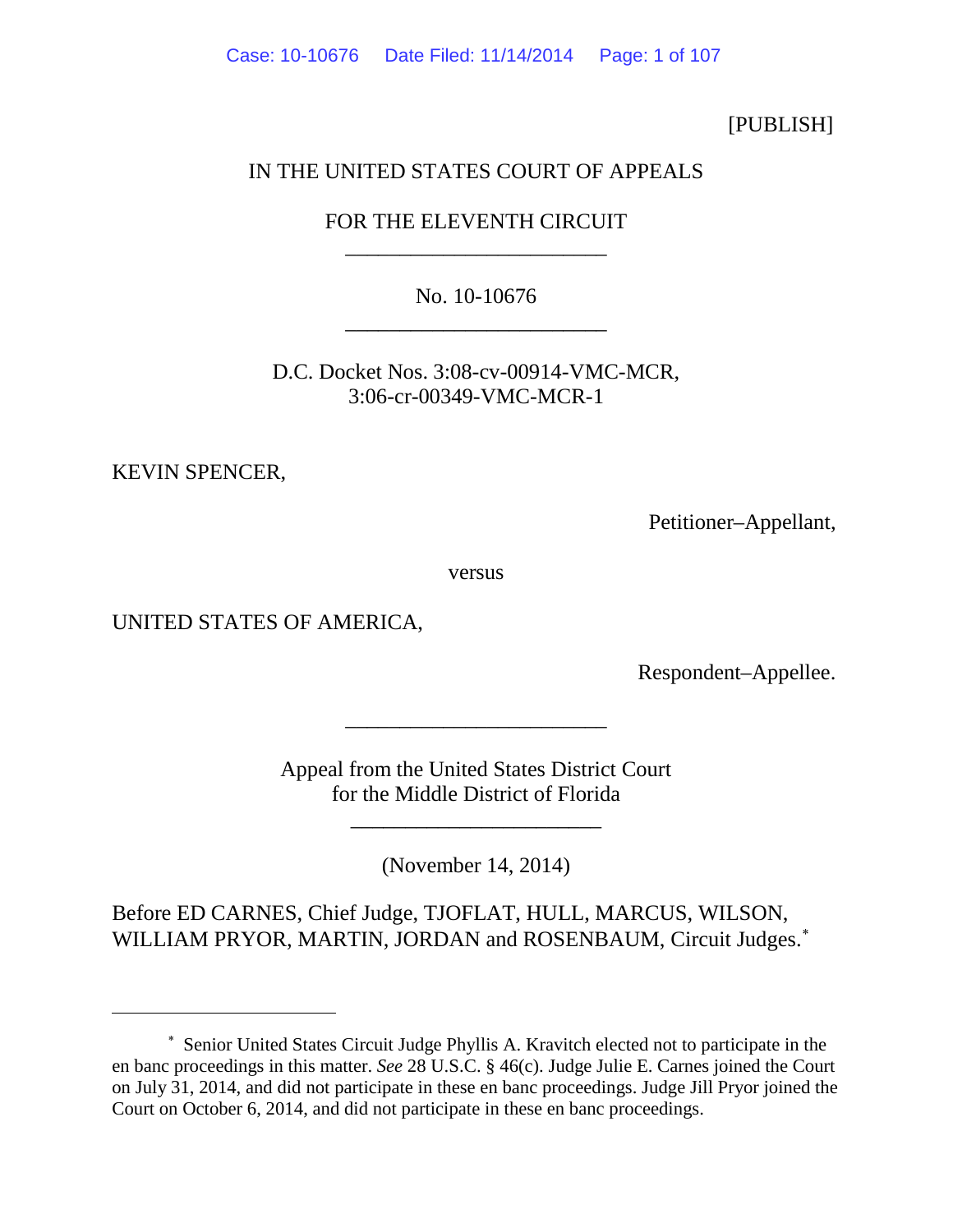WILLIAM PRYOR, Circuit Judge:

This appeal concerns whether a federal prisoner may relitigate an alleged misapplication of the advisory United States Sentencing Guidelines in a collateral attack on a final sentence. After he pleaded guilty to distributing cocaine and we affirmed the judgment against him, Kevin Spencer moved to vacate his sentence of imprisonment, 28 U.S.C. § 2255, for an alleged error in the application of the advisory guidelines. Spencer argues that an intervening decision of the Supreme Court, *Begay v. United States*, 553 U.S. 137, 128 S. Ct. 1581 (2008), makes clear that the district court and this Court erroneously classified him as a "career offender" based on a prior conviction for felony child abuse, which he argues is not a "crime of violence." United States Sentencing Guidelines Manual § 4B1.1 (Nov. 2006). Spencer maintains that this alleged error represents a "fundamental defect which inherently results in a complete miscarriage of justice," *Hill v. United States*, 368 U.S. 424, 428, 82 S. Ct. 468, 471 (1962), that can be revisited on collateral review. We disagree.

Spencer cannot collaterally attack his sentence based on a misapplication of the advisory guidelines. Spencer's sentence falls below the statutory maximum, and his prior conviction for felony child abuse has not been vacated. Spencer's sentence was and remains lawful. We affirm the denial of Spencer's motion to vacate his sentence.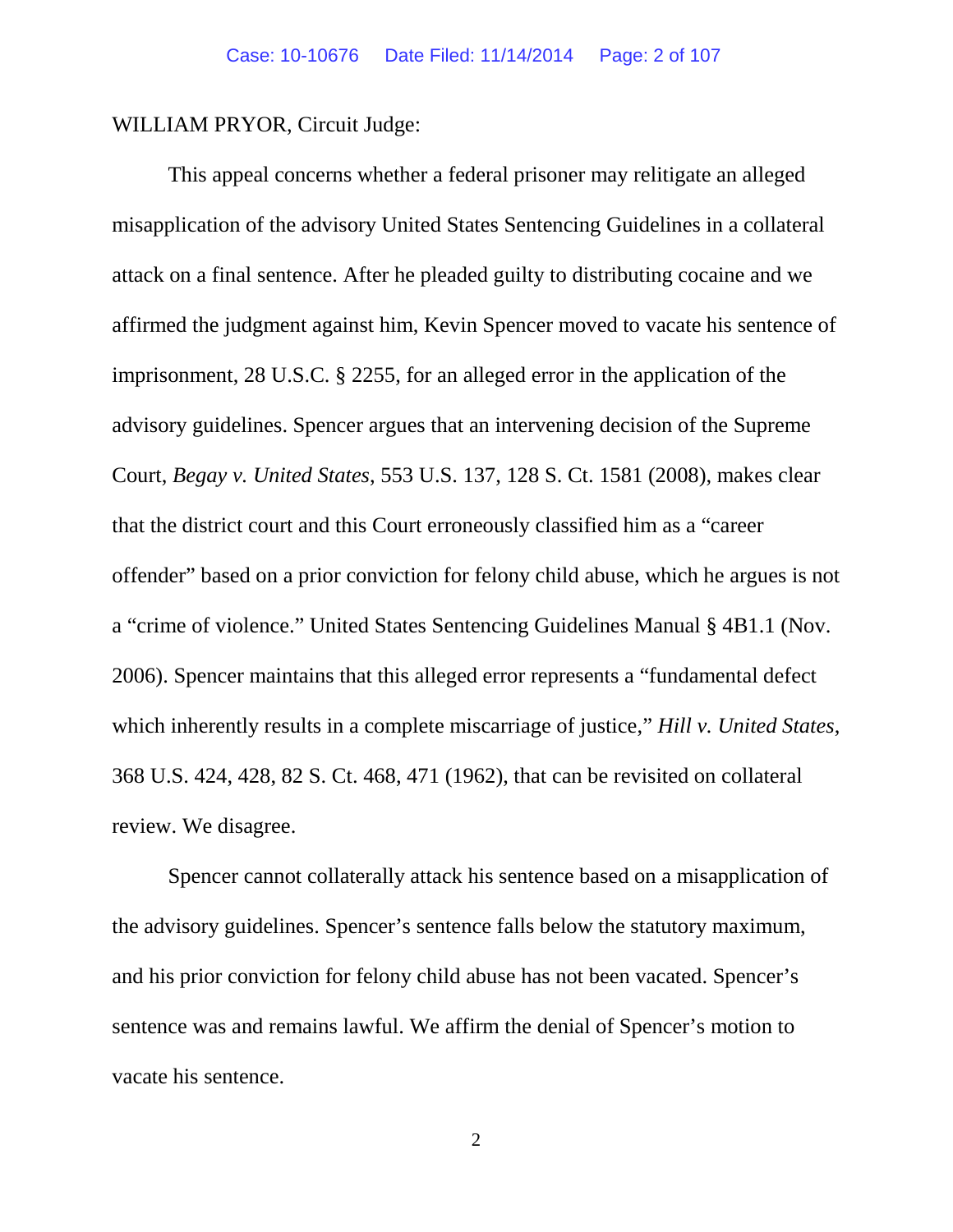## **I. BACKGROUND**

A federal grand jury indicted Kevin Spencer for distributing cocaine base in 2006. *See* 21 U.S.C. § 841(a)(1), (b)(1)(C). Spencer pleaded guilty to that federal charge in 2007. Spencer's plea came after repeated encounters with the criminal justice system.

Spencer had previously pleaded guilty to eight crimes committed between 2003 and 2006, and the State of Florida charged Spencer with other crimes during that period too. In November of 2003, Spencer was arrested for selling cocaine within 1000 feet of a school. Two months later, officers arrested Spencer after discovering cocaine, marijuana, and drug paraphernalia in his vehicle. Spencer pleaded guilty to both cocaine-related offenses on the same day. The trial court sentenced him to concurrent one-year sentences for those crimes, but the state did not prosecute the charges for possession of marijuana and drug paraphernalia. One month after his arrest for possession of drugs, officers arrested Spencer for driving without a license. He pleaded guilty, and the court sentenced him to 16 days in jail. Less than six months later, Spencer engaged in sexual intercourse with a 14-yearold girl. He pleaded guilty to felony child abuse and received a one-year sentence for that crime. Then in March of 2005, officers arrested Spencer for driving without a valid license and possession of marijuana and drug paraphernalia. The state did not prosecute the drug charges, and Spencer pleaded guilty to driving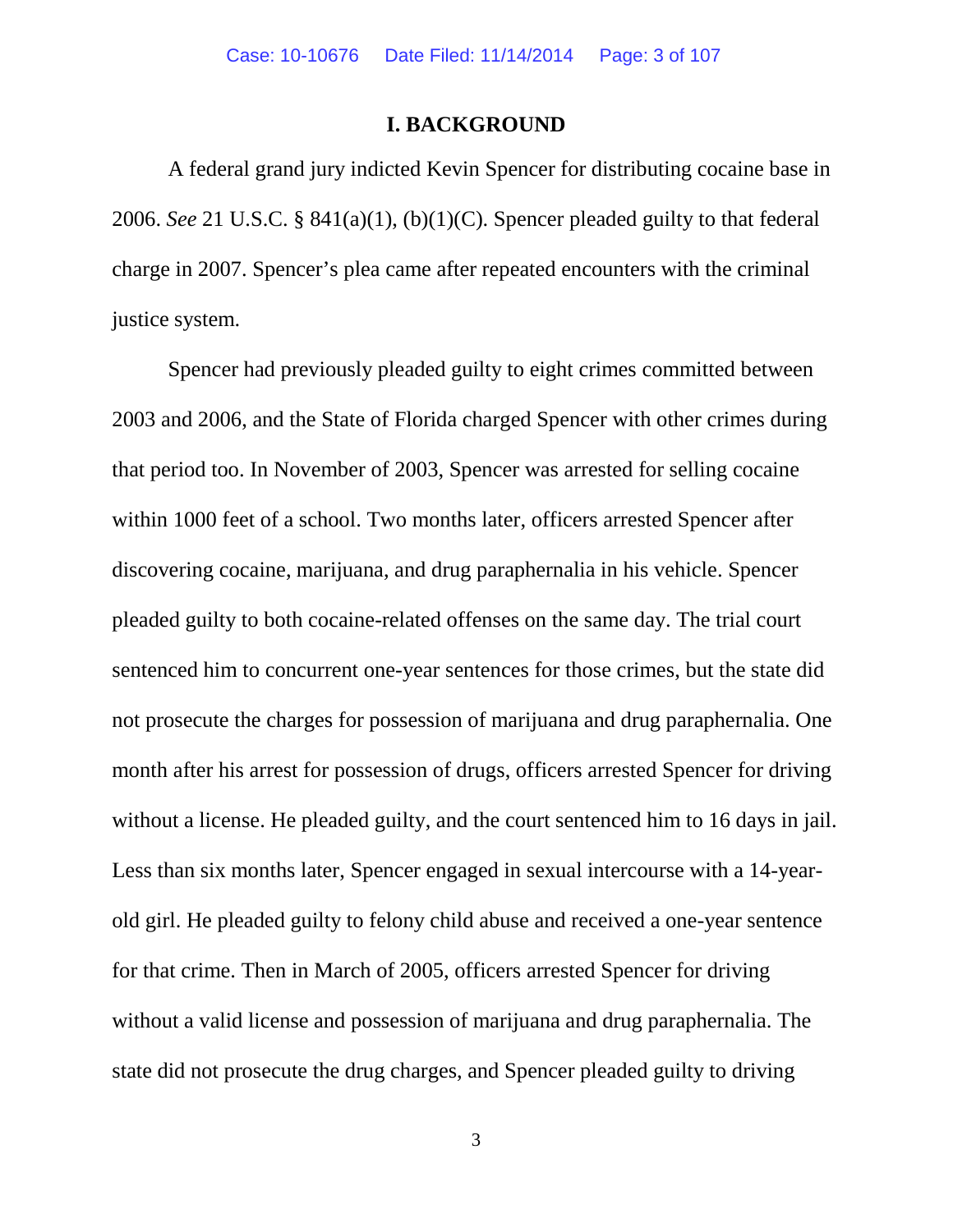#### Case: 10-10676 Date Filed: 11/14/2014 Page: 4 of 107

without a valid license. One month later, officers arrested Spencer for possession of cocaine and resisting an officer. Spencer pleaded guilty, and the court sentenced him to four months in jail for possession of cocaine. The state did not prosecute the other charge. Eight months later, officers arrested Spencer for drug possession and trespassing on posted property. The state dropped the charges for drug possession, but Spencer pleaded guilty to the trespassing charge. And in 2006, Spencer pleaded guilty to curb drinking.

Based on Spencer's prior convictions for selling cocaine and felony child abuse, the district court concluded that Spencer was a career offender under the guidelines, U.S.S.G. § 4B1.1, and sentenced him to 151 months of imprisonment. The guidelines define a career offender as having at least two prior felony convictions for crimes of violence or controlled substance offenses. *Id.* A "crime of violence" is any crime punishable by a term of more than one year of imprisonment that either "has as an element the use, attempted use, or threatened use of physical force against the person of another," or "is burglary of a dwelling, arson, or extortion, involves use of explosives, or otherwise involves conduct that presents a serious potential risk of physical injury to another." *Id.* § 4B1.2(a)–(b).

Spencer argued that his prior conviction for felony child abuse is not a "crime of violence." When he was 18 years old, Spencer engaged in sexual intercourse with a 14-year-old female victim. The state charged him with lewd or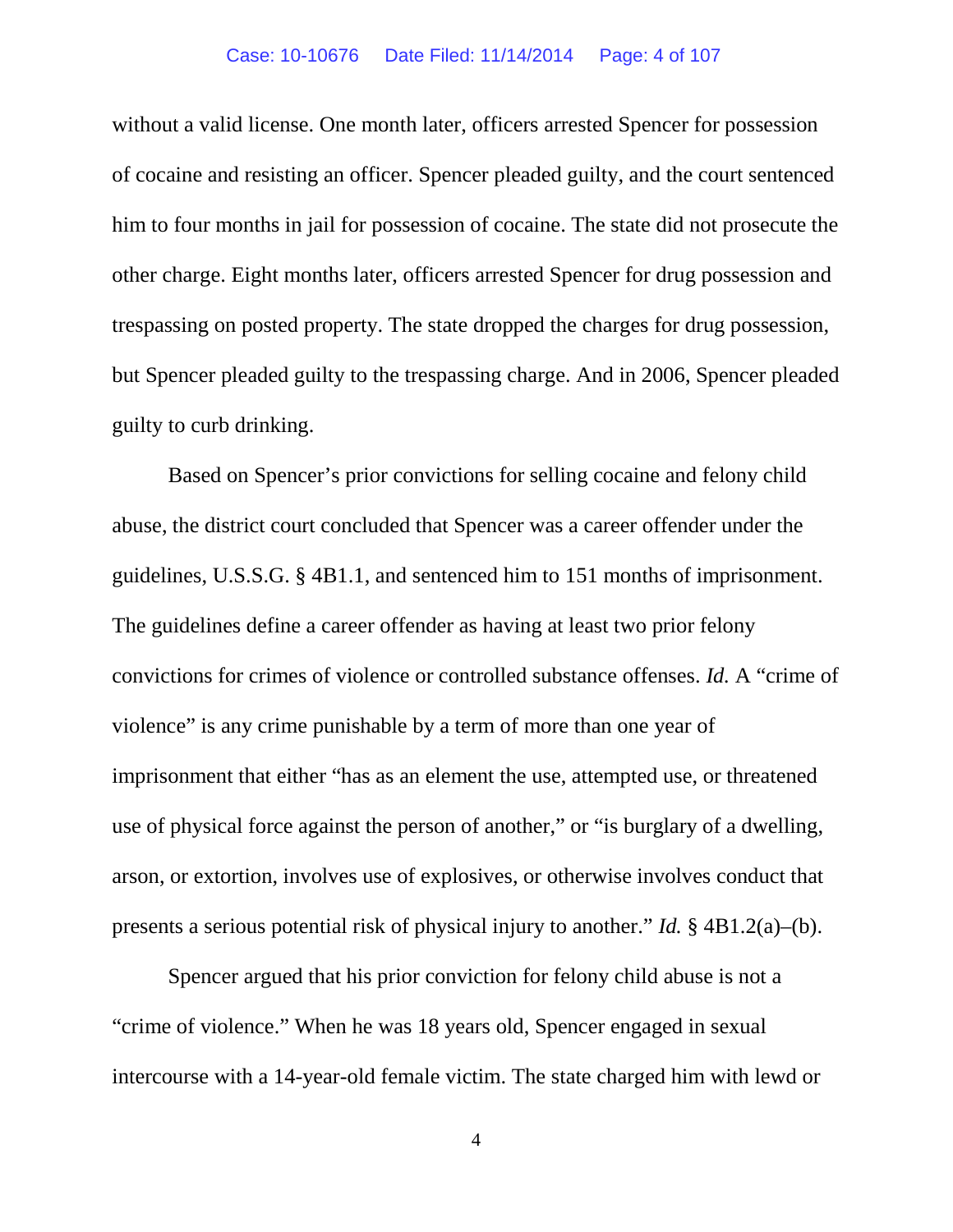lascivious battery, *see* Fla. Stat. § 800.04(4) (2004), but he pleaded guilty to a lesser offense of third-degree felony child abuse. He admitted during the plea colloquy that he had "engage[d] in sexual activity with a minor," which "could reasonably cause physical or mental injury to that child." Under Florida law, when an offender "knowingly or willfully abuses a child without causing great bodily harm, permanent disability, or permanent disfigurement to the child," the offender commits third-degree felony child abuse. *Id*. § 827.03(2)(c). "Child abuse" under Florida law includes "[a]n intentional act that could reasonably be expected to result in physical or mental injury to a child." *Id.* § 827.03(1)(b)(2).

In Spencer's direct appeal, we rejected his argument that the district court erroneously sentenced him as a career offender, and we affirmed his sentence. *Spencer v. United States*, 271 F. App'x 977, 978–79 (11th Cir. 2008). We relied on prior panel precedent that sexual offenses against minors are crimes of violence, *see, e.g.*, *United States v. Ivory*, 475 F.3d 1232, 1238 (11th Cir. 2007), *abrogated by United States v. Owens*, 672 F.3d 966 (11th Cir. 2012), and we ruled that Spencer's conviction for felony child abuse was a crime of violence because it "involved a serious potential risk of physical injury to another." *Spencer*, 271 F. App'x at 979.

Two weeks later, the Supreme Court decided *Begay*, which prompted Spencer to move to vacate his sentence, 28 U.S.C. § 2255. The Supreme Court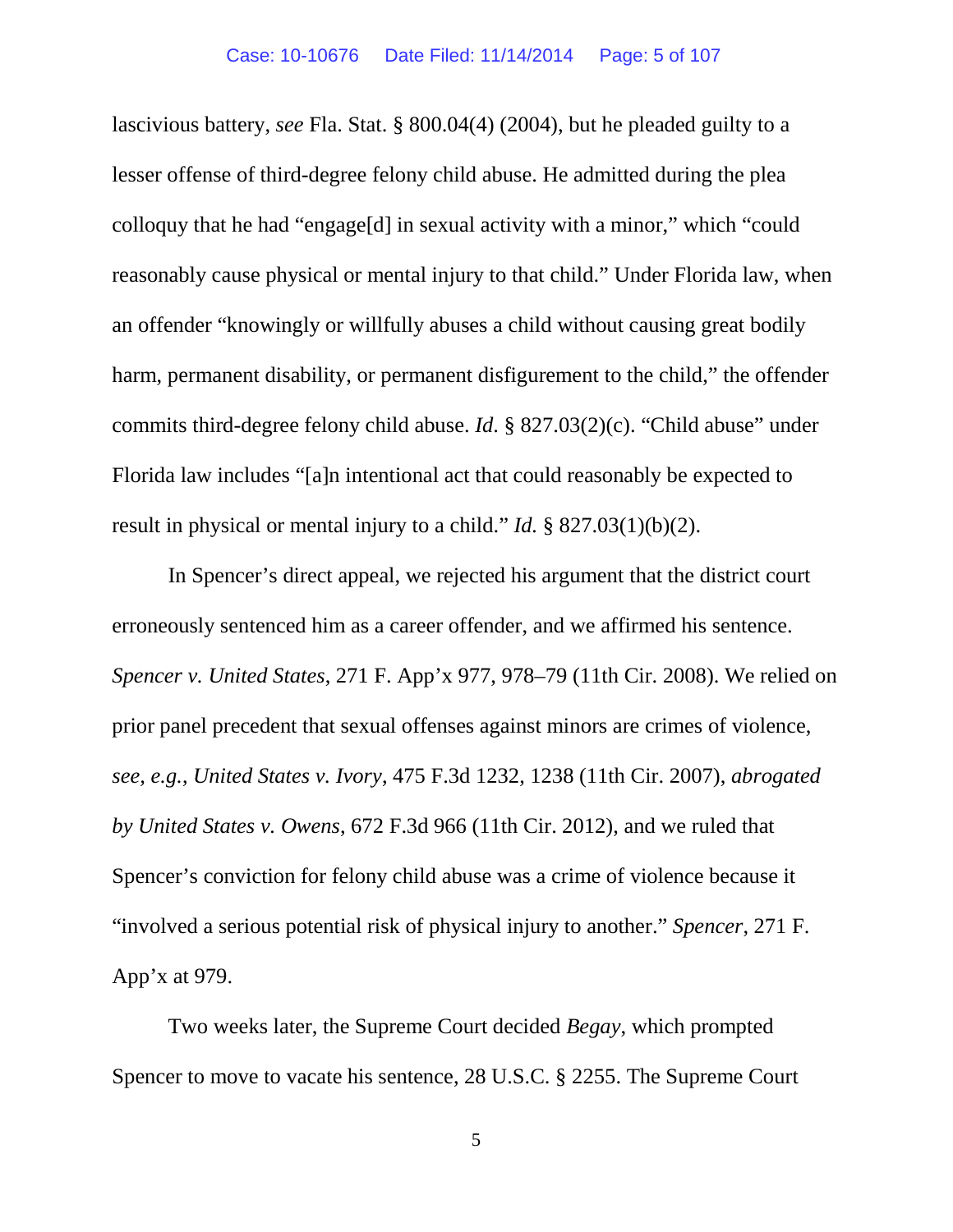held that driving under the influence of alcohol was not a "violent felony" under the Armed Career Criminal Act because it did not involve purposeful, violent, or aggressive conduct and was not similar to burglary, arson, extortion, or crimes involving explosives. *Begay*, 553 U.S. at 145, 148, 128 S. Ct. at 1588; *see also Sykes v. United States*, \_\_\_ U.S. \_\_\_, 131 S. Ct. 2267, 2275 (2011) (declining to extend *Begay* to vehicle flight). Because the career-offender provision of the guidelines uses language nearly identical to the definition of "violent felony" in the Armed Career Criminal Act, *see James v. United States*, 550 U.S. 192, 206, 127 S. Ct. 1586, 1596 (2007), *Begay* also limited the meaning of a "crime of violence" for purposes of the career-offender enhancement. Spencer argued that *Begay* applies retroactively to his sentence and makes clear that felony child abuse is not a crime of violence. Spencer moved that he be resentenced without the career-offender enhancement.

The district court denied Spencer's motion to vacate his sentence, but we then granted a certificate of appealability on the following two issues:

Whether in light of *Begay* . . . , *Gilbert v. United States*, No. 09-12513 (11th Cir. June 21, 2010), and *United States v. Hunter*, 559 F.3d 1188 (11th Cir. 2009), the movant's freestanding challenge to a career offender sentence imposed under U.S.S.G. § 4B1.1 is cognizable under 28 U.S.C. § 2255? If so, whether the district court, in light of *Begay* . . . erroneously determined that the movant was properly classified as a career offender where he had a prior state conviction for felony child abuse under Fla. Stat. § 827.03(1)?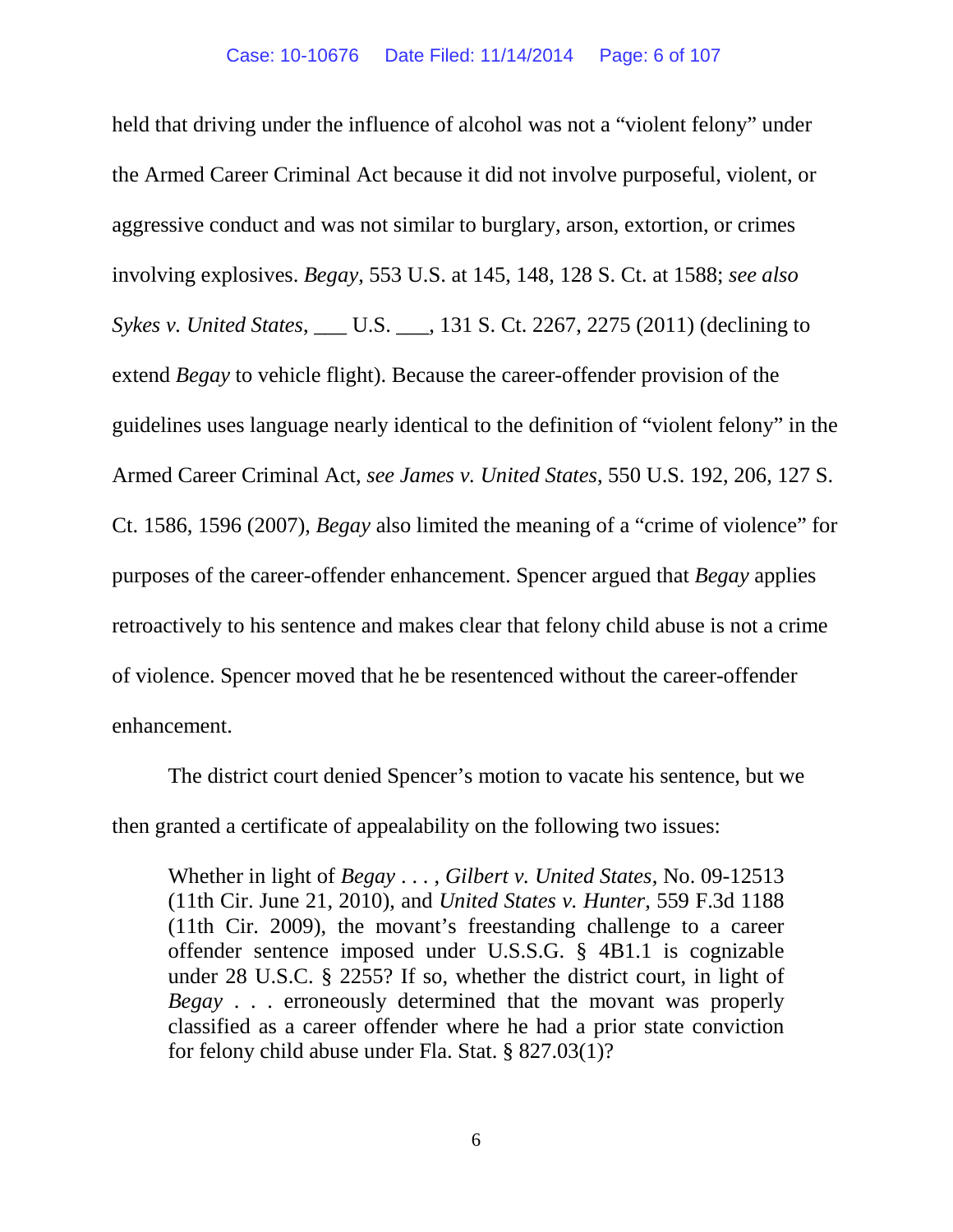After a panel of this Court answered both questions in the affirmative, *Spencer v. United States*, 727 F.3d 1076 (11th Cir. 2013), *vacated pending reh'g en banc*, No. 10-10676 (11th Cir. Mar. 7, 2014), we voted to vacate the panel opinion and rehear this appeal en banc.

## **II. STANDARD OF REVIEW**

When we review the denial of a motion to vacate a sentence, 28 U.S.C. § 2255, "we review legal conclusions *de novo* and findings of fact for clear error." *Mamone v. United States*, 559 F.3d 1209, 1210 (11th Cir. 2009).

## **III. DISCUSSION**

We divide our discussion in two parts. First, we explain why we exercise our discretion to decide this appeal despite a defective certificate of appealability. Second, we conclude that the district court lacked the authority to review Spencer's claim that he was erroneously sentenced under the advisory guidelines.

*A. The Certificate of Appealability Is Defective, But We Exercise Our Discretion to Consider the Merits of this En Banc Appeal at this Late Stage.*

Prisoners who move to vacate their sentences may contest only a narrow subset of issues to our Court. A certificate of appealability may issue "only if the applicant has made a substantial showing of the denial of a constitutional right." 28 U.S.C. § 2253(c)(2). The certificate must specify what issue or issues raised by the prisoner satisfy that requirement. *Id.* § 2253(c)(3). The Supreme Court has held that the issuance a certificate of appealability devoid of an underlying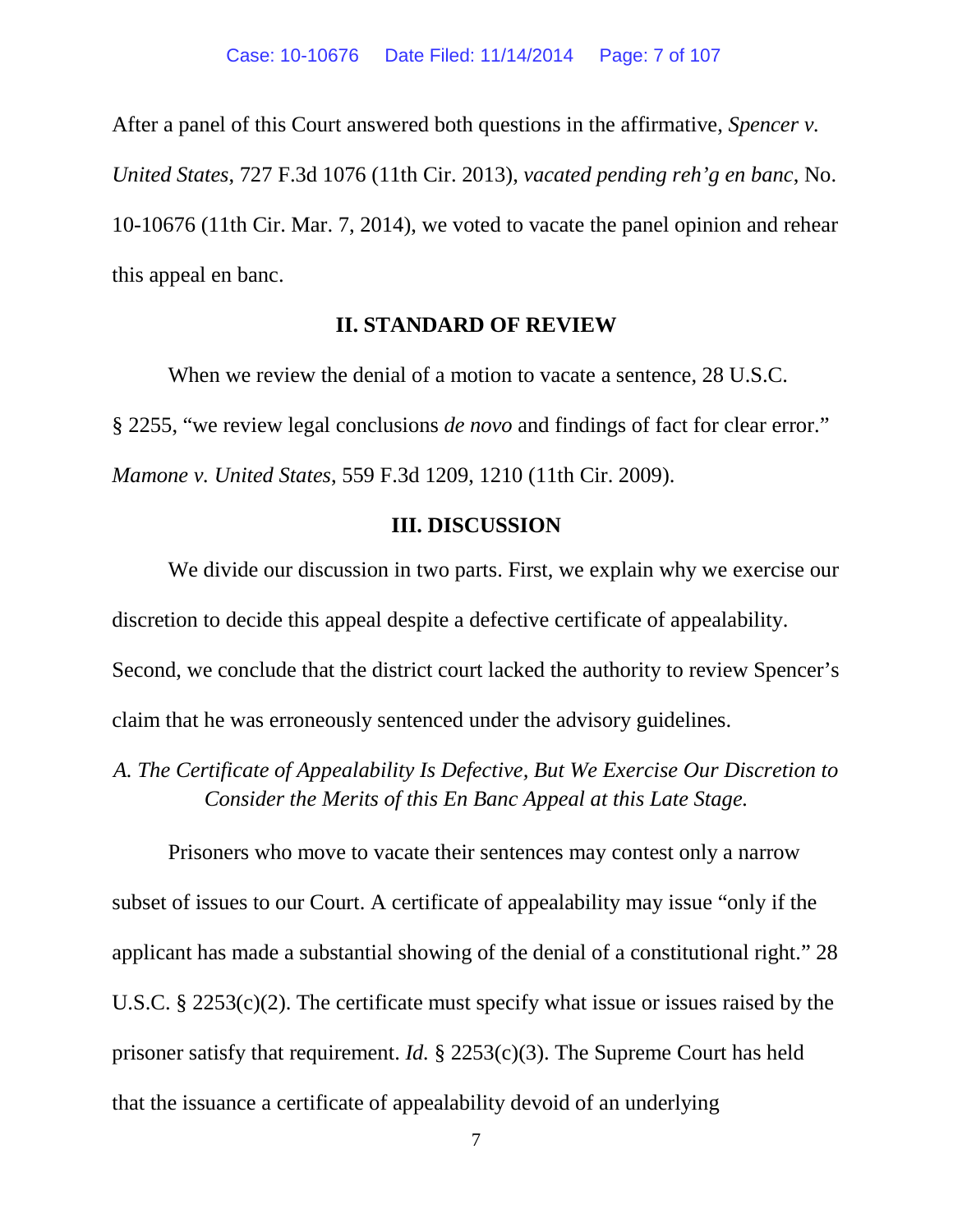constitutional issue does not constitute a jurisdictional defect. *See Gonzalez v. Thaler*, \_\_\_ U.S. \_\_\_, \_\_\_, 132 S. Ct. 641, 649–52 (2012). But even so, we cannot ignore the clear command of Congress articulated in subsections 2253(c)(2) and (3).

Neither issue in the certificate for this appeal even purports to involve an underlying error of constitutional magnitude, but we decline to vacate the certificate at this late hour. The parties have litigated this matter before the district court, before a panel of this Court, and before our en banc Court. *See Rayner v. Mills*, 685 F.3d 631, 635 n.1 (6th Cir. 2012) ("[A]s the issues have already been briefed and presented to this Court, we will not review the grant of the COA."); *Phelps v. Alameda*, 366 F.3d 722, 728 (9th Cir. 2004) ("In many cases, . . . the effective deployment of substantial legal resources favors turning directly to the merits."). They have briefed and orally argued this appeal twice, and we have heard an *amicus curiae*, the National Association of Criminal Defense Lawyers, in the second round. And notably both parties have urged us not to vacate the defective certificate that we erroneously issued.

We will not be so lenient in future appeals when a certificate fails to conform to the gatekeeping requirements imposed by Congress. Going forward, a certificate of appealability, whether issued by this Court or a district court, must specify what constitutional issue jurists of reason would find debatable. Even when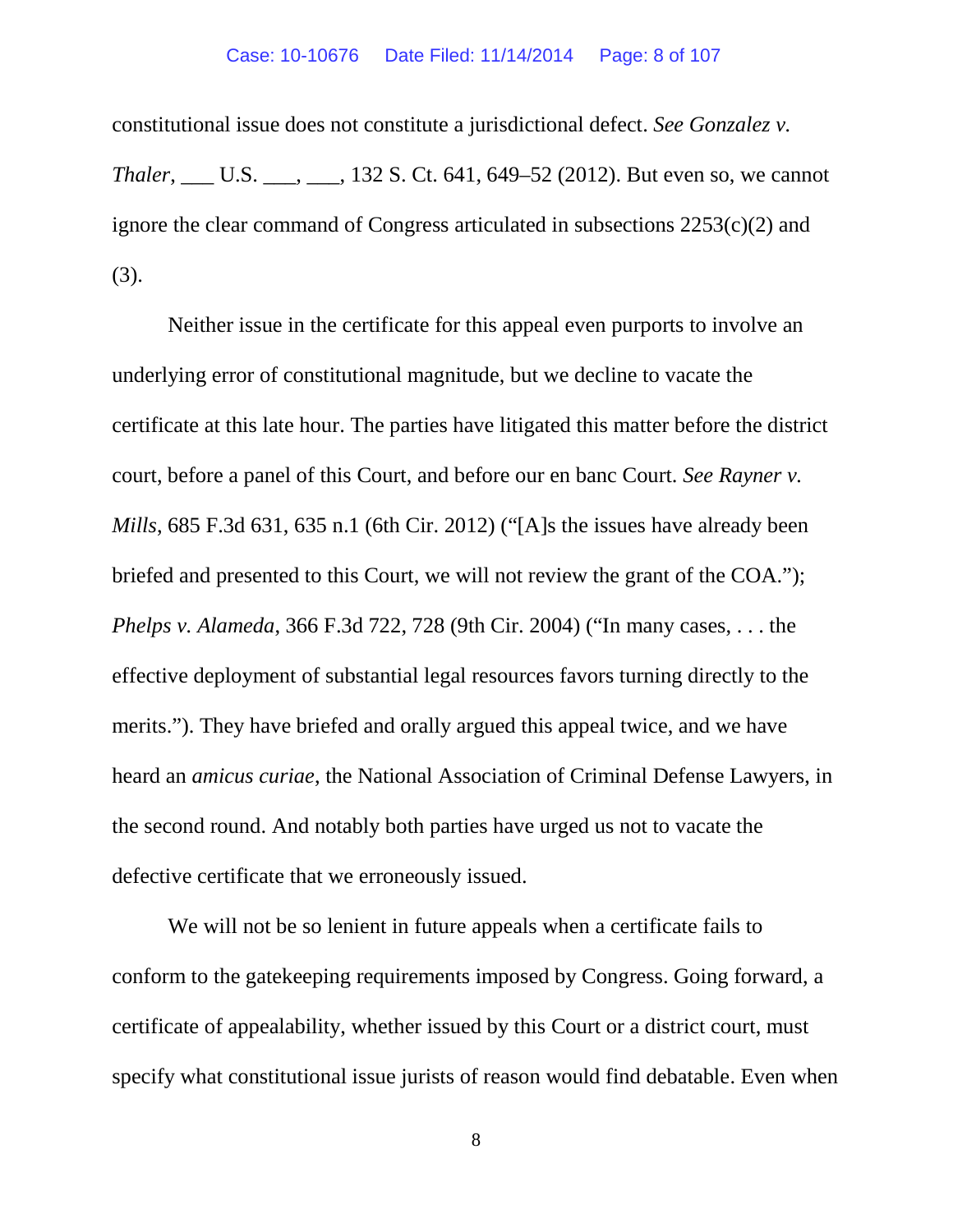a prisoner seeks to appeal a procedural error, the certificate must specify the underlying constitutional issue. *Slack v. McDaniel*, 529 U.S. 473, 484, 120 S. Ct. 1595, 1604 (2000) ("When the district court denies a habeas petition on procedural grounds without reaching the prisoner's underlying constitutional claim, a [certificate] should issue when the prisoner shows, at least, that jurists of reason would find it debatable whether the petition states a valid claim of the denial of a constitutional right and that jurists of reason would find it debatable whether the district court was correct in its procedural ruling."). A failure to specify that issue would violate the text enacted by Congress, *see* 28 U.S.C. § 2253(c)(3), and will result in the vacatur of the certificate.

# *B. The District Court Lacked the Authority To Consider Whether Spencer Was Erroneously Sentenced under the Guidelines.*

Section 2255 does not provide a remedy for every alleged error in conviction and sentencing. When a prisoner, like Spencer, alleges that his "sentence was imposed in violation of the . . . laws of the United States . . . or is otherwise subject to collateral attack," 28 U.S.C. § 2255(a), a district court lacks the authority to review the alleged error "unless the claimed error constitute[s] 'a fundamental defect which inherently results in a complete miscarriage of justice,'" *United States v. Addonizio*, 442 U.S. 178, 185, 99 S. Ct. 2235, 2240 (1979) (quoting *Hill*, 368 U.S. at 428, 82 S. Ct. at 471). The Supreme Court first applied this standard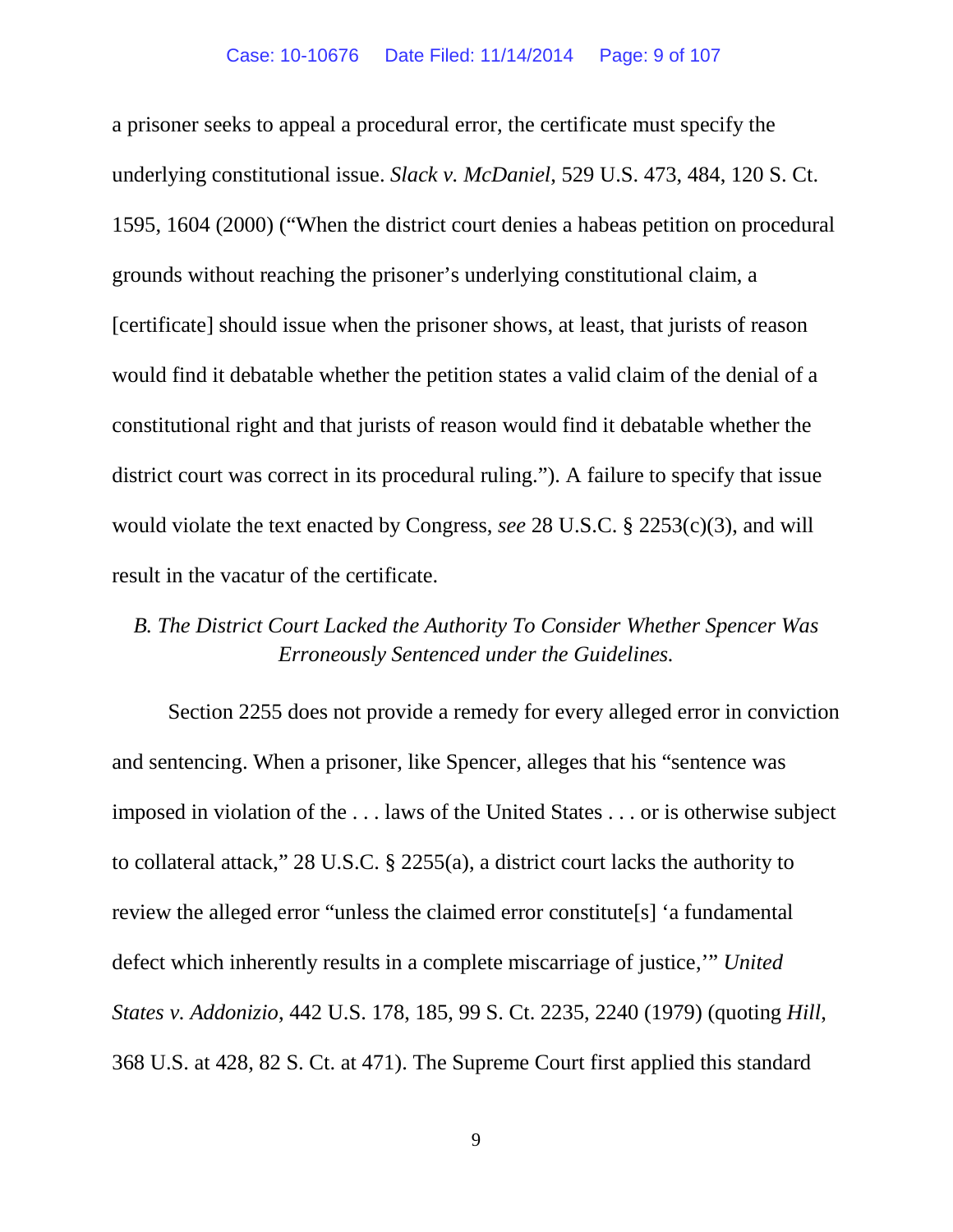when it ruled that a prisoner could not collaterally attack his sentence for a violation of Federal Rule of Criminal Procedure 32(a). *Hill*, 368 U.S. at 425–26, 82 S. Ct. at 470. The prisoner argued that the trial court failed to offer him an opportunity to make a personal statement at sentencing, but the Supreme Court held that the error was not "of the character or magnitude cognizable under a writ of habeas corpus" because it was not "a fundamental defect which inherently results in a complete miscarriage of justice." *Id.* at 428, 82 S. Ct. at 471.

The Supreme Court further distilled this standard in *United States v. Addonizio*, in which it ruled that a "lawful" sentence did not result in a "complete miscarriage of justice." 442 U.S. at 186–87, 99 S. Ct. at 2241. Addonizio argued that he had been incarcerated longer than the sentencing court had intended. At sentencing, the court expressed that it expected Addonizio to serve only one-third of his sentence. *Id.* at 181, 183, 99 S. Ct. at 2238, 2239. But after the trial court sentenced Addonizio, the Parole Commission instituted a new policy that required him to serve a greater fraction of his sentence before he was eligible for parole. *Id.* at 182, 99 S. Ct. at 2238–39. The Supreme Court held that Addonizio failed to establish a fundamental defect where his sentence was less than the statutory maximum sentence prescribed by Congress. *Id.* at 186–87, 99 S. Ct. at 2241. Likewise, the alleged error in this appeal—erroneously designating a defendant as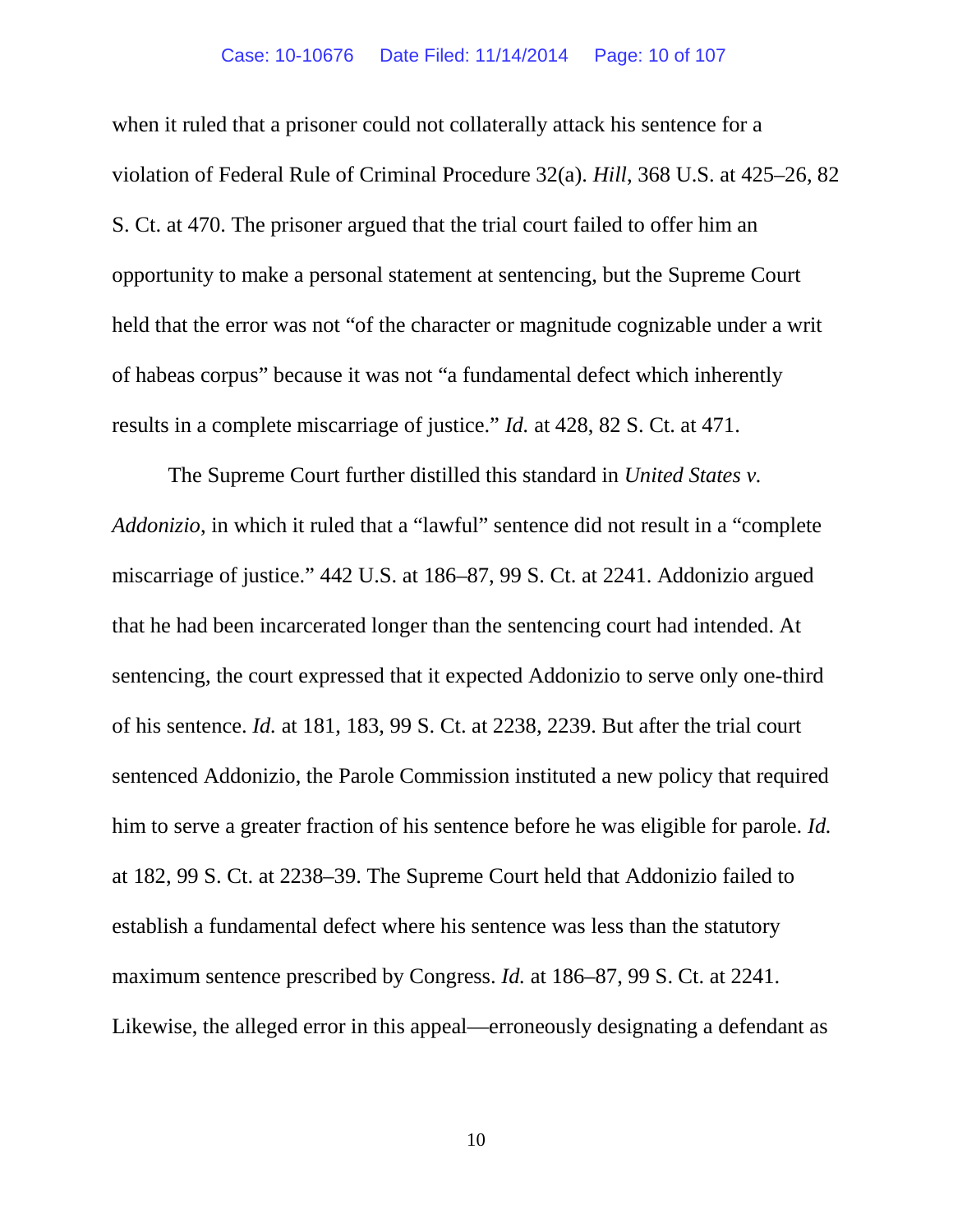a career offender—is not a fundamental defect that inherently results in a complete miscarriage of justice.

A prisoner may challenge a sentencing error as a "fundamental defect" on collateral review when he can prove that he is either actually innocent of his crime or that a prior conviction used to enhance his sentence has been vacated, but Spencer's motion alleges nothing of the kind. In *Davis v. United States*, for example, the Supreme Court collaterally reviewed a prisoner's conviction for conduct that was no longer illegal. 417 U.S. 333, 346–47, 94 S. Ct. 2298, 2305 (1974). Because the prisoner was incarcerated "for an act that the law does not make criminal," "[t]here [could] be no room for doubt that such a circumstance inherently results in a complete miscarriage of justice." *Id.* at 346, 94 S. Ct. at 2305 (internal quotation marks omitted). A prisoner might also collaterally attack a sentence enhanced by a prior conviction if that prior conviction has since been vacated. In *Johnson v. United States*, the Supreme Court explained that "a defendant given a sentence enhanced for a prior conviction is *entitled* to a reduction if the earlier conviction is vacated." 544 U.S. 295, 303, 125 S. Ct. 1571, 1577 (2005) (emphasis added); *see also Stewart v. United States*, 646 F.3d 856, 859, 864–65 (11th Cir. 2011) ("The vacatur order gives a defendant . . . the basis to challenge an enhanced federal sentence . . . ."). But the Supreme Court has rejected collateral attacks of other sentencing errors, including the failure of the sentencing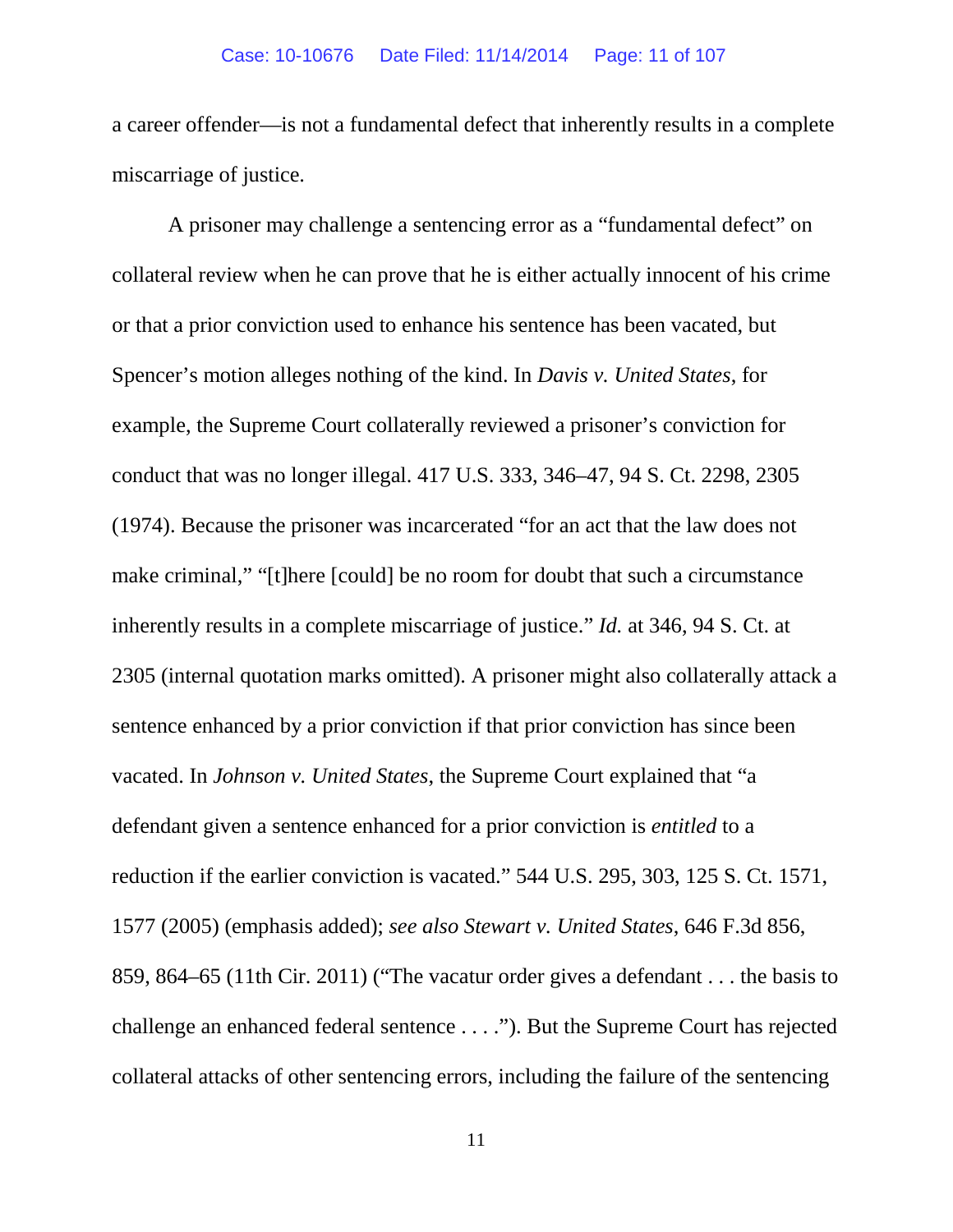court to mention the right to appeal or to explain parole terms, where the prisoner could establish no prejudice. *See Peguero v. United States*, 526 U.S. 23, 24, 119 S. Ct. 961, 963 (1999); *United States v. Timmreck*, 441 U.S. 780, 784, 99 S. Ct. 2085, 2087 (1979).

This limited realm of fundamental defects that result in a complete miscarriage of justice comports with our understanding of the similarly phrased exception to the rule of procedural default for state prisoners. If a state prisoner procedurally defaults his claim, he can overcome that procedural default if he establishes that a "fundamental miscarriage of justice" would result if he were not able to raise the claim on collateral review. *Murray v. Carrier*, 477 U.S. 478, 496– 97, 106 S. Ct. 2639, 2650 (1986); *see also Wainwright v. Sykes*, 433 U.S. 72, 87, 97 S. Ct. 2497, 2506 (1977). For a state prisoner to establish a fundamental miscarriage of justice, he must prove that he is innocent. *See Schlup v. Delo*, 513 U.S. 298, 316, 115 S. Ct. 851, 861 (1995); *McCleskey v. Zant*, 499 U.S. 467, 494, 111 S. Ct. 1454, 1470 (1991); *Rozzelle v. Sec'y, Fla. Dep't of Corr.*, 672 F.3d 1000, 1011 (11th Cir. 2012). The similarly worded federal standard should not be more lenient than the exception for procedural default for state prisoners. *See, e.g.*, *United States v. Cuch*, 79 F.3d 987, 994 (10th Cir. 1996) (concluding that alleged defects did not result in a "complete miscarriage of justice" because there was "no indication that an innocent person may have been convicted for crimes he did not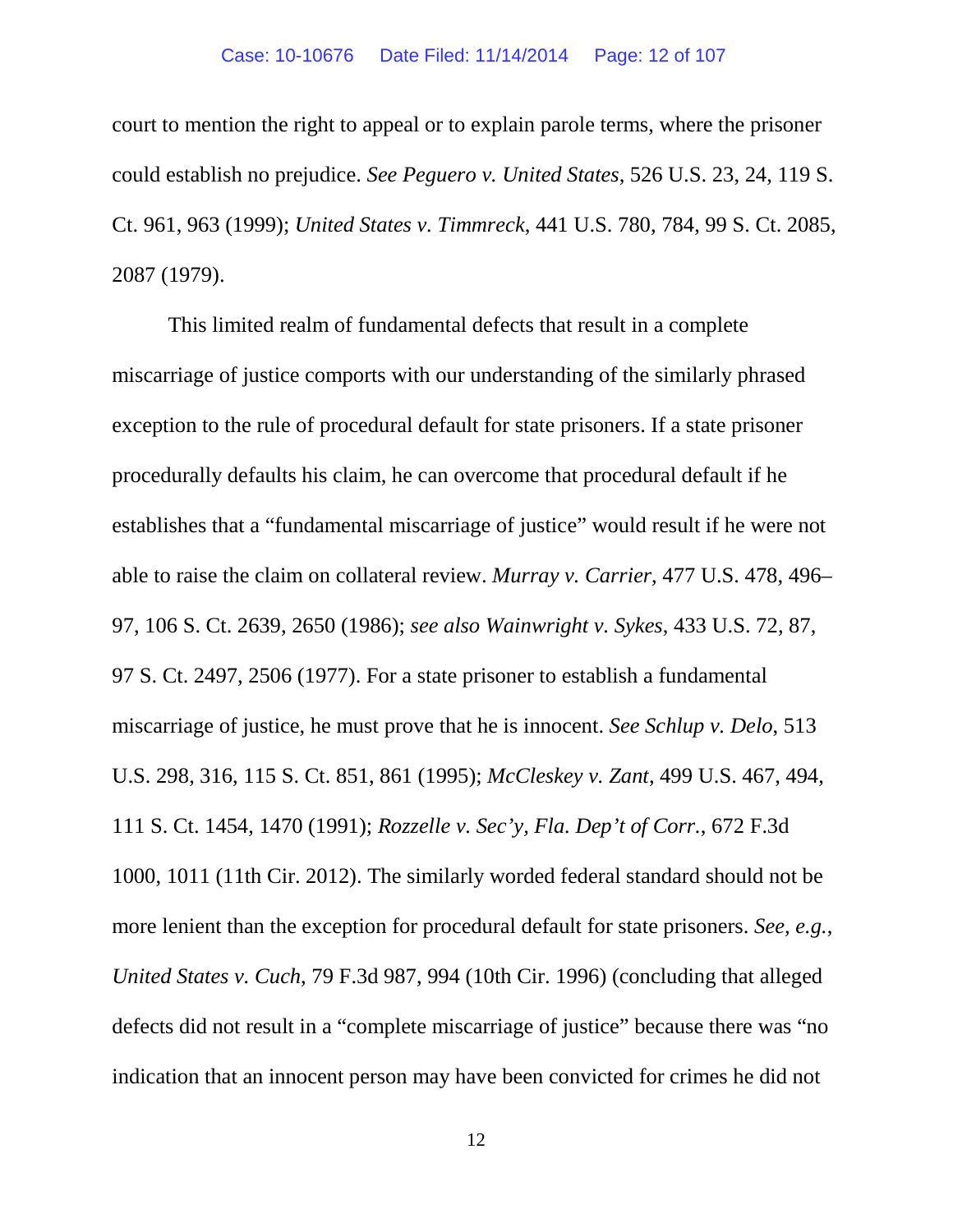commit" (internal quotation marks omitted)). When a federal prisoner, sentenced below the statutory maximum, complains of a sentencing error and does not prove either actual innocence of his crime or the vacatur of a prior conviction, the prisoner cannot satisfy the demanding standard that a sentencing error resulted in a complete miscarriage of justice.

Judge Jordan's dissenting opinion suggests that the Supreme Court granted collateral relief in *United States v. Behrens*, 375 U.S. 162, 84 S. Ct. 295 (1963), to correct a garden-variety sentencing error, but the error in *Behrens* was far more profound than a misapplication of advisory sentencing guidelines. In *Behrens*, the district court violated Federal Rule of Criminal Procedure 43, which requires that the defendant be present "at every stage of the trial including . . . the imposition of sentence." *Id*. at 165, 84 S. Ct. at 297. The district court imposed a sentence without the defendant or even his counsel present. *Id*. That error in turn deprived the defendant of the right to allocute and present information in mitigation of punishment in violation of Rule 32(a). *Id*. We have described the guarantee of the right to be present at sentencing as being "constitutionally based." *United States v. Jackson*, 923 F.2d 1494, 1496 (11th Cir. 1991); *see also United States v. Huff*, 512 F.2d 66, 71 (1975). And *Behrens* described the right to allocute as "ancient in the law" and "of most importance." 375 U.S. at 165, 84 S. Ct. at 297. Imposing a sentence without a defendant's counsel present also implicates a defendant's Sixth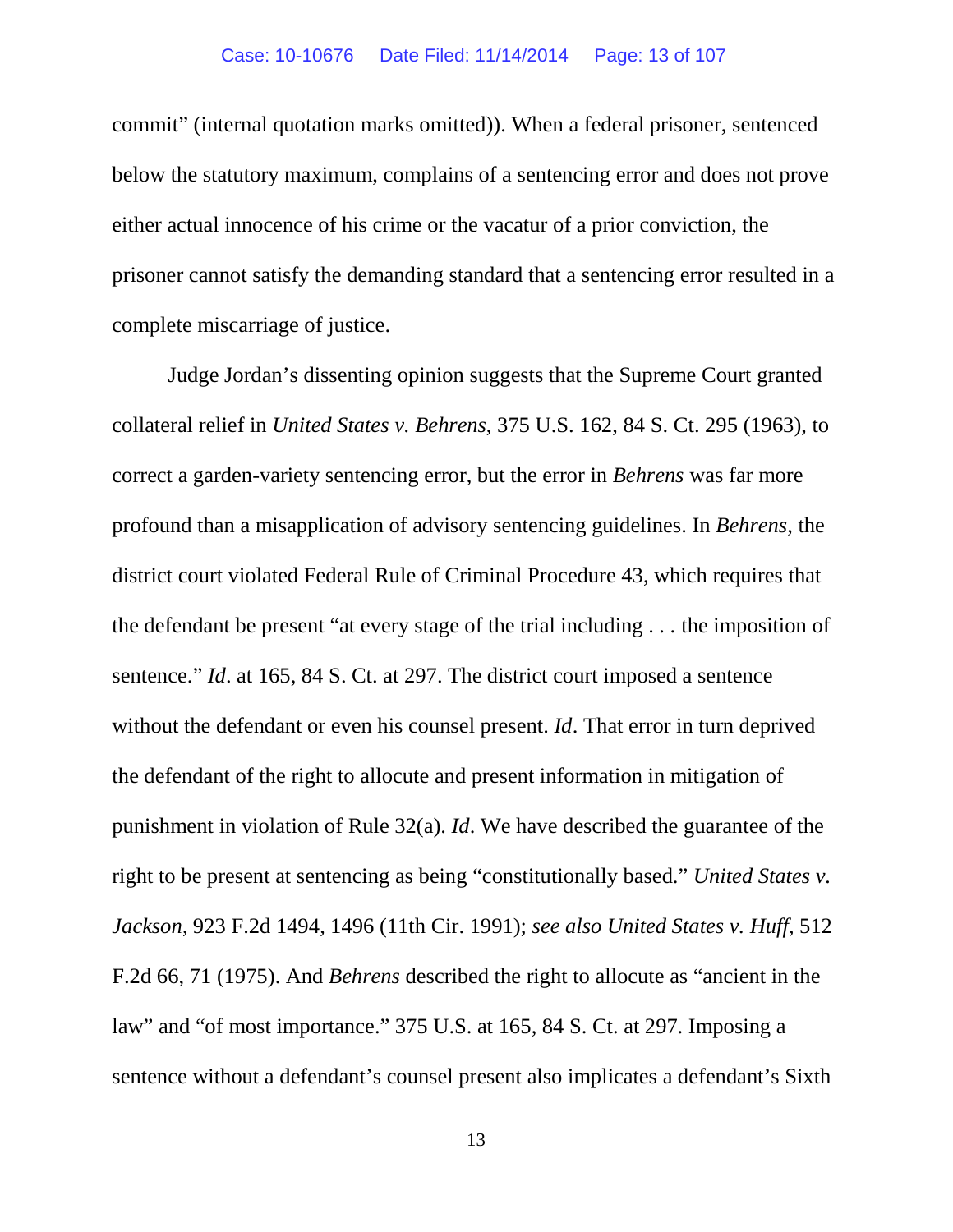Amendment right to effective assistance of counsel. *See Mempa v. Rhay*, 389 U.S. 128, 134, 88 S. Ct. 254, 256–57 (1967). A misapplication of advisory sentencing guidelines, in contrast, does not violate an "ancient" right, nor does it raise constitutional concerns.

Our dissenting colleagues would grant Spencer's collateral attack to correct an alleged misapplication of the advisory sentencing guidelines, but they fail to explain what sort of misapplication of the advisory guidelines they would *not* correct, much less provide a principled test for distinguishing between misapplications of the guidelines that can be collaterally challenged and those that cannot. Perhaps our colleagues view all misapplications of the advisory guidelines as "fundamental defects which inherently result in a complete miscarriage of justice." But if not, we are left to guess about which types of guideline error could be corrected on collateral review from their perspective.

We lack the authority to provide Spencer relief. Even if he is not a career offender, his sentence is lawful. *See Addonizio*, 442 U.S. at 186–87, 99 S. Ct. at 2241. Spencer does not allege that he is actually innocent of the crime for which he was indicted, nor that any of his prior convictions have been vacated. Instead, he contends only that the district court erroneously classified him as a career offender under the advisory guidelines. But any miscalculation of the guideline range cannot be a complete miscarriage of justice because the guidelines are advisory. If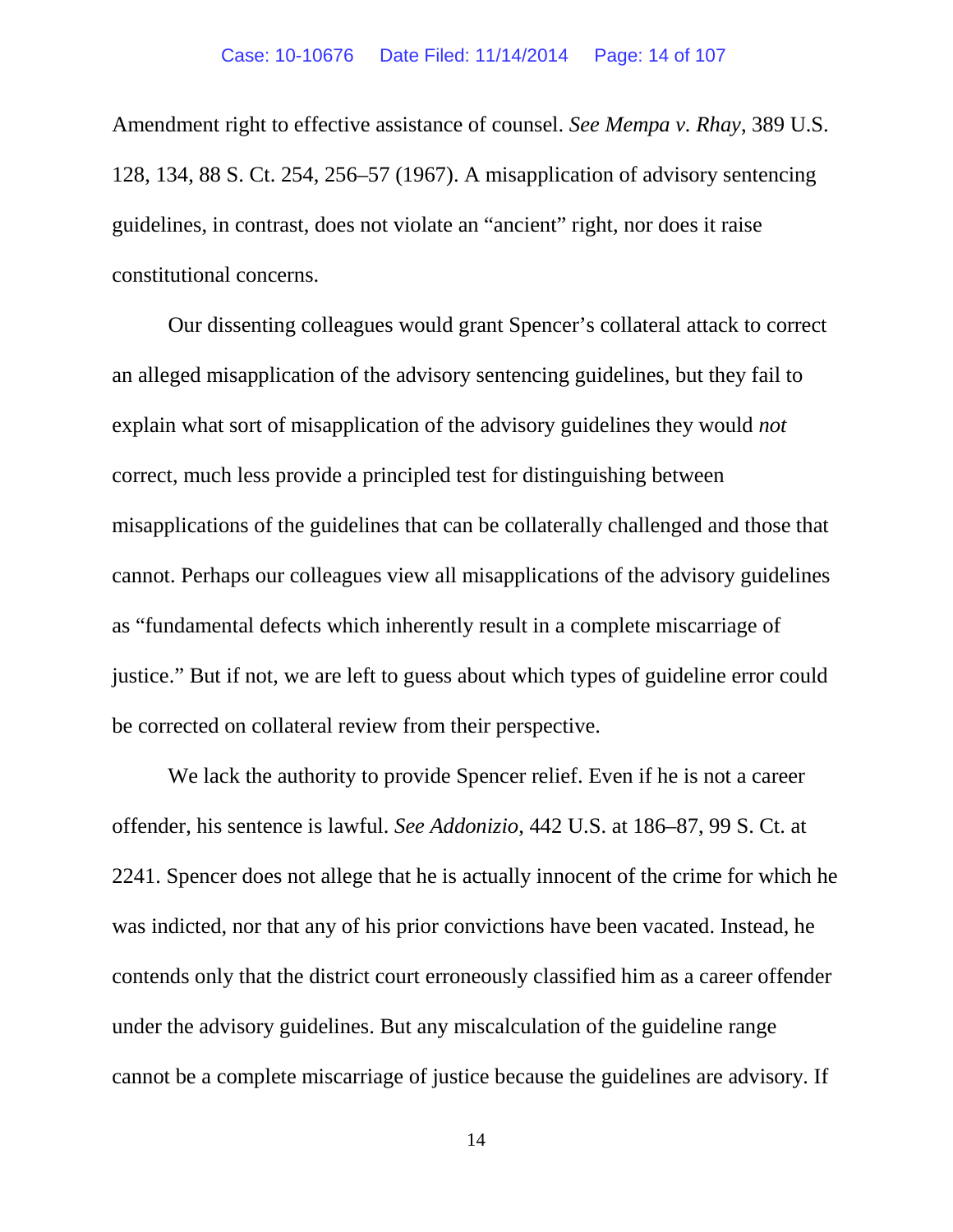the district court were to resentence Spencer, the district court could impose the same sentence again. *See Gilbert v. United States*, 640 F.3d 1293, 1304 (11th Cir. 2011) (en banc) ("There is, however, no guarantee that his new sentence under the post-*Booker* advisory guidelines system will be shorter than 292 months. It could be the same or even longer."); *Hawkins v. United States*, 706 F.3d 820, 825 (7th Cir. 2013); *Sun Bear v. United States*, 644 F.3d 700, 705 (8th Cir. 2011) (en banc). In a resentencing, the district court would again review Spencer's prior conviction for felony child abuse, whether or not it is a "crime of violence," and could decide that his slew of prior convictions warrants a greater sentence than the guidelines prescribe. *See Hawkins*, 706 F.3d at 825.

Both the Seventh and Eighth Circuits have held that federal courts lack the power to provide a prisoner relief on the ground that he was misclassified as a career offender, because that error does not render his sentence unlawful. *See Hawkins*, 706 F.3d at 823; *Sun Bear*, 644 F.3d at 704–06; *see also United States v. Peterman*, 249 F.3d 458, 462 (6th Cir. 2001) ("[C]ourts have generally declined to collaterally review sentences that fall within the statutory maximum."); *United States v. Segler*, 37 F.3d 1131, 1133–34 (5th Cir. 1994); *Scott v. United States*, 997 F.2d 340, 341 (7th Cir. 1993) ("A claim that the judge misapplied the Sentencing Guidelines does not challenge the jurisdiction of the court or assert that the judge exceeded the statutory maximum."). *But cf. Narvaez v. United States*, 674 F.3d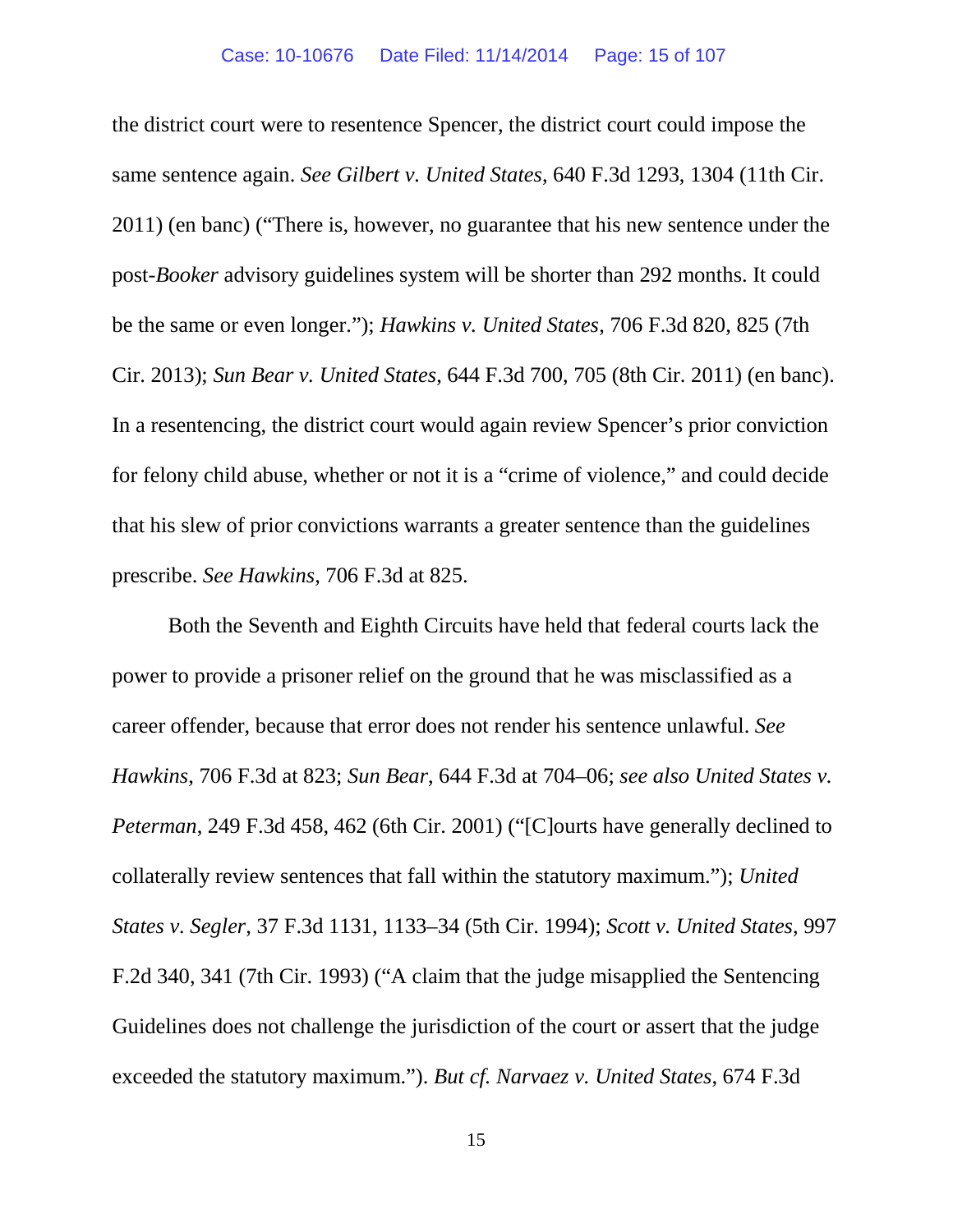621, 628 (7th Cir. 2011) (concluding that a prisoner sentenced under "*mandatory*" guidelines could establish a "complete miscarriage of justice" if the prisoner was erroneously sentenced as a career offender). In *Sun Bear v. United States*, the prisoner argued that he was entitled to resentencing because *Begay* called into question whether his prior felonies were "crime[s] of violence." 644 F.3d at 703– 04. The Eighth Circuit held that he was not entitled to resentencing based on a misapplication of the guidelines. *Id*. Spencer would have us distinguish *Sun Bear*  because, even though the prisoner was sentenced as a career offender, his sentence was within the applicable guideline range absent the career-offender enhancement. But the en banc Eighth Circuit made clear that, "in sentencing, a miscarriage of justice cognizable under § 2255 occurs when the sentence is in excess of that authorized by law." *Id.* at 706. In *Sun Bear*, the prisoner's sentence, which was below the statutory maximum, was not "unlawful" because "[a]n unlawful or illegal sentence is one imposed without, or in excess of, statutory authority." *Id.* at 705. And in *Hawkins v. United States*, the Seventh Circuit refused to entertain a prisoner's argument on collateral review that he was erroneously sentenced as a career offender. The Seventh Circuit reasoned that, even if a district judge imposes a sentence in excess of the correct advisory guideline range, the error is not "corrigible in a postconviction proceeding" because "the sentence is below the statutory maximum." 706 F.3d at 823.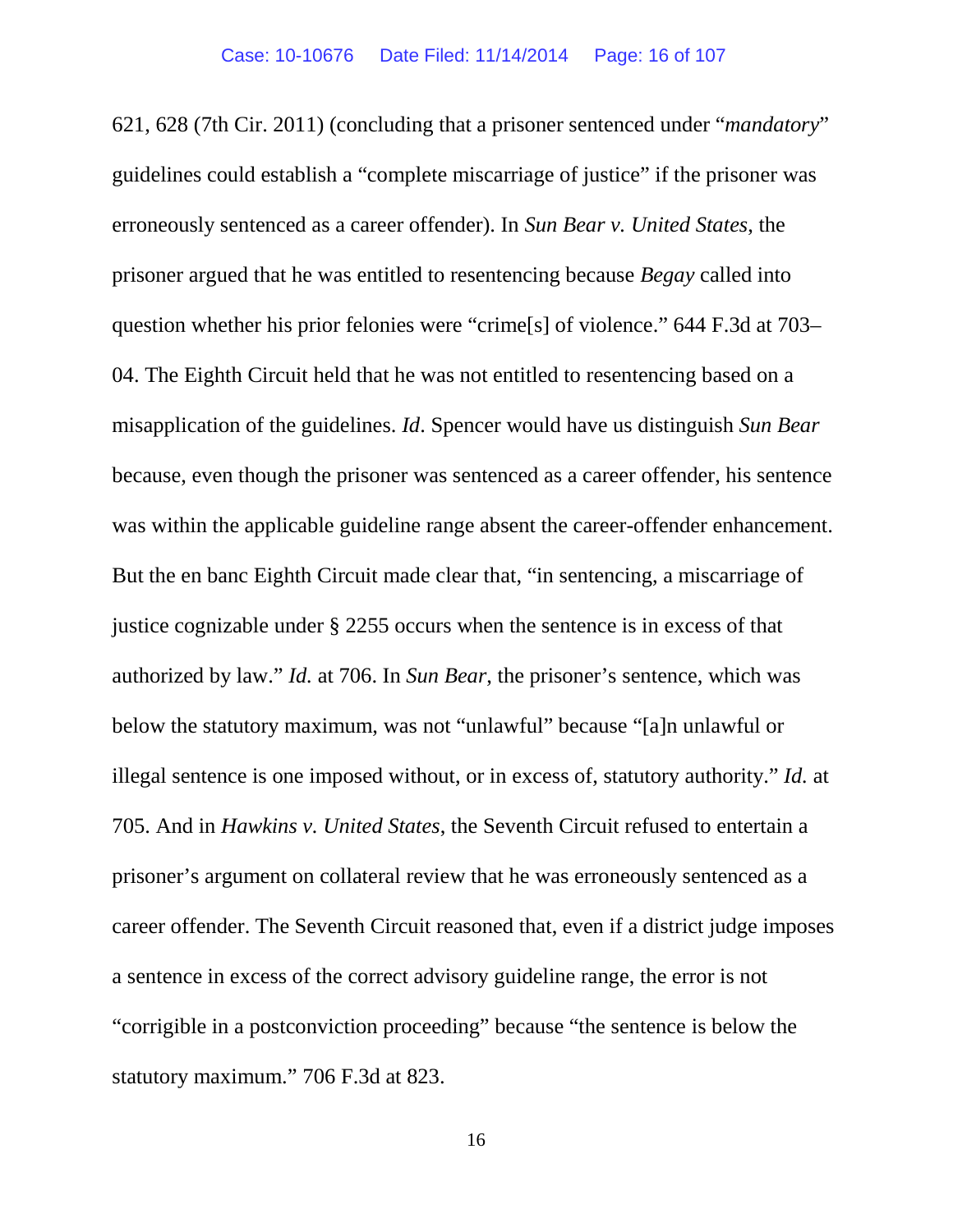Spencer relies heavily on the now-vacated opinion of the Fourth Circuit in *Whiteside v. United States*, 748 F.3d 541 (4th Cir. 2014), *vacated pending reh'g en banc*, No. 13-7152, 2014 WL 3377981 (4th Cir. July 10, 2014). That divided panel, over the persuasive dissent of Judge Wilkinson, held that erroneously classifying a prisoner as a career offender was a "fundamental defect" that a federal court could remedy on collateral review. *Id.* at 555. But as Judge Wilkinson's dissent explained, no fundamental defect occurs when a court erroneously sentences a prisoner as a career offender under *advisory* guidelines. *Id.* at 560 (Wilkinson, J., dissenting). Even if a court vacated the sentence on collateral review, the district court would be free to impose the same sentence on remand. *Id.*

Spencer asks us to distinguish a career-offender error from other guideline errors because the career-offender enhancement is the result of a congressional mandate. *See* 28 U.S.C. § 994(h). Congress directed the United States Sentencing Commission to "assure that the guidelines specify a sentence to a term of imprisonment at or near the maximum term authorized" for defendants convicted of crimes of violence or certain drug crimes and who have two or more prior felonies that qualify as crimes of violence or certain drug crimes. *Id.* The careeroffender enhancement, U.S.S.G. § 4B1.1, satisfies that congressional directive.

Spencer's argument fails to appreciate the advisory nature of every provision of the guidelines. Although Congress directed the Sentencing Commission to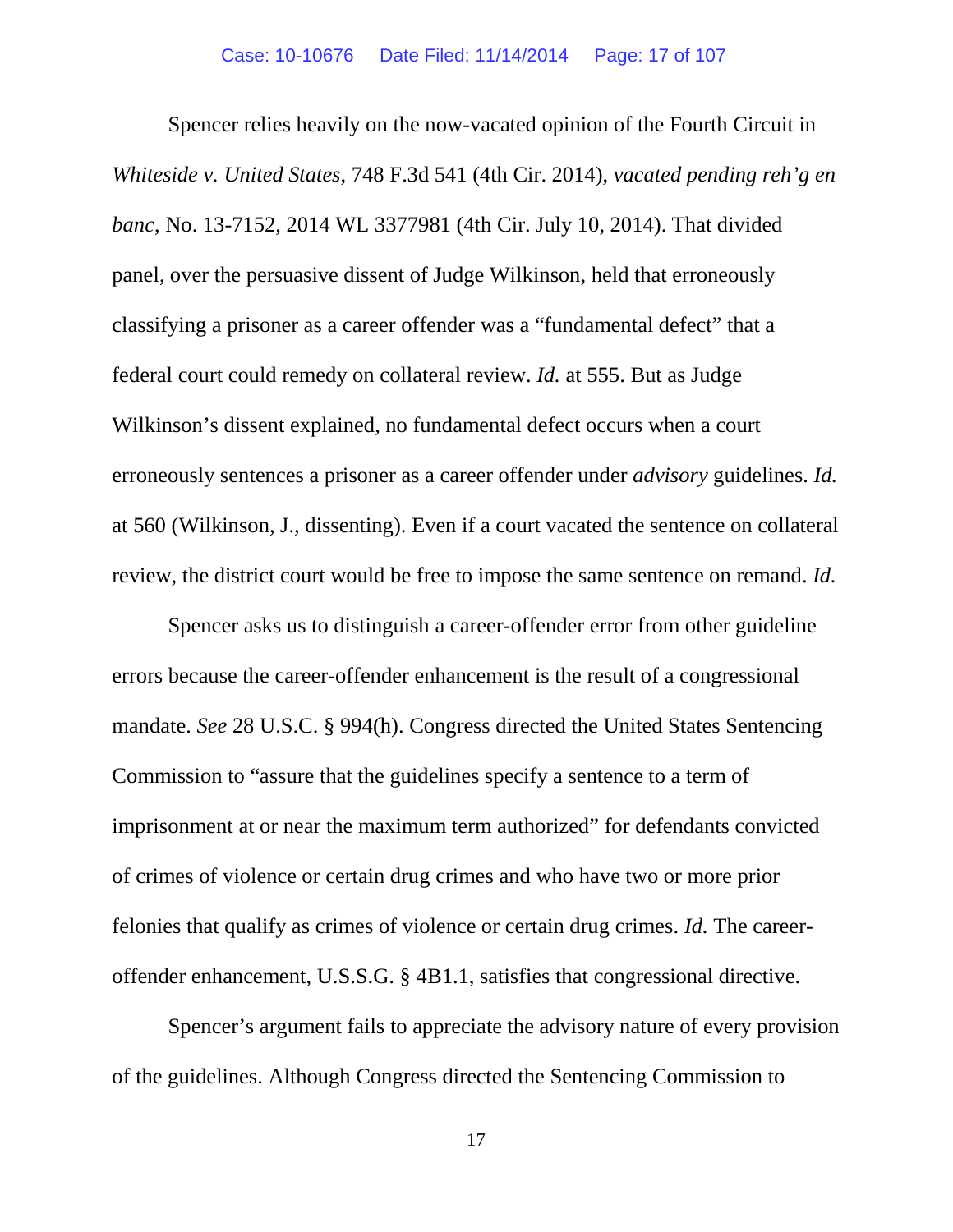create a guideline for career offenders, a district judge cannot treat that guideline as mandatory. *See Rita v. United States*, 551 U.S. 338, 351, 127 S. Ct. 2456, 2465 (2007) ("[T]he sentencing court does not enjoy the benefit of a legal presumption that the Guidelines sentence should apply."). Moreover, all of the guidelines are the result of a congressional directive—the Sentencing Reform Act of 1984—but none is tantamount to the laws of Congress. *See Mistretta v. United States*, 488 U.S. 361, 395, 109 S. Ct. 647, 667 (1989) ("Prior to the passage of the Act, the Judicial Branch, as an aggregate, decided precisely the questions assigned to the Commission. . . . It was the everyday business of judges, taken collectively, to evaluate and weigh the various aims of sentencing and to apply those aims to the individual cases that came before them. The Sentencing Commission does no more than this  $\dots$ .").

Spencer also contends that career-offender errors are more serious than other guideline errors, but "[e]very Guidelines calculation may affect the sentencing range to a greater or lesser degree." *Whiteside*, 748 F.3d at 561 (Wilkinson, J., dissenting). The greater impact of one enhancement versus the lesser impact of another enhancement is immaterial because, in either scenario, the sentence will be within the statutory limits imposed by Congress. *See* U.S.S.G. § 5G1.1(a) ("Where the statutorily authorized maximum sentence is less than the minimum of the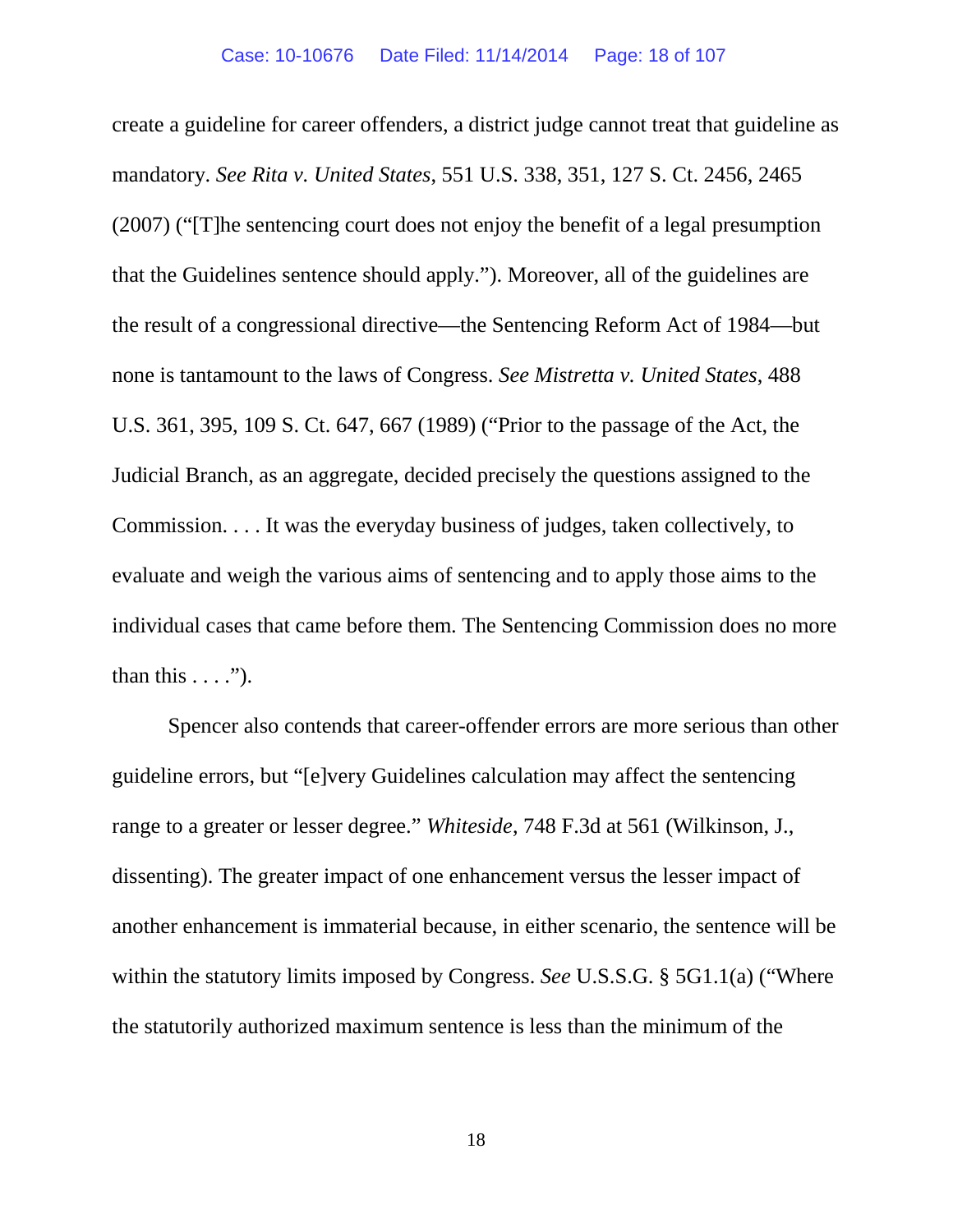applicable guideline range, the statutorily authorized maximum sentence shall be the guideline sentence.").

We are also unpersuaded by the argument of both Spencer and the *amicus curiae* that Spencer's advisory guideline sentence is unlawful because it could be vacated on direct review for substantive unreasonableness. In this post-*Booker*  world, we refuse to speculate whether a sentence exceeding an advisory guideline range would be vacated on direct review. To be sure, the guidelines are a "lodestone of sentencing," *Peugh v. United States*, \_\_\_ U.S. \_\_\_, \_\_\_, 133 S. Ct. 2072, 2084 (2013), but treating the guidelines as mandatory is reversible error, *Gall v. United States*, 552 U.S. 38, 51, 128 S. Ct. 586, 597 (2007). And even though district courts "must begin their analysis with the Guidelines and remain cognizant of them throughout the sentencing process," *id.* at 50 n.6, 128 S. Ct. at 596 n.6, only half (51.2 percent) of the defendants sentenced in 2013 received a sentence within the guideline range, United States Sentencing Commission, *2013 Annual Report and 2013 Sourcebook of Federal Sentencing Statistics*, at A-39 (2013). Approximately one-quarter (27.9 percent) of sentences were imposed below the guideline range at the request of the government. *Id.* And district courts imposed the remaining sentences (20.8 percent) above or below the guideline range. *Id.* at 40.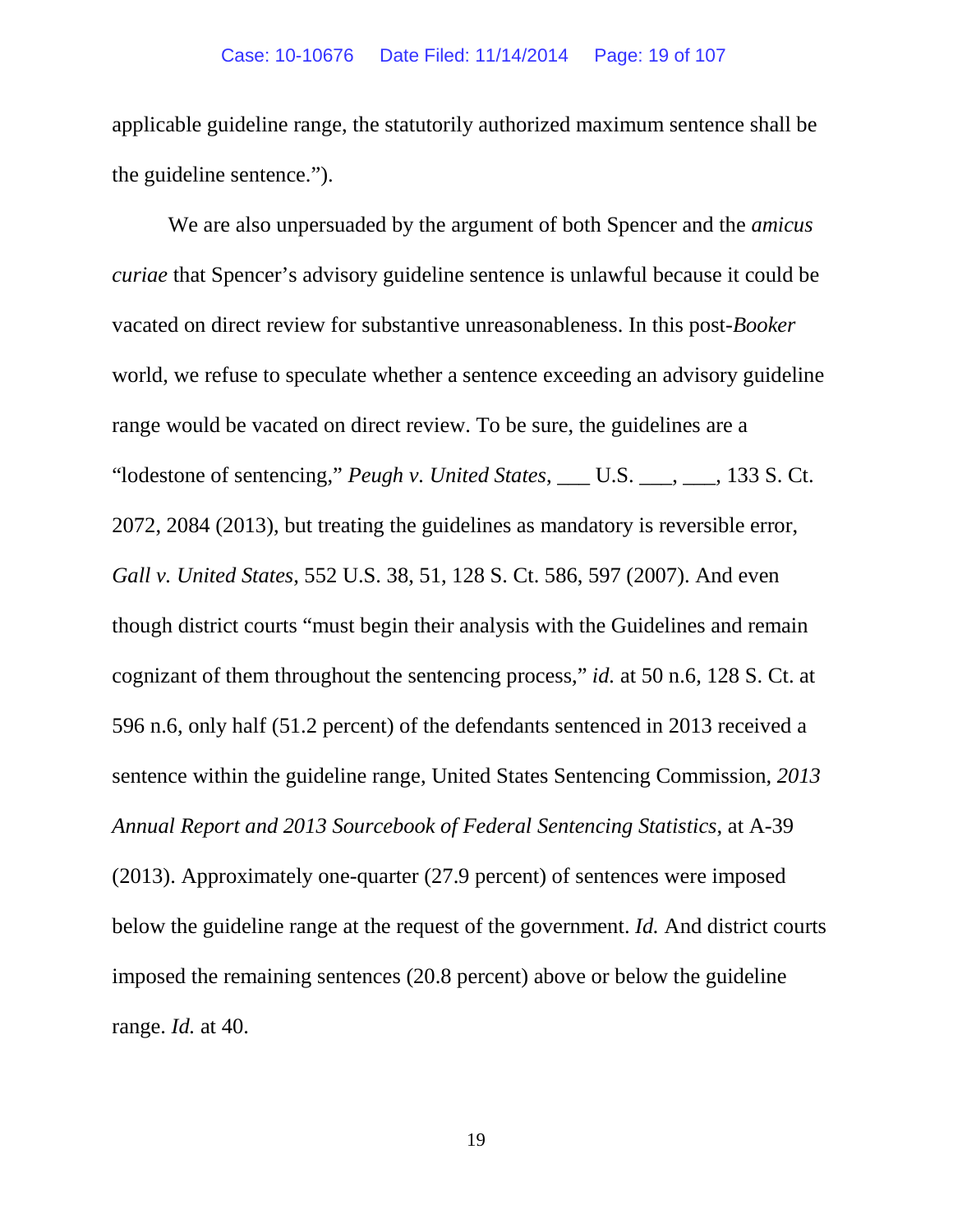Spencer argues that errors involving the career-offender enhancement are somehow different, but sentencing courts depart or vary from the guideline range *more often* when they sentence career offenders. Only 30 percent of career offenders were sentenced within the guideline range in 2013. When Spencer was sentenced, the district court concluded—over Spencer's objection that his prior conviction was not a crime of violence—that Spencer deserved a harsh sentence within the guideline range. Perhaps the district court would impose a less severe sentence on resentencing; perhaps it would not, especially given Spencer's prior conviction for felony child abuse and his repeated run-ins with the law. But we need not speculate because, as our sister circuits have concluded in routine, unpublished decisions, the reimposition of the same sentence ordinarily will not be substantively unreasonable given the defendant's criminal history, whether or not he qualifies as a career offender. *See, e.g.*, *United States v. Lewis*, 496 F. App'x 425 (5th Cir. 2012) (affirming as substantively reasonable the same 360-month sentence without the career-offender enhancement); *United States v. Logan*, 456 F. App'x 224 (4th Cir. 2011) (affirming as substantively reasonable the same 36 month sentence without the career-offender enhancement); *see also United States v. Miles*, 395 F. App'x 149 (5th Cir. 2010) (affirming as substantively reasonable a 210-month sentence, which was two times greater than the guideline range without the career-offender enhancement).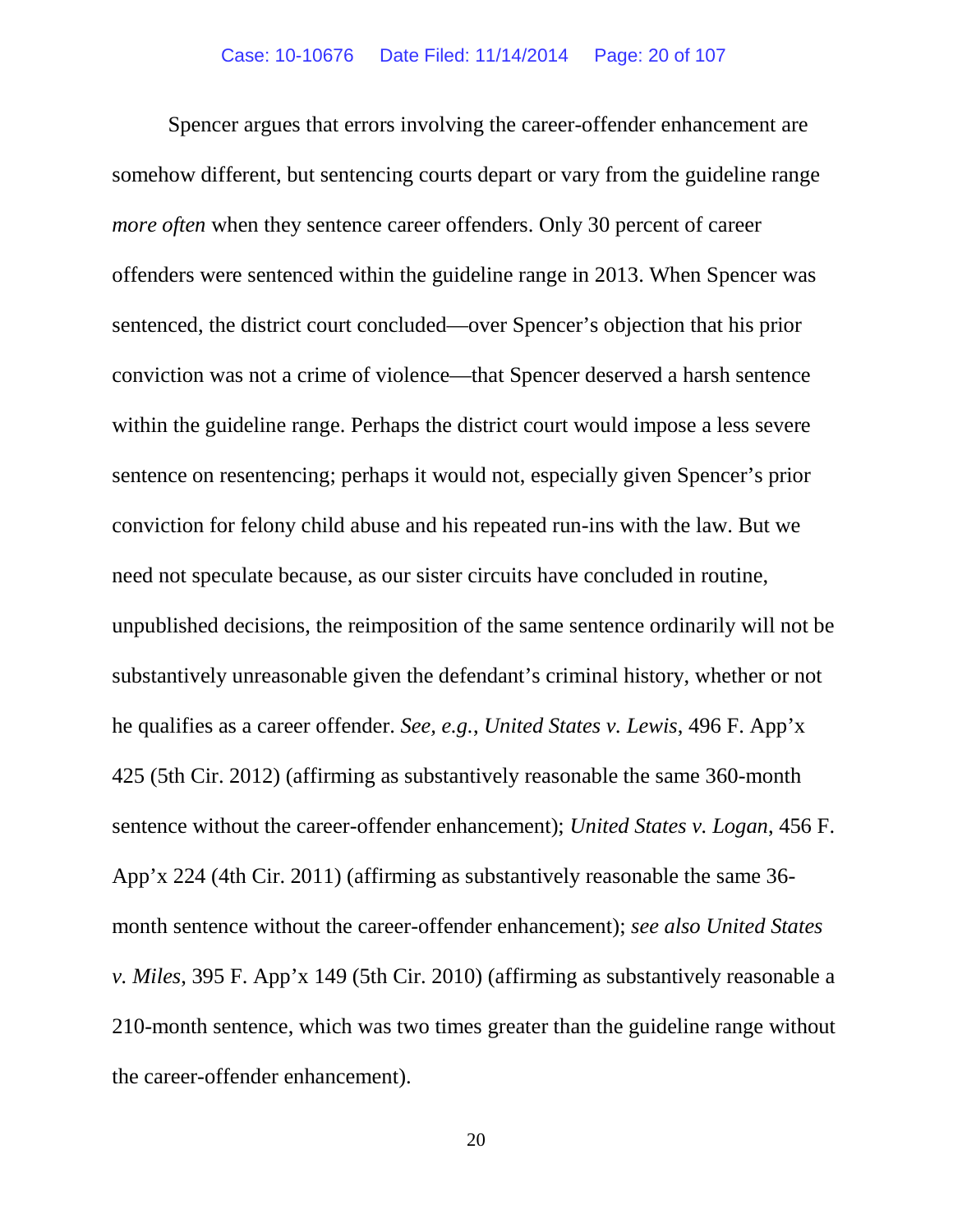Even if a variance from the guideline range is "substantively unreasonable," that standard is not synonymous with the standard we employ on collateral review. A substantively unreasonable sentence does not result in a "complete miscarriage of justice" if that sentence is less than the statutory maximum sentence Congress has enacted. Spencer's attempt to equate the alleged guideline error in his sentencing with an error in the application of the Armed Career Criminal Act, 18 U.S.C. § 924(e), illustrates our point. Even if we were to assume that the district court incorrectly classified Spencer as a career offender—nearly doubling his guideline range—his sentence of 151 months of imprisonment falls well below the statutory maximum of 20 years. 21 U.S.C.  $\S$  841(b)(1)(C). In contrast with that alleged guideline error, an error in the application of the Armed Career Criminal Act catapults a defendant beyond the 10-year statutory maximum sentence for his crime. *Compare id.* § 924(a)(2) (providing for punishment of not more than 10 years of incarceration), *with id.* § 924(e) (requiring punishment of not less than 15 years of incarceration if the defendant has three prior violent felony or serious drug convictions). We can collaterally review a misapplication of the Armed Career Criminal Act because, unlike an advisory guideline error, that misapplication results in a sentence that exceeds the statutory maximum.

Spencer also likens his alleged sentencing error to *Johnson* and *Stewart*, in which the movants' prior convictions, used to enhance their sentences, had been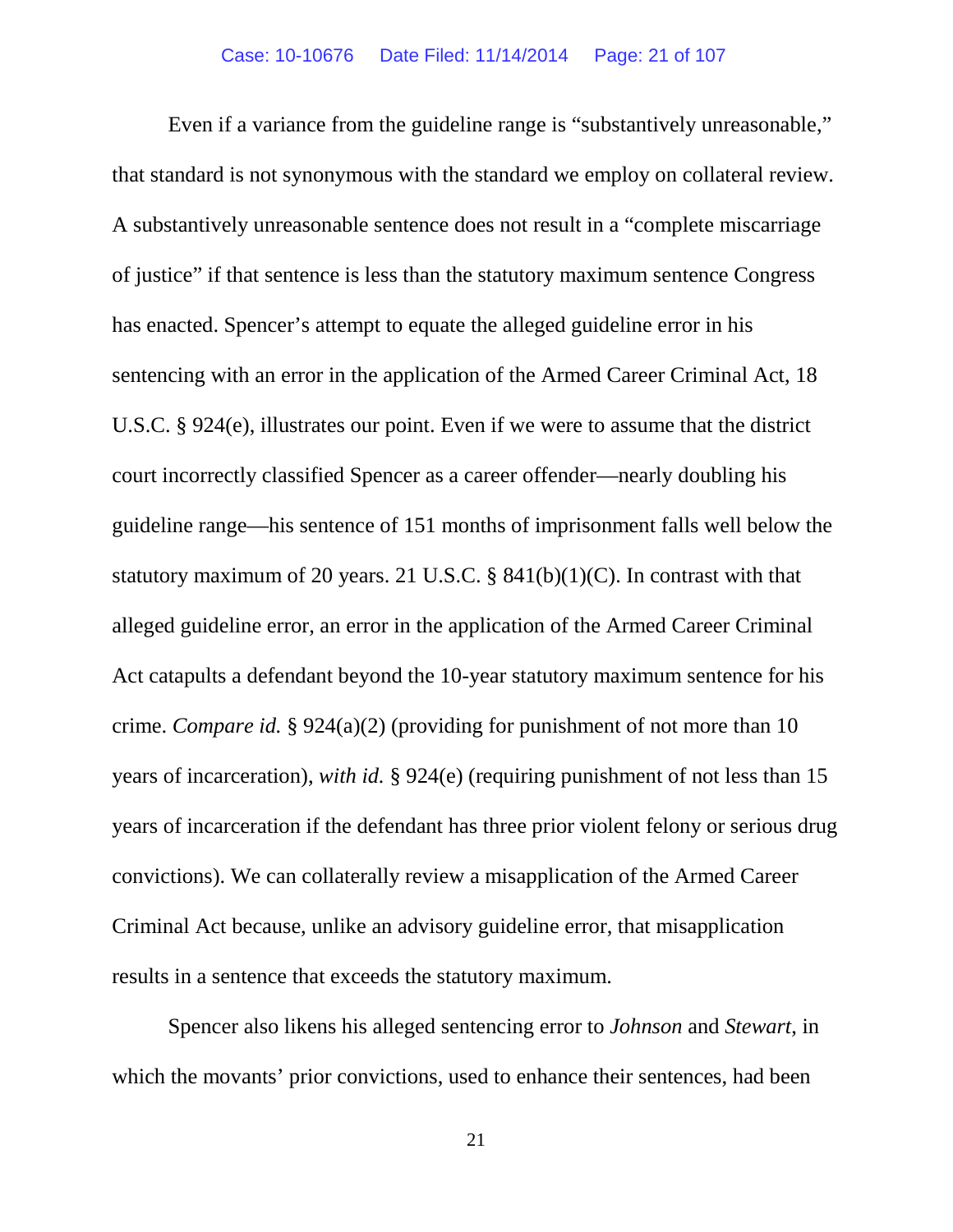vacated. And Judge Jordan's dissenting opinion argues that there is no meaningful distinction between the vacated convictions in *Johnson* and *Stewart* and Spencer's conviction for felony child abuse. We disagree.

Spencer's prior conviction has not been vacated, and that distinction matters. When a conviction is *vacated*, that vacatur constitutes a "new 'fact" with which the petitioner can challenge his sentence. *Stewart*, 646 F.3d at 858. But here, Spencer argues no new factual basis for reversing his sentence. He presents instead an argument of legal innocence. Even if we were to agree with Spencer that he is "innocent" as a career offender, that *legal* innocence falls far short of *factual* innocence, the kind of innocence involved in *Johnson* and *Stewart*. *See McKay v. United States*, 657 F.3d 1190, 1199 (11th Cir. 2011) ("[A]ctual innocence means *factual* innocence, not mere legal insufficiency." (internal quotation marks omitted)). If we were to conclude that felony child abuse was not a "crime of violence," that legal conclusion would not negate the fact that Spencer committed a serious crime. The sentencing judge would consider his prior conviction for felony child abuse anew during resentencing. *Johnson* and *Stewart* cannot stand for the proposition that a prisoner sentenced under advisory guidelines whose prior convictions remain valid can establish that an error in sentencing is a complete miscarriage of justice.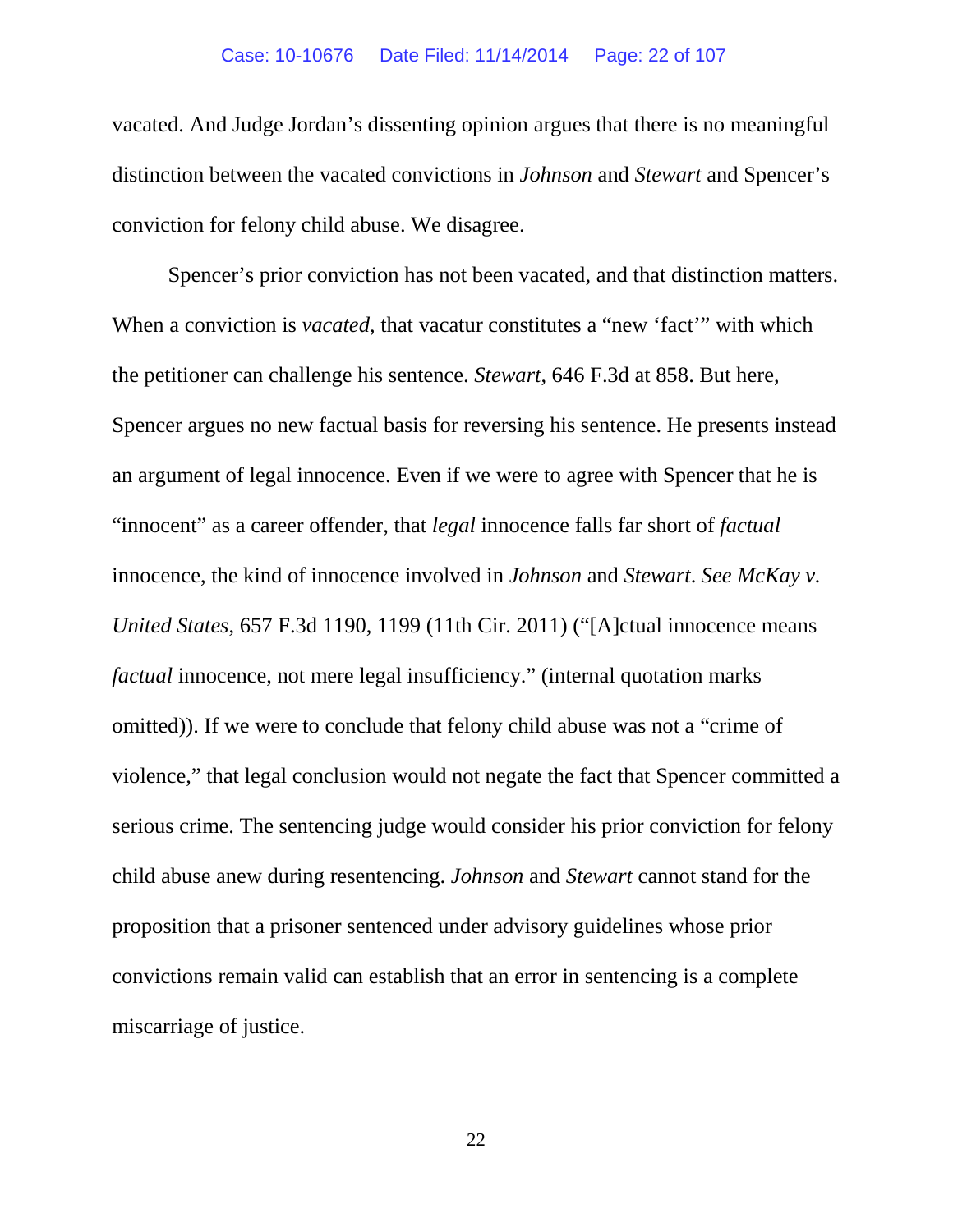#### Case: 10-10676 Date Filed: 11/14/2014 Page: 23 of 107

Spencer urges us to forget about finality, at least for the first round of collateral review. He argues that our en banc decision in *Gilbert*, 640 F.3d at 1307– 08, distinguished between claims raised in a first motion to vacate and those raised in second or successive motions. We are unpersuaded by this distinction.

Finality is a concern not only for a second or successive motion to vacate, but also for a first motion to vacate a sentence. Finality "is essential to the operation of our criminal justice system. Without finality, the criminal law is deprived of much of its deterrent effect." *Teague v. Lane*, 489 U.S. 288, 309, 109 S. Ct. 1060, 1074 (1989). And "[a] procedural system which permits an endless repetition of inquiry into facts and law in a vain search for ultimate certitude implies a lack of confidence about the possibilities of justice that cannot but war with the effectiveness of underlying substantive commands." *McCleskey*, 499 U.S. at 492, 111 S. Ct. at 1469 (internal quotation marks omitted); *see also* Henry J. Friendly, *Is Innocence Irrelevant? Collateral Attack on Criminal Judgments*, 38 U. Chi. L. Rev. 142, 145 (1970) ("The proverbial man from Mars would surely think we must consider our system of criminal justice terribly bad if we are willing to tolerate such efforts at undoing judgments of conviction."). Spencer must establish that his sentencing error resulted in a complete miscarriage of justice before we set aside our interest in finality. He cannot do so.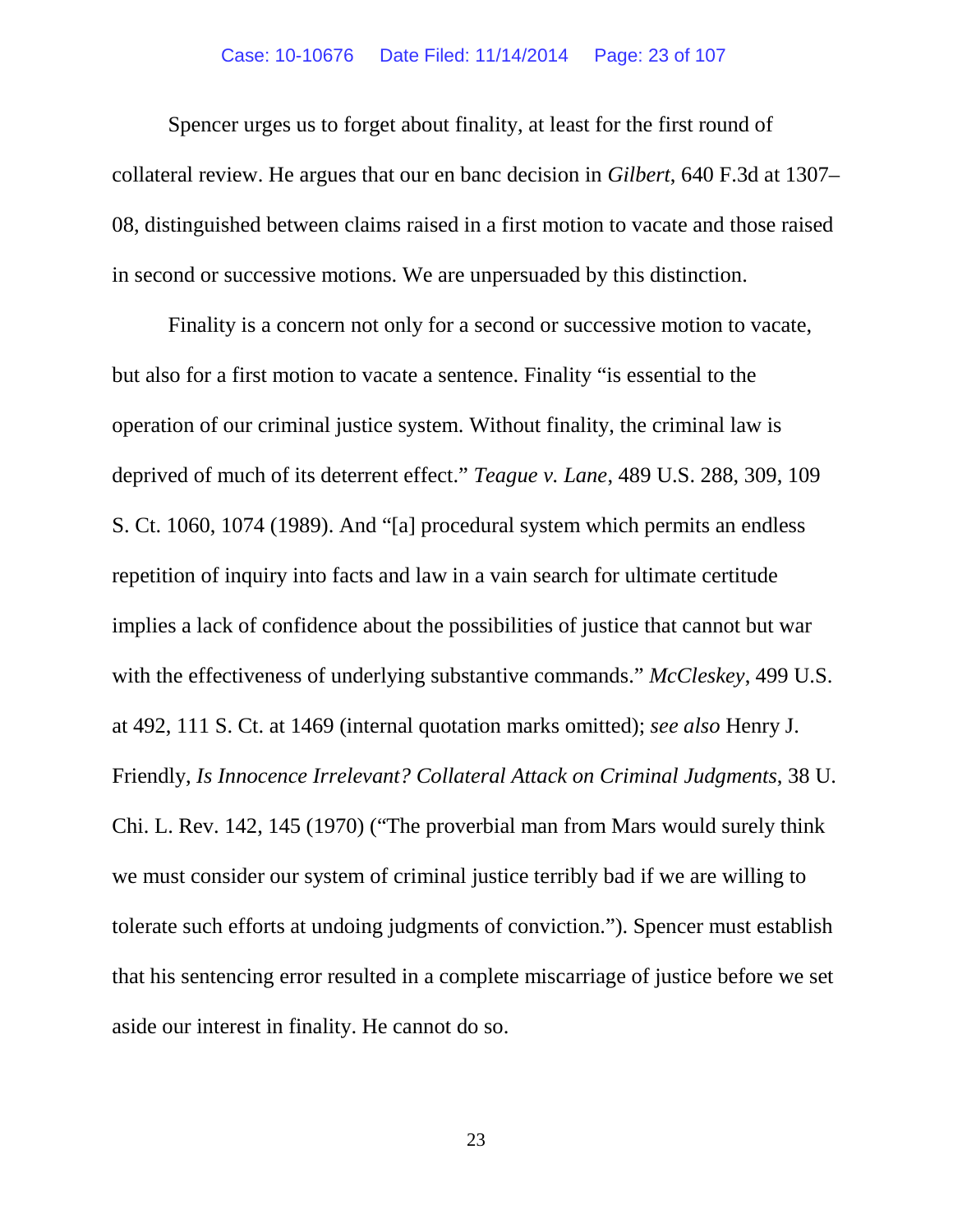Finally, Spencer, the *amicus curiae*, and our dissenting colleagues place far too much weight on the relevance of *Peugh*, which involved a direct appeal of a sentence. 133 S. Ct. 2072. *Peugh* says nothing about the authority to consider an advisory guideline error on collateral review. *See Hawkins v. United States*, 724 F.3d 915, 916–19 (7th Cir. 2013) (denying rehearing en banc because the intervening decision in *Peugh* did not affect collateral review of sentencing errors). In *Peugh*, the Supreme Court held, "A retrospective increase in the Guidelines range applicable to a defendant creates a sufficient risk of a higher sentence to constitute an *ex post facto* violation." 133 S. Ct. at 2084. The Court reasoned that a retrospective increase in the applicable advisory guideline range created a "sufficient risk of a higher sentence" because advisory sentences are still "anchored by the Guidelines." *Id.* at 2083–84. But the standard employed in *Peugh, id.* at 2085 (requiring a "significant risk of a higher sentence"), is far less demanding than the standard Spencer must satisfy: that an error in the application of advisory guidelines "inherently results in a complete miscarriage of justice," *Hill*, 368 U.S. at 428, 82 S. Ct. at 471; *see also Hawkins*, 724 F.3d at 917. Because Spencer cannot establish that his alleged sentencing error resulted in a "complete miscarriage of justice," we do not have the authority to consider Spencer's claim on collateral review. *Peugh* is inapposite.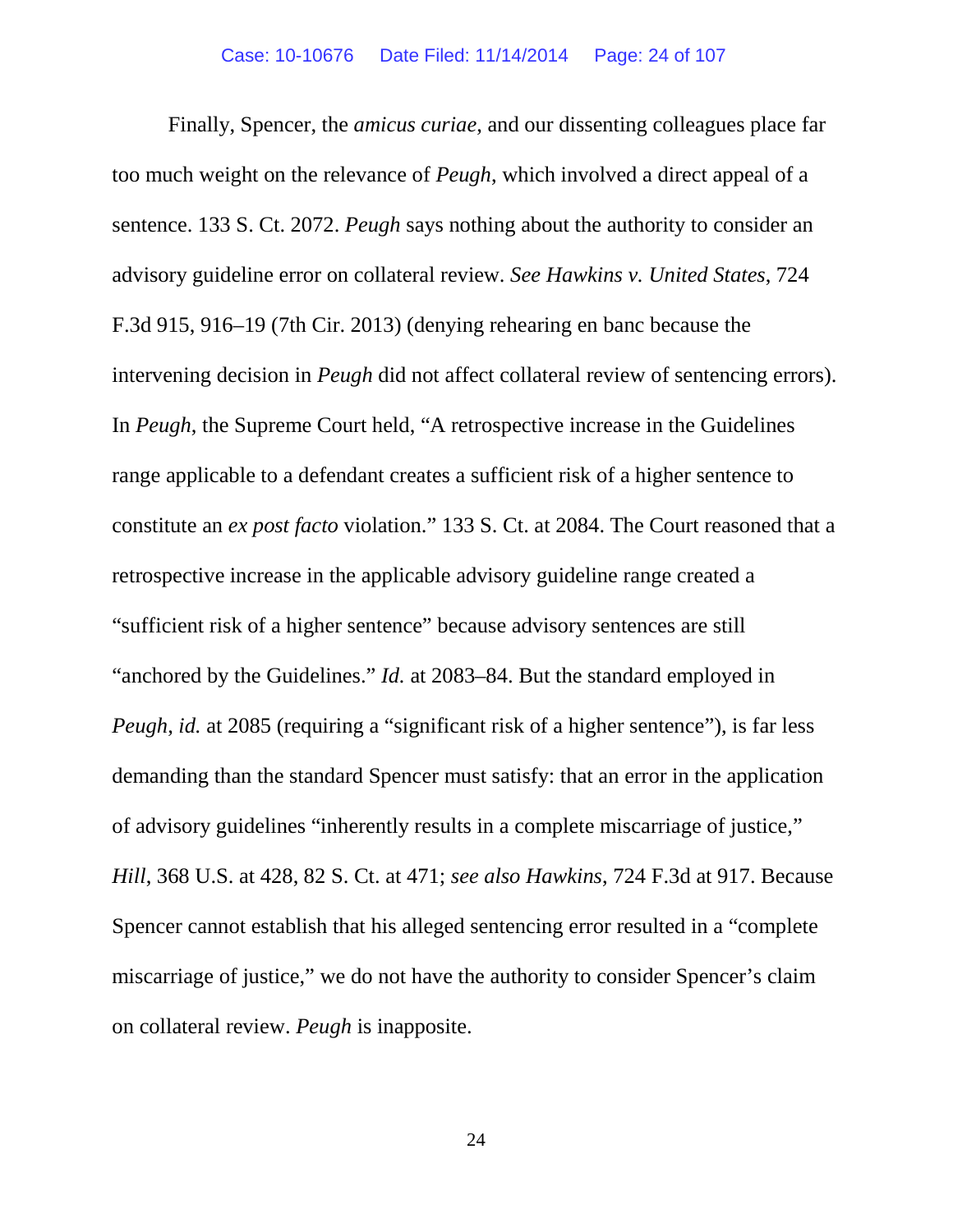Spencer's sentence was and is lawful. It does not exceed the statutory maximum sentence. *See* 21 U.S.C. § 841(b)(1)(C). A resentencing court could reimpose the same sentence, and the court would again consider Spencer's valid prior conviction for felony child abuse in determining his sentence. Because there has been no "complete miscarriage of justice," there can be no collateral review of Spencer's sentence.

# **IV. CONCLUSION**

We **AFFIRM** the denial of the motion to vacate Spencer's sentence.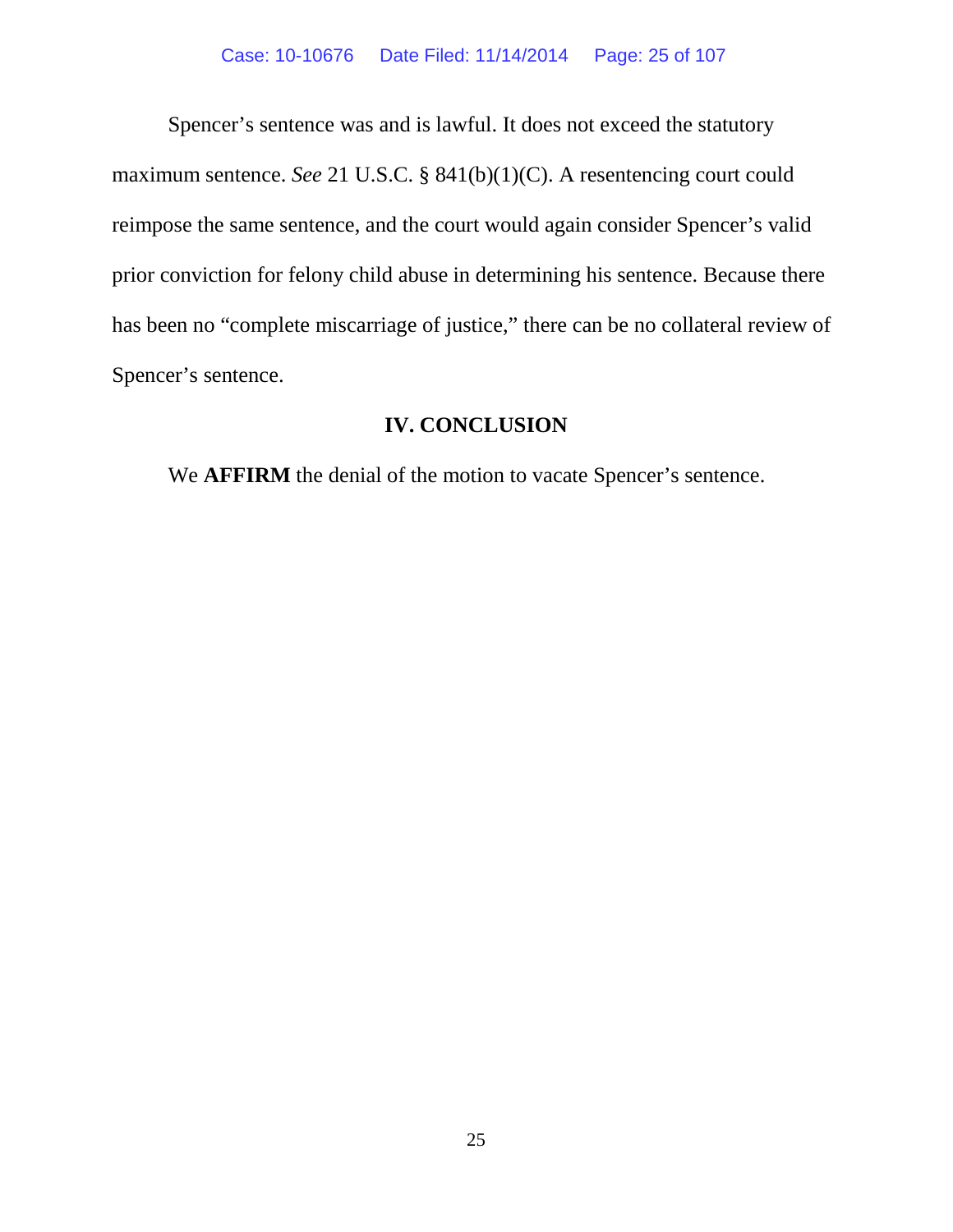WILSON, Circuit Judge, joined by MARTIN, JORDAN, and ROSENBAUM, Circuit Judges, dissenting:

Kevin Spencer has served approximately eight years of the prison sentence he received after pleading guilty to selling two rocks of crack cocaine to an undercover police officer. Had the district court correctly applied the sentencing guidelines, Spencer would likely be a free man today. Instead, because of the district court's erroneous application of the career offender enhancement, Spencer faces the prospect of spending nearly six more years in prison unnecessarily.

Contrary to the Majority, I do not read Supreme Court precedent to say that a "lawful" sentence forecloses a determination by us that a complete miscarriage of justice has taken place in Spencer's case. Accordingly, I would reach the merits of Spencer's claim because I believe that an erroneous guideline determination that is likely to result in a person spending such a considerable amount of additional time in prison—here, six years—constitutes a fundamental error resulting in a complete miscarriage of justice.

I.

An allegation of legal error that is neither constitutional nor jurisdictional is not cognizable on collateral review "unless the claimed error constituted a fundamental defect which inherently results in a complete miscarriage of justice." *United States v. Addonizio*, 442 U.S. 178, 185, 99 S. Ct. 2235, 2240 (1979)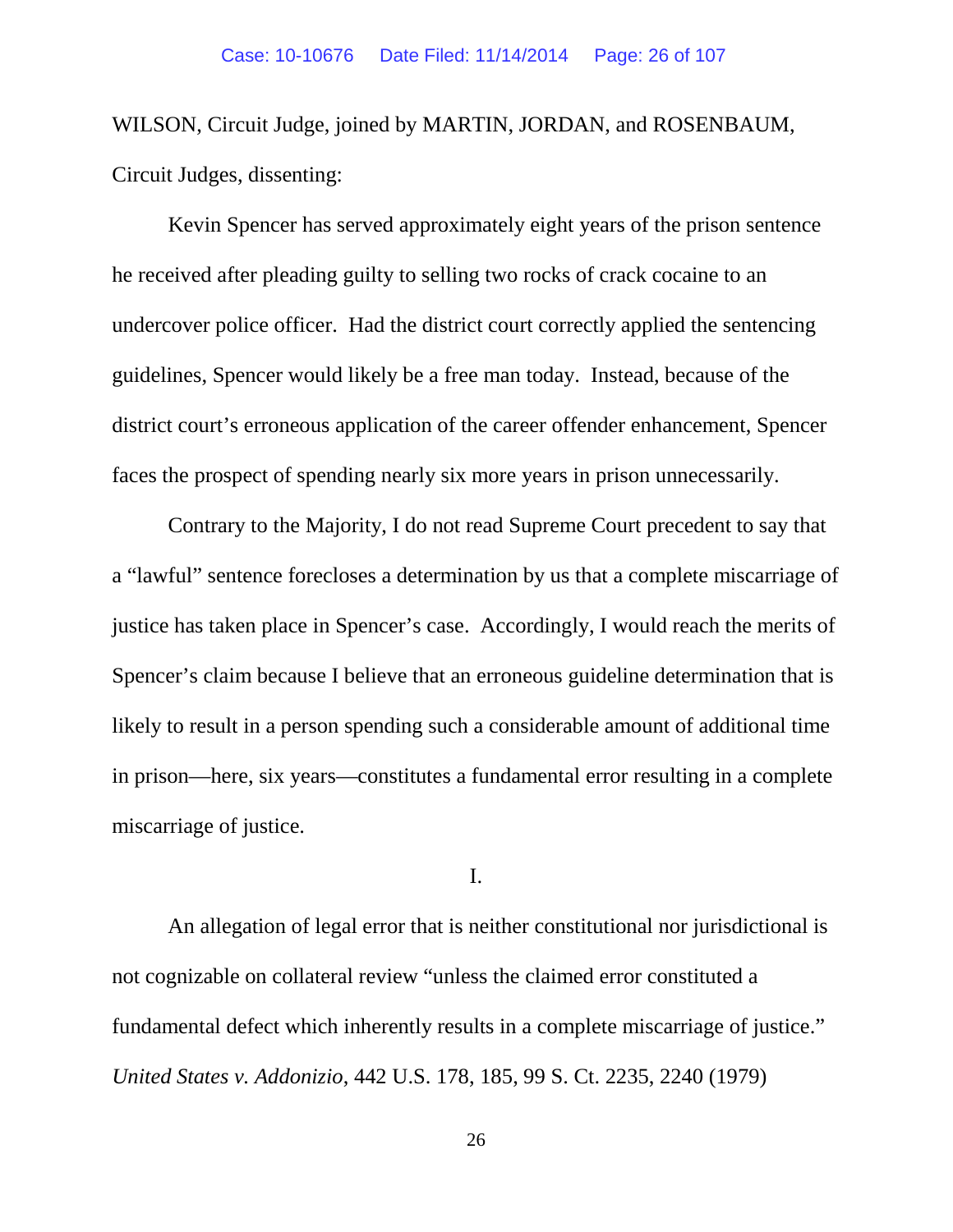(internal quotation marks omitted). The question before us, then, is whether the error alleged by Spencer—the erroneous application of the career offender enhancement—meets that standard.

The Majority answers this question in the negative because the sentence Spencer received was "lawful". This answer follows from two rules the Majority distills from Supreme Court precedent. The first: errors that yield unlawful sentences are cognizable on collateral review. *See* Maj. Op. at 10–11 (recognizing that a claim that a sentence was based on conduct "the law does not make criminal" is cognizable on collateral review (quoting *Davis v. United States*, 417 U.S. 333, 346, 94 S. Ct. 2298, 2305 (1974))). The second: errors that yield lawful sentences are *not* cognizable on collateral review. *See* Maj. Op. at 10 ("'[L]awful' sentences do not result in a 'complete miscarriage of justice.'" (quoting *Addonizio*, 442 U.S. at 186–87, 99 S. Ct. at 2241)). The Majority, then, has identified a dichotomy. When a claim of non-constitutional, non-jurisdictional error is raised on collateral review, we may consider that claim only if the alleged error resulted in an unlawful sentence. If the alleged error resulted in a lawful sentence, then there is no basis for the collateral attack. I reject this dichotomy. For the reasons explained below, I believe that the fact that a sentence is deemed "lawful" does not prohibit us from determining that a complete miscarriage of justice has occurred on collateral review.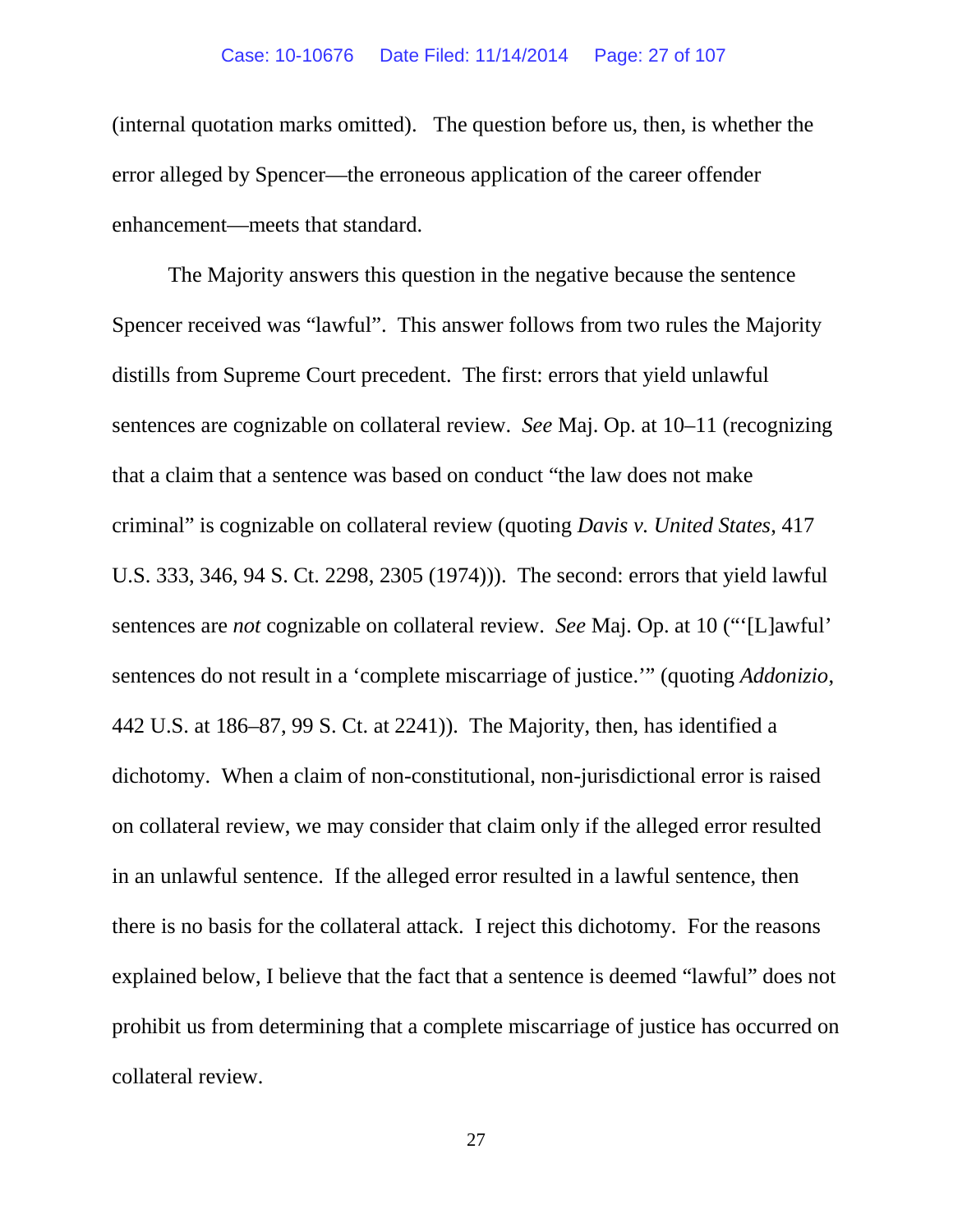A.

If the line dividing cognizable claims from non-cognizable claims is the line between lawful and unlawful sentences, then the definitions of lawful and unlawful become exceedingly important. The Majority does not explicitly define either, but does indicate that a sentence is lawful if it is within the scope of a court's authority. See Maj. Op. at 10 (noting that the sentence in *Addonizio* was lawful because it "was less than the statutory maximum sentence prescribed by Congress"); *id.* at 22–23 ("Spencer's sentence . . . is lawful [because i]t does not exceed the statutory maximum sentence [and] [a] resentencing court could reimpose the same sentence . . . ." (citation omitted)). And if lawful sentences are those within the scope of a court's authority, then logic would dictate that unlawful sentences must be those outside the scope of that authority. This conclusion is supported by the Majority's reliance on *Davis* as an example of error that results in a complete miscarriage of justice, *see Addonizio*, 442 U.S. at 186–87, 99 S. Ct. at 2241 (stating that "the conviction and sentence [in *Davis*] were no longer lawful" because the charged conduct was not criminal), and the Majority's approval of an Eighth Circuit case defining "'an unlawful or illegal sentence [as] one imposed without, or in excess of, statutory authority,'" Maj. Op. at 15 (quoting *Sun Bear v. United States*, 644 F.3d 700, 705 (8th Cir. 2011) (en banc)).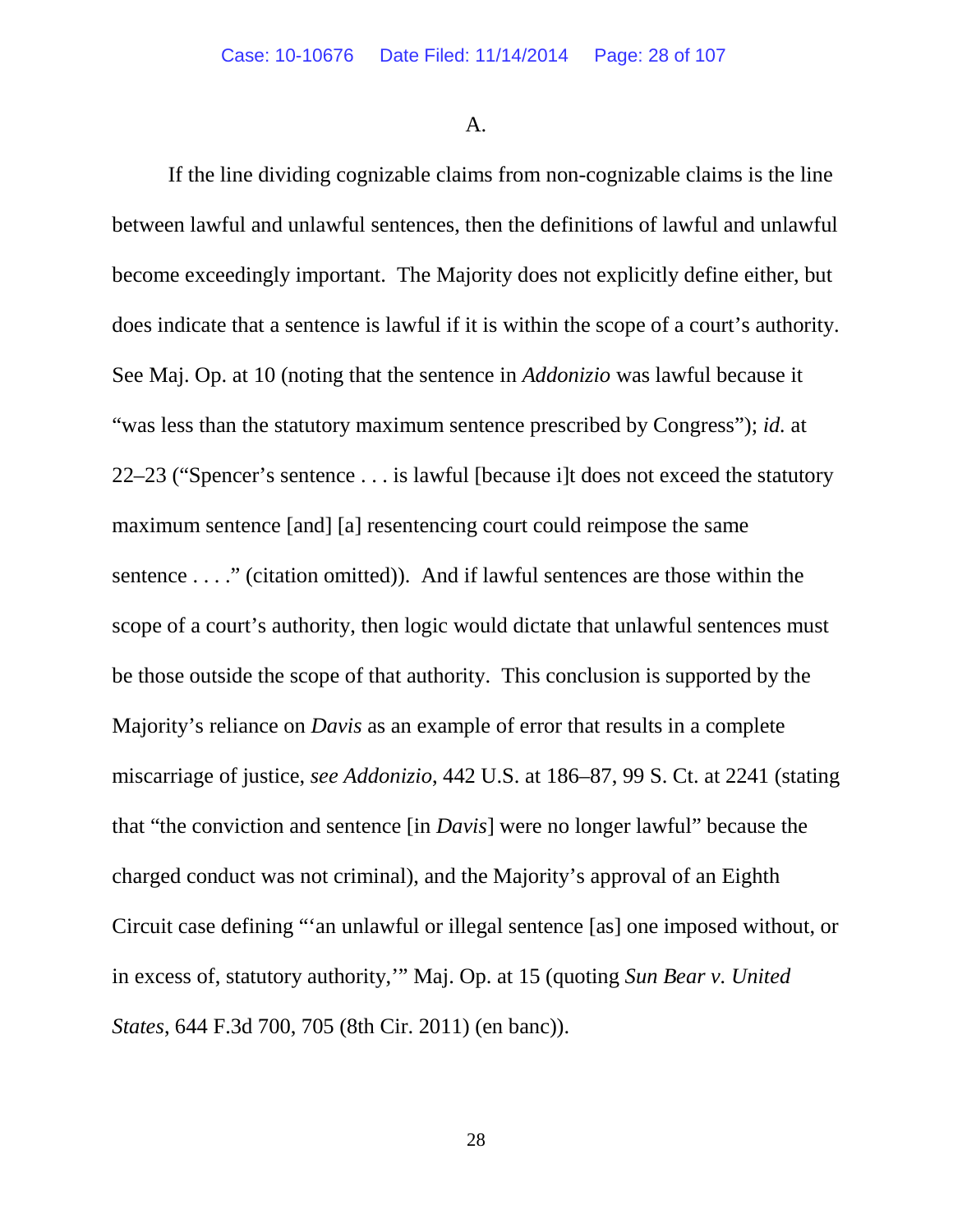The Majority's dichotomy serves to distinguish cases that are cognizable on collateral review—i.e., cases where error led to an unlawful sentence—from cases that are not cognizable on collateral review—i.e., cases where error led to a lawful sentence. However, the Majority interprets Supreme Court and Eleventh Circuit case law as providing an avenue for collateral attack even when a sentence is lawful. If lawful sentences can result in a complete miscarriage of justice, then the Majority's dichotomy and its basis for denying Spencer relief are simply wrong.

Today's opinion recognizes the continuing validity of the Supreme Court's decision in *Johnson v. United States*, 544 U.S. 295, 125 S. Ct. 1571 (2005), and reaffirms our own decision in *Stewart v. United States*, 646 F.3d 856 (11th Cir. 2011), *see* Maj. Op. at 11, both of which recognize that a petitioner is entitled to collaterally attack a sentence when he can show that a prior conviction used to trigger a sentencing enhancement has been vacated, *see Johnson*, 544 U.S. at 303, 125 S. Ct. at 1577 ("[A] defendant given a sentence enhanced for a prior conviction is *entitled* to a reduction if the earlier conviction is vacated." (emphasis added)); *Stewart*, 646 F.3d at 859 (noting that *Johnson* established that the vacatur of a state conviction used to enhance a federal sentence "gives a defendant . . . the basis to challenge [that] sentence"). For the reasons set out in Judge Rosenbaum's dissent, which I join, I believe that *Johnson*'s holding requires us to recognize the cognizability of Spencer's claim. Under *Johnson*, a lawful sentence reached after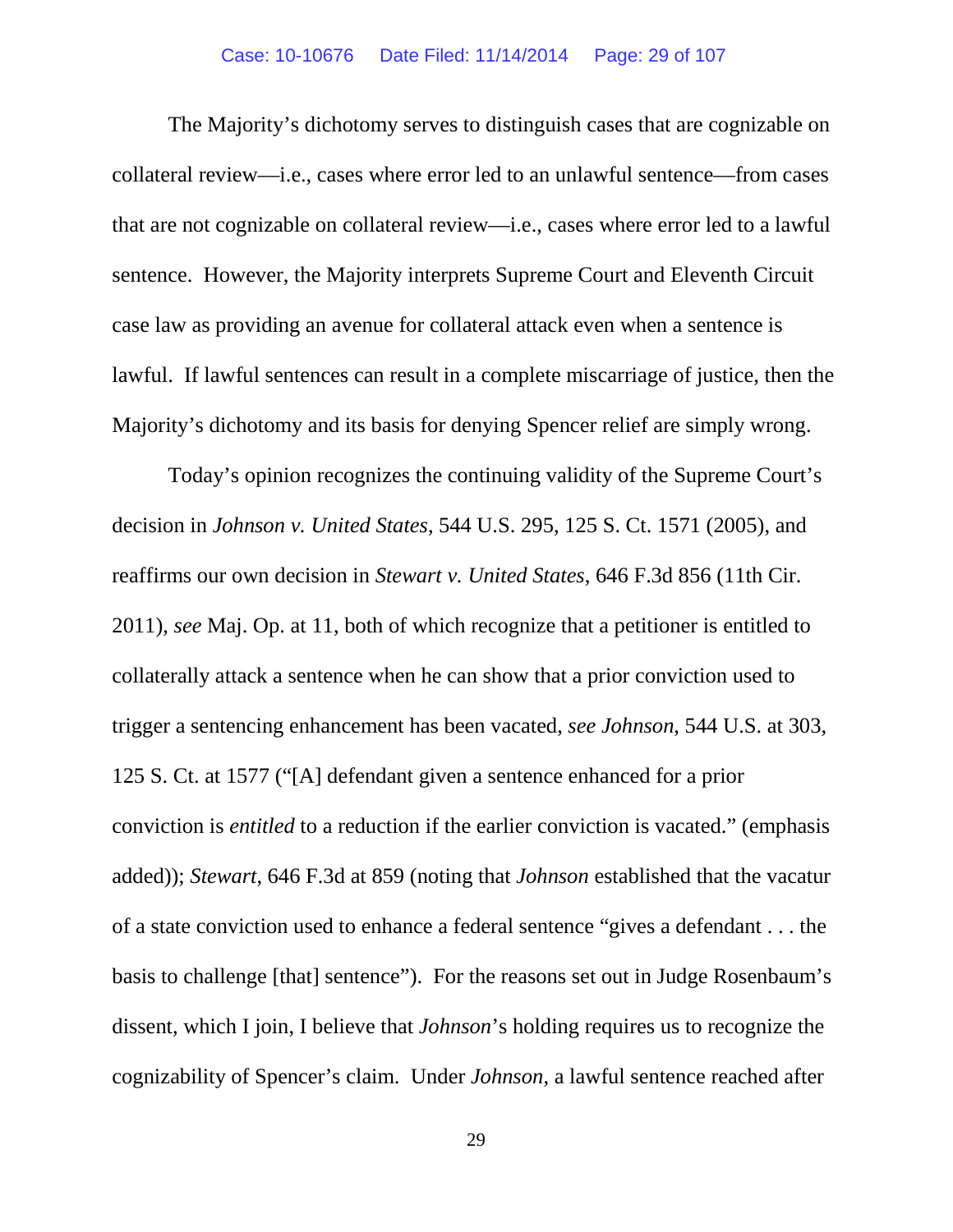an erroneous guideline range calculation can be the foundation for a cognizable § 2255 claim, and, as Judge Rosenbaum accurately details, Spencer's claim is one of those that actually is cognizable.

### B.

The Majority says that its survey of Supreme Court precedent concerning the miscarriage of justice standard requires it to say that "[w]e lack the authority to provide Spencer relief because . . . his sentence is lawful." Maj. Op. at 13. The Supreme Court has announced no such rule. To be sure, the Supreme Court has clearly held that an error resulting in an unlawful sentence—i.e., a sentence that is beyond the scope of a court's legal authority—is *sufficient* to satisfy the complete miscarriage of justice standard. *See Davis*, 417 U.S. at 346–47, 94 S. Ct. at 2305; *Addonizio*, 442 U.S. at 186–87, 99 S. Ct. at 2241 (stating that refusing to vacate the sentence in *Davis* "would surely have been a complete miscarriage of justice, since the conviction and sentence were *no longer lawful*" (emphasis added) (internal quotation marks omitted)). But nowhere has the Supreme Court held that a finding of unlawfulness is *necessary* to satisfy the complete miscarriage of justice standard. In fact, *Addonizio* itself indicates that the fact that a sentence is lawful does not necessarily preclude a court from determining that a complete miscarriage of justice has occurred. *See* 442 U.S. at 187–88, 99 S. Ct. at 2241–42 (determining that prior case law did not support allowing a petitioner to collaterally attack his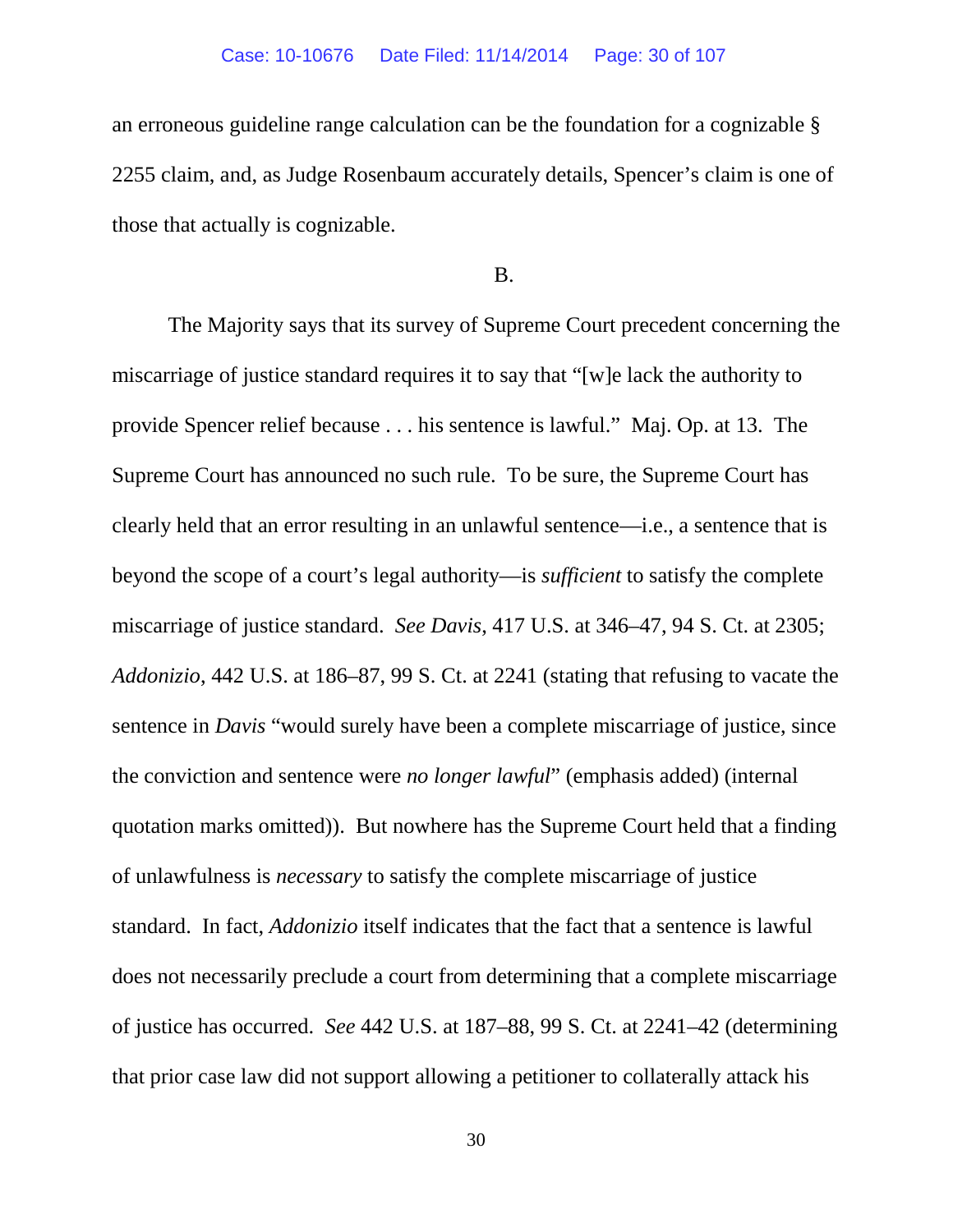sentence and then considering whether there was a "basis for enlarging the grounds for collateral attack").

In *Addonizio*, the petitioners argued that "a postsentencing change in the policies of the United States Parole Commission . . . prolonged their actual imprisonment beyond the period intended by the sentencing judge." *Id.* at 179, 99 S. Ct. at 2237. The Court's analysis of whether the claimed error was sufficient to allow a collateral attack began with a comparison to cases "in which collateral attacks were permitted." *Id.* at 186, 99 S. Ct. at 2241. The Court noted that Addonizio's claim, like the claim in *Davis*, was that "a judgment that was lawful when it was entered should be set aside because of a later development." *Id.* However, the Court distinguished *Davis* because the subsequent development there "was a change in the substantive law that established that" petitioner's sentence was unlawful. *Id.* at 186–87, 99 S. Ct. at 2241. Because the errors alleged in *Addonizio* did not render the sentences unlawful, the Court found that *Davis* did not entitle the petitioners to relief*. See id.* That finding, however, merely signaled to the Court that the rule announced in *Davis* did not provide Addonizio with a basis for relief. *See id.* at 187, 99 S. Ct. at 2241 ("Our prior decisions, then, provide no support for Addonizio's claim that he is entitled to relief under § 2255.").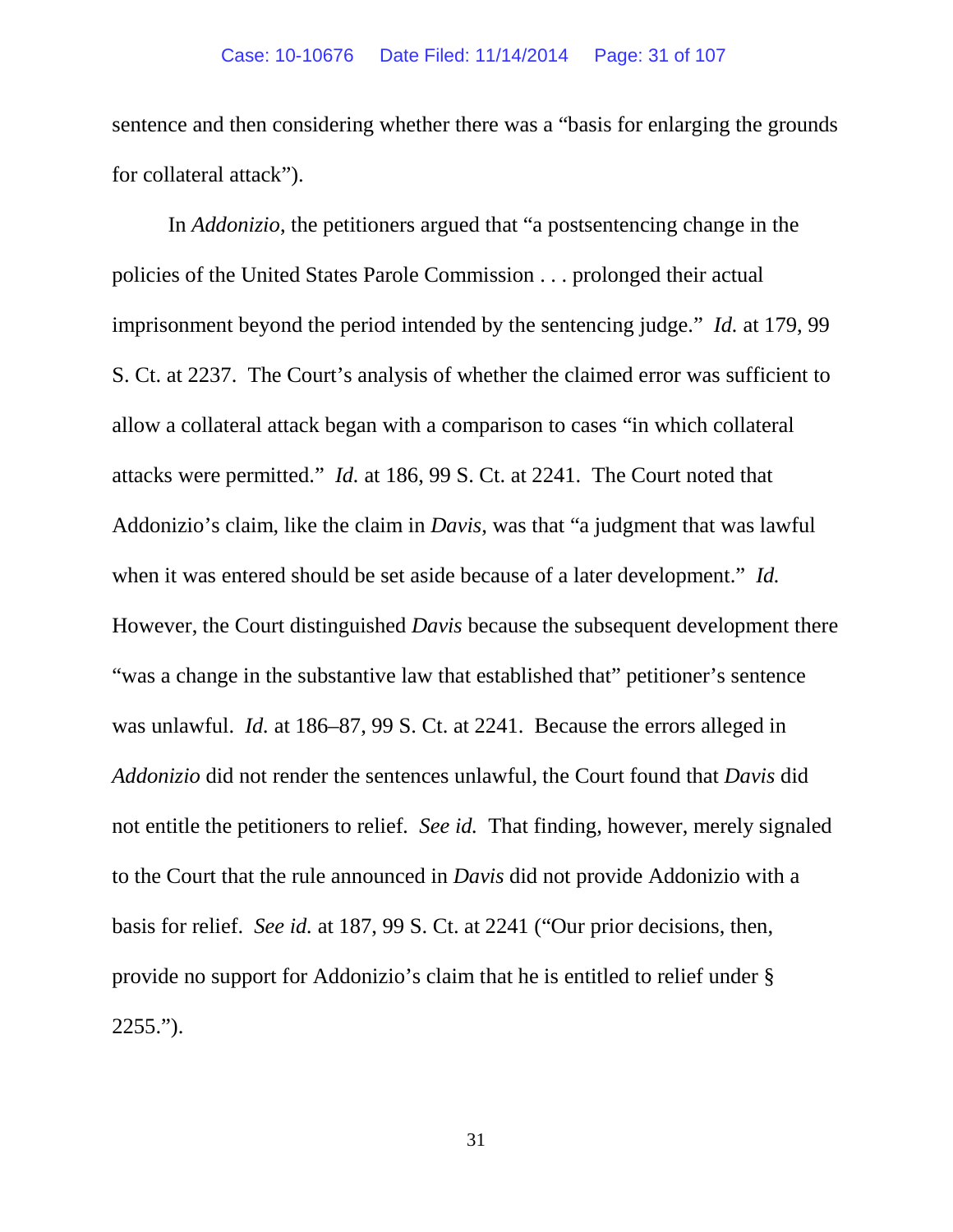The Majority interprets the Court's reasoning in *Addonizio* as establishing a per se rule: lawful sentences do not result in a complete miscarriage of justice. However, that rule is belied by the fact that, after determining that the sentences were lawful, the Court nevertheless went on to consider whether it would be appropriate to allow a collateral attack to proceed. *See id.* (deciding that "there is no basis for enlarging the grounds for collateral attack to include claims" like Addonizio's). The Majority, then, has taken the rule announced in *Davis* and reaffirmed in *Addonizio*—unlawful sentences result in a complete miscarriage of justice—and inferred that the negative must also be true to arrive at the rule it announces today—lawful sentences do not result in a complete miscarriage of justice. In doing so, the Majority claims to be bound by a rule the Supreme Court has not recognized. I believe that we are entitled to consider whether the erroneous enhancement of an advisory guideline range is a fundamental error that results in a complete miscarriage of justice.

## II.

Not "every asserted error of law can be raised on a § 2255 motion." *Davis*, 417 U.S. at 346, 94 S. Ct. at 2305. When a petitioner alleges legal error that is neither constitutional nor jurisdictional in nature, that error is not cognizable on collateral review "unless the claimed error constituted a fundamental defect which inherently results in a complete miscarriage of justice." *Addonizio*, 442 U.S. at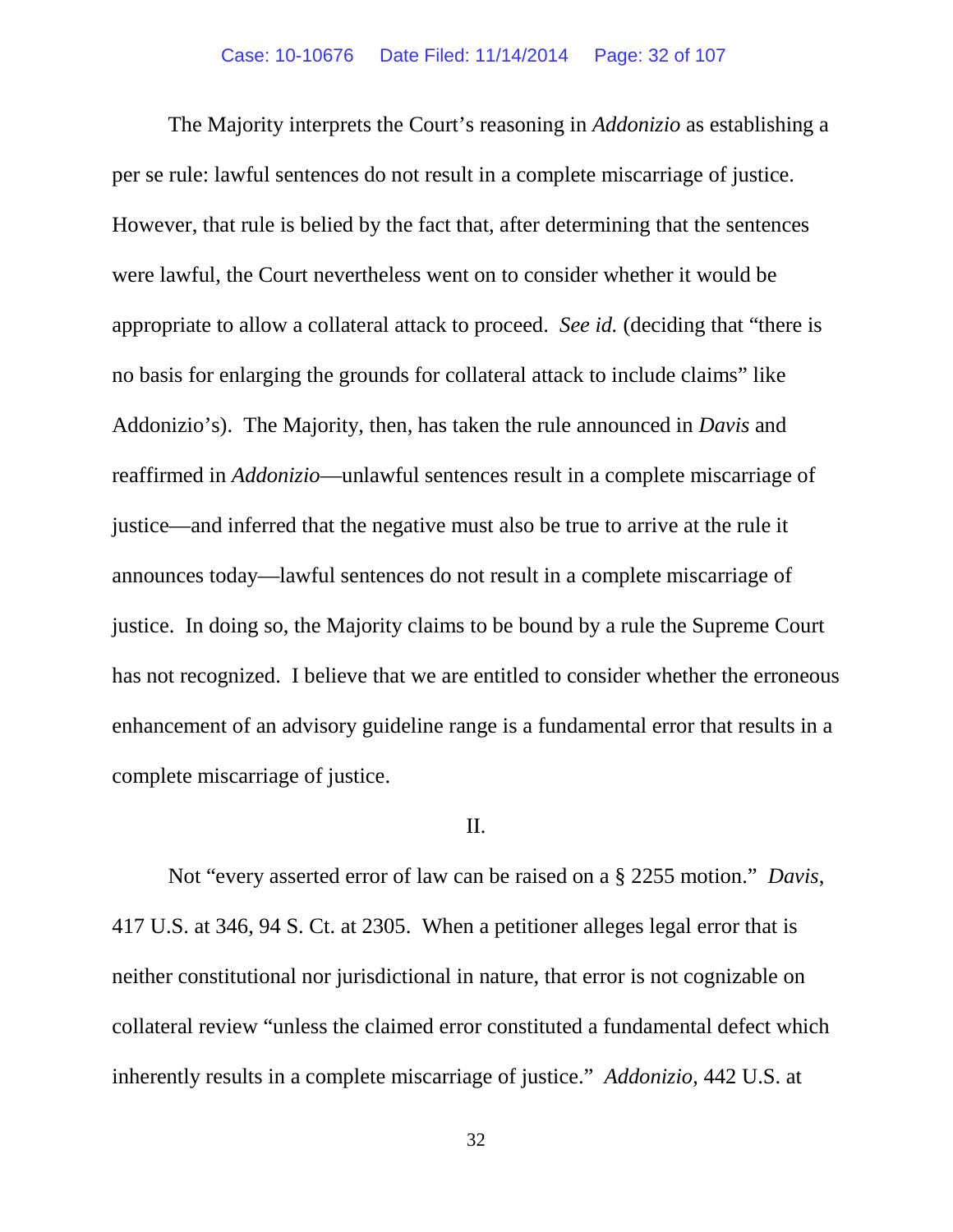185, 99 S. Ct. at 2240 (internal quotation marks omitted). As I have stated, no precedent precludes our consideration of Spencer's petition. To determine whether we can reach the merits of Spencer's claim, we are entitled to look to prior precedent concerning the complete miscarriage of justice standard and decide for ourselves whether there is a "basis for enlarging the grounds for collateral attack to include claims" like Spencer's. *See id.* at 187, 99 S. Ct. at 2241. In doing so, we must keep in mind that this standard is satisfied only in "exceptional circumstances where the need for the remedy afforded by the writ of habeas corpus is apparent." *United States v. Timmreck*, 441 U.S. 780, 783, 99 S. Ct. 2085, 2087 (1979) (internal quotation marks omitted).

The Supreme Court tells us that those exceptional circumstances are not met unless a petitioner has suffered prejudice. *Davis*, 417 U.S. at 346, 94 S. Ct. at 2305 ("In *Hill v. United States*, 368 U.S. 424, 429 (1962), for example, we held that 'collateral relief is not available when all that is shown is a failure to comply with the formal requirements' of a rule of criminal procedure *in the absence of any indication that the defendant was prejudiced* by the asserted technical error." (emphasis added)); *Peguero v. United States*, 526 U.S. 23, 24, 119 S. Ct. 961, 963 (1999) (holding that "a district court's failure to advise the defendant of his right to appeal [did] not entitle him to habeas relief if he knew of his right and hence *suffered no prejudice* from the omission" (emphasis added)); *Timmreck*, 441 U.S.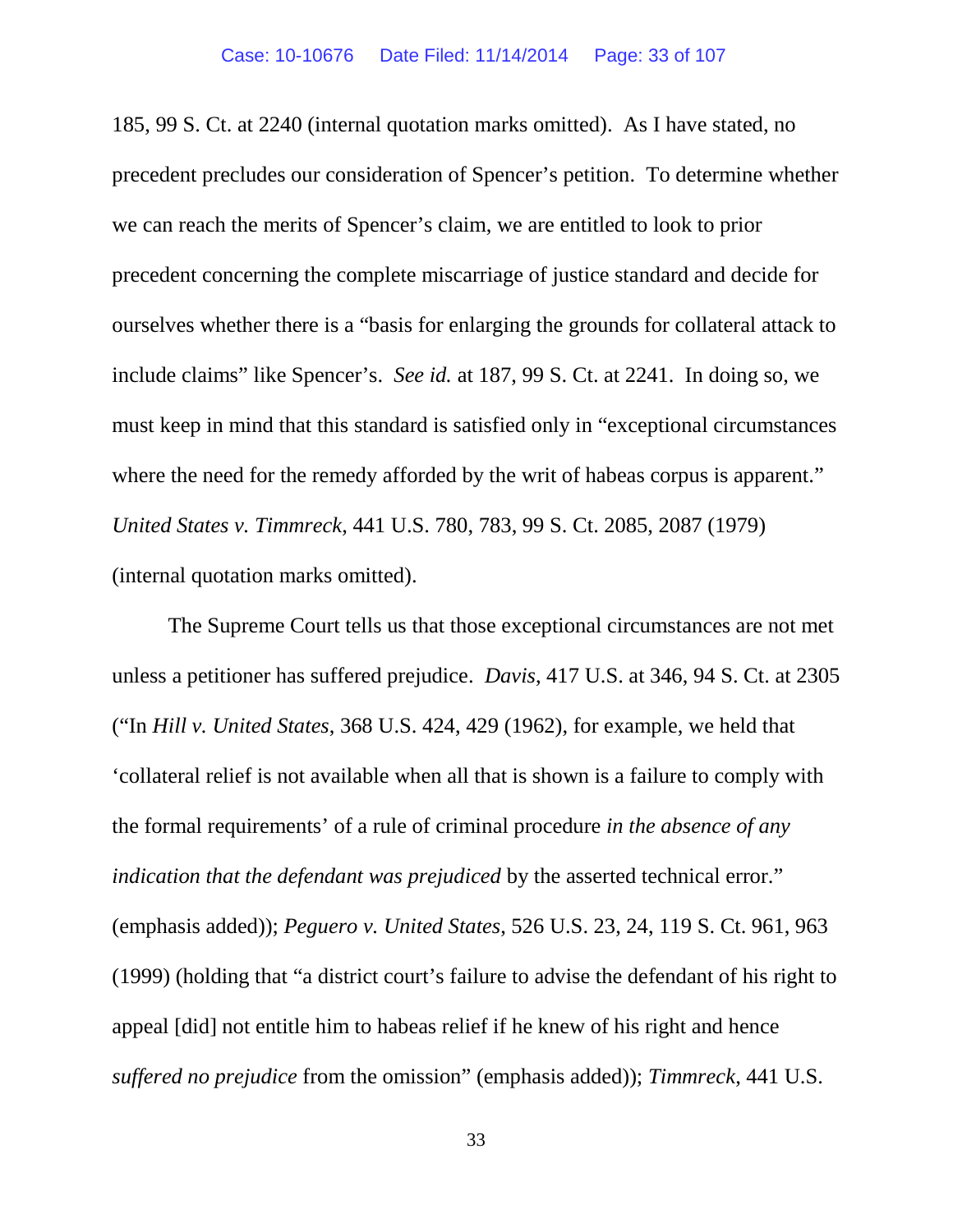at 784, 99 S. Ct. at 2087 (noting that the violation of Rule 11 did not result in a complete miscarriage of justice where the defendant was aware of his rights and would not have acted differently even if the rule had been followed). Prejudice, then, is a necessary part of a determination that there has been a complete miscarriage of justice. But given the exceptional nature of this standard, not all prejudice will be sufficient. In both cases where the Supreme Court determined that a complete miscarriage of justice had occurred, the prejudice suffered by the petitioners amounted to a complete deprivation of freedom by virtue of a longerthan-deserved prison sentence. *See Davis*, 417 U.S. at 346, 94 S. Ct. at 2305 (recognizing that an error resulting in a sentence that punished the petitioner for "an act that the law does not make criminal" was sufficient to satisfy the complete miscarriage of justice standard); *Johnson*, 544 U.S. at 303, 125 S. Ct. at 1577 (recognizing a basis for relief when a sentence is erroneously enhanced under the mandatory guidelines). Those opinions tell us that the relief provided by the complete miscarriage of justice standard should be reserved for those rare instances like this one when a person's individual freedom is at stake.

It seems clear to me based on this record that it is highly unlikely that Spencer would receive the same sentence on remand in the absence of the career offender enhancement. At sentencing, the sentencing judge's statements suggested that Spencer's sentence would be different in the absence of the career-offender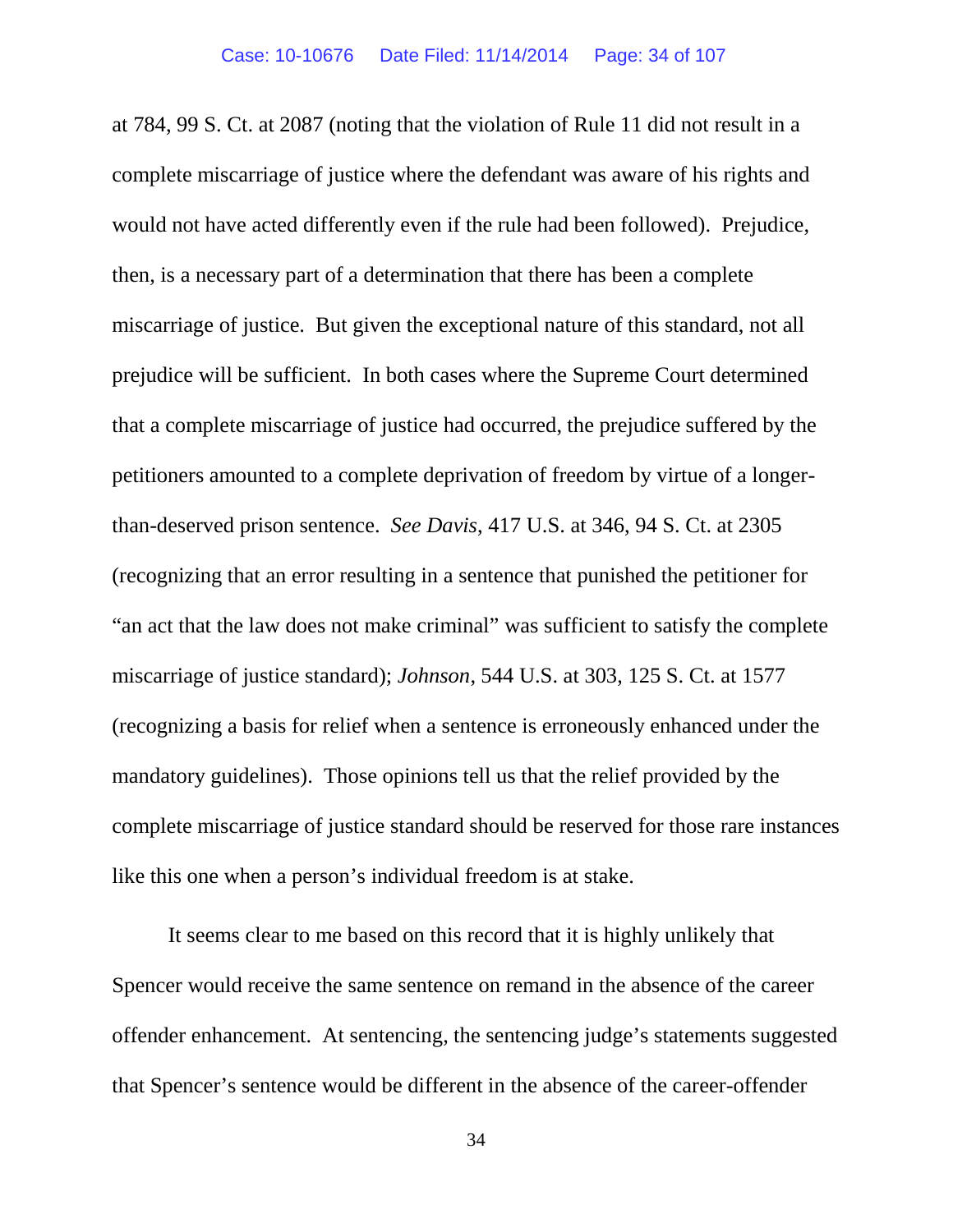enhancement: "You're a young man. 150 months is a long time to spend in prison." The judge told Spencer that in the absence of the career-offender enhancement, "instead of looking at a 32, you'd have been looking at a level 23. It's, in essence, half the sentence, in essence." Sentencing Tr. at 20 (Record No. 49). The erroneous enhancement increased Spencer's guideline range from 70 to 87 months to 151 to 180 months.

The Majority touts that finality is an important principle of vital importance to our system of justice. But, "[W]ithout justice, finality is nothing more than a bureaucratic achievement," *Gilbert*, 640 F.3d 1293, 1337 (11th Cir. 2011) (en banc) (Hill, J., dissenting), so we should resist the temptation to "prostrate[] [ourselves] at the altar of finality, draped in the sacred shroud of judicial restraint," *Whiteside v. United States*, 748 F.3d 541, 556 (4th Cir. 2014) (Davis, J., concurring), *reh'g en banc granted*, 2014 WL 337798 (July 10, 2014), when the facts indicate that a particular result is completely unjust.

Accordingly, I would treat Spencer's claim as cognizable and consider this appeal on the merits.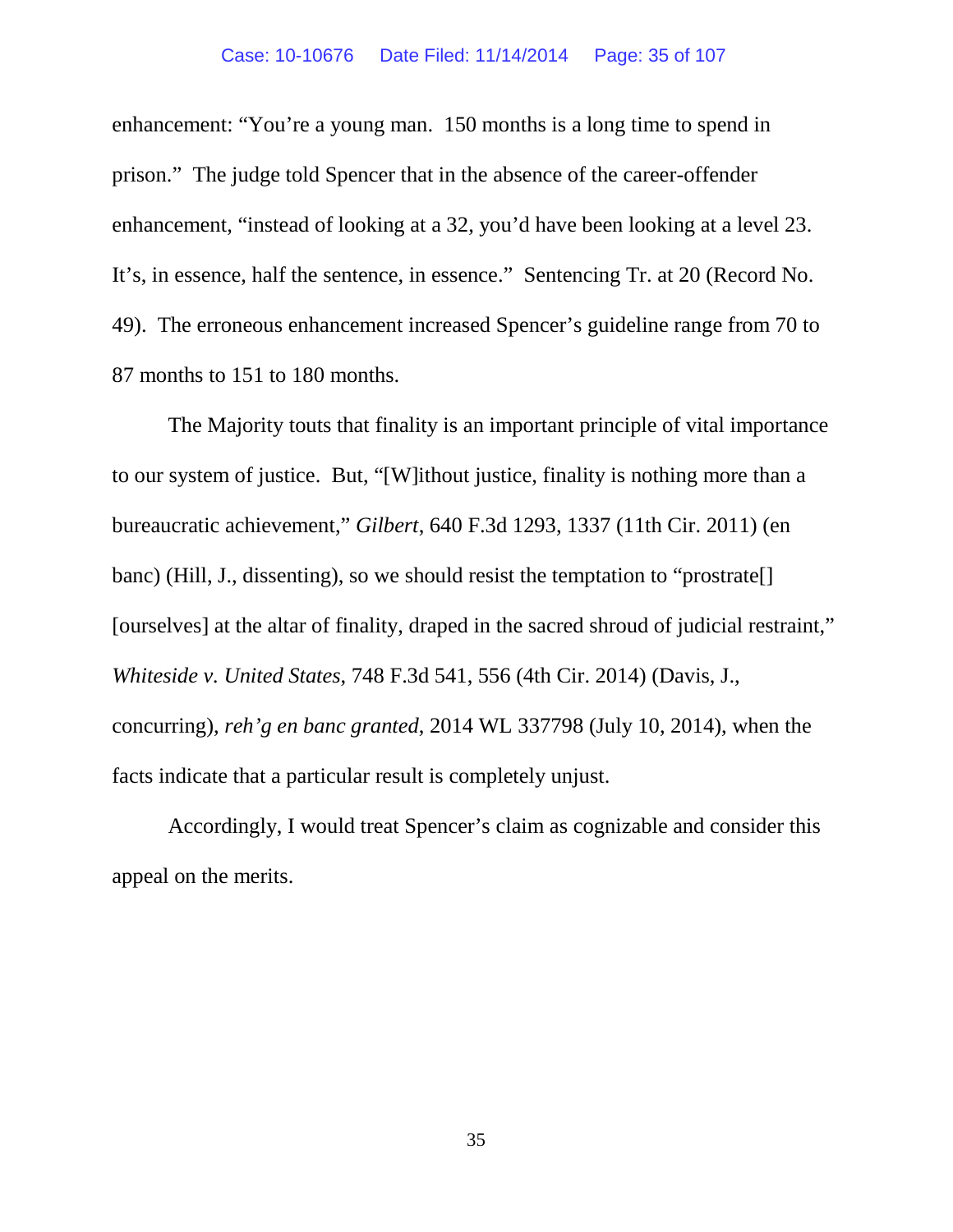MARTIN, Circuit Judge, joined by WILSON and JORDAN,

Circuit Judges, dissenting:

The majority and dissenting opinions issued by the court today set out the academic debate over the scope of relief provided by 28 U.S.C. § 2255 to prisoners now in federal prisons, based on incorrect sentences mistakenly imposed by federal judges. I write separately to talk about Kevin Spencer, and what has happened to him as a criminal defendant who came into federal court in 2007.

I.

At the age of 21, Mr. Spencer walked into a federal courtroom in Jacksonville, Florida, and pleaded guilty to one count of distributing crack cocaine, a violation of 21 U.S.C. § 841(a)(1), (b)(1)(C). Specifically, Mr. Spencer admitted to selling a "cooperating individual two pieces of crack cocaine in exchange for \$20." The crack weighed less than a gram. And as the majority opinion extensively recounts, this 2007 conviction was not Mr. Spencer's first brush with the law. His earlier legal problems included another conviction for selling cocaine, from when he was 17 years old. Also, at the age of 18, Mr. Spencer pleaded guilty in state court to felony child abuse, under Florida Statute § 827.03.

Because the federal sentencing scheme is set up to cause those who have a violent past to serve longer sentences, the nature of Mr. Spencer's earlier criminal problems was highly relevant. Before his sentencing hearing in federal court, Mr.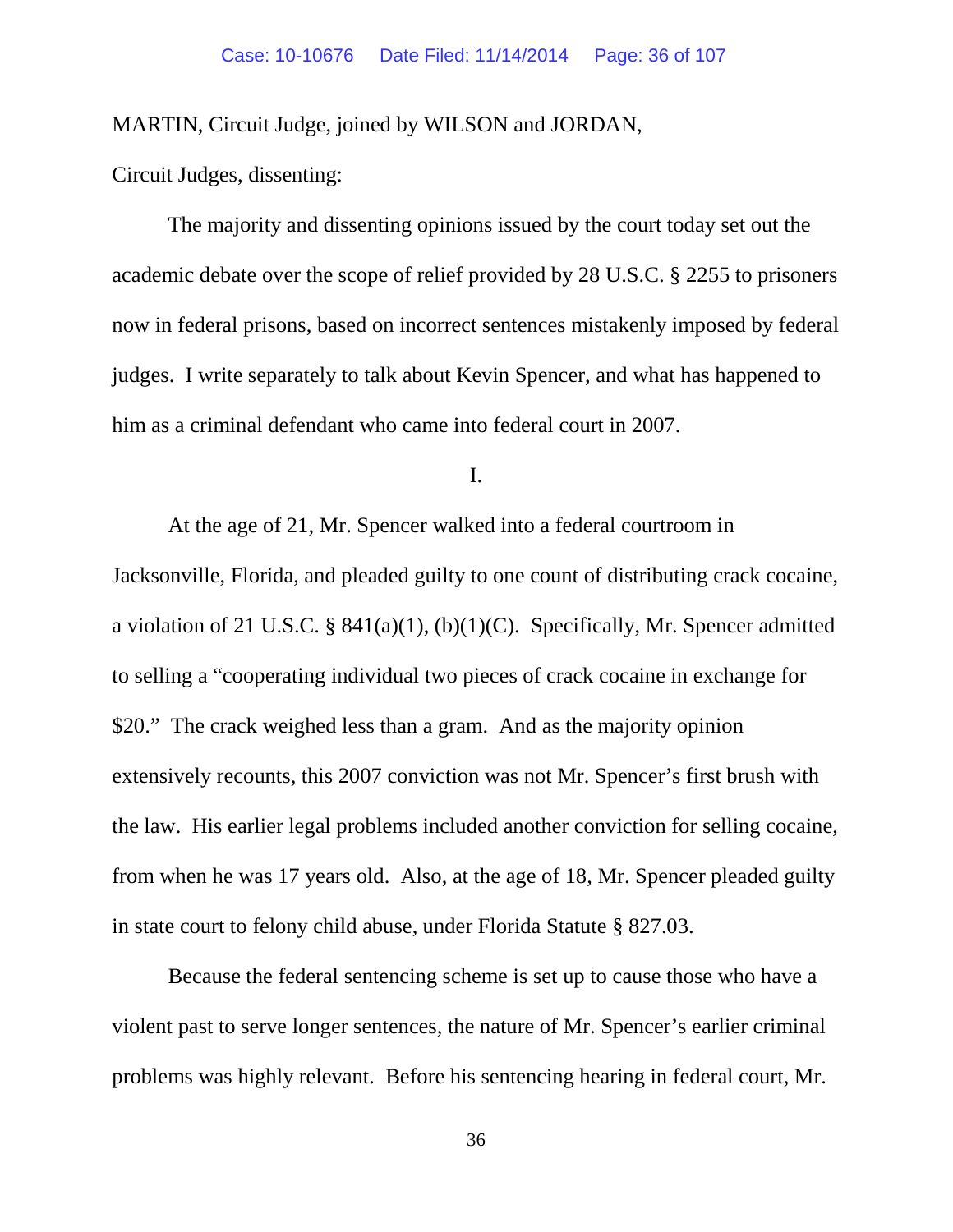### Case: 10-10676 Date Filed: 11/14/2014 Page: 37 of 107

Spencer got notice that the presentence report prepared for the judge characterized his felony child abuse conviction as a "crime of violence."

The 2006 Guideline Manual, used for Mr. Spencer's sentencing, defines a crime of violence to include a state crime, punishable by a term of more than a year, that "has as an element the use, attempted use, or threatened use of physical force against the person of another" or "is burglary of a dwelling, arson, or extortion, involves use of explosives, or otherwise involves conduct that presents a serious potential risk of physical injury to another." United States Sentencing Guidelines (USSG) §  $4B1.2(a)(1)–(2)$  (2006). Mr. Spencer argued to his sentencing court that his felony child abuse conviction, which arose out of his relationship with a female four years his junior, did not meet this definition. At the time of Mr. Spencer's 2007 sentencing, the government took the contrary view, and argued to the sentencing court (quite extensively) that Mr. Spencer's felony child abuse conviction was a violent crime.

In keeping with the government's 2007 argument that Mr. Spencer's earlier conviction for felony child abuse was a crime of violence, the District Court overruled Mr. Spencer's objection and sentenced him as a "career offender." See USSG § 4B1.1. Under the U.S. Sentencing Guidelines, this designation put him into "a category of offender subject to particularly severe punishment." Buford v. United States, 532 U.S. 59, 60, 121 S. Ct. 1276, 1278 (2001). That is because the

37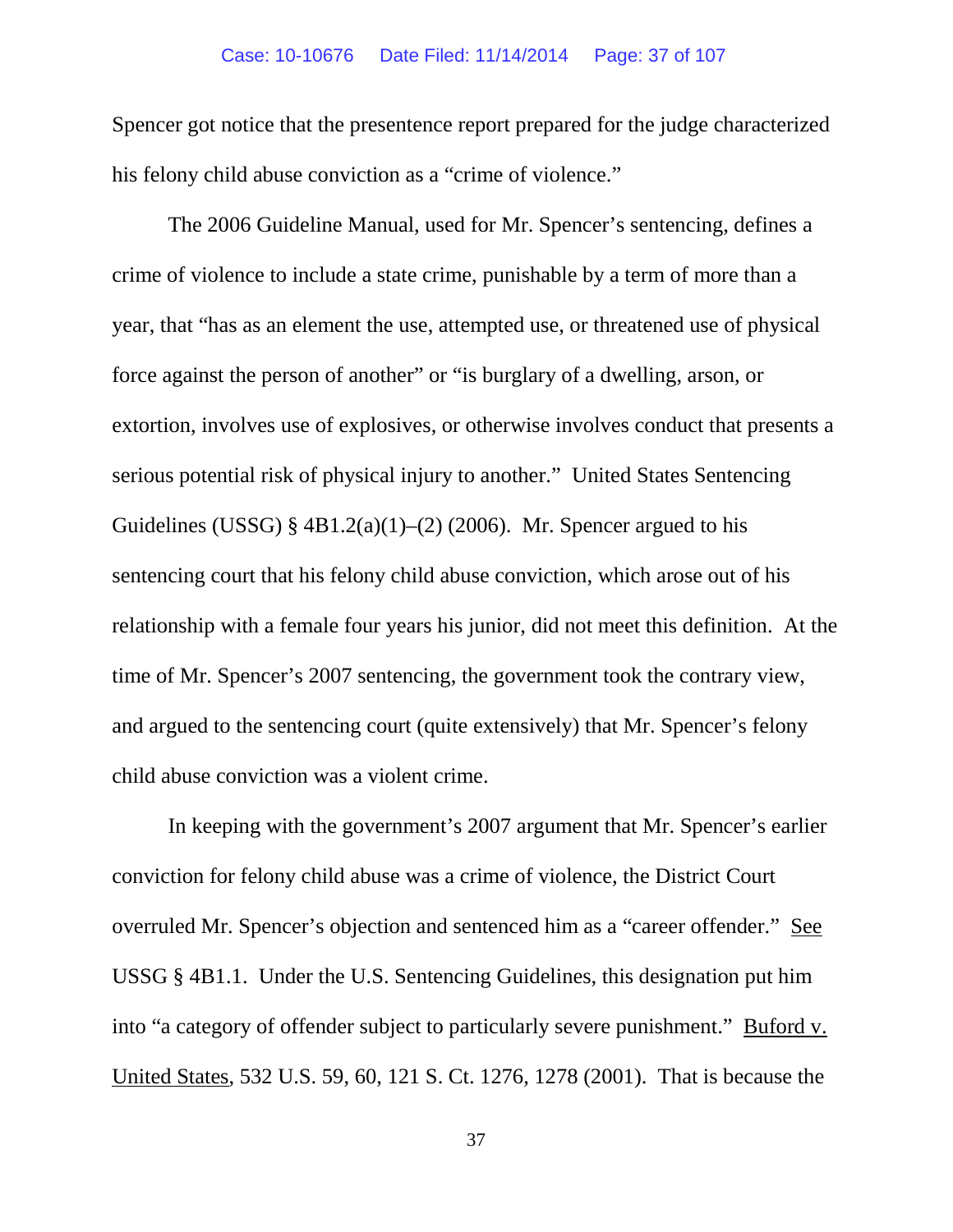career offender guideline was created by a congressional directive that required the

U.S. Sentencing Commission to set guideline ranges "at or near the maximum"

authorized by statute for certain defendants who have two or more prior

convictions for crimes of violence or drug trafficking offenses. See 28 U.S.C. §

994(h). Just as Congress intended, the career offender guideline had a profound

effect on Mr. Spencer's sentence.

 $\overline{a}$ 

For Mr. Spencer, his career offender status got him a sentence nearly twice as long as would otherwise be imposed. The District Court said as much at the time of sentencing, stating:

Mr. Spencer, had you not had that career—career offender enhancement, instead of looking at a level 32, you'd have been looking at a level  $23<sup>1</sup>$  $23<sup>1</sup>$  $23<sup>1</sup>$ . It's, in essence, half the sentence, in essence.

So you're paying a big price today for your record. What happens under the sentencing guidelines when you commit some of the crimes that you have committed, the sentencing guidelines come down hard on people, and they come down hard on people for a reason.

Mr. Spencer's non-career offender guideline range was 70 to 87 months based on

the total amount of drugs involved in his offense, his criminal history, and his

<span id="page-37-0"></span><sup>&</sup>lt;sup>1</sup> I understand the District Court to be comparing Mr. Spencer's career offender base offense level without deductions for acceptance of responsibility (offense level 32) to his noncareer offender base offense level with a three-level reduction for acceptance of responsibility (offense level 23).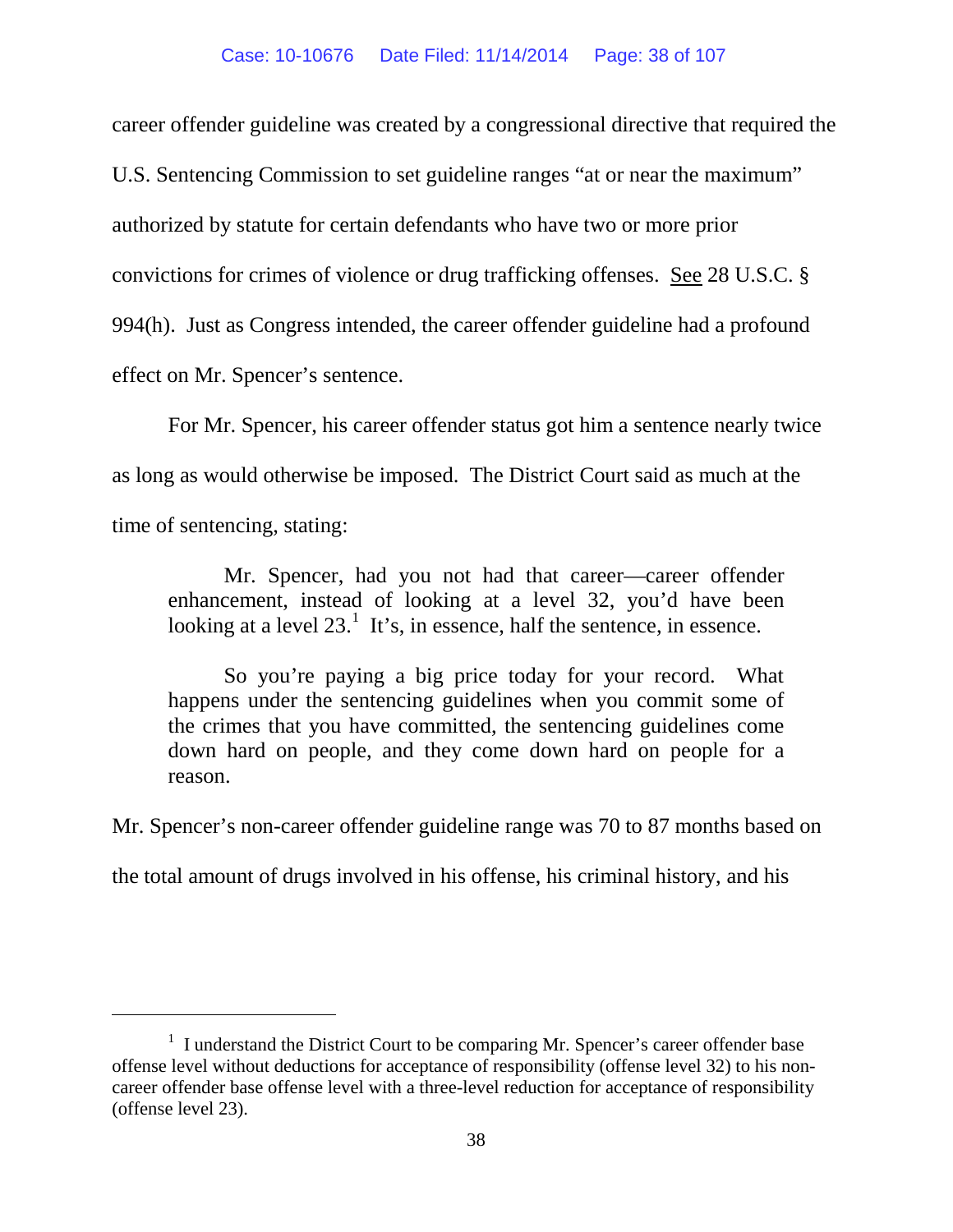acceptance of responsibility.<sup>[2](#page-38-0)</sup> His career offender guideline range was 151 to 188 months. Mr. Spencer was sentenced to 151 months. Assuming a low-end guideline sentence, this is an 81 month (6 ¾ years) difference. Mr. Spencer's expected release date from his 151 month sentence is September 18, 2017. See Bureau of Prisons Inmate Locator, http://www.bop.gov/inmateloc/. If he had been sentenced without the enhancement for a violent crime (i.e., not as a career offender), he would no longer be serving time in the federal penitentiary.

II.

Since 2007, when Mr. Spencer was first labeled a career offender, he has effectively been punished twice again for that status. As discussed, his sentence was imposed on August 16, 2007. The U.S. Sentencing Commission has lowered the guideline ranges for defendants convicted for crack cocaine offenses two times since that date. First, on November 1, 2007, the Commission issued Amendment 706, which lowered the crack sentencing guidelines for most crack offenses by two

<span id="page-38-0"></span><sup>&</sup>lt;sup>2</sup> Although Mr. Spencer's conviction was for the sale of .06 grams of crack cocaine, he was punished for 5.5 grams of crack cocaine, based on his relevant conduct. The sentencing guideline that applies to drug offenses is USSG § 2D1.1. It provides that a defendant's base offense level is set by the amount of drugs involved in the offense. At the time of Mr. Spencer's sentencing in 2007, the guidelines provided a base offense level 26 for offenses involving at least 5 grams but less than 20 grams of crack cocaine. Drug Quantity Table, USSG § 2D1.1(c)(7) (2006). He received a three level reduction for acceptance of responsibility which brought his non-career offender total offense level down to 23. Mr. Spencer's non-career offender criminal history category was IV. But a career offender criminal history category mandates a criminal history category of VI. See USSG § 4B1.1(b). The maximum sentence allowed by statute in Mr. Spencer's case was 20 years without any minimum mandatory sentence. See 21 U.S.C. §  $841(b)(1)(C)$ .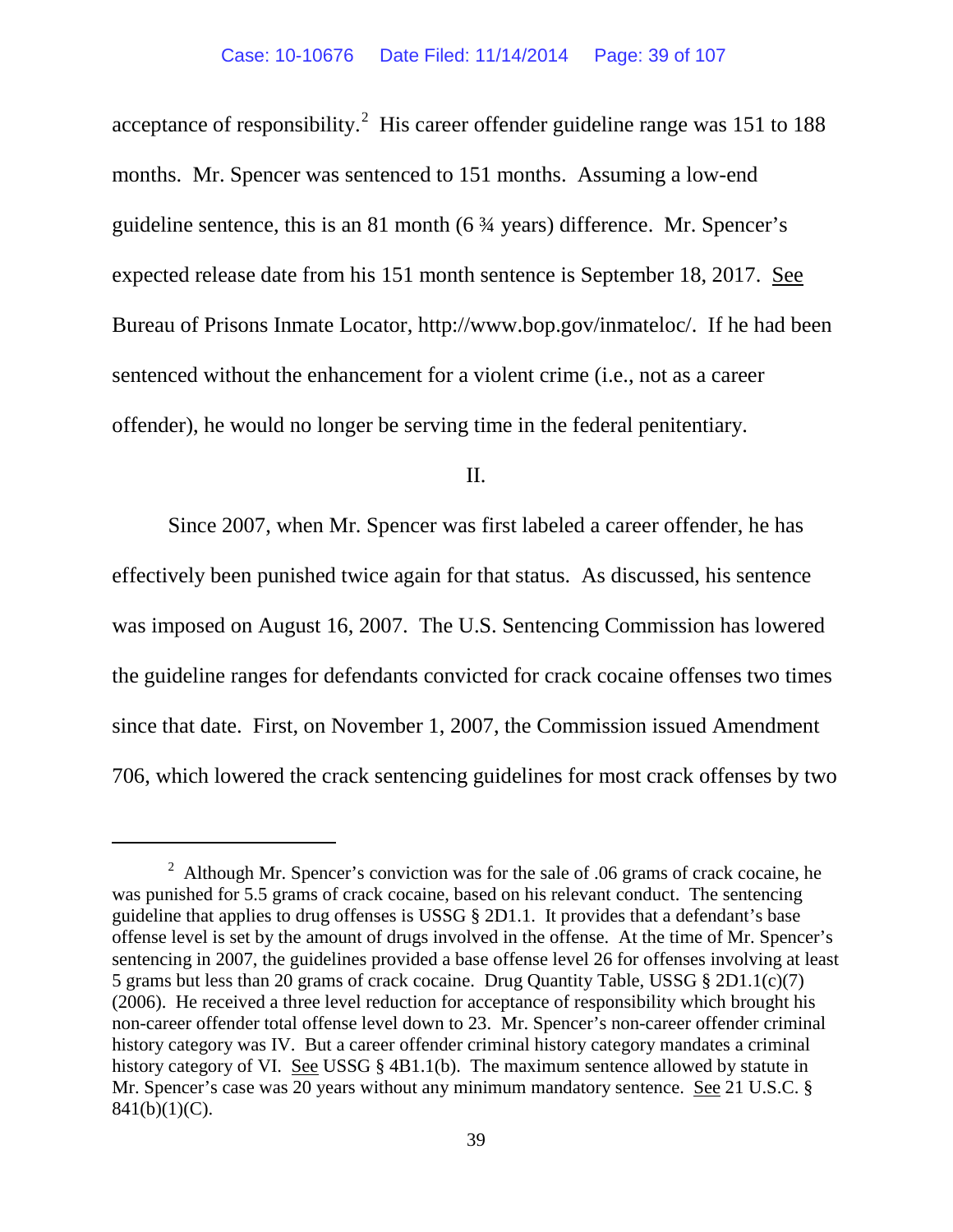levels based on drug quantity. See USSG App. C, Amend. 706 (2007). The Commission put Amendment 706 in place, effective March 3, 2008, not only for those who would be convicted of crack offenses in the future, but also for those who were already serving sentences for crack crimes. See USSG App. C, Amend. 713 (Supp. May 1, 2008). This allowed some offenders who had been convicted of crack offenses before November 1, 2007, to get a two level reduction in their sentence pursuant to 18 U.S.C. § 3582(c)(2). See id. (listing Amendment 706 under USSG § 1B1.10(c) as a retroactively applicable amendment). But Mr. Spencer was not eligible for a sentence reduction under Amendment 706 because he had been sentenced as a career offender. See United States v. Moore, 541 F.3d 1323, 1330 (11th Cir. 2008) (holding that Amendment 706 does not apply to defendants who were sentenced as career offenders). If Mr. Spencer had not been sentenced as a career offender, his sentencing range could have been reduced to 51 to 71 months. $3$ 

Then, in 2010, Congress enacted the Fair Sentencing Act, which became effective on August 3, 2010. Fair Sentencing Act of 2010 (FSA), Pub. L. No. 111– 220 § 2(a), 124 Stat. 2372 (2010). The FSA "reduc[ed] the crack-to-powder cocaine disparity from 100–to–1 to 18–to–1." Dorsey v. United States, \_\_\_ U.S.

<span id="page-39-0"></span> $3$  Based on 5.5 grams of crack cocaine, Mr. Spencer's sentencing guideline base offense level would have been reduced from 26 to 24, see Drug Quantity Table, USSG § 2D1.1(c)(8) (2007). This in turn would have reduced his total offense level to 21, criminal history category IV.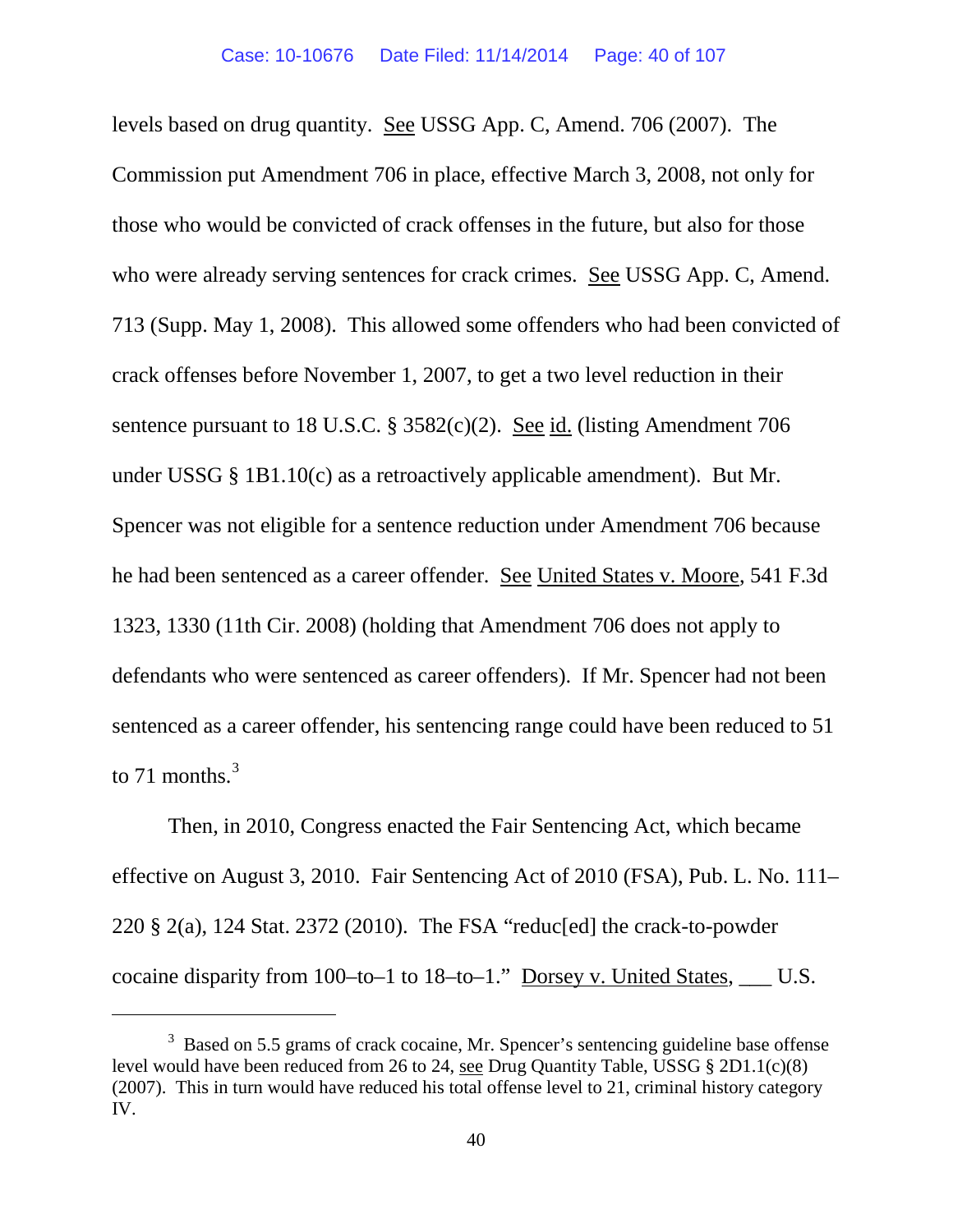\_\_\_, \_\_\_, 132 S. Ct. 2321, 2326 (2010). The FSA was Congress' response to nearly two decades of criticism from the "Commission and others in law enforcement community" about "Congress' decision to set the crack-to-powder minimum ratio at 100–to–1." Id. at 2328; see also id. at 2328–29 (citing four separate Sentencing Commission reports telling Congress that the ratio was "too high and unjustified"). Among other things, Commission research showed "the relative harm between crack and powder cocaine less severe than 100–to–1" and "the public had come to understand sentences embodying the 100–to–1 ratio as reflecting unjustified race-based differences." Id. at 2328. In section 8 of the FSA, Congress directed the Commission to promulgate conforming emergency guideline amendments to implement the Act. See FSA § 8, 124 Stat. at 2374. The Commission did just that through temporary Amendment 748, which once again lowered the base offenses (and therefore the sentences) for crack cocaine offenses in the Drug Quantity Table in USSG § 2D1.1(c), effective November 1, 2010. See Supp. to the 2010 Guidelines Manual, Amend. 748 (Nov. 1, 2010). This amendment was made permanent by Amendment 750 and retroactively applicable by Amendment 759. See USSG App. C, Amends. 750, 759 (2011).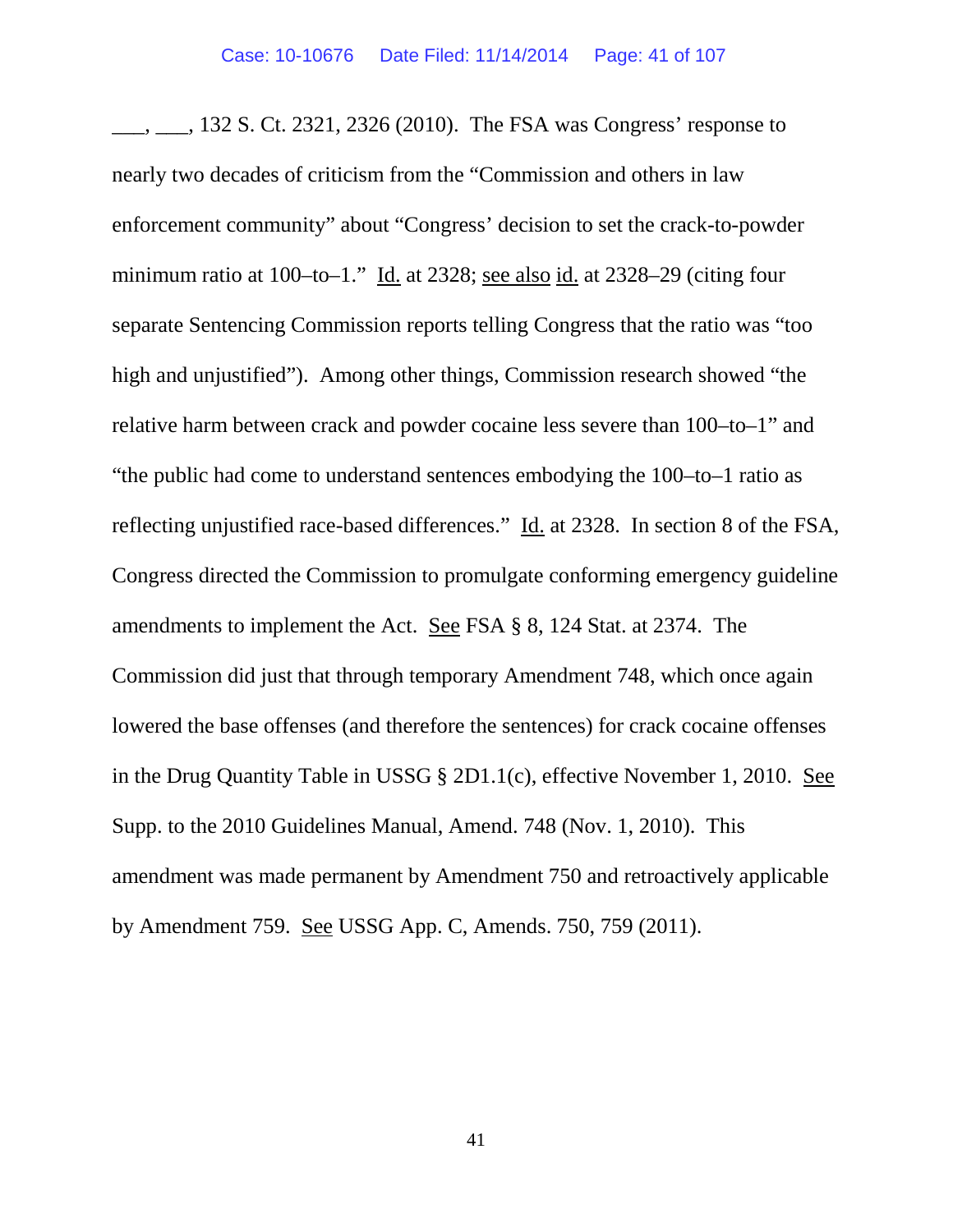Under Amendment 750, Mr. Spencer's sentencing guidelines range would have been reduced to 2[4](#page-41-0) to 30 months. $<sup>4</sup>$  So now we know that Mr. Spencer's 151-</sup> month career offender sentence is at least six times the low end of the guideline range he would receive if he were sentenced today with the full benefit of these reductions in the crack sentencing guidelines. But once again, Mr. Spencer was not eligible for a sentence reduction under Amendment 750 because he had been designated a career offender back in 2007. See United States v. Lawson, 686 F.3d 1317, 1321 (11th Cir. 2012) (per curiam); see also Moore, 541 F.3d at 1327, 1330.

III.

We also now know that Mr. Spencer's argument at the time of his sentencing that he was not a career offender was prescient. Since he made that argument at his sentencing hearing, the Supreme Court has schooled us all about how to decide whether a federal defendant's prior state conviction should be counted as a violent felony.<sup>[5](#page-41-1)</sup> Based on this teaching, the government has come to

<span id="page-41-0"></span><sup>&</sup>lt;sup>4</sup> Mr. Spencer's 5.5 grams of crack cocaine would have given him a base offense level 16 under Amendment 750. See USSG § 2D1.1(c)(12). Taking into account his acceptance of responsibility, his total offense level would have been 13, criminal history category IV, without the career offender designation.

<span id="page-41-1"></span> $5$  See, e.g., Descamps v. United States, \_\_\_ U.S. \_\_\_, 133 S. Ct. 2276 (2013); Sykes v. United States, \_\_\_\_ U.S. \_\_\_, 131 S. Ct. 2267 (2011) (considering whether Indiana felony offense of knowing or intentional vehicular flight from a law enforcement officer is a "violent felony" under the ACCA); Begay v. United States, 553 U.S. 137, 128 S. Ct. 1581 (2008) (considering whether New Mexico felony offense of driving under the influence of alcohol is a "violent felony" under the ACCA); Chambers v. United States, 555 U.S. 122, 129 S. Ct. 687 (2009)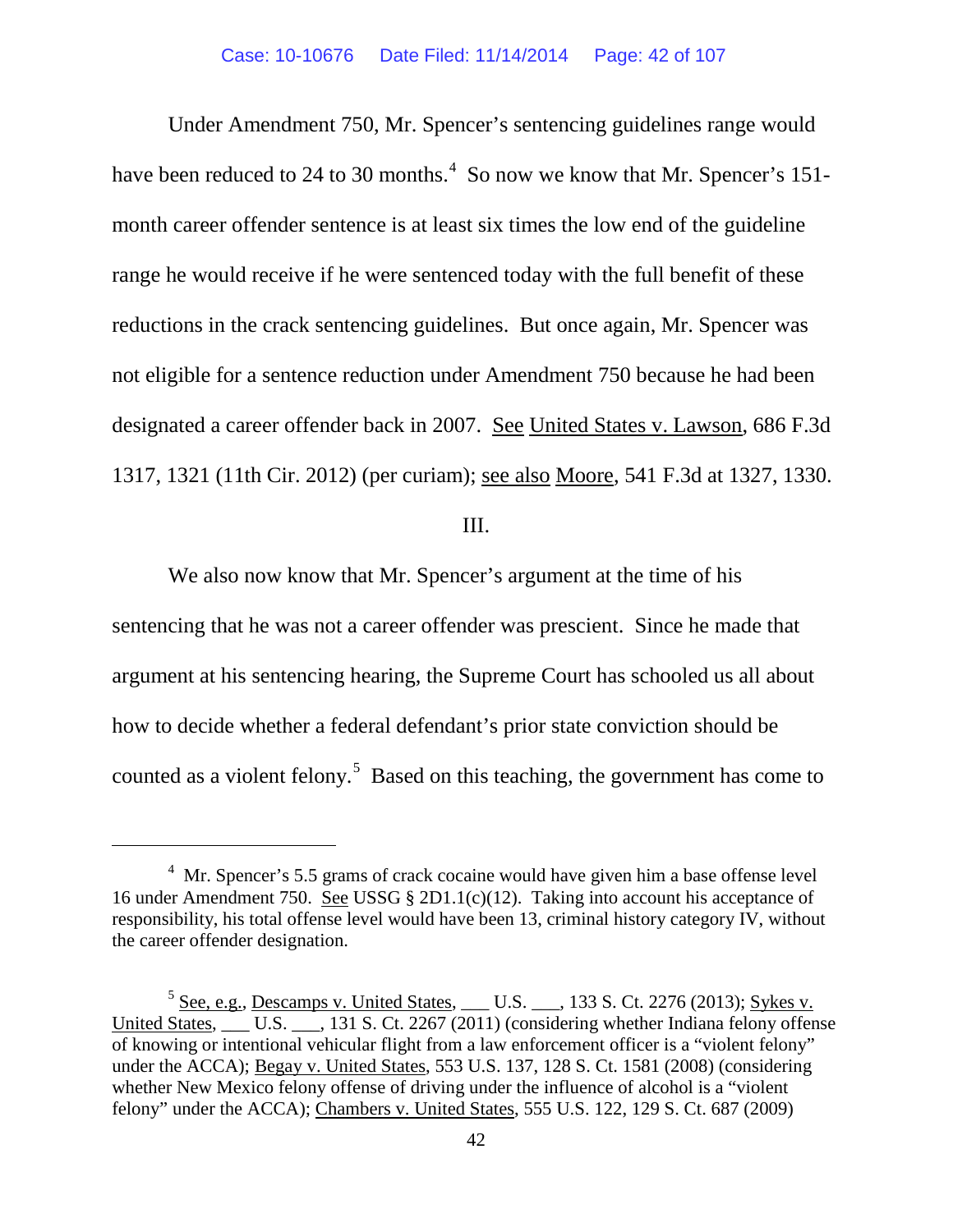agree with the argument made by Mr. Spencer's counsel back in 2007—that Spencer's felony child abuse conviction is not a crime of violence.

I believe the federal courts as an institution would be stronger if we simply acknowledge that we got Mr. Spencer's sentence wrong from the start, and fix it. The government now concedes that, contrary to its argument to Mr. Spencer's sentencing court in 2007, he had no prior crime of violence conviction at the time he was sentenced. But the government nevertheless urges this Court to lay the burden of its mistaken 2007 argument upon Mr. Spencer. The majority of this Court has done just that. So Mr. Spencer will continue to serve an extra many years of a mistaken sentence, even though he has been right about how we got his sentence wrong from the start.

The Antiterrorism and Effective Death Penalty Act of 1996 allows one Section 2255 petition to be brought as a matter of right. For Mr. Spencer, this is it. This Court has spent a lot of time talking about the limitations on a federal inmate's ability to get relief by way of a second or successive petition under Section  $2255(h)$ .<sup>[6](#page-42-0)</sup> But those opinions do not govern Mr. Spencer's case. This is

<sup>(</sup>considering whether Illinois failure-to-report felony offense is a "violent felony" under the ACCA); James v. United States, 550 U.S. 192, 127 S. Ct. 1586 (2007) (whether Florida felony offense of attempted burglary is a "violent felony" under the ACCA's elements prong).

<span id="page-42-0"></span><sup>&</sup>lt;sup>6</sup> See, e.g., Mackey v. Warden, FCC Coleman-Medium, 739 F.3d 657 (11th Cir. 2014); Bryant v. Warden, FCC Coleman-Medium, 738 F.3d 1253 (11th Cir. 2013); Turner v. Warden, Coleman FCI (Medium), 709 F.3d 1328 (11th Cir. 2013); Williams v. Warden, Fed. Bureau of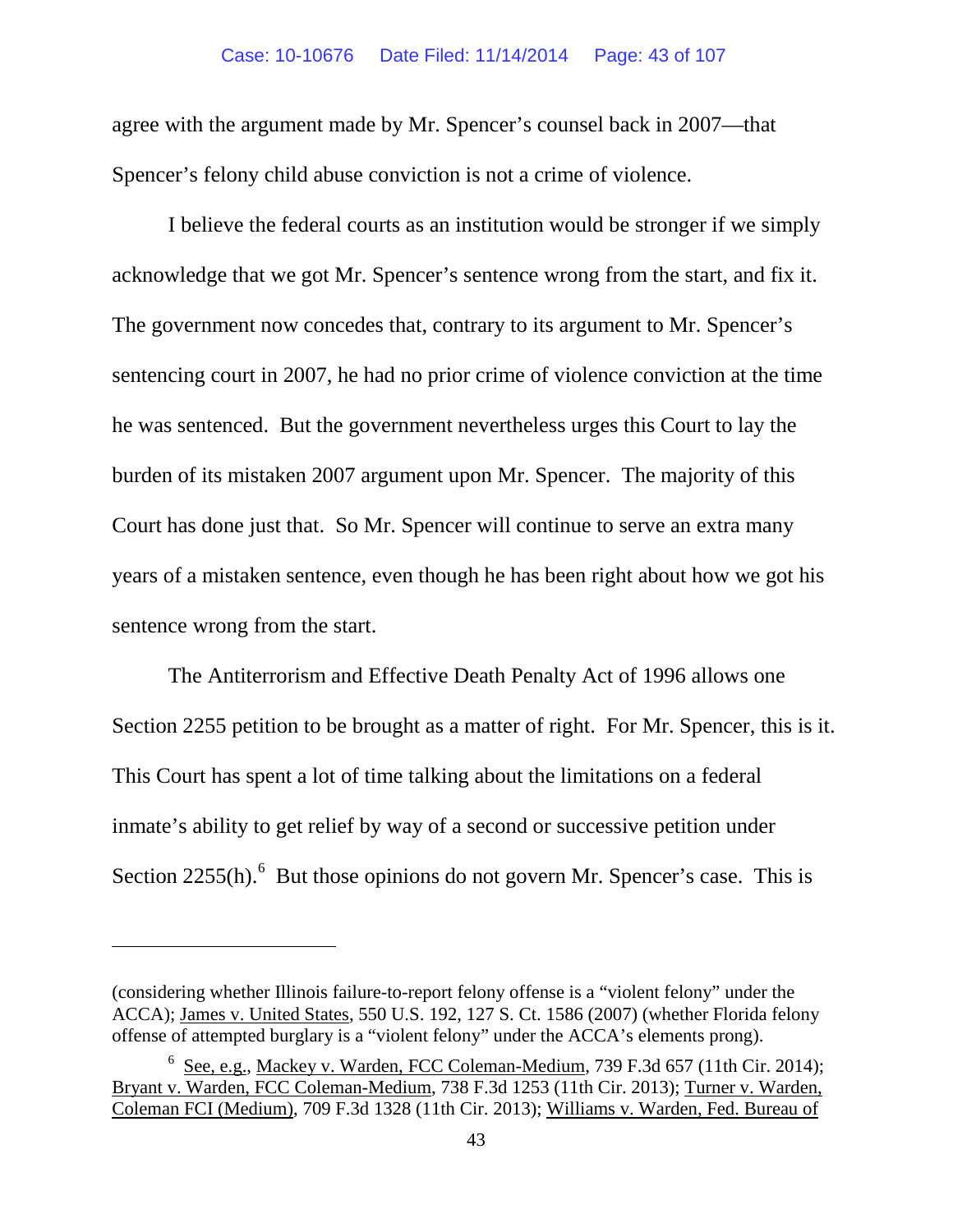his first petition. The government recognizes (and the majority agrees) that the Supreme Court has never gone as far as it asks us to go in denying relief based on a first petition. More to the point, the government acknowledges that the Supreme Court has never said that so-called Sentencing Guideline errors are beyond the reach of the relief offered by § 2255. And on that point, it cannot be denied that the Supreme Court has allowed a federal prisoner to use a § 2255 petition to reduce his sentence where his prior conviction, used to support his career offender enhancement, was vacated. See Johnson v. United States, 544 U.S. 295, 303, 125 S. Ct. 1571, 1577 (2005) ("[A] defendant given a sentence enhanced for a prior conviction is entitled to a reduction if the earlier conviction is vacated."). This is part of what makes the majority opinion so hard to understand. It punishes Mr. Spencer for a mistake we made in sentencing him when neither Supreme Court precedent nor the plain language of § 2255 requires this result. Indeed, Judge Rosenbaum is persuasive in her view that Johnson requires the result opposite of that reached by the majority here.

# IV.

I can think of no good reason not to give Mr. Spencer his correct sentence. He timely objected to his career offender designation at the time he was sentenced.

Prisons, 713 F.3d 1332 (11th Cir. 2013); Gilbert v. United States, 640 F.3d 1293 (11th Cir. 2011) (en banc).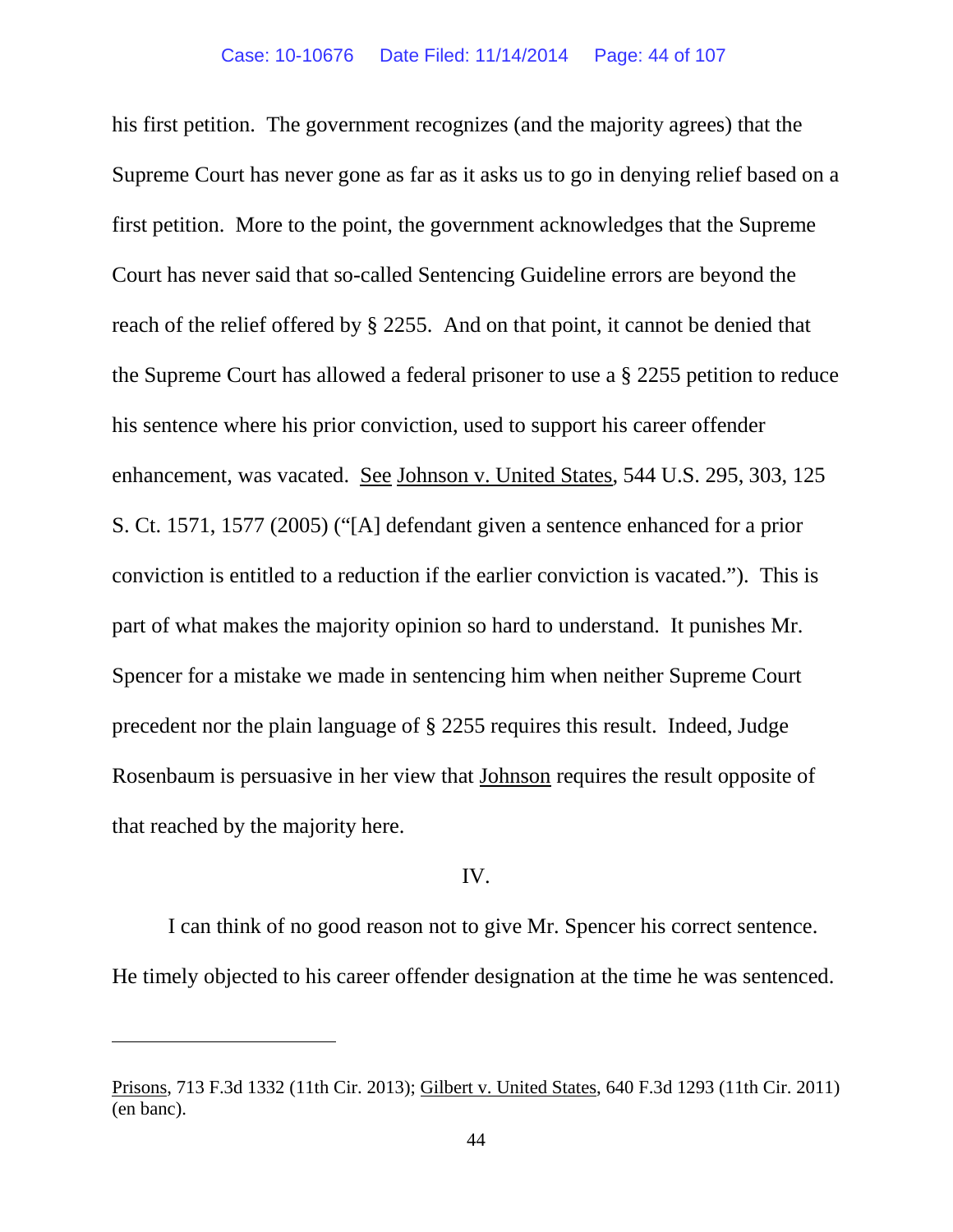And on direct appeal, Mr. Spencer again pressed his argument that he should not have been classified as a career offender. See United States v. Spencer, 271 F. App'x 977, 977–78 (11th Cir. 2008) (per curiam). We affirmed his career offender classification. Id. at 78. A little more than six months later, Mr. Spencer filed his first § 2255 motion to vacate and correct his sentence—which is the subject of this appeal—in which he argued that he is not a career offender because his prior conviction for child abuse is not a crime of violence based upon the Supreme Court's intervening decision in Begay. There is no procedural obstacle preventing our granting habeas relief to Mr. Spencer such as a procedural default, statute of limitations problems, or even retroactivity concerns. Despite all of this, the Majority concludes that Mr. Spencer cannot challenge the sentencing error in his first § 2255 petition unless "he is either actually innocent of his crime or . . . a prior conviction used to enhance his sentence has been vacated." Maj. Op. at 11.

It seems to me to draw an arbitrary line to say (on the one hand) that a prisoner may use § 2255 to collaterally attack his career offender status if that prior conviction has been vacated, see Majority Op. at 11 (citing Johnson, 544 U.S. at 303, 125 S. Ct. at 1577), but not (on the other) if that same prior conviction was never a qualifying conviction in the first place—in light of an authoritative statutory interpretation by the Supreme Court. For the defendant in both situations, we know with certainty he is not a career offender. And assuming similarly

45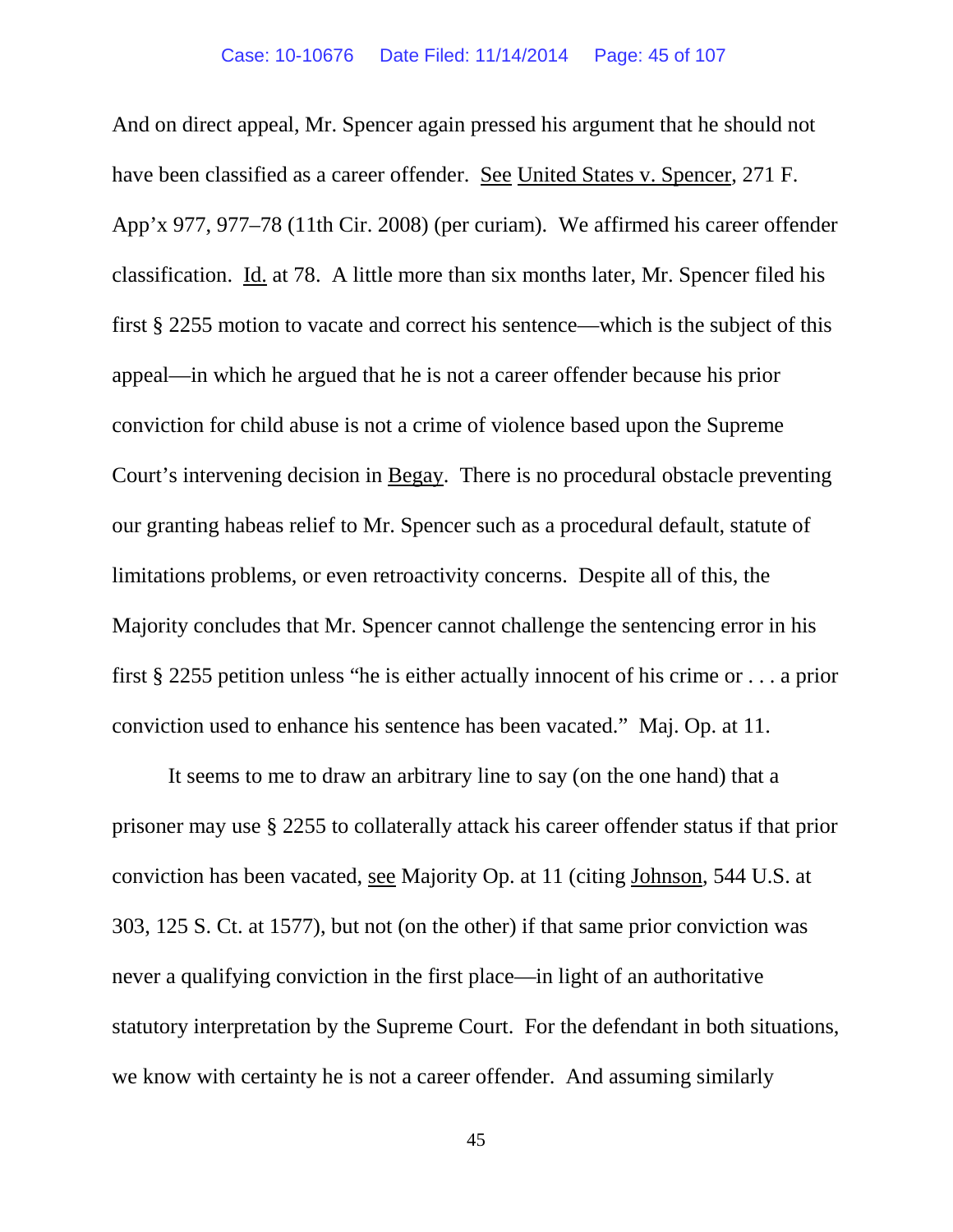situated defendants, we also know that his career offender sentence is below the statutory maximum, with the District Court therefore having discretion to resentence the defendants to the same sentence which was mistakenly imposed to begin with. For both defendants we know, because of what happened later, that the District Court dropped the anchor of its sentencing analysis in the wrong place. See Peugh v. United States, \_\_\_ U.S. \_\_\_, \_\_\_, 133 S. Ct. 2072, 2084 (2013) (recognizing the Sentencing Guidelines remain the "lodestone of sentencing" "even after **Booker** rendered [them] advisory"). I recognize that the Majority makes a distinction between these two types of defendants, i.e., legal and factual innocence, see Majority Op. at 20, but this distinction is nowhere found in § 2255.

Indeed, it may be that the balance of equities favors granting habeas relief to people like Mr. Spencer—as between the two. Where a prior conviction has been vacated by a state court after a defendant was sentenced in federal court, that defendant was properly characterized as a career offender at the time he was sentenced. The burden is on him to come back into federal court with proof that his later vacated prior conviction should not have been used to enhance his federal sentence. For Mr. Spencer, he was wrongfully characterized as a career offender from the day his sentence was imposed. That is because we now have "an authoritative statement of what the statute meant before as well as after the decision of the case giving rise to that construction." Rivers v. Roadway Express,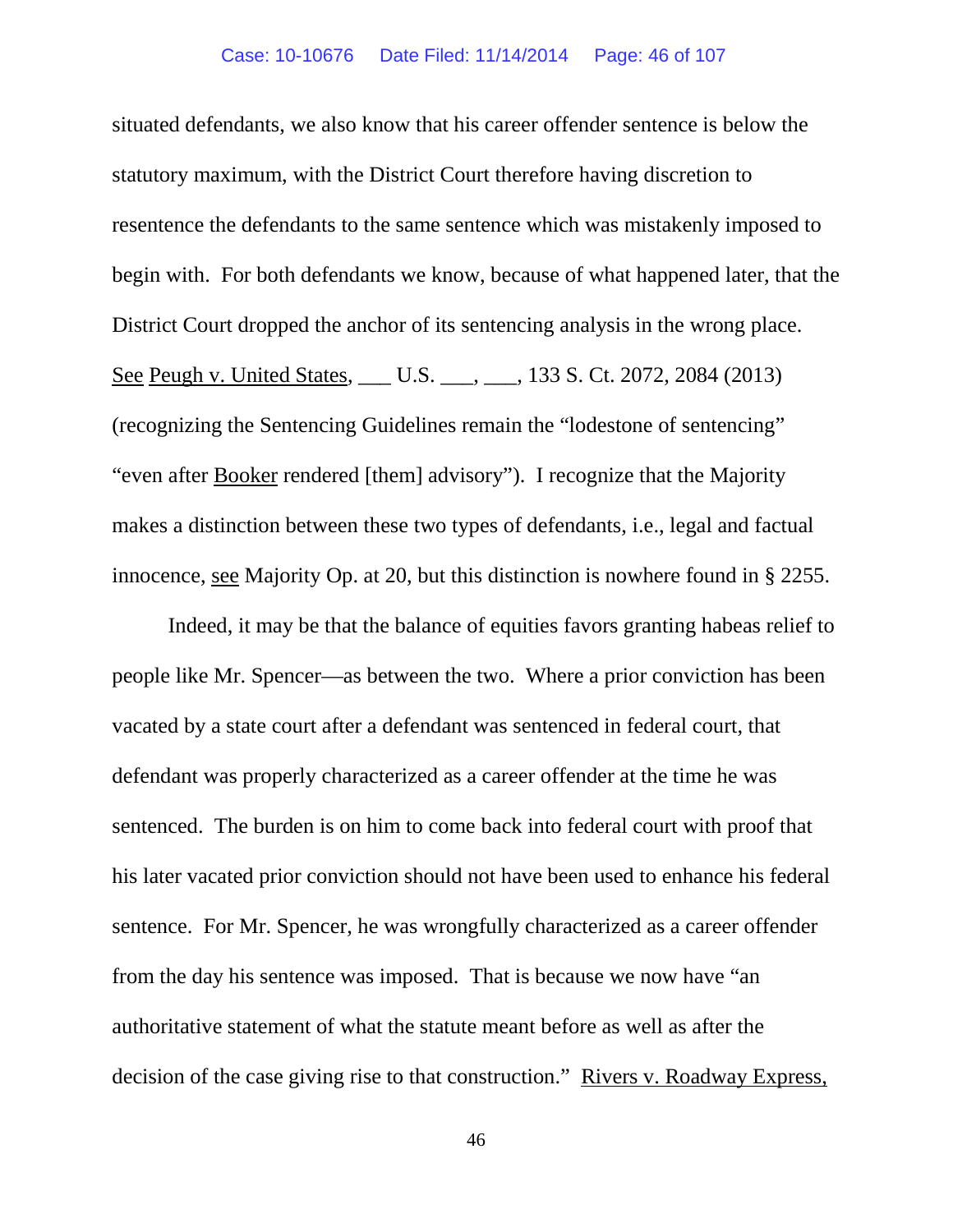Inc., 511 U.S. 298, 312–13 & n.12, 114 S. Ct. 1510, 1519 & n.12 (1994); see also Bunkley v. Florida, 538 U.S. 835, 840–42, 123 S. Ct. 2020, 2022–24 (2003); Fiore v. White, 531 U.S. 225, 226, 121 S. Ct. 712, 713 (2001).

I fully understand that finality is an important consideration in deciding the scope of collateral relief in § 2255 proceedings. But Mr. Spencer also has an important interest in correcting a wrongfully imposed sentence. I had an earlier occasion, in the context of a second or successive habeas petition, to review the reasons given in support of finality in sentencing. Those reasons include:

(1) to build confidence in the integrity of the judicial system; (2) to minimize administrative costs and delay; (3) to avoid spoliation of evidence; and (4) to honor comity. See United States v. Addonizio, 442 U.S. 178, 184 n.11, 99 S. Ct. 2235, 2240 n. 11, 60 L. Ed. 2d 805 (1979); see also Paul M. Bator, [Finality in Criminal Law and](http://web2.westlaw.com/find/default.wl?mt=Westlaw&db=3084&tc=-1&rp=%2ffind%2fdefault.wl&findtype=Y&ordoc=2025313832&serialnum=0110388027&vr=2.0&fn=_top&sv=Split&tf=-1&referencepositiontype=S&pbc=28093525&referenceposition=451&rs=WLW14.07) Federal [Habeas Corpus for State Prisoners, 76 Harv.](http://web2.westlaw.com/find/default.wl?mt=Westlaw&db=3084&tc=-1&rp=%2ffind%2fdefault.wl&findtype=Y&ordoc=2025313832&serialnum=0110388027&vr=2.0&fn=_top&sv=Split&tf=-1&referencepositiontype=S&pbc=28093525&referenceposition=451&rs=WLW14.07) L. Rev. 441, 451–53 [\(1962\).](http://web2.westlaw.com/find/default.wl?mt=Westlaw&db=3084&tc=-1&rp=%2ffind%2fdefault.wl&findtype=Y&ordoc=2025313832&serialnum=0110388027&vr=2.0&fn=_top&sv=Split&tf=-1&referencepositiontype=S&pbc=28093525&referenceposition=451&rs=WLW14.07)

Gilbert, 640 F.3d at 1334 (Martin, J., dissenting). None of these values compel our decision today.

In the intervening years since this Court decided the Gilbert case, I have gained no insight into how insisting on the finality of a sentence that was calculated based on a judge-made mistake instills confidence in the courts. I cannot imagine what words might explain to Mr. Spencer (or those who care about him) why the courts of this great nation are impotent to fix a mistake we made in formulating his sentence. This is particularly true when he has told us about the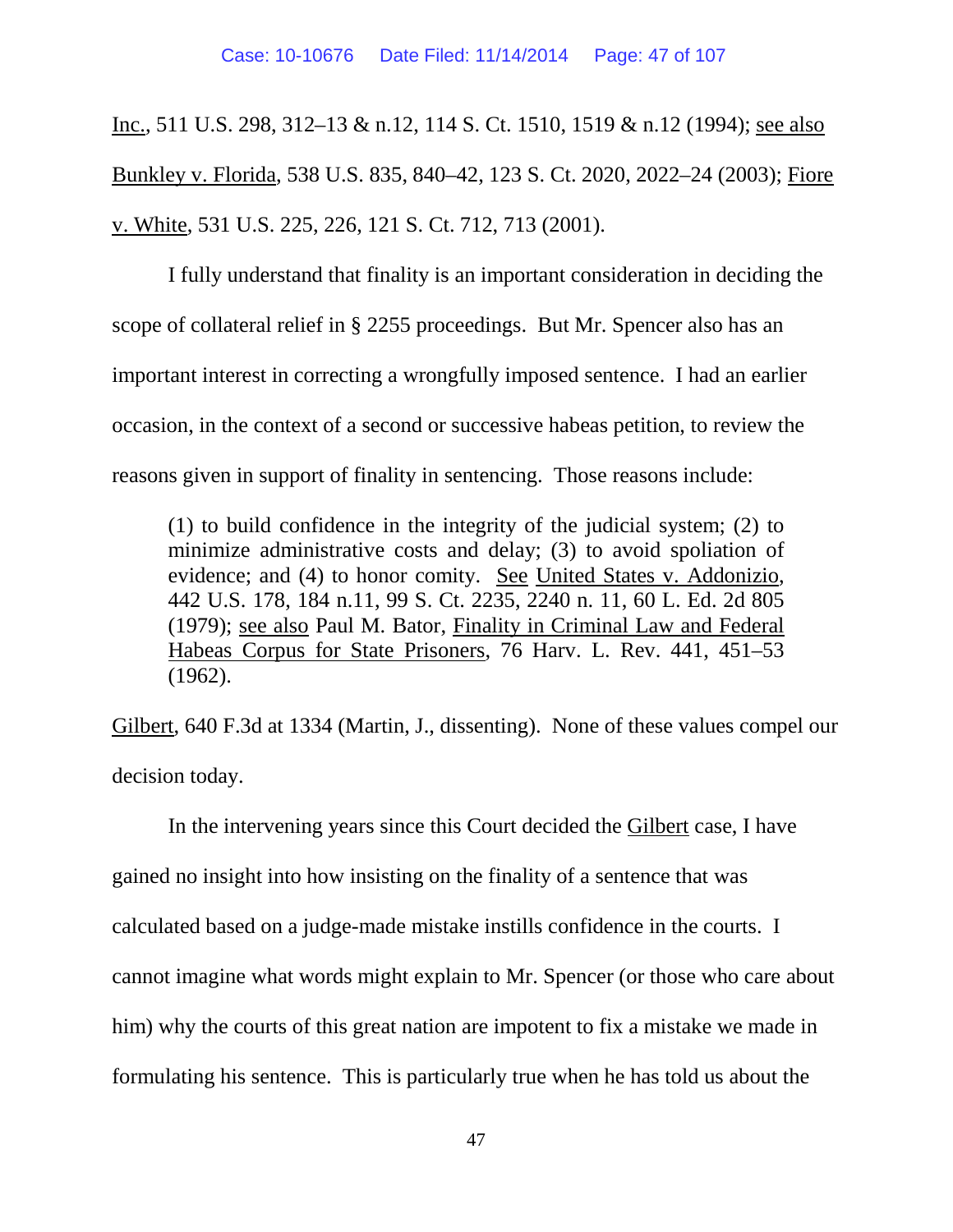mistake since the day we made it, and it is a mistake now acknowledged by even his adversary.

Now after close to five years pending in this Court (not counting the time in district court), with enormous resources already devoted to Mr. Spencer's case, no one can make a straight-faced argument that denying Mr. Spencer relief will save administrative costs or minimize delay. I hear the idea that today's ruling will save costs and delay for cases we consider in the future. But the judicial branch of government is the one where people come into court, like Mr. Spencer did here, seeking justice for their own individual case. It is not the role of the courts to enact rules of sweeping administrative convenience.

Most provocative for me (as to this reason given in support of finality) is that today's ruling will increase costs in the criminal justice system to the extent that the U.S. taxpayer will have to spend dozens of thousands of dollars incarcerating Mr. Spencer for time he should not be in prison. At oral argument, the government was not able to identify a single law enforcement purpose served by keeping Mr. Spencer in jail for years beyond what his sentence should rightfully have been. When asked about the existence of a law enforcement purpose for Mr. Spencer's continued incarceration, the government responded:

I can't speak to Mr. . . . I don't know his personal record. I don't know, you know, there is no information in the record about how he has behaved or whether he needs, you know, additional. . . . I can't speak to that. That would be speculating beyond the record. But what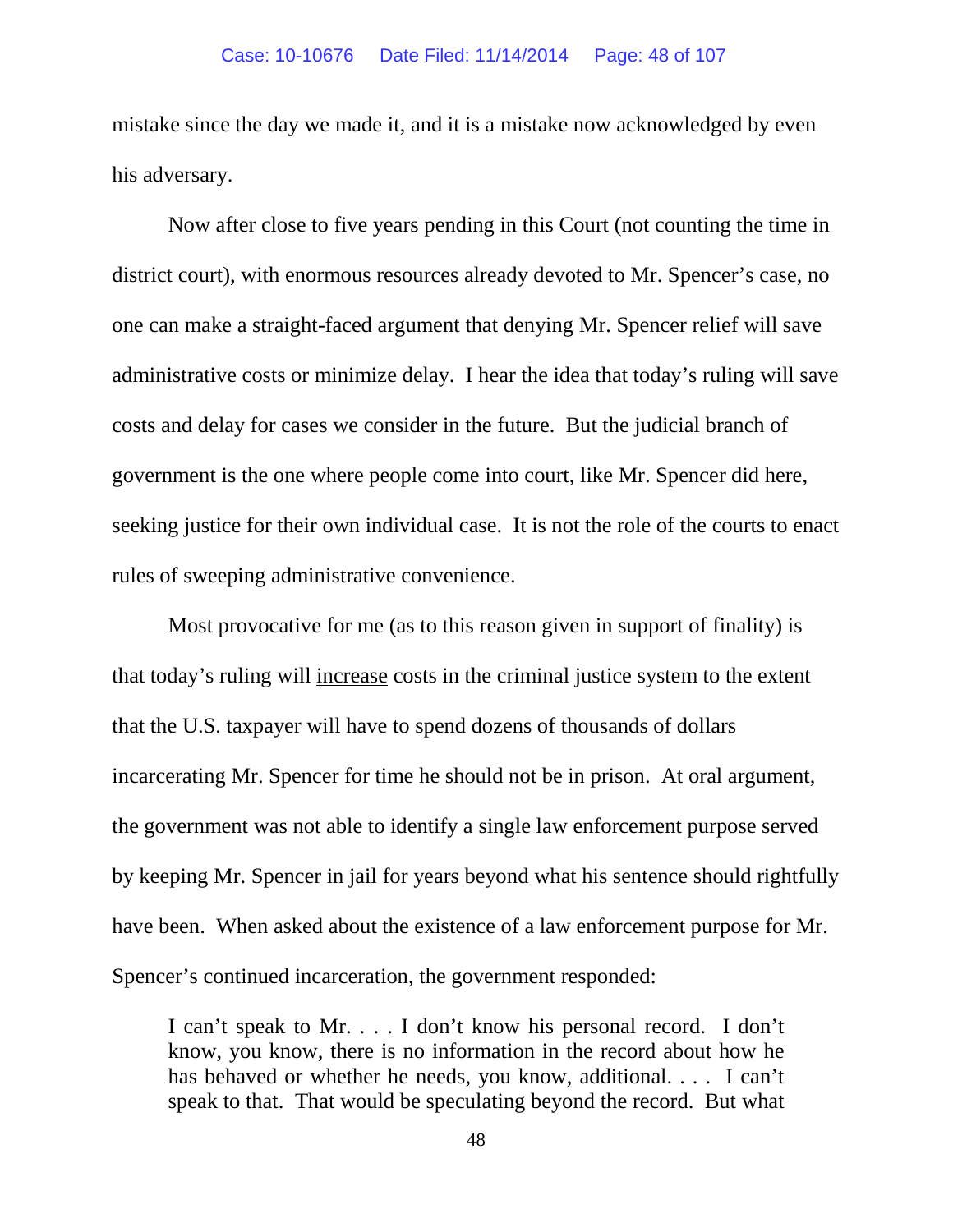I can say is there are systemic interests in keeping individuals, not just Mr. Spencer, but all the similarly situated individuals. . . .

This seems important for two reasons. First, Attorney General Eric Holder has said that "[t]oo many Americans go to too many prisons for far too long, and for no truly good law enforcement reason." Attorney General Eric Holder, Remarks at the Annual Meeting of the Amer. Bar Assoc. House of Delegates (Aug. 12, 2013) (transcript available at http://www.

justice.gov/iso/opa/ag/speeches/2013/ag-speech-130812.html); see also Douglas A. Berman, Symposium, Re-Balancing Fitness, Fairness, and Finality for Sentences, 4 Wake Forest J.L. & Pol'y 151, 176 (2004) (arguing that "modern mass incarceration in the United States now calls for policy-makers, executive officials, and judges to be less concerned about sentence finality, and more concerned about punishment fitness and fairness when new legal developments raise doubts or concerns about lengthy prison sentences"). Second, career offender sentences are among the most severe sentences imposed, so it makes sense to be sure they are given only to those deserving of this designation. See Amy Baron–Evans, Jennifer Coffin & Sara Silva, Deconstructing the Career Offender Guideline*,* 2 Charlotte L. Rev. 39, 40–41 (2010) (citing United States Sentencing Commission, Fifteen Years of Guidelines Sentencing: An Assessment of How Well the Federal Criminal Justice System is Achieving the Goals of Sentencing Reform, at 133–34 (2004)).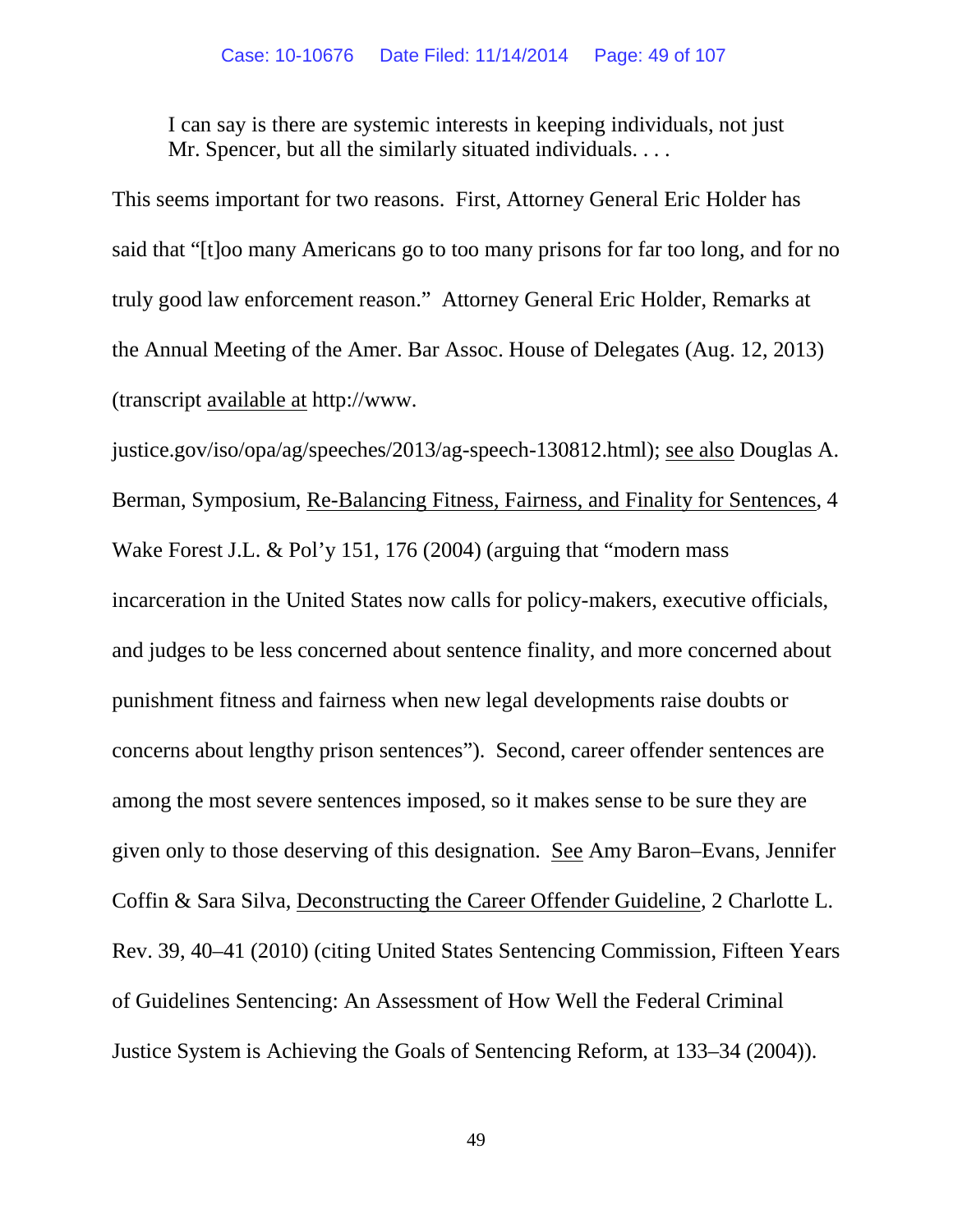By denying Mr. Spencer relief today, we lavishly spend U.S. taxpayer money and resources for no law enforcement purpose that I know of.

In terms of other reasons supporting finality, there is no issue about spoliation of evidence here. As one scholar aptly put it, "records of convictions do not go 'stale' in the way that witnesses and some types of physical evidence may." Sarah French Russell, Reluctance to Resentence: Courts, Congress, and Collateral Review, 91 N.C. L. Rev. 79, 153 (2012). Mr. Spencer has been and will remain convicted of this crime for which he is incarcerated. There are no disputed facts left for us to decide in his case. See generally Meghan J. Ryan, Symposium, Finality and Rehabilitation, 4 Wake Forest J.L. & Pol'y 121, 135–37 & n.92 (2014) (noting that "scholars have suggested that traditional interests underlying the finality doctrine have significantly less relevance in the sentencing context"). Today, the only question before us is whether to end his sentence now or leave it to run into the future. And finally, there is no issue of comity here. Mr. Spencer is serving a federal sentence imposed in federal court. We review our own mistake, and there is no state act requiring our deference.

### V.

When 28 U.S.C. § 2255 became law, it was challenged as an unconstitutional suspension of the writ. Of course, the United States Constitution protects the writ of habeas corpus, providing that "The Privilege of the Writ of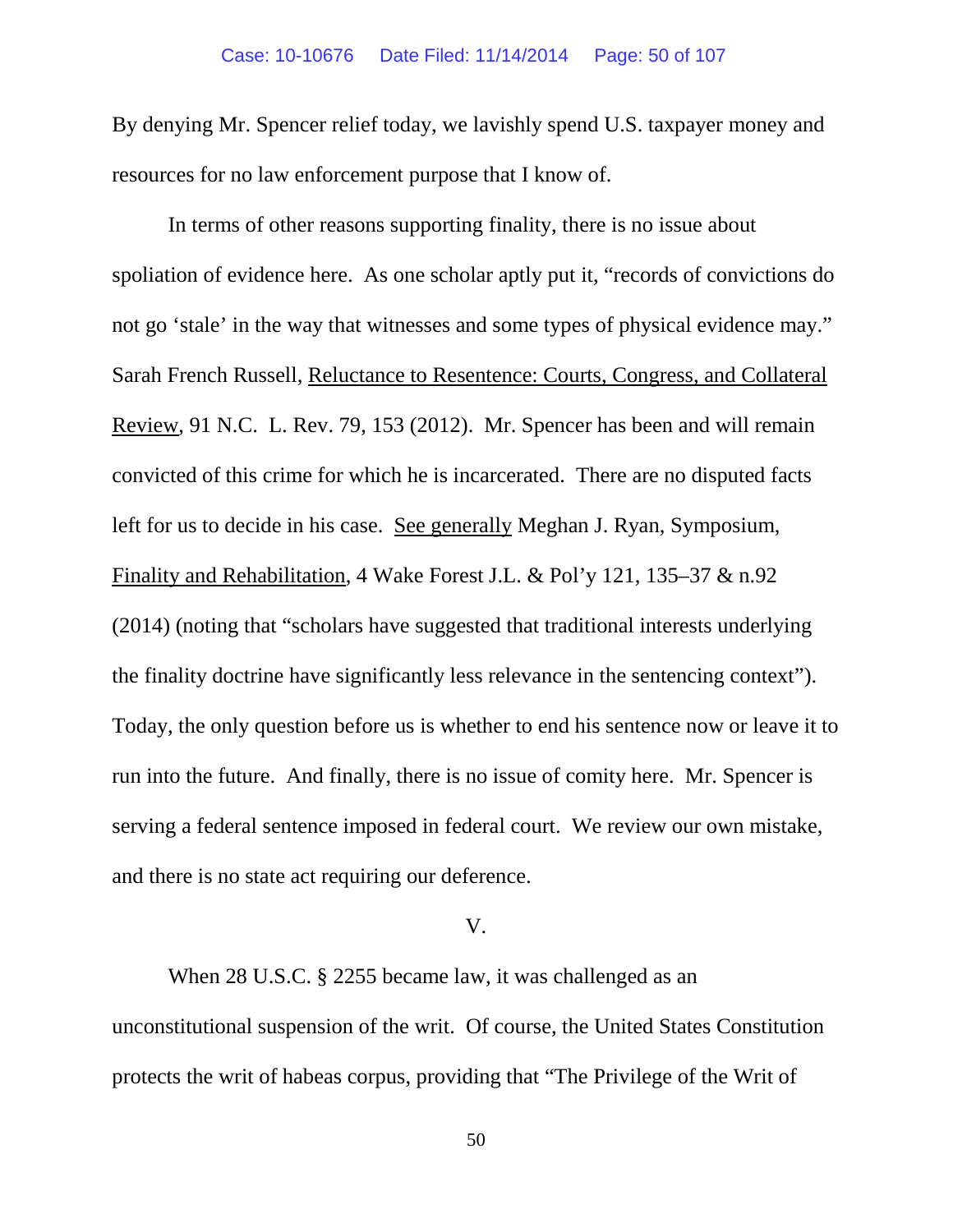Habeas Corpus shall not be suspended, unless when in Cases of Rebellion or Invasion the public Safety may require it." U.S. Const. Art. I, § 9, cl. 2. The Supreme Court turned back the challenge against 28 U.S.C. § 2255, holding that the statute was as broad as the writ of habeas corpus. United States v. Hayman, 342 U.S. 205, 72 S. Ct. 263 (1952). And the Supreme Court has continued since that time to "emphasize[] the fundamental importance of the writ of habeas corpus in our constitutional scheme." Johnson v Avery, 393 U.S. 483, 485, 89 S. Ct. 747, 749 (1969). Indeed, the Supreme Court has "constantly emphasized the fundamental importance of the writ of habeas corpus in our constitutional scheme" and "steadfastly insisted that there is no higher duty than to maintain it unimpaired." Id. (quotation marks omitted). I believe today's decision by the Majority fails to carry out this important duty.

I respectfully dissent from the denial of relief to Mr. Spencer.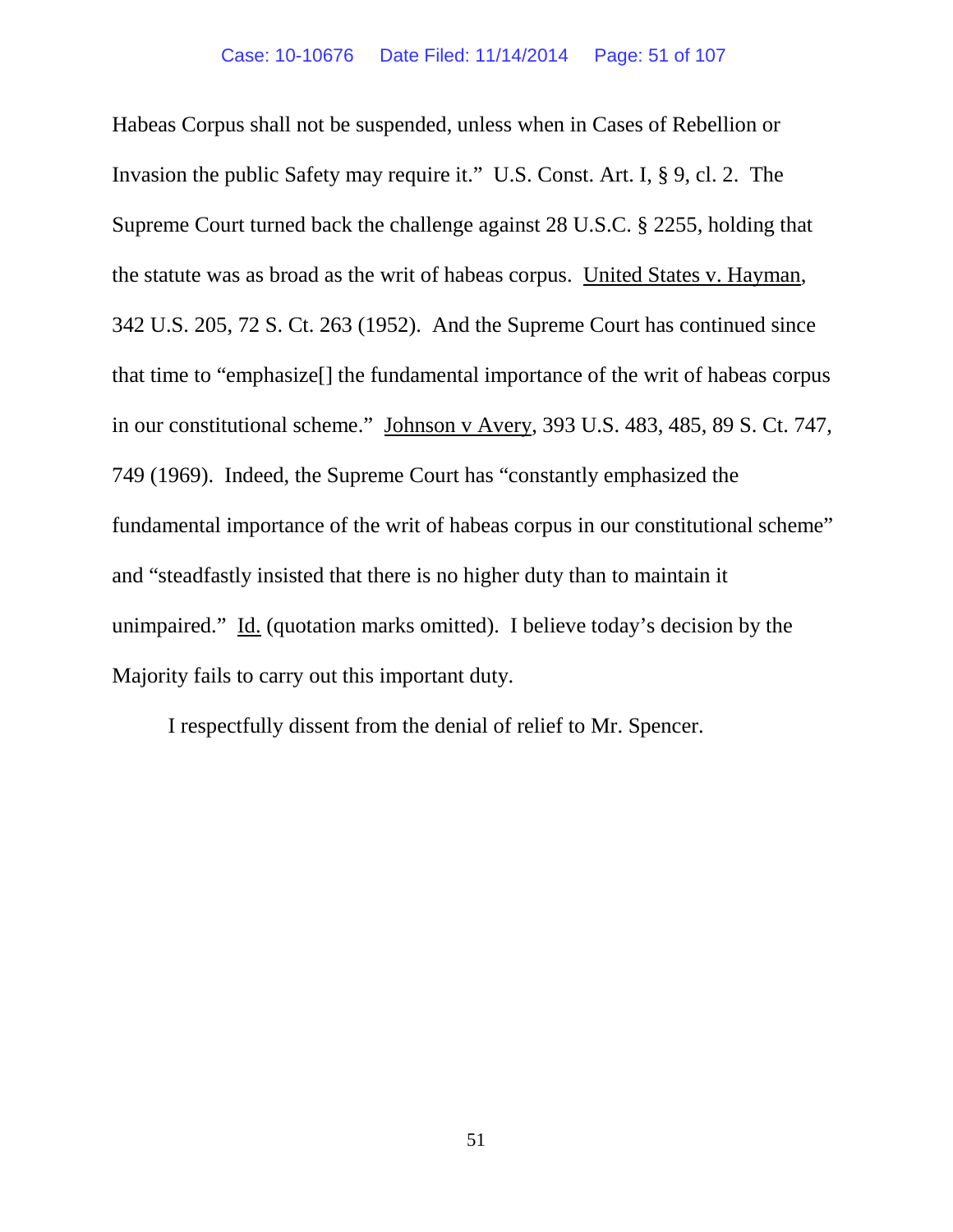JORDAN, Circuit Judge, joined by WILSON, MARTIN, and ROSENBAUM, Circuit Judges, dissenting:

At the end of the day, what constitutes a fundamental defect resulting in a complete miscarriage of justice comes down to a matter of considered judgment. In my judgment, having an individual serve an additional 81 months in prison due to an erroneous career offender designation under the advisory Sentencing Guidelines constitutes such a miscarriage of justice, and for that reason I respectfully dissent.

**I**

Kevin Spencer is serving more than 12 years in prison (151 months to be exact) for selling \$20 worth of crack cocaine. The panel found, *see Spencer v. United States*, 727 F.3d 1076, 1100 (11th Cir. 2013), the government now concedes, *see* En Banc Brief for the United States at 57-58, and the majority does not dispute, that Mr. Spencer's mistaken career offender designation more than doubled his advisory sentencing range from 70-87 months to 151-188 months. For those of us familiar with—and sometimes numbed by—the ranges produced by application of the Sentencing Guidelines, it may be easy to overlook the dramatic increase resulting from the error. To put it in perspective, the 81-month increase is roughly the time needed to complete both college and law school.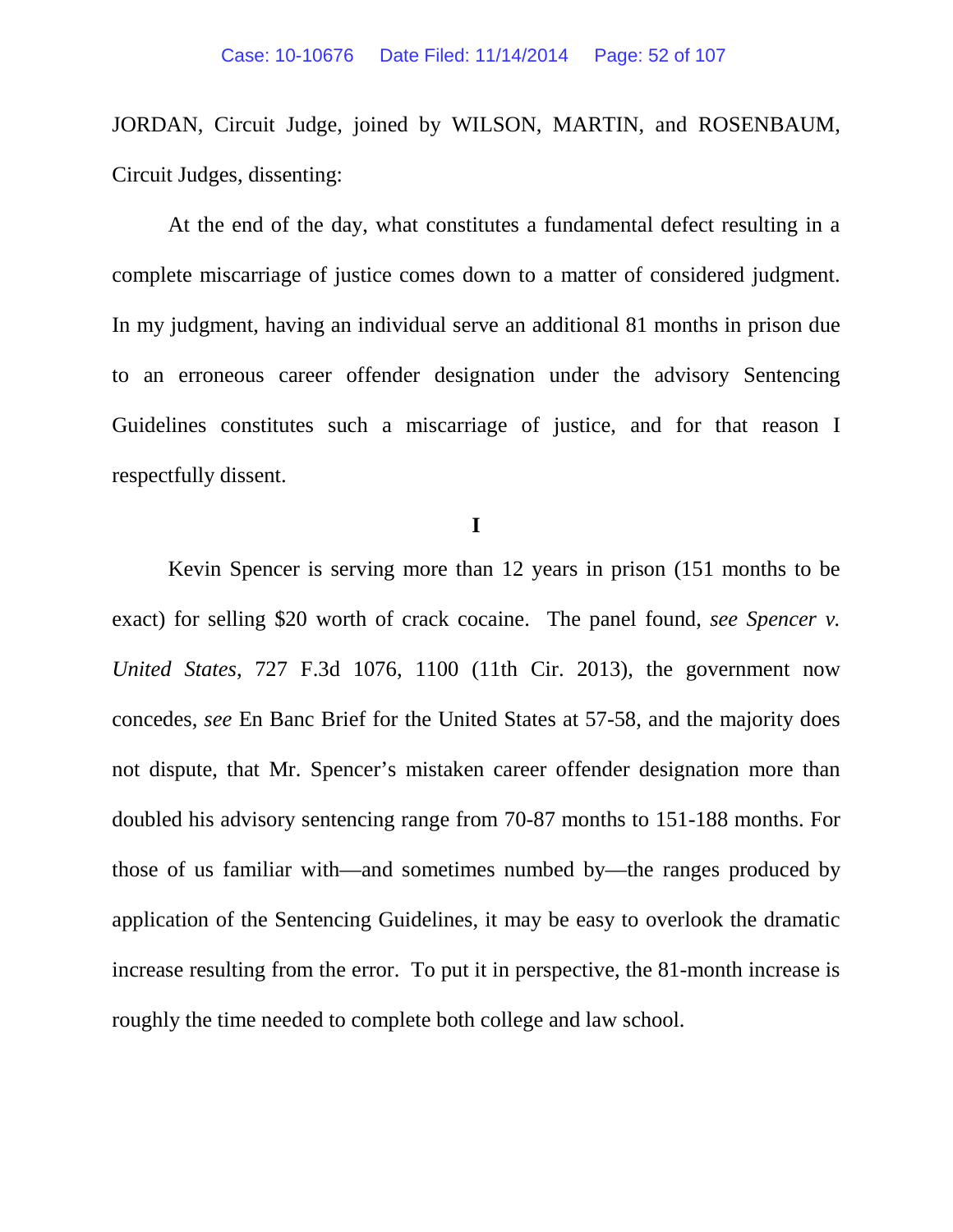#### Case: 10-10676 Date Filed: 11/14/2014 Page: 53 of 107

Mr. Spencer timely and consistently objected to the career offender designation, only to be told he was wrong. As it turns out, he was right. Unfortunately, the majority now rules that Mr. Spencer cannot use 28 U.S.C. § 2255 to correct the error.

## **II**

The majority holds that Mr. Spencer's claim is not cognizable in a timelyfiled first motion to vacate under § 2255 for two basic reasons. First, Mr. Spencer's 151-month sentence, though erroneous, was within the statutory maximum. Second, Mr. Spencer's prior conviction has not been vacated. Neither reason, it seems to me, is convincing.

# **A**

Under § 2255, a federal prisoner "claiming the right to be released upon the ground that the sentence was imposed in violation of the Constitution or laws of the United States, or that the court was without jurisdiction to impose such sentence, or that the sentence was in excess of the maximum authorized by law, or is otherwise subject to collateral attack, may move the court which imposed the sentence to vacate, set aside or correct the sentence." Despite the breadth of this statutory language, the Supreme Court has held that not "every asserted error of law can be raised on a § 2255 motion." *Davis v. United States*, 417 U.S. 333, 346 (1974). Instead, "the appropriate inquiry" when dealing with a non-constitutional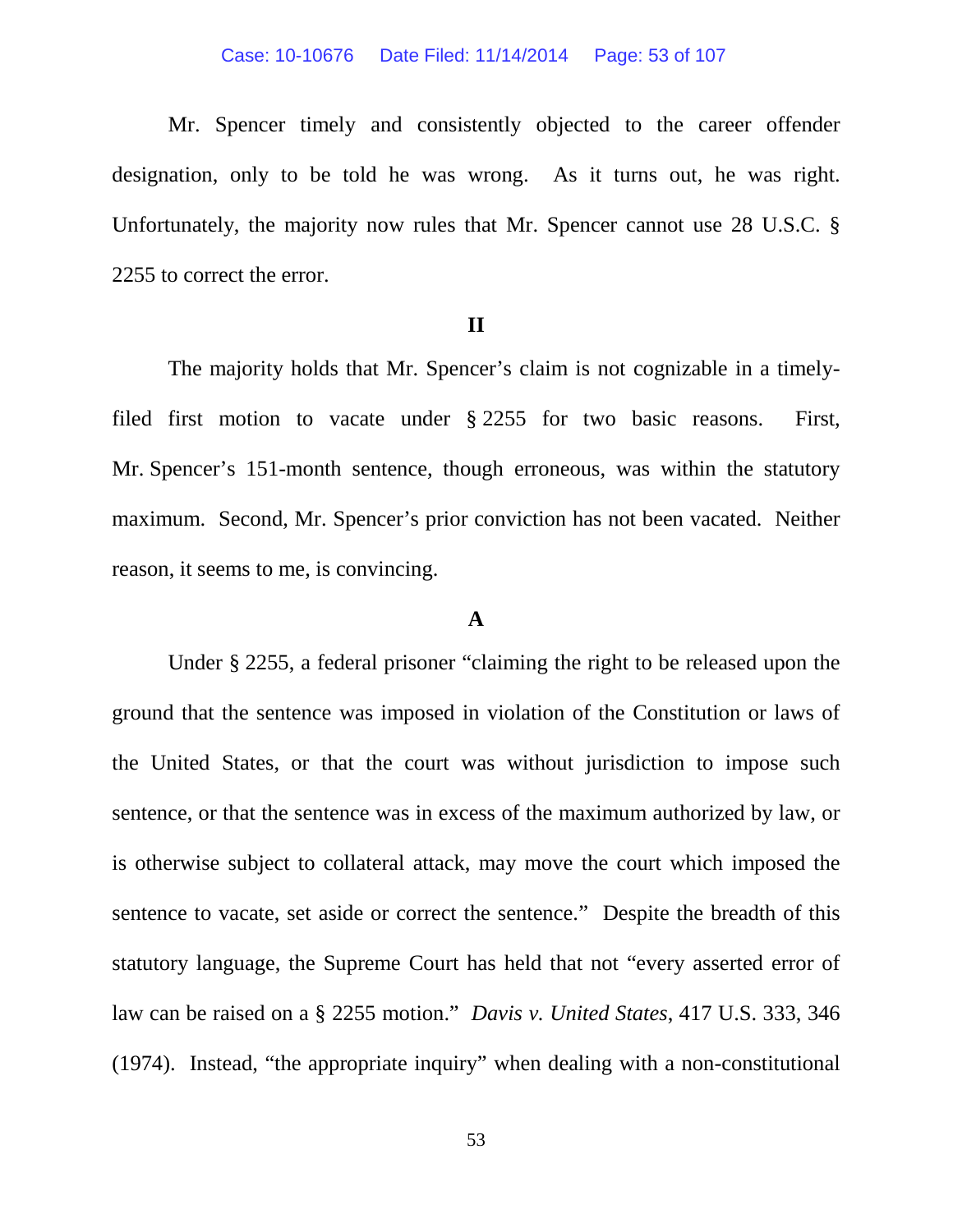#### Case: 10-10676 Date Filed: 11/14/2014 Page: 54 of 107

claim is "whether the claimed error of law [is] a fundamental defect which inherently results in a complete miscarriage of justice." *Id.* (quotation marks omitted). *See also Hill v. United States*, 368 U.S. 424, 428 (1962) (holding that collateral relief is permitted where there is a "fundamental defect which inherently results in a complete miscarriage of justice," "an omission inconsistent with the rudimentary demands of fair procedure," or "exceptional circumstances where the need for the remedy afforded by the writ of habeas corpus is apparent").

The Supreme Court has never defined the phrase "the laws of the United States" in § 2255. But there are strong reasons to believe that a career offender error under the advisory Sentencing Guidelines fits easily within that language. First, an error in computing the guideline range renders a sentence procedurally unreasonable and reversible on direct appeal. *See, e.g.*, *Gall v. United States*, 552 U.S. 38, 51 (2007); *United States v. Dougherty*, 754 F.3d 1353, 1358 (11th Cir. 2014). Second, the Supreme Court has recently held that the incorrect application of the advisory Sentencing Guidelines can result in an *ex post facto* violation. In so ruling, the Court expressly rejected the argument that "the Sentencing Guidelines lack sufficient legal effect to attain the status of a 'law' within the meaning of the *Ex Post Facto* Clause." *Peugh v. United States*, 133 S. Ct. 2072, 2085-87 (2013). If the advisory Sentencing Guidelines are laws for *ex post facto* purposes, it is difficult to see why they are not also laws under § 2255.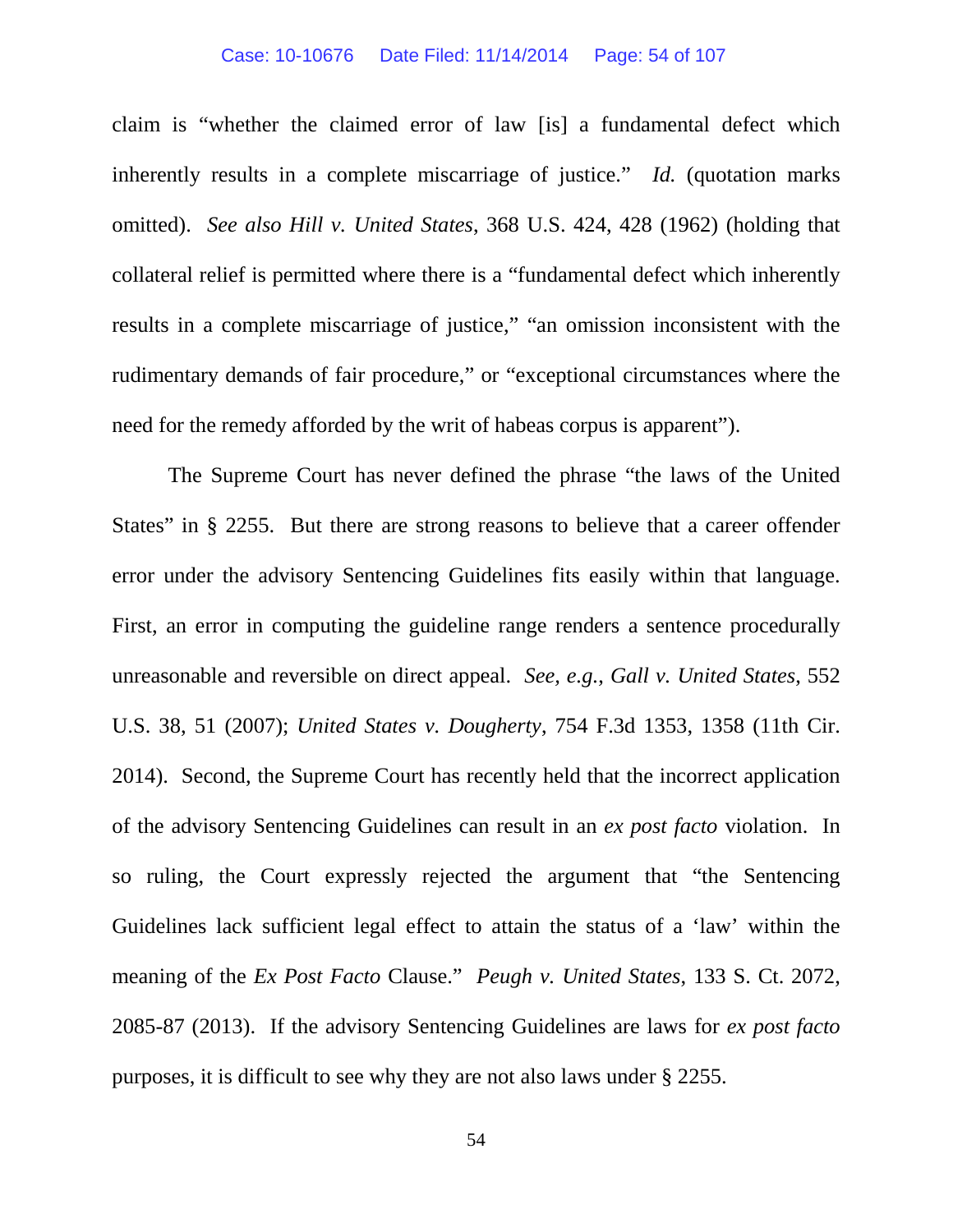**B**

Contrary to the majority's suggestion, there is no absolute rule (announced by the Supreme Court or by us) that a prisoner serving a sentence less than the statutory maximum (regardless of the number of additional years in prison he or she is serving as a result of the alleged error) cannot establish that a sentencing error constitutes a fundamental defect inherently resulting in a complete miscarriage of justice. That may be the rule that the majority thinks appropriate, but it is certainly not one carved in precedential stone. As the United States recognized at oral argument, the Supreme Court has left open whether any nonconstitutional sentencing errors are cognizable under § 2255. *Cf. Davis*, 417 U.S. at 345 ("[W]e conclude that the text of the statute cannot sustain the Government's position that only claims of 'constitutional dimension' are cognizable under §2255.").

Before discussing the relevant Supreme Court decisions on the scope of § 2255, a cautionary note is in order. Most of the important decisions applying the complete miscarriage of justice standard were decided in the 1960s and 1970s, at a time when federal sentencing was very different than it is today. Back then, there were no Sentencing Guidelines, mandatory or advisory. And federal sentences at or below the statutory maximum generally could not be reviewed on direct appeal. *See United States v. Tucker*, 404 U.S. 443, 447 (1972) ("a sentence imposed by a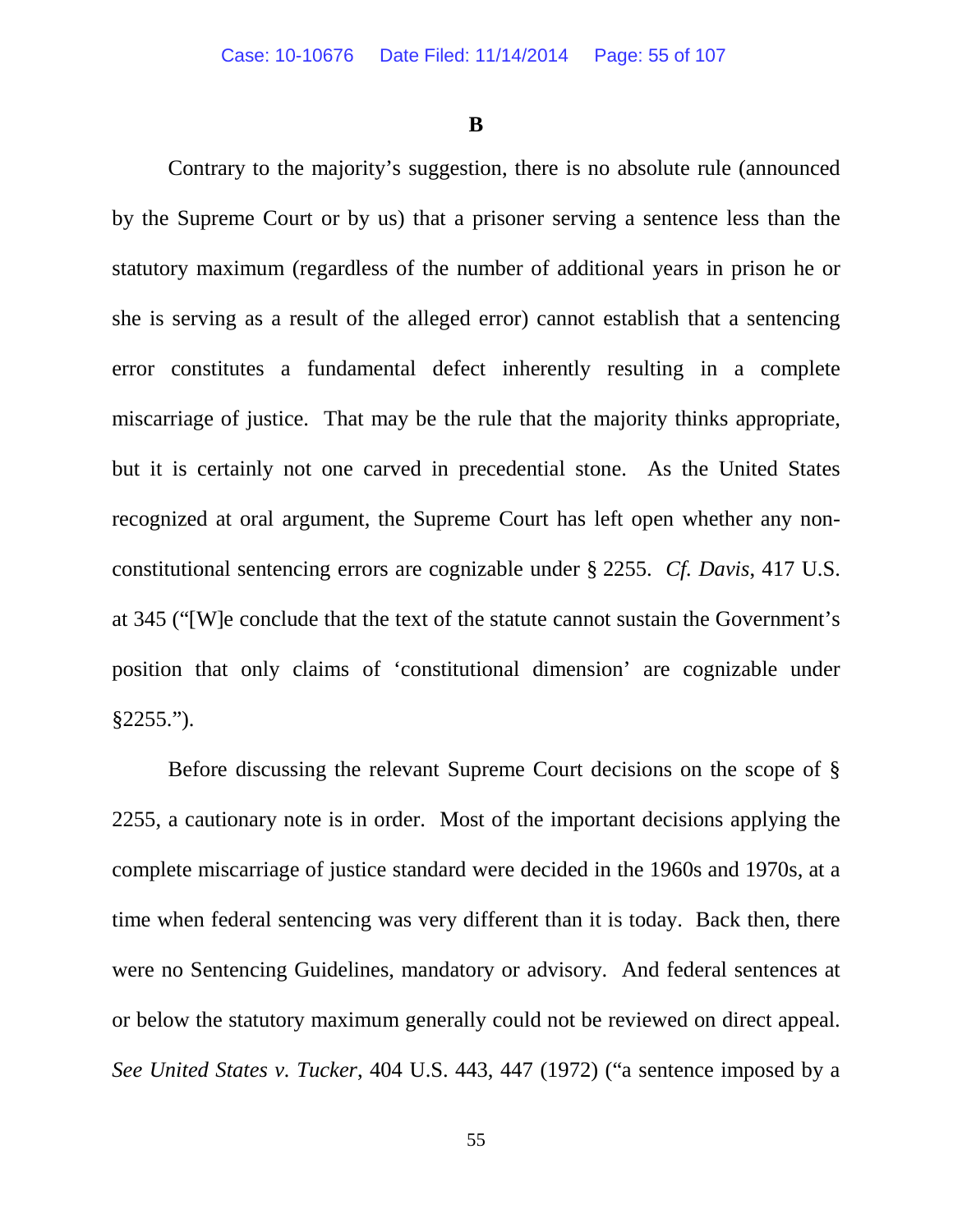federal district judge, if within statutory limits, is generally not subject to review"); *United States v. Vice*, 562 F.2d 1004, 1005 (5th Cir. 1977) ("The sentence itself is within the statutory limits and therefore is not subject to appella<sup>[te]</sup> review."). Now, of course, we have Sentencing Guidelines, currently of an advisory nature, and the length of a sentence can be reviewed on direct appeal for substantive reasonableness. So we need to be careful when analyzing or relying on Supreme Court cases from 40 to 50 years ago to decide the issue before us today. Nevertheless, a look at that precedent convinces me that Mr. Spencer's claim is cognizable under  $\S 2255$ .

# **C**

The Supreme Court decided *United States v. Behrens*, 375 U.S. 162 (1963), less than two years after it formulated the complete miscarriage of justice standard in *Hill*, 368 U.S. at 428. *Behrens* affirmed the grant of § 2255 relief to a defendant who was not present when his sentence was ultimately imposed in violation of a federal rule, even though that sentence was within (and well below) the statutory limit. Under the statutory scheme existing at the time, the district court committed the defendant (who was convicted of assault with intent to murder) to the custody of the Attorney General for the statutory maximum sentence of 20 years pending a

<span id="page-55-0"></span><sup>&</sup>lt;sup>1</sup> For a chronological summary of how federal criminal procedure has changed since  $\S$ 2255 was enacted in 1948, see Sarah French Russell, *Reluctance to Resentence: Courts, Congress, and Collateral Review*, 91 N. C. L. Rev. 79, 90-97 (2012).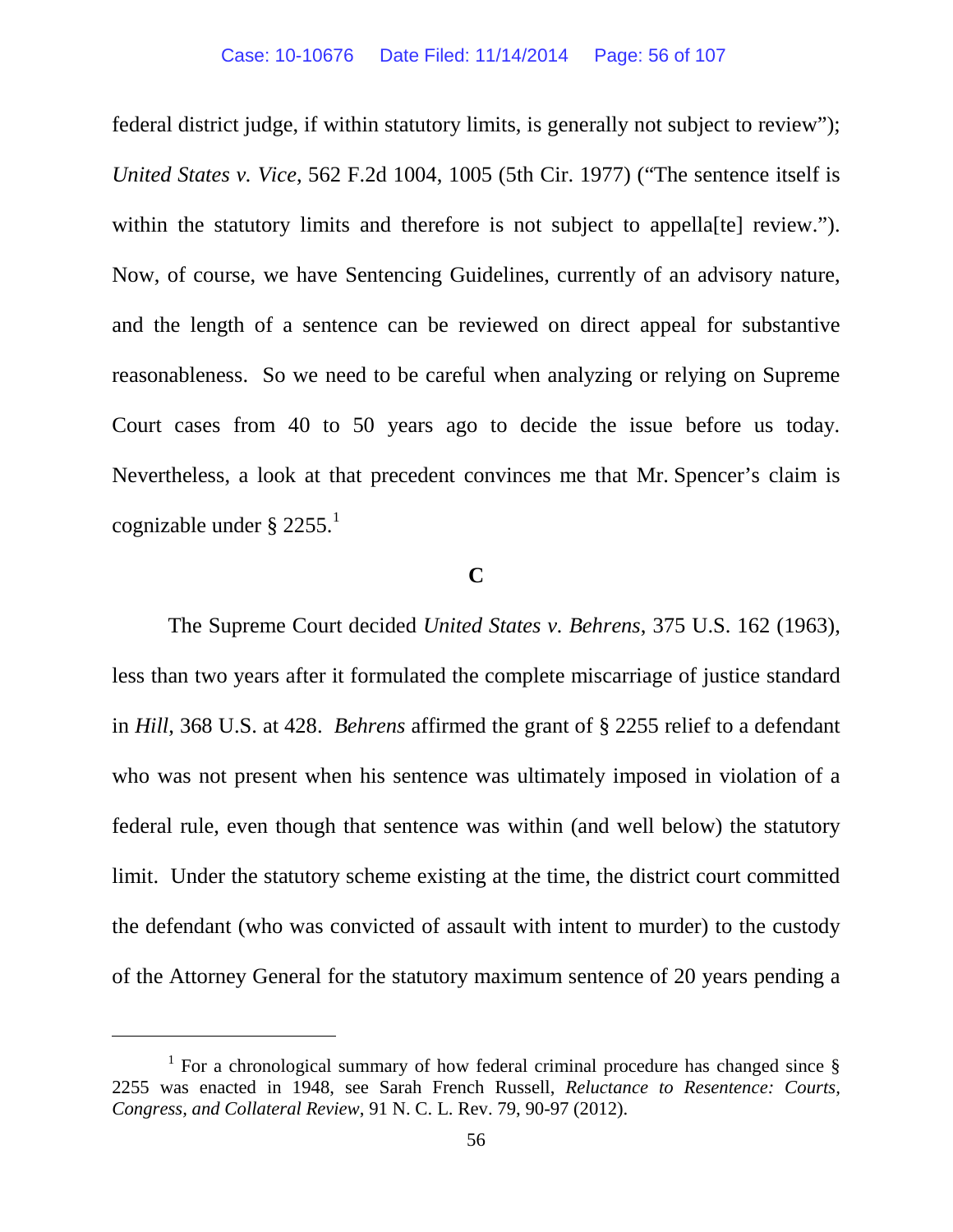study by the Director of the Bureau of Prisons. At the time of the initial sentencing hearing, the "defendant and his counsel were afforded the usual right of allocution[.]" *Behrens v. United States*, 312 F.2d 223, 227 (7th Cir. 1962) (Knoch, J., dissenting).

The district court's order in *Behrens* "provided that after the results of the study and the Director's recommendations were reported to the court, [the defendant's] commitment, deemed to be for 20 years, would be subject to modification in accordance with . . . 18 U.S.C. § 4208(b)." *Behrens*, 375 U.S. at 163. After receiving the report, the district court—without the presence of the defendant or his counsel—entered an order reducing the defendant's sentence from 20 years to 5 years. *Id.* at 163-64. Despite acknowledging that a defendant's presence is not always required when a sentence is modified, the Supreme Court ruled that the defendant should have been present—under Rule 32(a) of the Federal Rules of Criminal Procedure—when the district court reduced his sentence. Otherwise, he would be denied the right to allocute and present information in mitigation of punishment before the final imposition of sentence. *Id.* at 166 ("We hold that it was error to impose this sentence in the absence of [the defendant] and his counsel.").

The Supreme Court in *Behrens*, therefore, used § 2255 to set aside a sentence below the statutory maximum (i.e., a sentence the majority would

57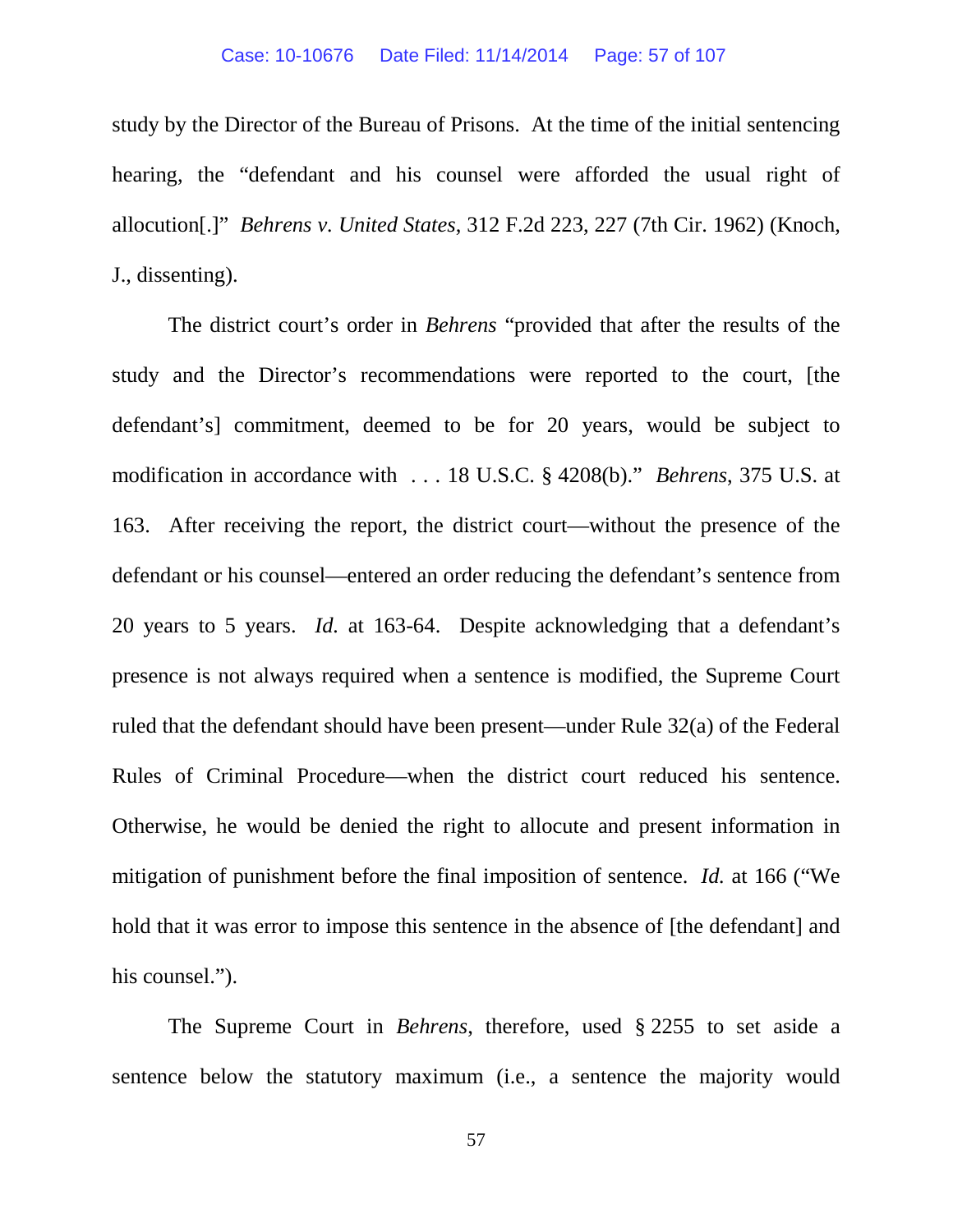characterize as "lawful") for a non-constitutional violation (i.e., the violation of a federal rule). *Behrens*, which has not been overruled (or criticized) by the Supreme Court since its issuance, and whose continued viability we recognized in *United States v. Tamayo*, 80 F.3d 1514, 1518 n.5 (11th Cir. 1996), runs counter to the majority's restrictive interpretation of § 2255.

There are, of course, a number of Supreme Court cases holding that certain types of non-constitutional error are not subject to collateral attack. These include *Hill*, 368 U.S. at 428 (defendant who was not affirmatively told of his right to allocute under Rule 32(a) could not use § 2255 to set aside his sentence), and *United States v. Timmreck*, 441 U.S. 780, 784 (1979) (defendant who was not informed of special parole term during guilty plea colloquy could not use § 2255 to set aside his conviction). But these decisions are relatively narrow in scope.

In *Hill*, the defendant "was [not] affirmatively denied an opportunity to speak," the district court was not "misinformed or uninformed as to any the relevant circumstances," and there was "no claim that the defendant would have had anything at all to say if he had been formally invited to speak." 368 U.S. at 429. There was, in other words, no prejudice; "all that [wa]s shown [wa]s a failure to comply with the formal requirements of the Rule." *Id.* ("Whether § 2255 relief would be available if a violation of Rule 32(a) occurred in the context of other aggravating circumstances is a question we . . . do not consider.").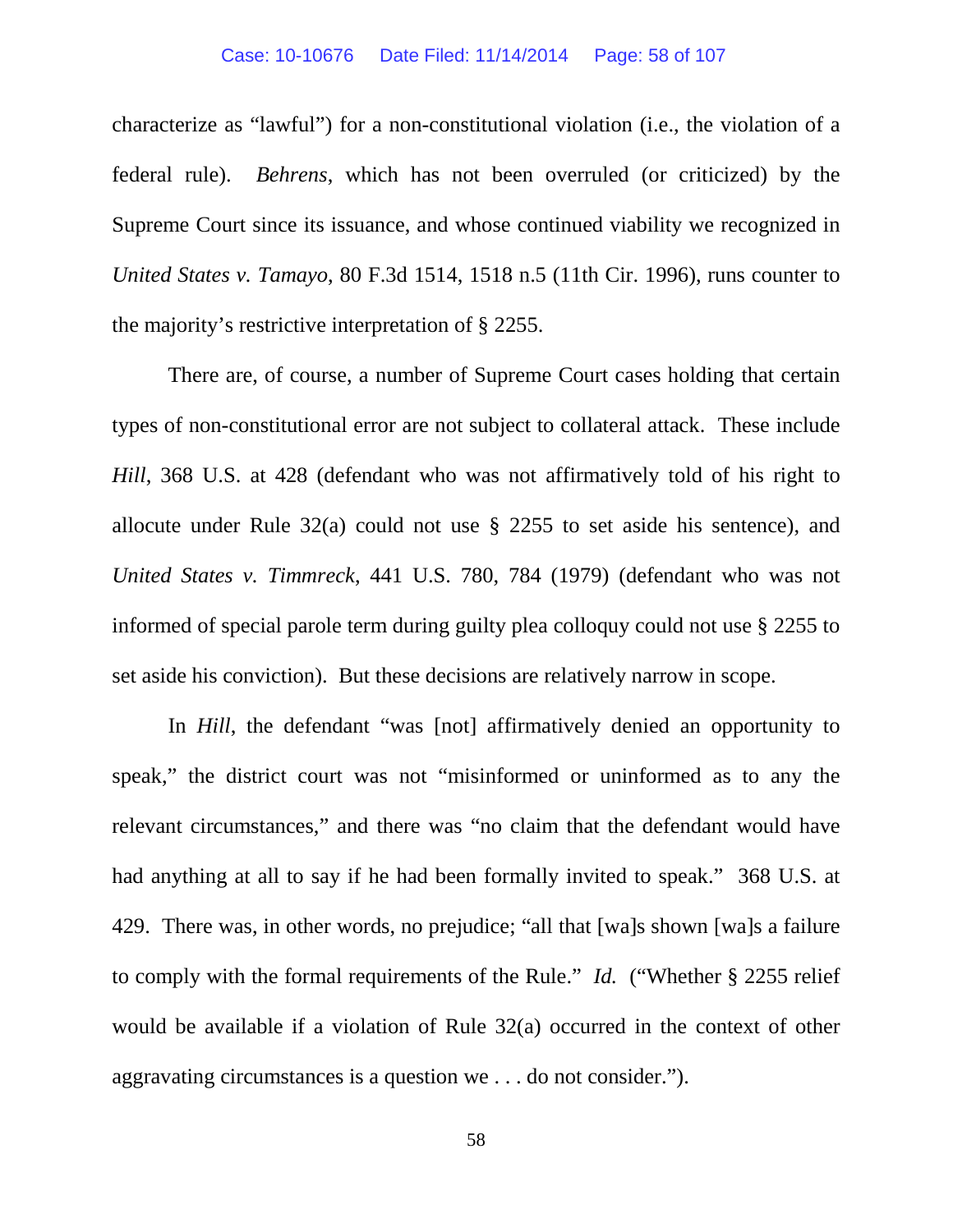Similarly, in *Timmreck* the defendant alleged only a "technical violation" of Rule 11, and did not argue "that he was actually unaware of the special parole term or that, if he had been properly advised by the [district court], he would not have pleaded guilty." 441 U.S. at 784. In other words, the defendant did not assert that he suffered any prejudice from the Rule 11 violation. "As in *Hill*," the Supreme Court in *Timmreck* found it "unnecessary to consider whether § 2255 relief would be available if a violation of Rule 11 occurred in the context of other aggravating circumstances." *Id.* at 784-85.

Not surprisingly, the Supreme Court has explained its holdings in *Hill* and *Timmreck* as being based on the lack of prejudice. *See Peguero v. United States*, 526 U.S. 23, 27-28 (1999). "Our precedents establish," the Supreme Court said, "as a general rule . . . that a court's failure to give a defendant advice required by the Federal Rules is a sufficient basis for collateral relief *only when the defendant is prejudiced* by the court's error." *Id.* at 27 (emphasis added). Here, Mr. Spencer has certainly shown that he was prejudiced by the erroneous career offender designation; his advisory guideline range increased by 81 months as a result of the error. We should heed the Supreme Court's characterization of its own decisions and not read cases like *Hill* and *Timmreck* as barring § 2255 relief on advisory guideline claims no matter what the circumstances. *See also Reed v. Farley*, 512 U.S. 339, 357 (1994) (Scalia, J., concurring in part and concurring in the judgment)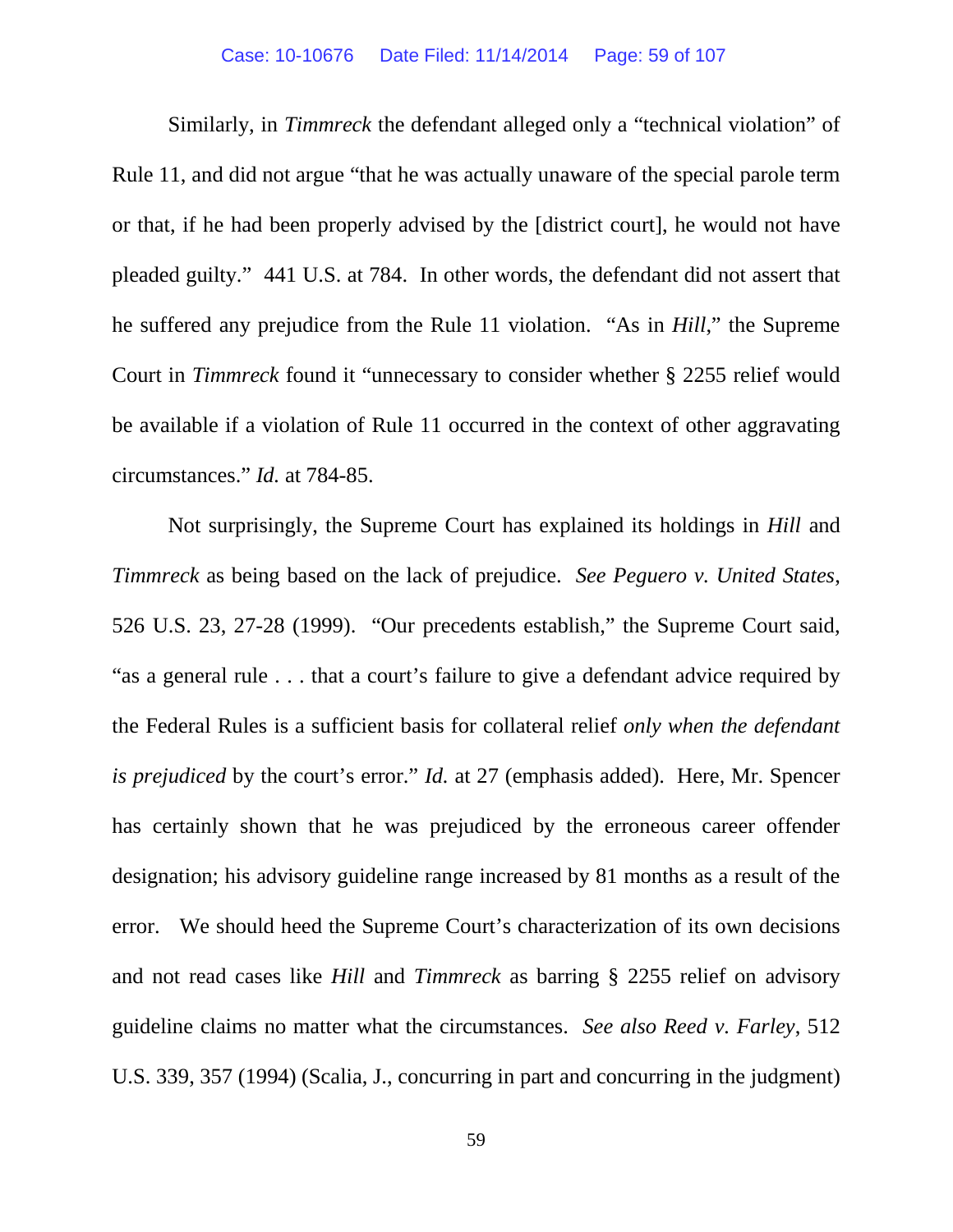("As for [the reservation in] *Hill* and *Timmreck*[ ] of the question whether habeas would be available 'in the context of other aggravating circumstances,' that seems to me clearly a reference to circumstances *that cause additional prejudice to the defendant*, thereby elevating the error to a fundamental defect or a denial of rudimentary procedural requirements . . . .").

### **D**

To support its contention that so-called "lawful" sentences—i.e., those not exceeding the statutory maximum—cannot be challenged under § 2255 for advisory guideline errors, the majority relies heavily on *United States v. Addonizio*, 442 U.S. 178 (1979). That case, however, cannot bear the weight the majority places on it.

The defendant in *Addonizio* filed a § 2255 motion after a post-sentencing change in the Parole Commission's policies defeated the sentencing court's subjective expectation that he "would be actually confined for a period of approximately three and one-half to four years of the ten-year sentence." *Id.* at 183. The Supreme Court held that the defendant failed to establish a fundamental defect that could provide a basis for a collateral attack pursuant to § 2255. According to the majority, the Supreme Court ruled this way in *Addonizio* simply because the defendant's sentence was less than the statutory maximum term that could have been imposed. But there was much more than that to the Supreme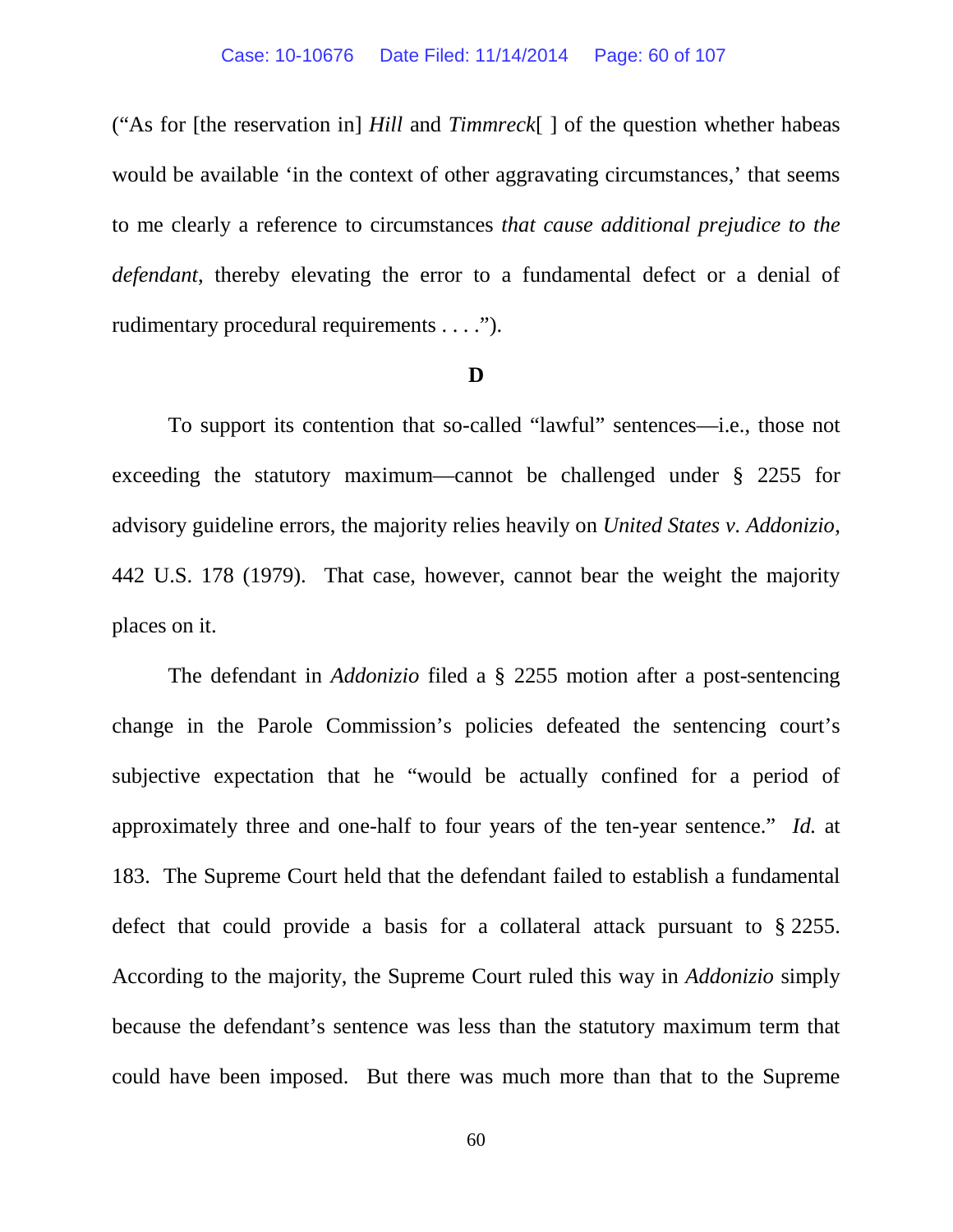Court's holding. The Court concluded that the defendant's claim was "based not on any objectively ascertainable error but on the frustration of the subjective intent of the sentencing [court]." *Id.* at 187. As a result, the Court explained, "[t]he claimed error here—that the [court] was incorrect in [its] assumptions about the future course of parole proceedings—d[id] not meet any of the established standards of collateral attack." *Id.* at 186. In sum, "[t]here [was] no claim of a constitutional violation; the sentence imposed was within the statutory limits; and the proceeding was not infected with any error of fact or law of the 'fundamental' character that renders the entire proceeding irregular and invalid." *Id.* Thus, although the sentence imposed "was and [remained] a lawful one," *id.* at 187, that fact was not the sole independent basis for the Court's decision.

Unlike the defendant in *Addonizio*, Mr. Spencer points to an "objectively ascertainable [legal] error," and one that I believe is of a "fundamental character." That error was the incorrect and prejudicial calculation of the advisory Sentencing Guidelines, which the Supreme Court has told us "anchor both the district court's discretion and the appellate review process[.]" *Peugh*, 133 S.Ct. at 2087. Nothing in *Addonizio* prohibits Mr. Spencer from collaterally challenging his below-themaximum sentence. *See Behrens*, 375 U.S. at 165-66.<sup>[2](#page-60-0)</sup>

<span id="page-60-0"></span><sup>2</sup> In today's sentencing regime, a claim similar to the one rejected in *Addonizio* would be a contention that the district court, in imposing sentence, overestimated the amount of good time credit a defendant would receive from the Bureau of Prisons for a specific term of imprisonment.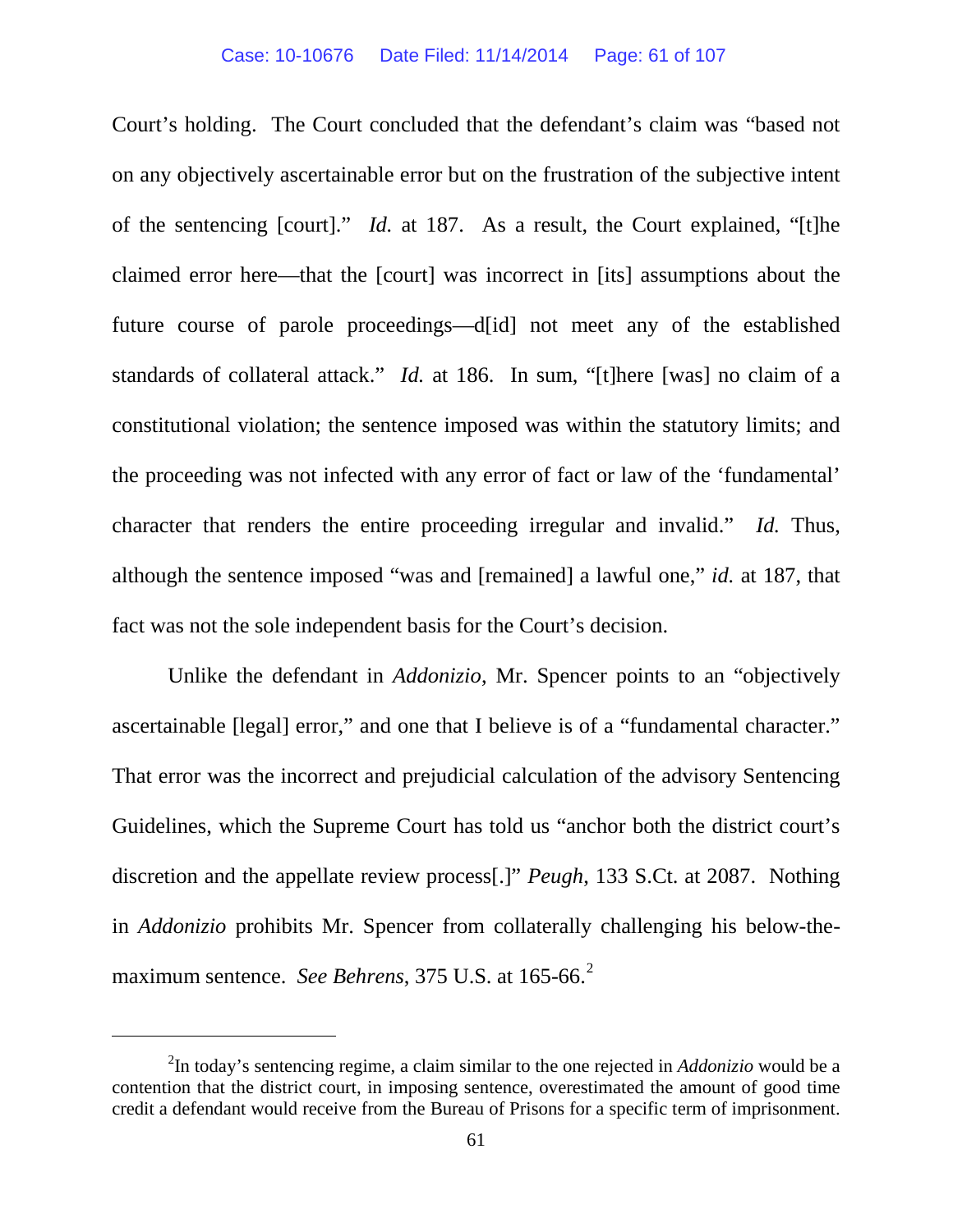### **III**

Significantly, the Supreme Court and our circuit have held that a federal prisoner sentenced as a career offender may use § 2255 to vacate his sentence where a prior predicate conviction has been set aside post-sentencing, regardless of whether the sentence exceeded the statutory maximum. *See, e.g.*, *Johnson v. United States*, 544 U.S. 295, 298 (2005); *Stewart v. United States*, 646 F.3d 856, 858-59 (11th Cir. 2011). The precursor to cases like *Johnson* and *Stewart* is *Tucker*, 404 U.S. at 448-49, in which the Supreme Court allowed a defendant to vacate his federal sentence on a § 2255 motion because certain prior state convictions, taken into consideration by the district court, had later been set aside due to a violation of the right to counsel.

In a *Johnson/Stewart* scenario, the federal career offender sentence initially imposed was purportedly "lawful" within the meaning of *Addonizio* because it was not above the statutory maximum and because the prior state conviction had not been vacated or overturned at the time of the federal sentencing hearing. Nevertheless, we allow a defendant who later gets a prior predicate conviction overturned to return to federal court and use § 2255 to vacate his then lawfullyimposed career offender federal sentence and be resentenced without the (now

*See generally* 18 U.S.C. § 3624(b). Such a claim is far removed from the one presented by Mr. Spencer.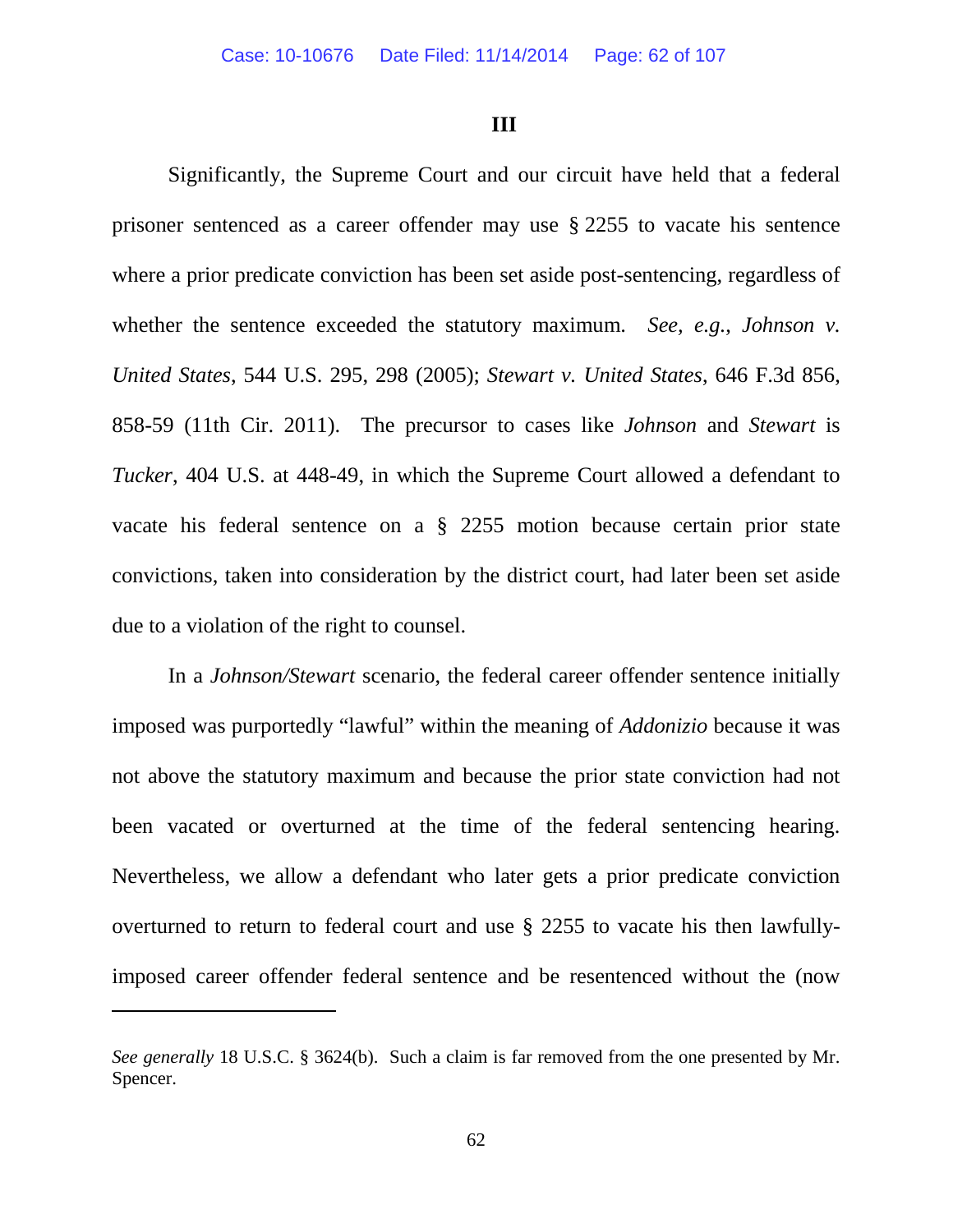#### Case: 10-10676 Date Filed: 11/14/2014 Page: 63 of 107

non-existent) prior conviction. We do this, of course, because otherwise there would be a miscarriage of justice.

The United States conceded during oral argument that the *Johnson/Stewart*  scenario is "not materially different" from the one we confront here. From my perspective, that was a candid, apt, and telling concession. There is no principled reason for allowing § 2255 review of a career offender sentence where a prior conviction has been vacated post-sentencing, while at the same time precluding § 2255 review of a career offender sentence where a prior conviction, due to a retroactive change in Supreme Court precedent, no longer constitutes a predicate offense. Under either scenario, the pertinent prior conviction cannot lawfully be used to establish career offender status, and the sentence imposed constitutes a miscarriage of justice. In my view, *Johnson* and *Stewart* compel us to set aside Mr. Spencer's sentence.<sup>[3](#page-62-0)</sup>

<span id="page-62-0"></span><sup>&</sup>lt;sup>3</sup> The rule established in *Johnson*, I note, is not limited to career offender enhancements. Some circuits have applied *Johnson* to allow defendants to reopen any federal sentence enhanced by prior convictions that are subsequently vacated, set aside, expunged, or dismissed. *See, e.g.*, *United States v. Cox*, 83 F.3d 336, 339 (10th Cir. 1996) ("Although defendant's sentence was correct at the time of sentencing, subsequent events suggest that a different sentence now may be appropriate. Because there may be a change in defendant's criminal history category after his sentencing and direct appeal, the district court should have reopened defendant's sentence."); *United States v. Doe*, 239 F.3d 473, 475 (2d Cir. 2001) ("We agree with our sister Circuits and hold that defendants who successfully attack state convictions may seek review of federal sentences that were enhanced on account of such state convictions."); *United States v. Hairston*, 754 F.3d 258, 262 (4th Cir. 2014) (following *Stewart* in case where vacated prior conviction had affected defendant's criminal history score).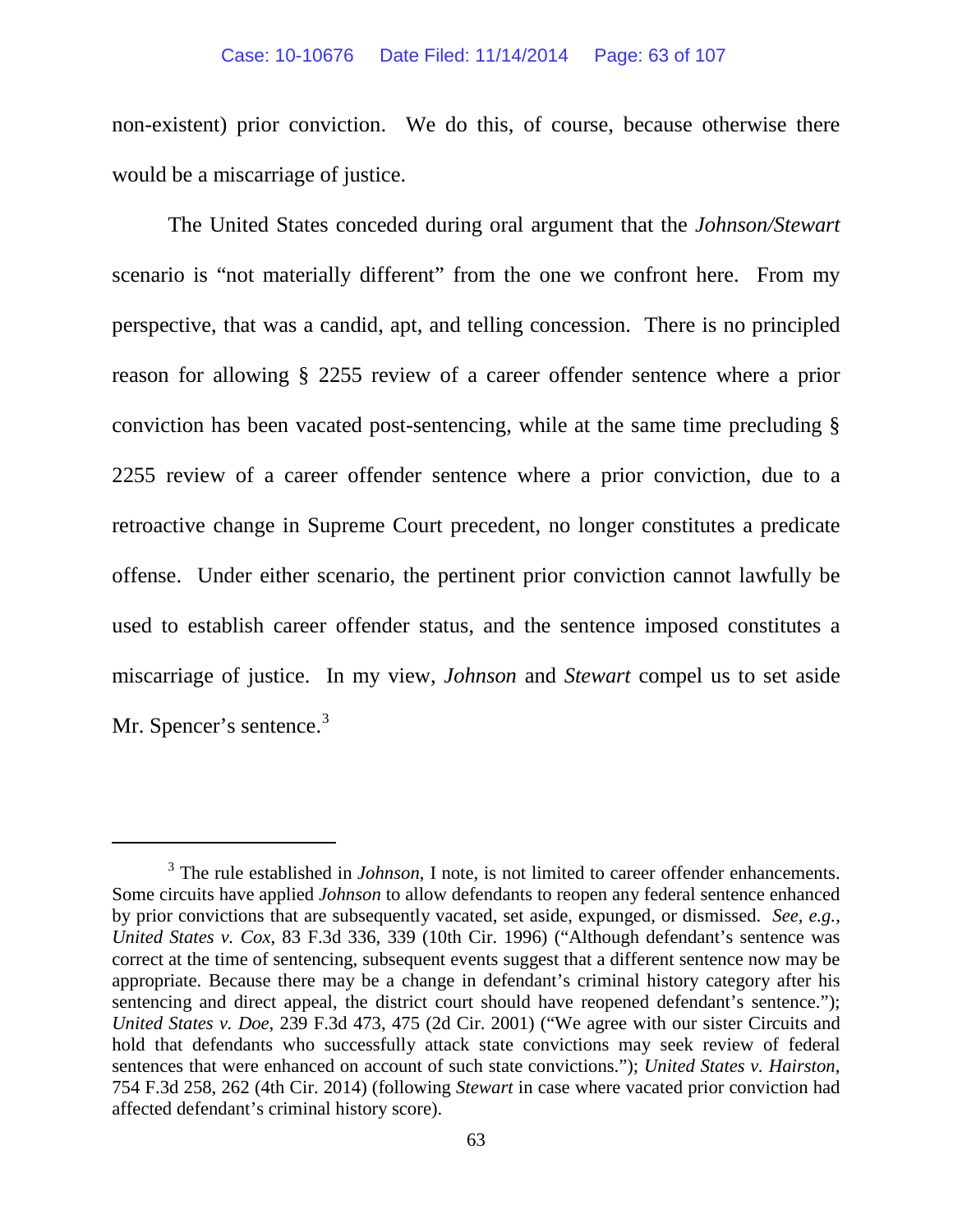### Case: 10-10676 Date Filed: 11/14/2014 Page: 64 of 107

The majority says that, because the Sentencing Guidelines are advisory, the district court could have imposed the same sentence even without characterizing Mr. Spencer as a career offender. The latter observation is correct, but it is also irrelevant to the cognizability question because the Supreme Court has told us so.

In *Tucker*, the United States argued against granting § 2255 relief because, given the defendant's background and other information possessed by the district court, "it [was] highly unlikely that a different sentence would have been imposed even if the [court] had known that two of the [defendant's] prior convictions were constitutionally invalid." 404 U.S. at 446. Even though *Tucker* was decided at a time when district courts had virtually unreviewable discretion to sentence within statutory limits, the Supreme Court rejected this argument, explaining that it was dealing not "with a sentence imposed in the informed discretion of a [district court], but with a sentence founded at least in part upon misinformation of constitutional magnitude." *Id.* at 447. And because the district court took the prior (and now-vacated) convictions into account, vacatur was required. *Id.*

The same, I submit, should happen here. The district court's sentence was based upon, and took into account, a legally incorrect anchor: a career offender designation which substantially increased Mr. Spencer's advisory guideline range. The "real question," in the words of *Tucker*, is whether Mr. Spencer's 151-month sentence "*might have been different* if the sentencing [court] had known [that Mr.

64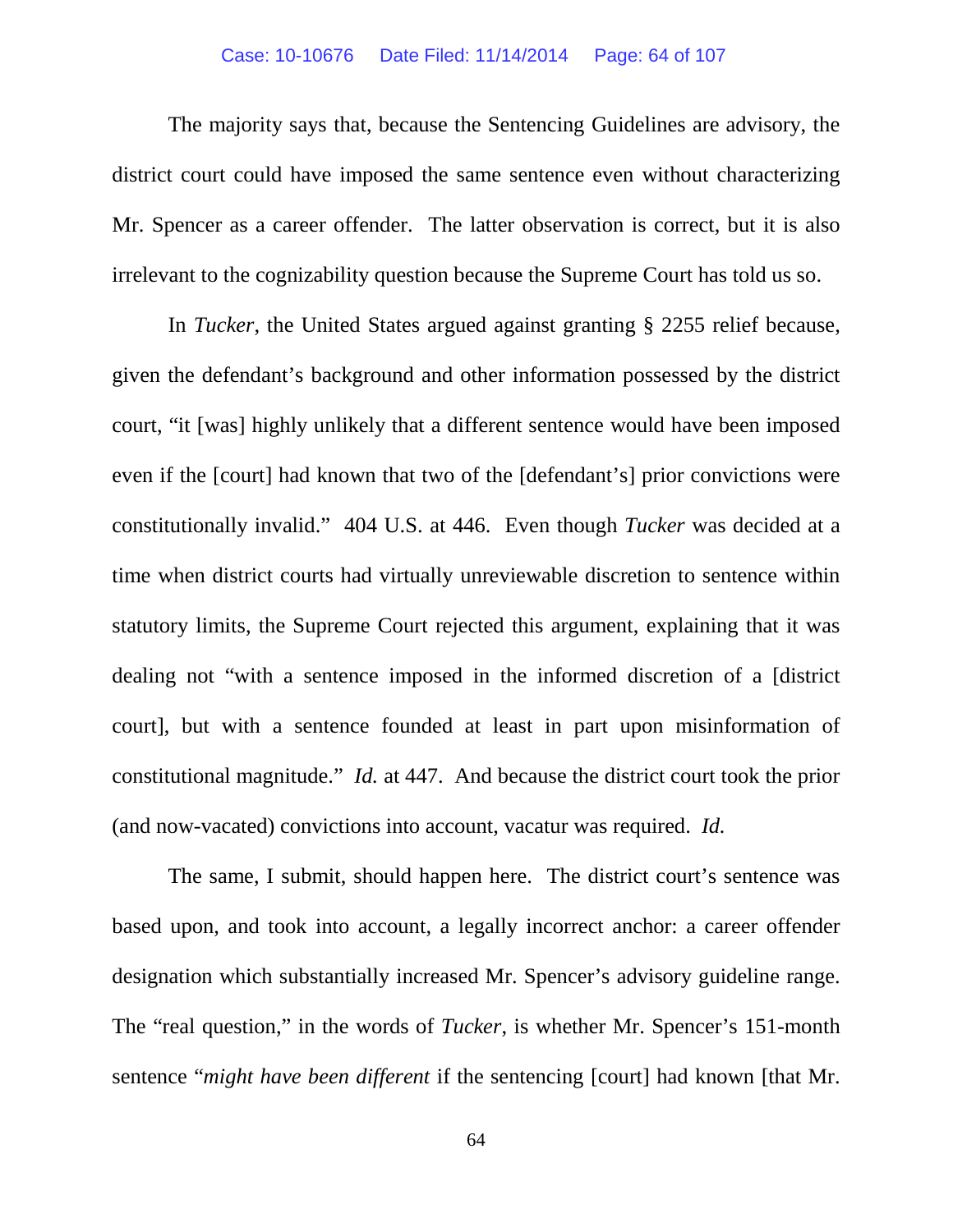#### Case: 10-10676 Date Filed: 11/14/2014 Page: 65 of 107

Spencer was not a career offender under the Sentencing Guidelines]." *Id.* at 448 (emphasis added). For me, the answer to that question is an emphatic yes. Although district courts do not presume that the advisory guideline range is reasonable, *see Gall*, 552 U.S. at 50, they certainly know that within-guidelines sentences are effectively immune from reversal on appeal—think of them as appellate safe harbors—and can feel comfortable in imposing such sentences. We routinely tell district courts that we ordinarily expect a sentence within the Sentencing Guidelines to be reasonable, s*ee, e.g.*, *United States v. Hunt*, 526 F.3d 739, 746 (11th Cir. 2008), and it is folly to pretend that such pronouncements do not have an impact on sentencing decisions in the trenches.

In any event, a district court is always free to specify that it would have imposed the same sentence even if its guideline calculations turn out to be incorrect. If it does so, an appellate court can decide on the merits whether the sentence in question, even without the guideline error, is reasonable. *See, e.g.*, *United States v. Keene*, 470 F.3d 1347, 1348-50 (11th Cir. 2006). Even if we engaged in the speculation suggested by the majority, there is no reason to presume that the district court here would have imposed (or will now impose) the same sentence absent the erroneous career offender designation, because it did not say (or suggest) that it would have done so.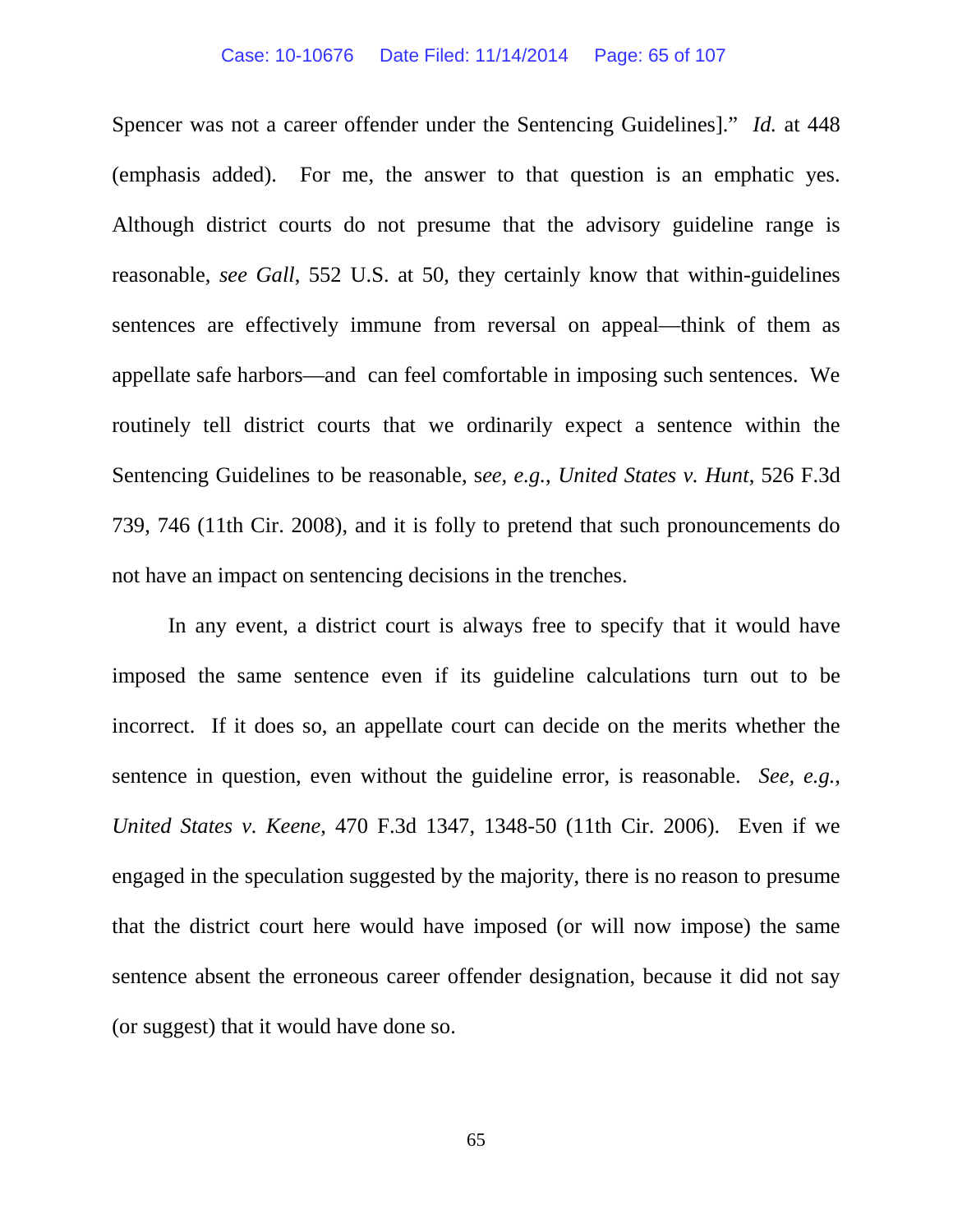On remand, Mr. Spencer's corrected guideline range of 70-87 months would provide the anchor for the exercise of the district court's discretion and for the reasonableness review that would follow on appeal. *See Peugh*, 133 S. Ct. at 2087. *See also Rita v. United States*, 551 U.S. 338, 347 (2007) (holding that appellate courts may presume that a sentence within the Sentencing Guidelines is reasonable). If the district court chose to vary upward in Mr. Spencer's case, it would have to "consider the extent of the deviation and ensure that the justification [was] sufficiently compelling to support the degree of the variance." *Gall*, 552 U.S. at 50. And, "[a]fter settling on the appropriate sentence, [the district court would be required to] adequately explain the chosen sentence to allow for meaningful appellate review and to promote the perception of fair sentencing." *Id.* Due to the erroneous career offender designation, Mr. Spencer was stripped of these meaningful safeguards that, "in practice, make the imposition of a non-Guidelines sentence less likely." *Peugh*, 133 S. Ct. at 2083-8[4](#page-65-0).<sup>4</sup>

<span id="page-65-0"></span> $4$  The cognizability of a career offender error under § 2255 should not depend on whether the sentence was imposed under a mandatory or advisory Sentencing Guidelines regime. Even when the Sentencing Guidelines were mandatory, district courts retained discretion to depart downward along the criminal history axis—under U.S.S.G. § 4A1.3—if they concluded that a career offender designation was over-representative of a defendant's past. *See, e.g.*, *United States v. Webb*, 139 F.3d 1390, 1395 (11th Cir. 1998) ("Consistent with every other circuit to have addressed this issue, we now hold that [U.S.S.G.] § 4A1.3 does authorize the sentencing court to downward depart regardless of a defendant's status as a career offender[.]") (citing cases).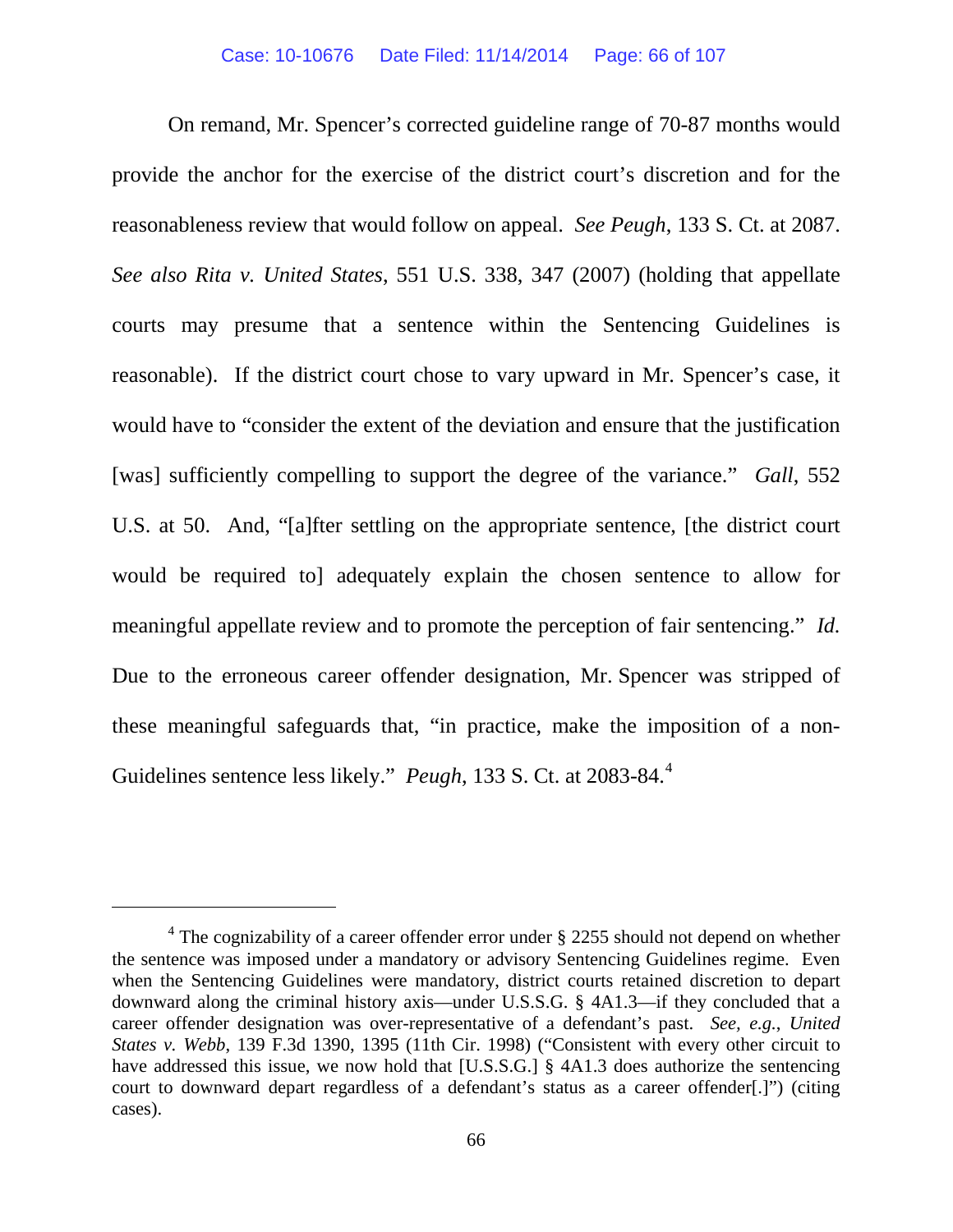### **IV**

Compounding its error, the majority puts a further gloss on the § 2255 cognizability standard. It holds that where a federal prisoner, sentenced below the statutory maximum, complains of sentencing error but does not prove either actual innocence of his crime or vacatur of a prior conviction, § 2255 is unavailable. This means that Mr. Spencer and defendants like him, who accept guilt but challenge an illegal sentence, can never use § 2255 to obtain relief.

To reach this result, the majority "woodenly applies" habeas cases (such as *McQuiggin v. Perkins*, 133 S. Ct. 1924, 1933 (2013), and *Murray v. Carrier*, 477 U.S. 478, 495-96 (1986)), which hold only that a showing of actual innocence (a form of "fundamental miscarriage of justice") can overcome a procedural default or a statute of limitations bar. The majority does so "without any regard to the significant differences between [procedural default and time bars on the one hand] and [the cognizability of a preserved claim in a first filed and timely § 2255 motion on the other], and without regard to the import of its decision." *Codispoti v. Pennsylvania*, 418 U.S. 506, 535-36 (1974) (Rehnquist, J., dissenting). The Supreme Court has never so much as hinted, much less held, that a showing of actual innocence, or the vacatur of a prior conviction, is a necessary prerequisite for a properly preserved sentencing claim presented in an initial § 2255 proceeding. And that should not come as a surprise, for if the majority were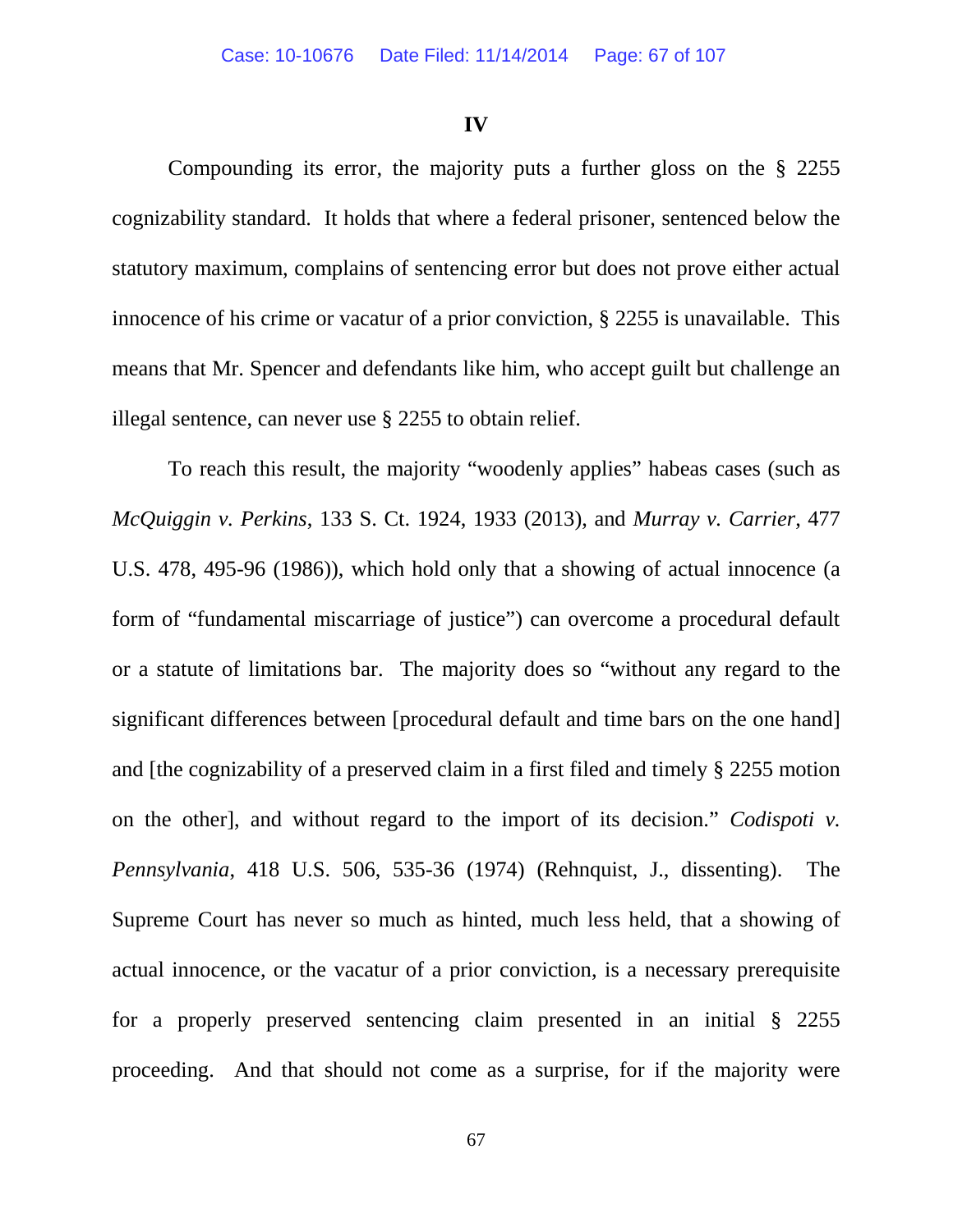correct, *Behrens* (with a defendant who did not challenge his guilt and only sought resentencing relief due to a Rule 32(a) error) could not have come out the way that it did.

Mr. Spencer did not procedurally default his claim of sentencing error, and he did not file his § 2255 motion past the filing deadline. There is no valid reason to saddle Mr. Spencer, who did everything we could ask a defendant to do in terms of preserving a claim, with the burden of proving actual innocence—a safety valve requirement that has been developed for use by those who have forfeited their claims by not presenting them in a timely and proper manner. Even the United States has not asked for the imposition of such a burden.

# **V**

I close with a suggestion that the Supreme Court address the § 2255 cognizability issue and some thoughts about the choice between finality and justice.

## **A**

We decide today's case by a 5-4 vote. Some of our sister circuits, as explained below, have issued closely divided decisions on the same or similar issue.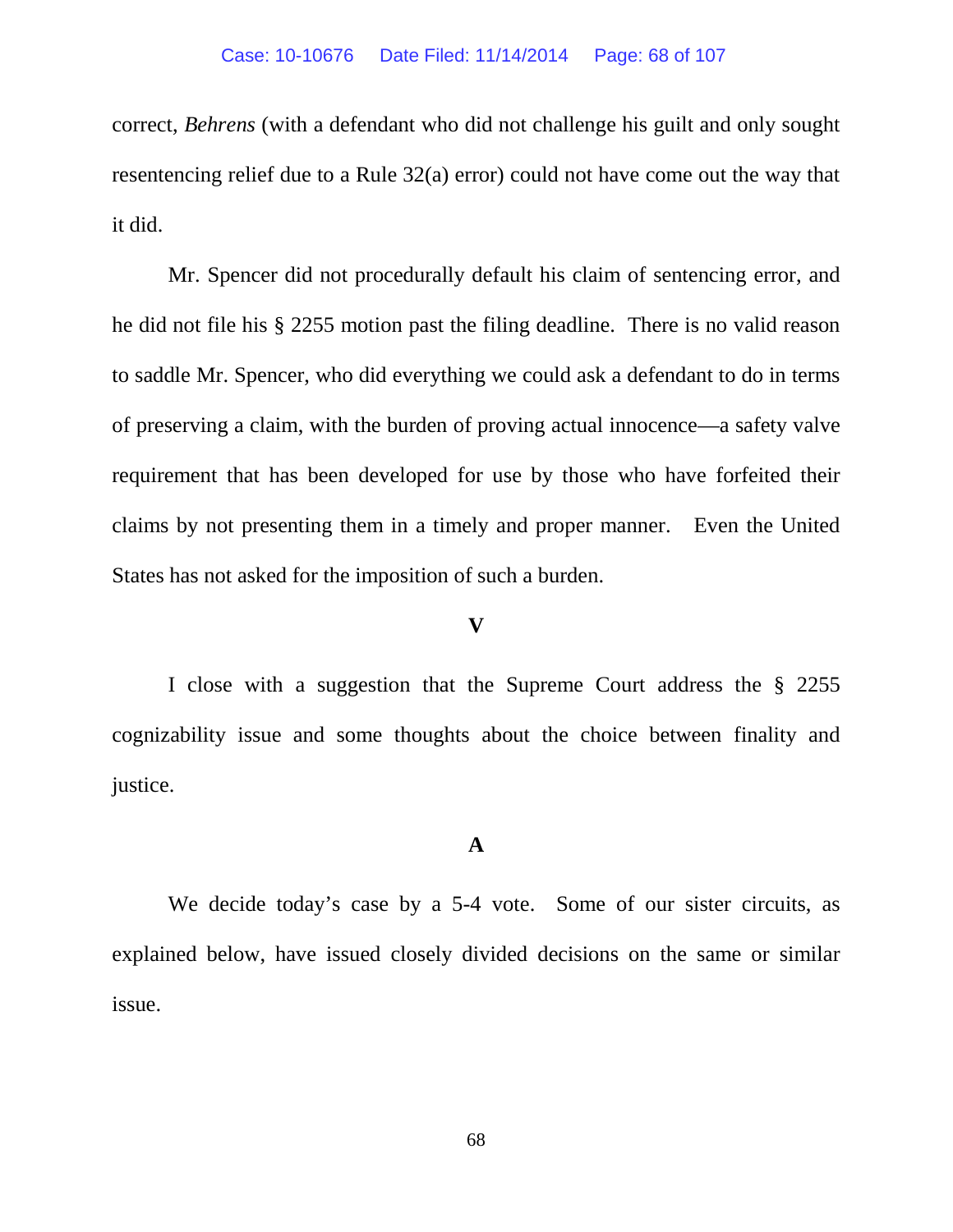Four years ago, a unanimous panel of the Eighth Circuit held that a career offender designation, shown to be incorrect due to intervening Supreme Court precedent, can be challenged under § 2255. *See Sun Bear v. United States*, 611 F.3d 925, 929-31 (8th Cir. 2010). The full Eighth Circuit, in a 6-5 decision, reversed course and ruled that a career offender error is not cognizable under § 2255. *See Sun Bear v. United States*, 644 F.3d 700, 704-06 (8th Cir. 2011) (*en banc*).

In 2011, a panel of the Seventh Circuit, without dissent, held that an erroneous career offender error is cognizable under § 2255 if the Sentencing Guidelines were mandatory at the time of the error. Two years later, a divided panel of the Seventh Circuit ruled that such error is not cognizable if the Guidelines were merely advisory. *Compare Narvaez v. United States*, 674 F.3d 621, 627-30 (7th Cir. 2011) (3-0 decision), *with Hawkins v. United States*, 706 F.3d 820, 823-25 (7th Cir. 2013) (2-1 decision), *as supplemented on denial of rehearing en banc,* 724 F.3d 915 (7th Cir. 2013).

More recently, a divided panel of the Fourth Circuit, agreeing with the panel's decision in this case, held that the incorrect designation of a defendant as a career offender is the type of error that is cognizable under § 2255. *See Whiteside v. United States*, 748 F.3d 541, 548-55 (4th Cir. 2014) (2-1 decision). The full Fourth Circuit, however, vacated that decision and agreed to hear the case *en banc*.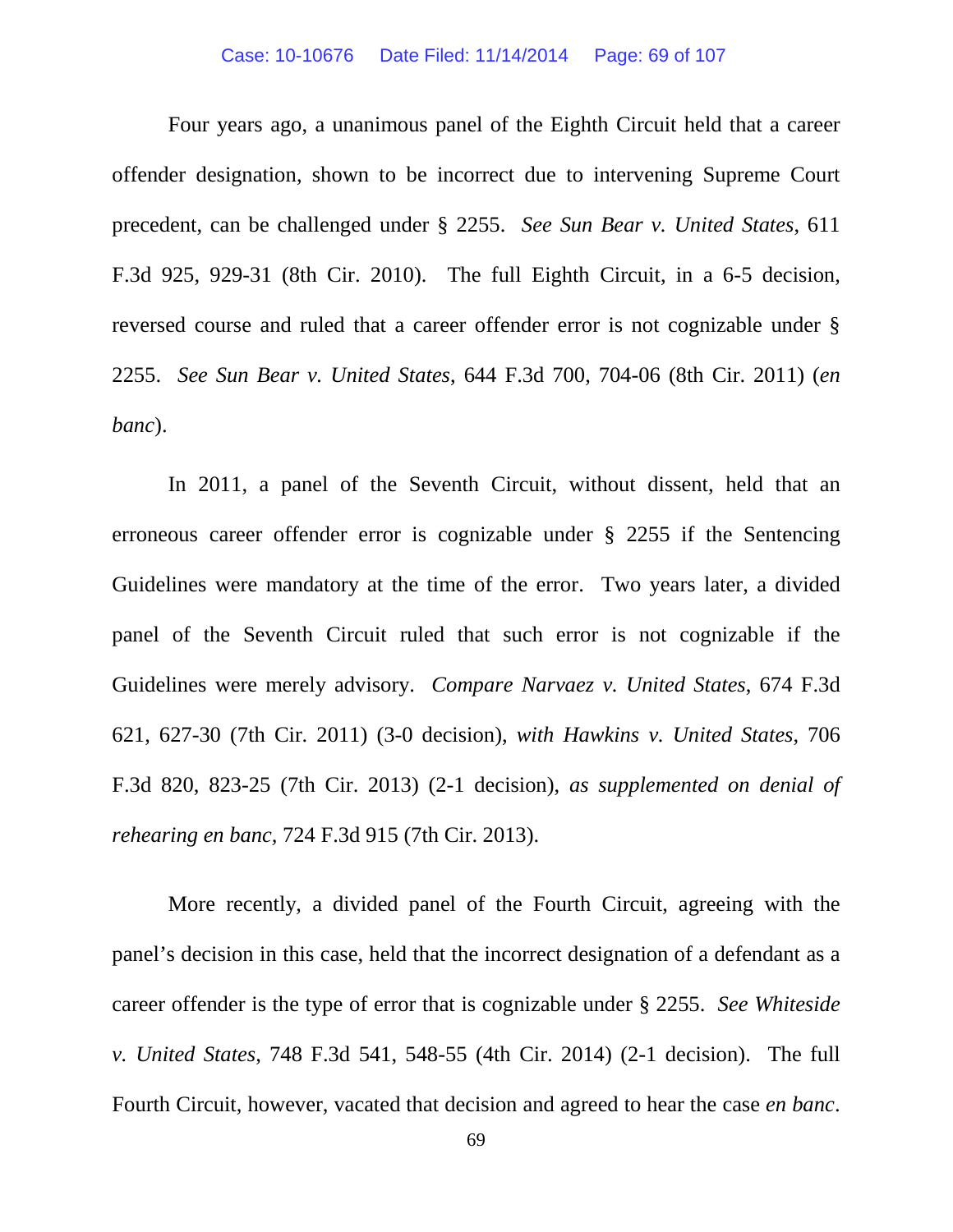*See Whiteside v. United States*, \_\_\_ F.3d \_\_\_, 2014 WL 3377981 (4th Cir. 2014) (*en banc*).

In my opinion, it is time for the Supreme Court to address the important § 2255 cognizability question, one which the First Circuit has called "longstanding" and "interesting." *Damon v. United States*, 732 F.3d 1, 3, 4 (1st Cir. 2013). Much has changed since the Supreme Court first held that claims alleging a violation of the "laws of the United States" are only cognizable on collateral attack if the asserted violation also constitutes a fundamental defect that results in a complete miscarriage of justice. Given the "Court's historic willingness to overturn or modify its earlier views of the scope of the writ, even where the statutory language authorizing judicial action has remained unchanged," *Wainwright v. Sykes*, 433 U.S. 72, 81 (1977), the Court may wish to reconsider the standard announced in cases like *Hill* to give effect to the plain text of § 2255.

In light of the historic uses of the writ of habeas corpus, to some the language of § 2255 may seem too broad. "Yet this defect—if defect it is—is inherent in the statute as written, and its correction must lie with Congress." *Sedima, S.P.R.L. v. Imrex Co.*, 473 U.S. 479, 499 (1985). *See also Pa. Dep't of Corr. v. Yeskey*, 524 U.S. 206, 212 (1998) ("[T]he fact that a statute can be applied in situations not expressly anticipated by Congress does not demonstrate ambiguity. It demonstrates breadth.") (internal quotation marks omitted). As the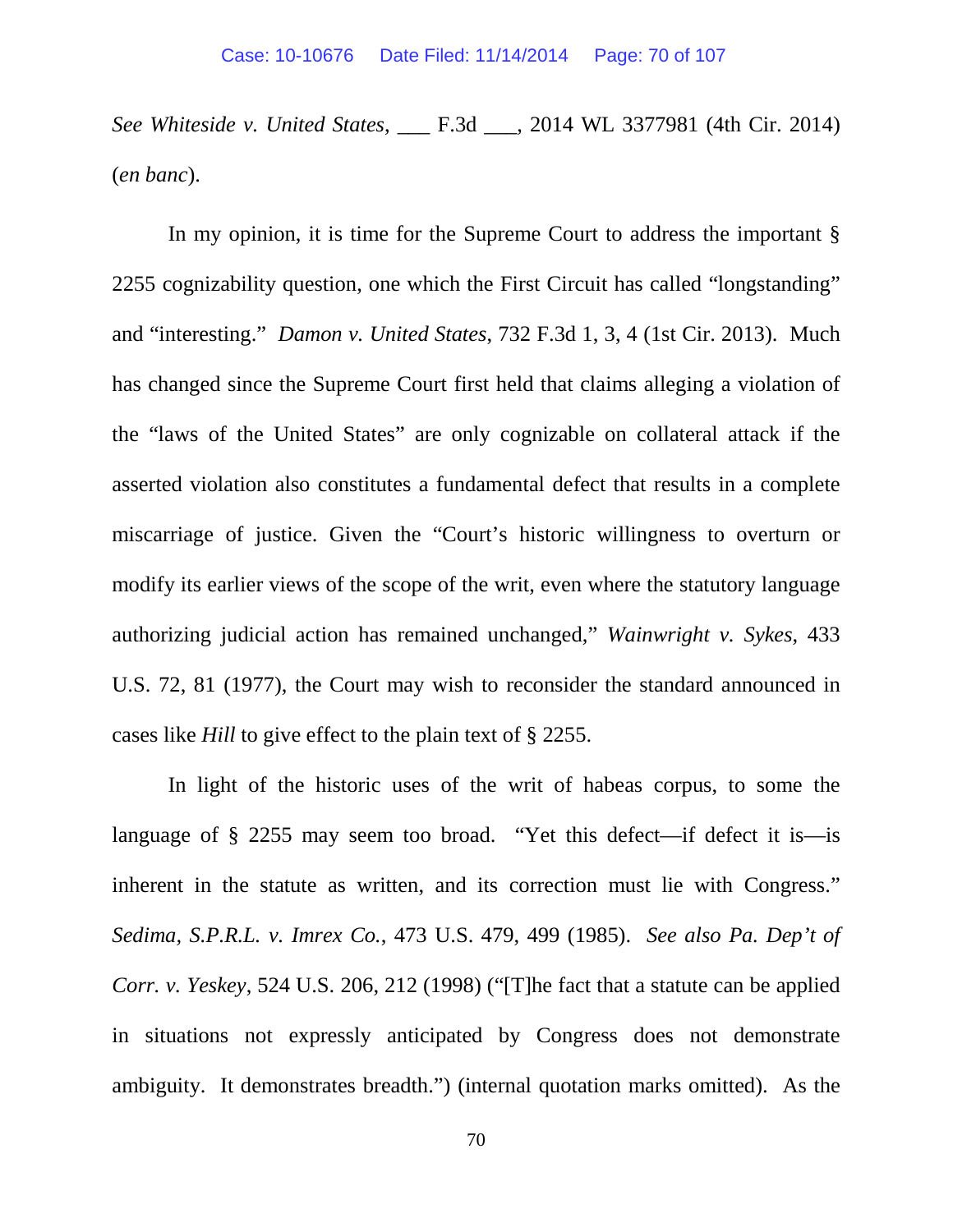Supreme Court has told us repeatedly, "when the statute's language is plain, the sole function of the courts—at least where the disposition required by the text is not absurd—is to enforce it according to its terms." *Lamie v. U.S. Trustee*, 540 U.S. 526, 534 (2004) (internal quotation marks omitted).

### **B**

Federal courts, entrusted with the administration of criminal law and procedure, are often faced with a difficult judgment call: choosing between finality and justice. In the words of the Eighth Circuit, "[f]or matters not settled it must be recognized that any decision which allows or refuses collateral attack rests upon a choice between achieving finality and assuring substantial justice[.]" *Houser v. United States*, 508 F.2d 509, 513 (8th Cir. 1974). Admittedly, finality is often the easier value to quantify, as it is viewed in terms of efficiency. Justice, given its focus on notions of fairness, is usually perceived as more difficult to define. That does not mean, however, that we should prefer the former over the latter in the case before us today. *See, e.g.*, Russell, *Reluctance to Resentence*, 91 N. C. L. Rev. at 139 ("A close examination of the arguments favoring finality reveals that there is considerably less justification for treating sentences as final compared to convictions. Courts have been overstating the interests in finality of sentences, and they should be fixing more sentencing mistakes.").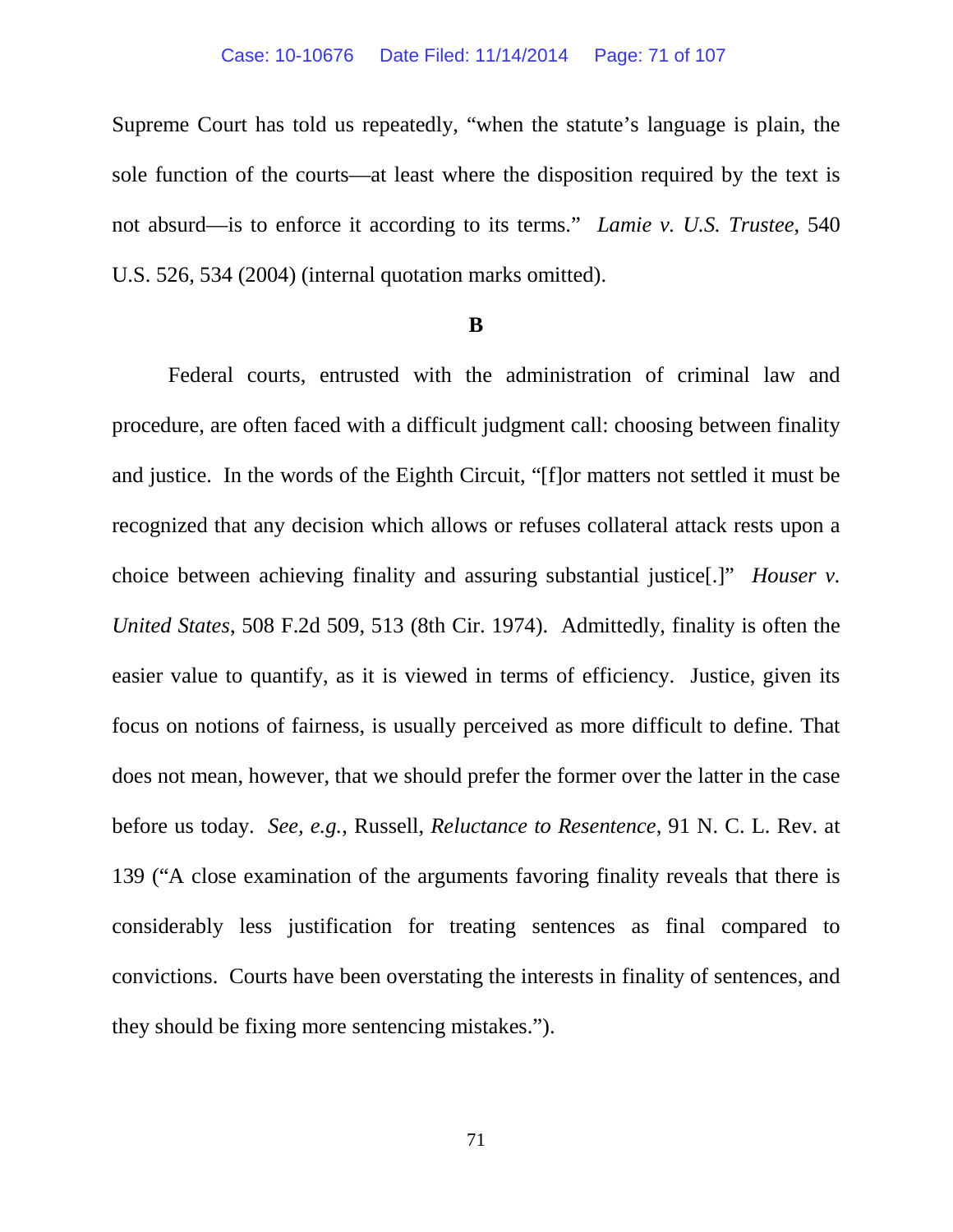The majority asserts that its decision promotes finality in the criminal justice system, and I do not doubt that it does. But finality is not "the central concern of the writ of habeas corpus"—"fundamental fairness is." *Strickland v. Washington,*  466 U.S. 668, 697 (1984).My vote here is for justice generally, and for fairness to Mr. Spencer specifically. Refusing to correct a sentencing error that has resulted in an extra 81 months of prison time ignores that § 2255, like the correlative writ of habeas corpus, "is, at its core[,] an equitable remedy." *Schlup v. Delo*, 513 U.S. 298, 319 (1995).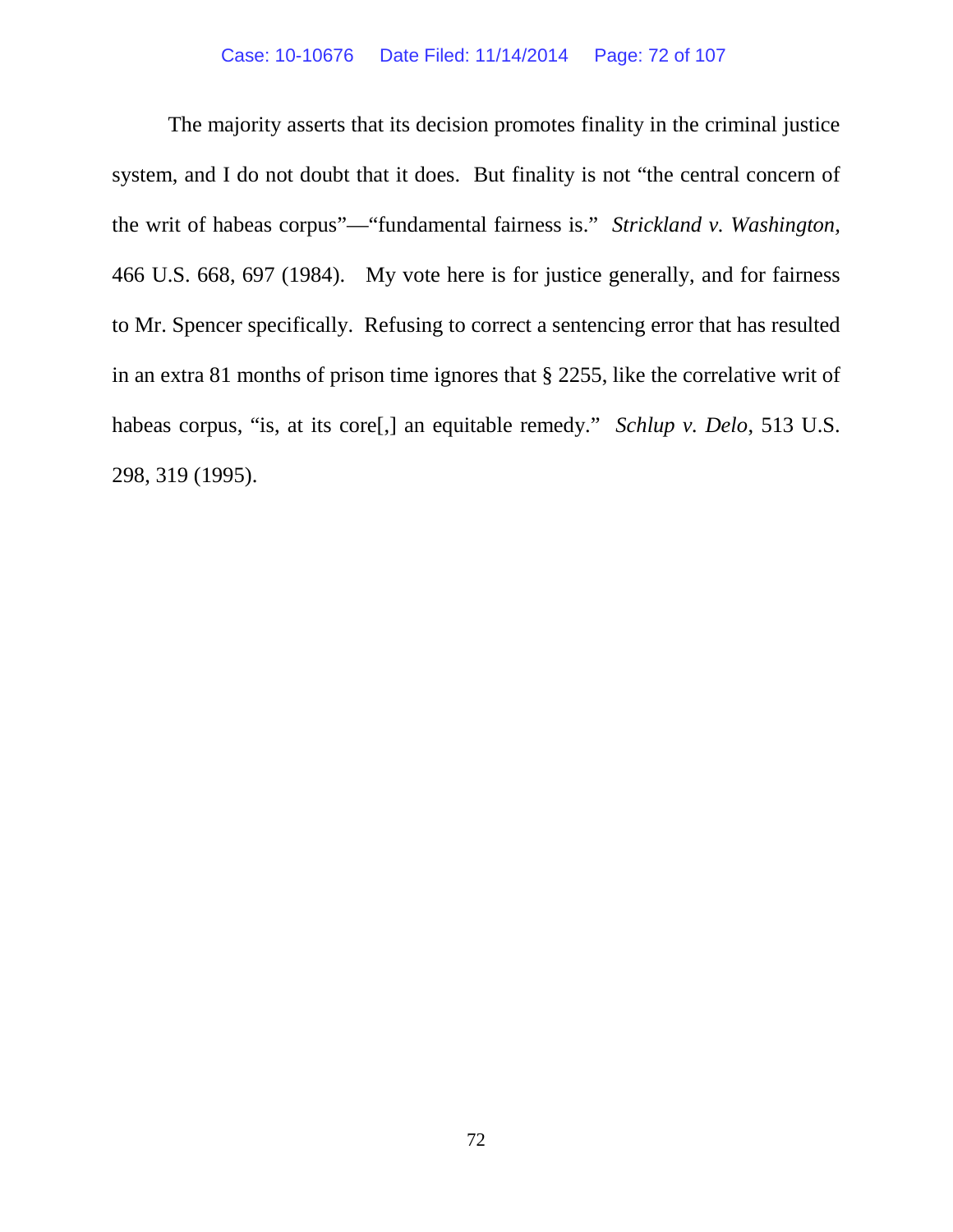ROSENBAUM, Circuit Judge, joined by WILSON, MARTIN, and JORDAN, Circuit Judges, dissenting:

Today the Court holds that Sentencing Guidelines error that does not cause the imposition of a sentence greater than the statutory maximum can never be cognizable under § 2255 unless a prior conviction on which an enhancement is based is vacated or the petitioner is actually innocent of the crime for which he was sentenced. The reason for this, the Court explains, is that all sentences based on errors under the Sentencing Guidelines but still lower than the statutory maximum are necessarily "lawful," and "lawful" sentences are not cognizable under § 2255. But the notion that "lawful" sentences cannot be challenged on a § 2255 petition is not supported by *United States v. Addonizio*, 442 U.S. 178, 99 S. Ct. 2235 (1979), the case on which the Court relies for the proposition, and is undermined by the statute's own text.

Moreover, *Johnson v. United States*, 544 U.S. 295, 125 S. Ct. 1571 (2005) a case where the Supreme Court implicitly recognized the cognizability under § 2255 of challenges to "lawful" sentences arising out of enhancements based on legal nullities—requires us to grant Spencer's petition and remand his case for resentencing. Nor can the Court's reasoning for why *Johnson* does not control the outcome in this case withstand scrutiny. Because I believe that *Johnson* alone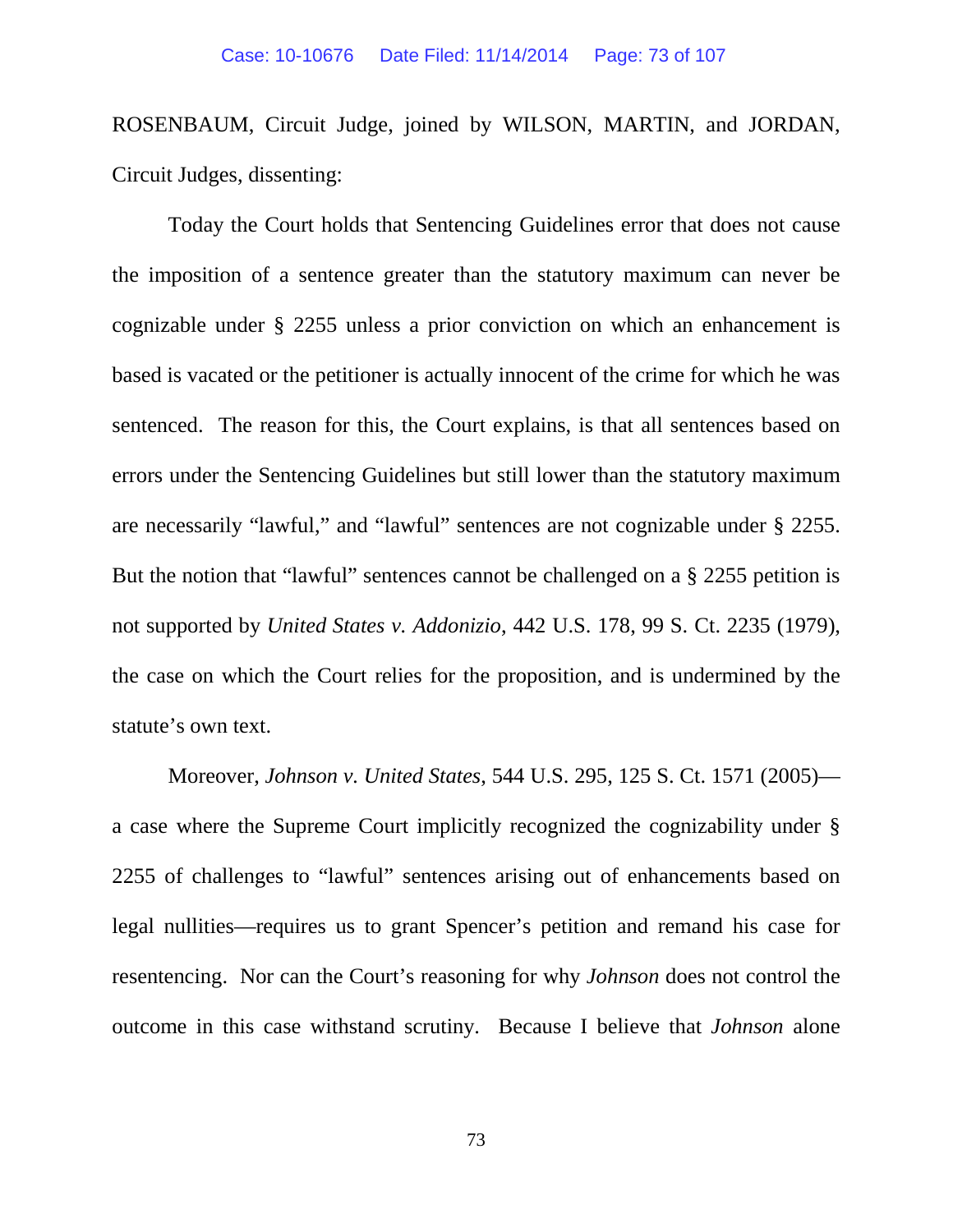requires the granting of Spencer's petition and the remand of this case, I write separately.

# **I.** *Addonizio* **does not hold that "lawful" sentences can never constitute a fundamental defect that results in a complete miscarriage of justice under § 2255.**

Congress has set forth five categories of cognizable § 2255 claims: those where (1) "the sentence was imposed in violation of the Constitution or  $[(2)]$  laws of the United States, . . . [(3)] the court was without jurisdiction to impose such a sentence, ...  $[(4)]$  the sentence was in excess of the maximum authorized by law, or [(5)] [the sentence] is otherwise subject to collateral attack." 28 U.S.C. § 2255(a). Today the Majority holds that, unless a prisoner proves actual innocence or, after being sentenced, obtains vacatur of a predicate felony used to enhance his guidelines range, claims alleging only Sentencing Guidelines error can never be cognizable if the resulting sentence is "lawful," a term that the Court apparently defines as a sentence below the statutory maximum. *See supra* at 10. Necessarily, then, the Majority also must have concluded that "lawful" sentences that do not meet the two narrow exceptions and that nevertheless erroneously apply the Sentencing Guidelines can never fall within any of the five categories explicitly authorized by the statute.

The Court takes the term "lawful" from *United States v. Addonizio*, 442 U.S. 178, 99 S. Ct. 2235 (1979), which it suggests stands for the proposition that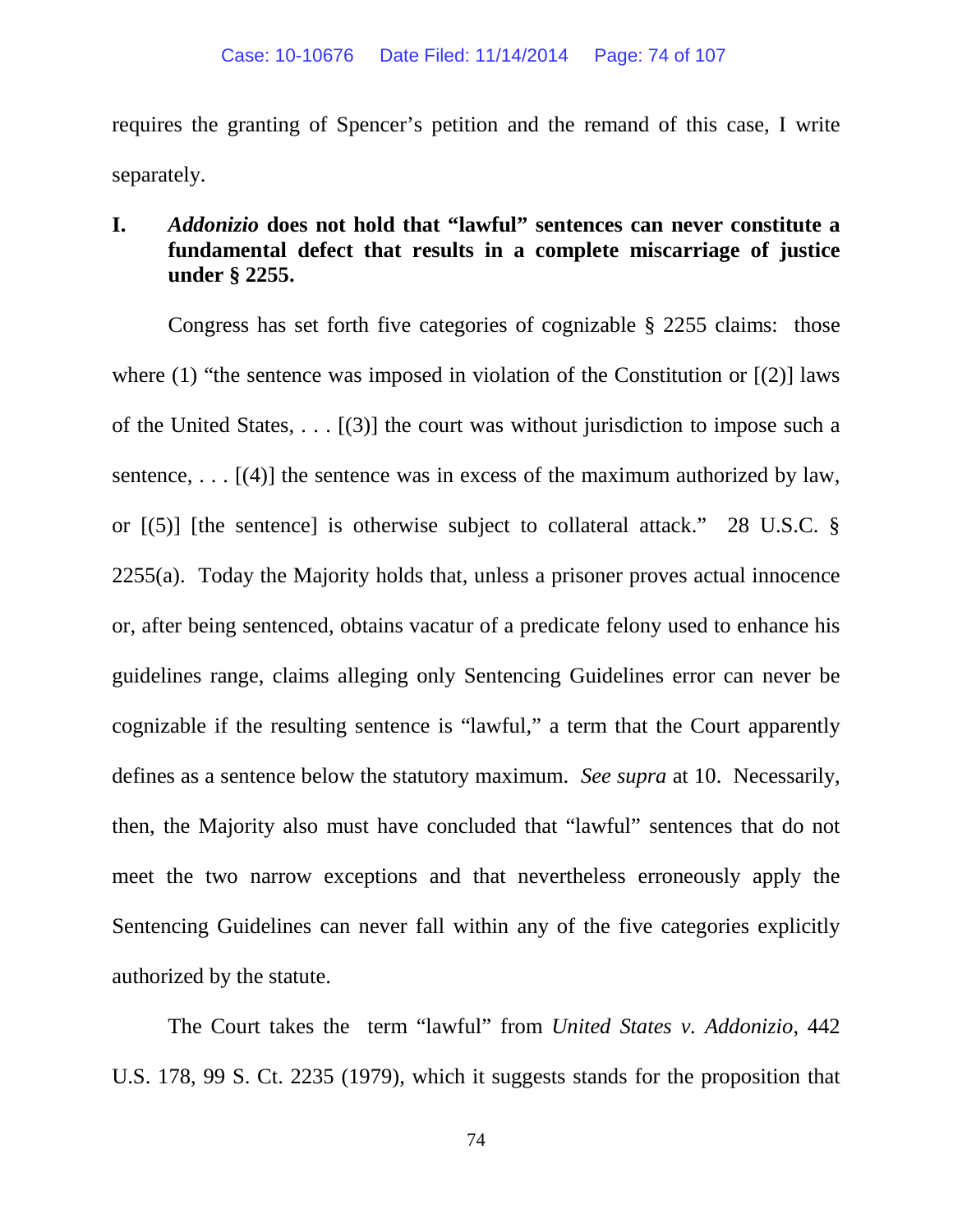"lawful" sentences do not result in a complete miscarriage of justice. *See supra* at 14 (citing *Addonizio*, 442 U.S. at 186–87, 99 S. Ct. at 2241, for support for the proposition that "[w]e lack the authority to provide Spencer relief. Even if he is not a career offender, his sentence is lawful."); *see also id.* at 10-11.

I respectfully disagree that *Addonizio* holds or otherwise requires the conclusion that so-called "lawful" sentences necessarily do not result in a "complete miscarriage of justice" and that they can never be cognizable on a § 2255 petition. Instead, *Addonizio* holds only that a lawful sentence that is imposed because of a judge's incorrect subjective expectation of the actual amount of time that a defendant will serve in prison under the judge's sentence—and *only* from a sentencing judge's frustrated subjective intent—does not result in a complete miscarriage of justice and is not cognizable under § 2255.

In *Addonizio*, the district judge sentenced Addonizio to ten years' imprisonment with the expectation that Addonizio would be eligible for parole after he had served a third of his sentence. 442 U.S. at 180–81, 99 S. Ct. at 2238. Not long after Addonizio was sentenced, however, the Parole Commission significantly changed its policies, and based on the new policies, twice refused Addonizio parole. *Id.* at 182, 99 S. Ct. at 2238–39. Addonizio then filed a petition under § 2255 to challenge his sentence. *Id.* at 183, 99 S. Ct. at 2239.

75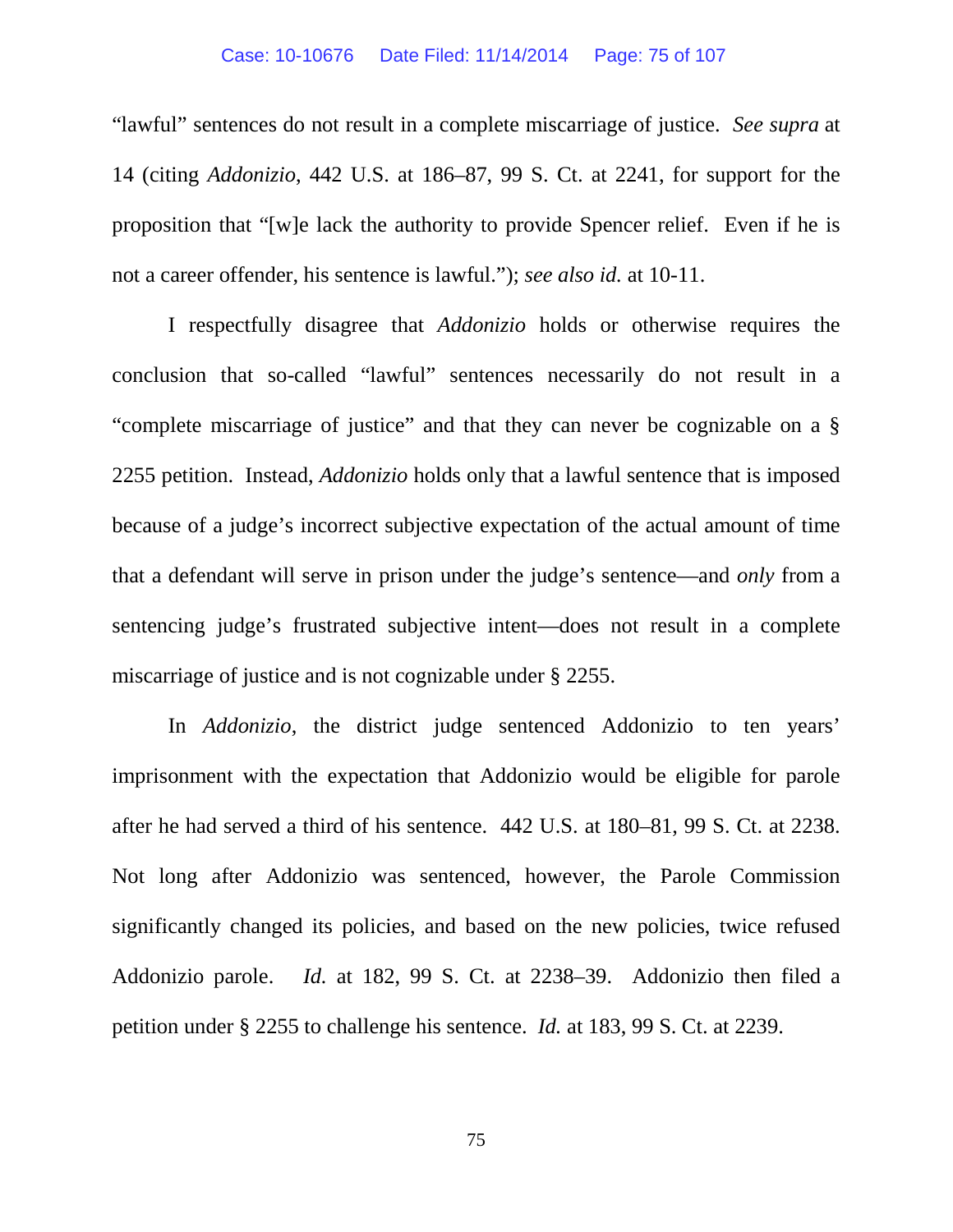The Supreme Court determined that Addonizio's claim was not cognizable under § 2255 because "there is no basis for enlarging the grounds for collateral attack to include claims *based not on any objectively ascertainable error* but on the frustration of the subjective intent of the sentencing judge." *Id.* at 187, 99 S. Ct. at 2241 (emphasis added). In reaching this conclusion, the Supreme Court emphasized the practical difficulties of allowing the alleged frustration of the subjective expectations of the sentencing judge to govern the cognizability of a claim under § 2255:

> As a practical matter, the subjective intent of the sentencing judge would provide a questionable basis for testing the validity of his judgment. The record made when Judge Barlow pronounced sentence against Addonizio, for example, is entirely consistent with the view that the judge then thought that this was an exceptional case in which the severity of Addonizio's offense should and would be considered carefully by the Parole Commission when Addonizio became eligible for parole. If the record is ambiguous, and if a § 2255 motion is not filed until years later, it will often be difficult to reconstruct with any certainty the subjective intent of the judge at the time of sentencing. Regular attempts to do so may well increase the risk of inconsistent treatment of defendants; on the other hand, the implementation of the Parole Commission's policies may reduce that risk.

*Id.* at 187–88, 99 S. Ct. at 2242. Thus, *Addonizio*'s holding is grounded in significant part on the Supreme Court's distinction between "objectively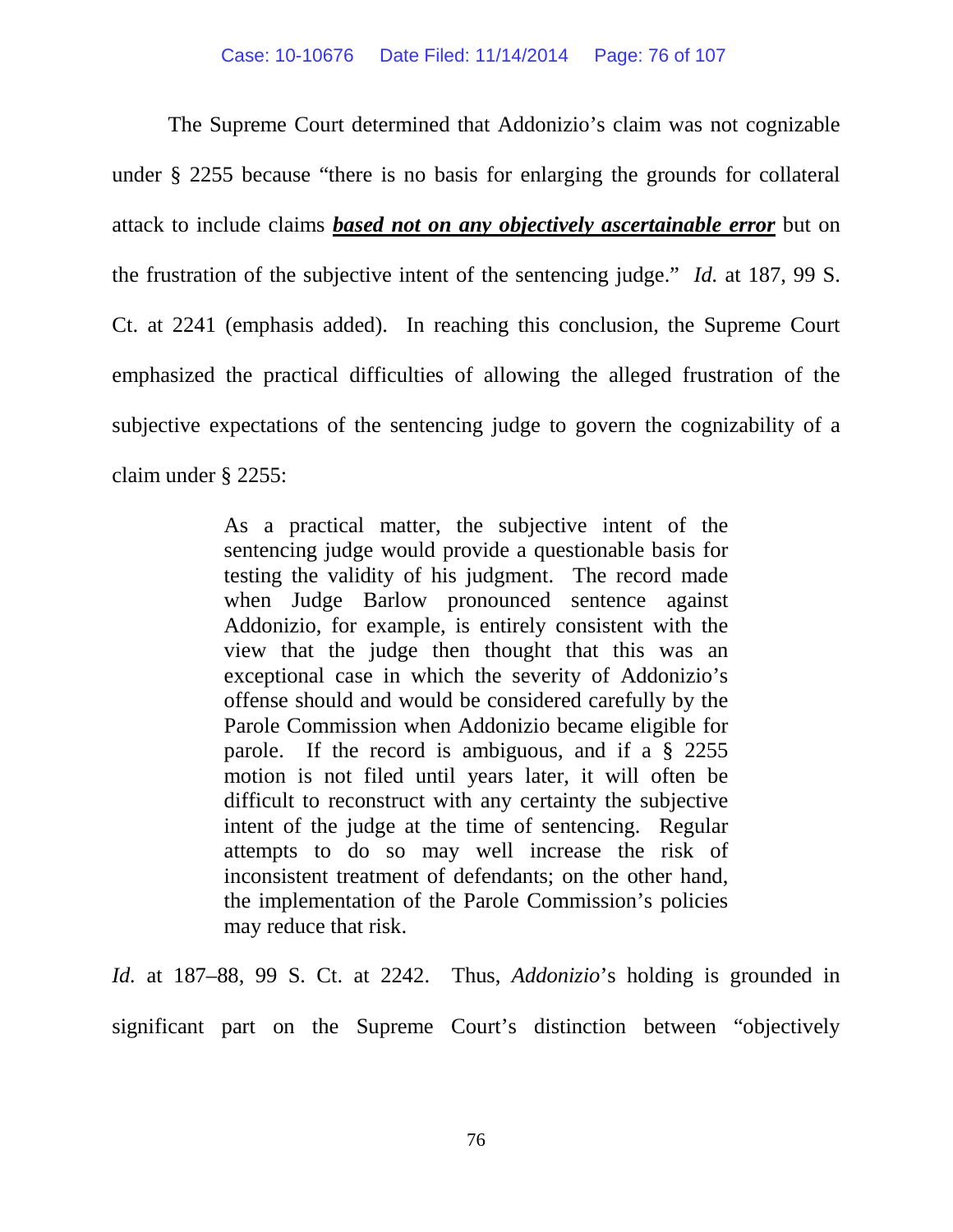ascertainable error" and "the frustration of the subjective intent of the sentencing judge."<sup>[1](#page-76-0)</sup>

It is true, as the Court suggests, *see supra* at 10, that in *Addonizio*, the Supreme Court stated, "According to all of the objective criteria—federal jurisdiction, the Constitution, and federal law—the sentence was and is a lawful one." *Addonizio*, 442 U.S. at 187, 99 S. Ct. at 2241. But that sentence cannot be read in isolation. In context, the statement takes on its intended meaning:

> According to all of the objective criteria—federal jurisdiction, the Constitution, and federal law—the sentence was and is a lawful one. And in our judgment, there is no basis for enlarging the grounds for collateral attack *to include claims based not on any objectively ascertainable error* but on the frustration of the subjective intent of the sentencing judge.

*Id.* (Emphasis added).

 $\overline{a}$ 

The first quoted sentence refers to the specifically identified categories of matters cognizable under the express language of § 2255—sentences where the court lacked jurisdiction, violated the Constitution, or transgressed federal law thus making the sentences "unlawful." Under § 2255, however, a sentence may be vacated not only if "the sentence was imposed in violation of the Constitution or laws of the United States, or . . . the court was without jurisdiction to impose such

<span id="page-76-0"></span><sup>1</sup> The remainder of the holding in *Addonizio* is based on the statutory scheme as it related at that time to the duties of the Parole Commission, and it is not relevant to Spencer's case. *See id.* at 188–89, 99 S. Ct. at 2242–43.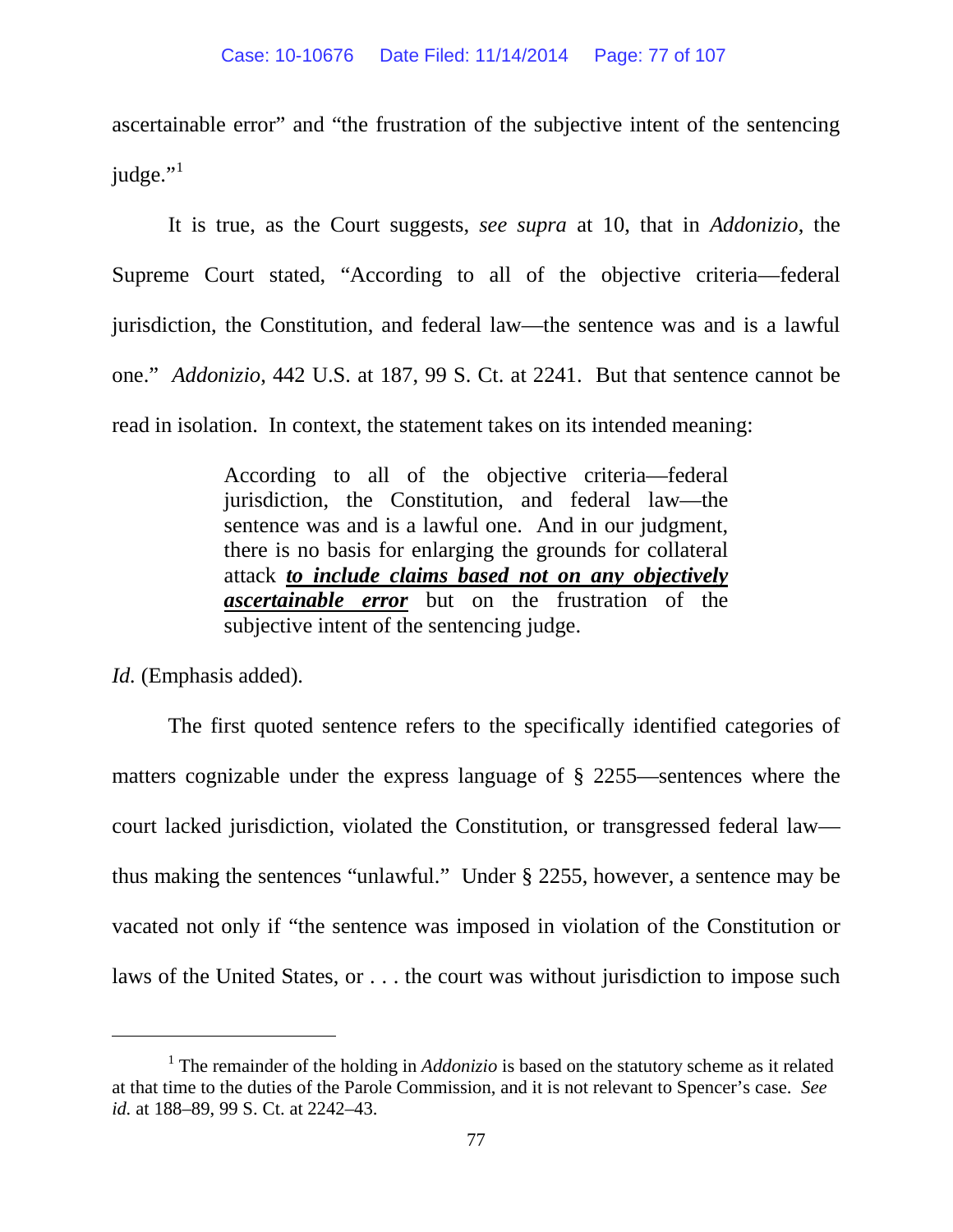sentence, or . . . the sentence was in excess of the maximum authorized by law . . . ," but also if the sentence "is otherwise subject to collateral attack . . . ." 28 U.S.C.  $$2255(a).$ 

The first quoted sentence, therefore, does no more than state that Addonizio's sentence was a "lawful" one by definition because it did not fall into any of the expressly named categories. It does not in any way suggest that all "lawful" sentences—which, under *Addonizio*, appear to be all sentences that do not fall into one of the first four categories expressly enumerated under § 2255—can never be cognizable under § 2255. If it did, it would necessarily cause the phrase "otherwise subject to collateral attack," which appears in § 2255, to be meaningless, violating the "elementary canon of construction that a statute should be interpreted so as not to render one part inoperative . . . ." *Mountain States Tel. Co. v. Pueblo of Santa Ana*, 472 U.S. 237, 249, 105 S. Ct. 2587, 2594 (1985) (citation and internal quotation marks omitted).

Significantly, the second quoted sentence begins by design with the conjunction "[a]nd," clearly signaling that the thought contained within it is part and parcel of the thought set forth in the sentence preceding it. *See Addonizio*, 442 U.S. at 187, 99 S. Ct. at 2241. And it explains that a lawful sentence challenged on a subjective basis only—not on an objectively ascertainable standard such as is at issue in Spencer's case—does not qualify as "otherwise subject to collateral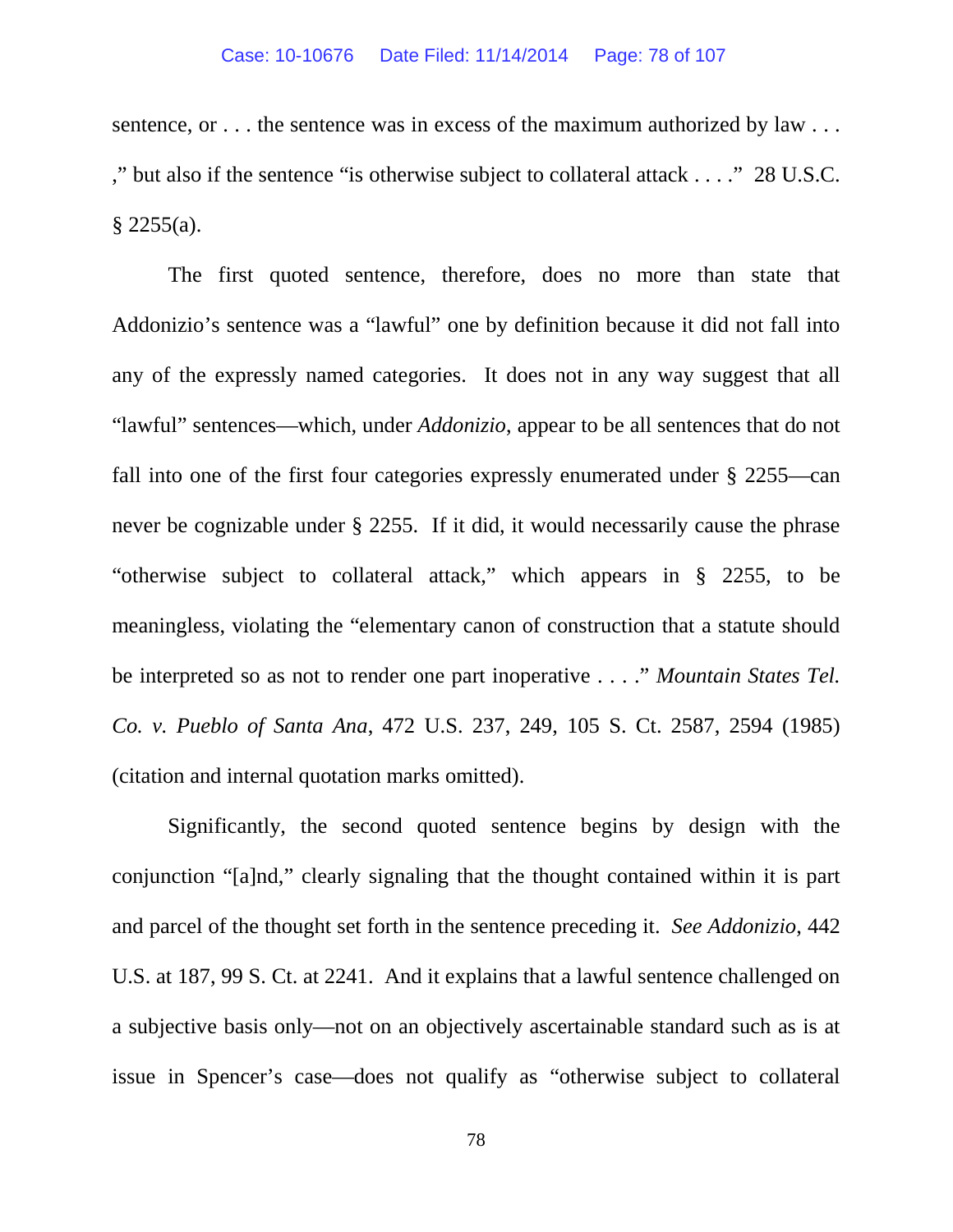attack" under § 2255. The second sentence—and, in particular, both sentences read together, as they were written—says only that. Entirely absent from the quoted sentences, as it must be to avoid neutering a part of § 2255, is any suggestion that a "lawful" sentence can never qualify as "otherwise subject to collateral attack" under § 2255. Indeed, in light of the four other enumerated categories, the "otherwise subject to collateral attack" category is necessary only to the extent that Congress intended to provide prisoners with otherwise "lawful" sentences an opportunity to attack them.

- **II. The Supreme Court's decision in** *Johnson***, which implicitly found that an otherwise "lawful" sentence that was enhanced based on a legal nullity was cognizable under § 2255, controls the outcome of Spencer's case and requires granting Spencer's petition and remanding for resentencing.**
	- **A. Necessarily,** *Johnson* **implicitly holds that an otherwise "lawful" sentence that was enhanced based on a legal nullity is cognizable under the "otherwise subject to collateral attack" category of § 2255 because it is a "fundamental defect that results in a complete miscarriage of justice."**

In *Johnson*, Johnson was sentenced as a career offender under § 4B1.1 of the Sentencing Guidelines. 544 U.S. at 298, 125 S. Ct. at 1575. On appeal, we affirmed the sentence. *Id.* at 299, 125 S. Ct. at 1575 (citing *United States v. Johnson*, No. 94-9402 (Dec. 22, 1995) (*per curiam*)).

More than two years after we issued our opinion in Johnson's direct appeal, Johnson sought in state court to have a guilty plea in one of his predicate offenses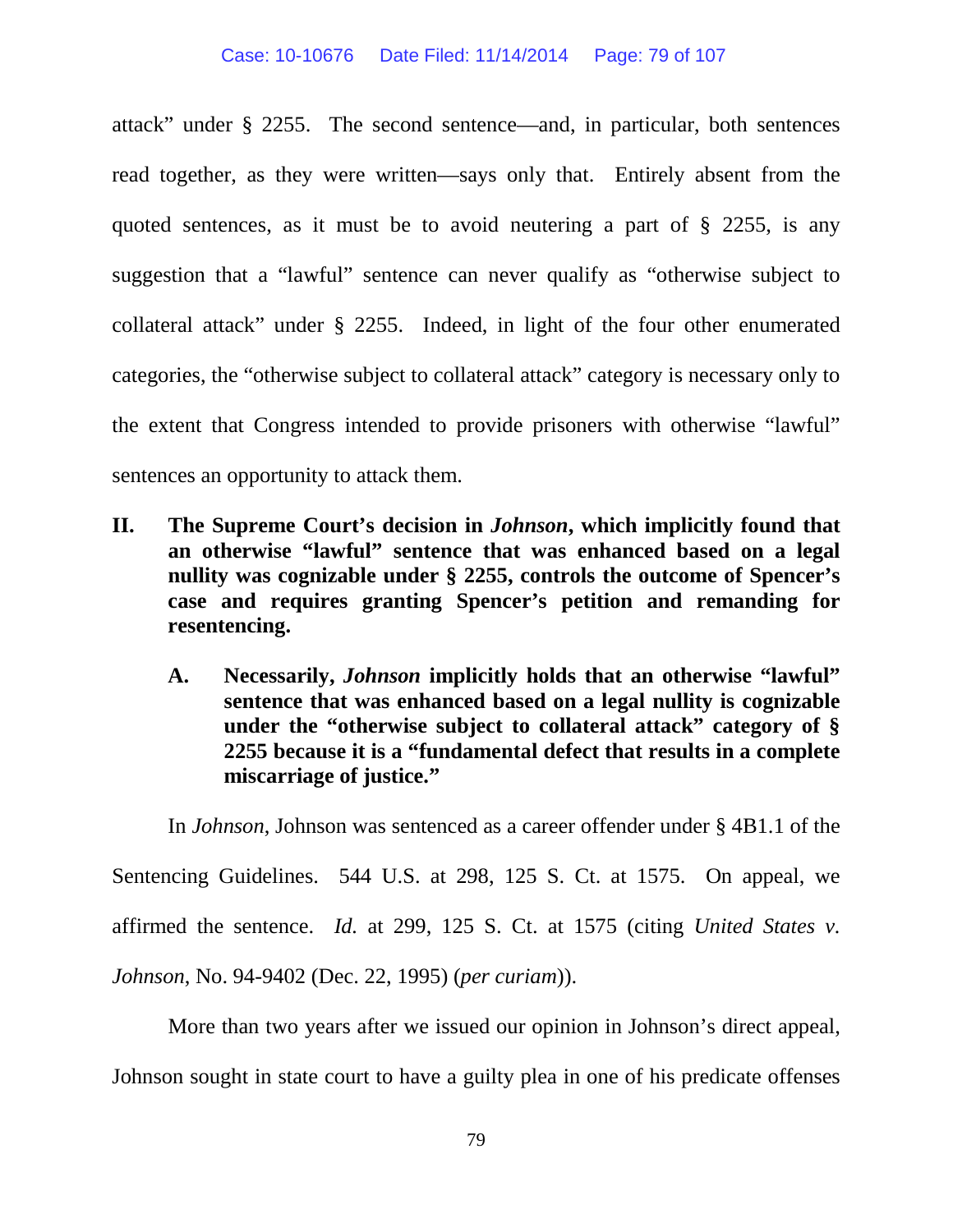invalidated "because he had not knowingly, intelligently, and voluntarily waived his right to counsel." *Id.* at 300, 125 S. Ct. at 1576. Although the state denied Johnson's contentions, it did not file hearing transcripts. *Id.* at 301, 125 S. Ct. at 1576. Based on the only records that were in fact filed, the state court concluded that the state "did not show an affirmative waiver of [Johnson's] right to an attorney," so it vacated the predicate conviction. *Id.* (alteration in original) (internal quotation marks omitted).

About three months later, Johnson filed a petition under § 2255 seeking to vacate his federal sentence based on the state's vacatur of one of the predicate offenses used to establish career-offender status. *Id.* The district court denied the motion as untimely, and once again, we affirmed. *Id.* at 301, 125 S. Ct. at 1577.

The Supreme Court granted *certiorari* "to resolve a disagreement among the Courts of Appeals as to whether vacatur of a prior state conviction used to enhance a federal sentence [is a matter of fact for purposes of [determining under §  $2255(f)(4)$ ] "the date on which the facts supporting the [§ 2255] claim or claims presented could have been discovered through the exercise of due diligence"]," and, if so, when the one-year limitation period begins to run where vacatur of a predicate offense occurs. *Id.* at 302, 125 S. Ct. at 1577. Although the Court decided that vacatur of an underlying conviction does qualify as a "fact" for purposes of triggering the start of the one-year statutory period under  $\S 2255(f)(4)$ ,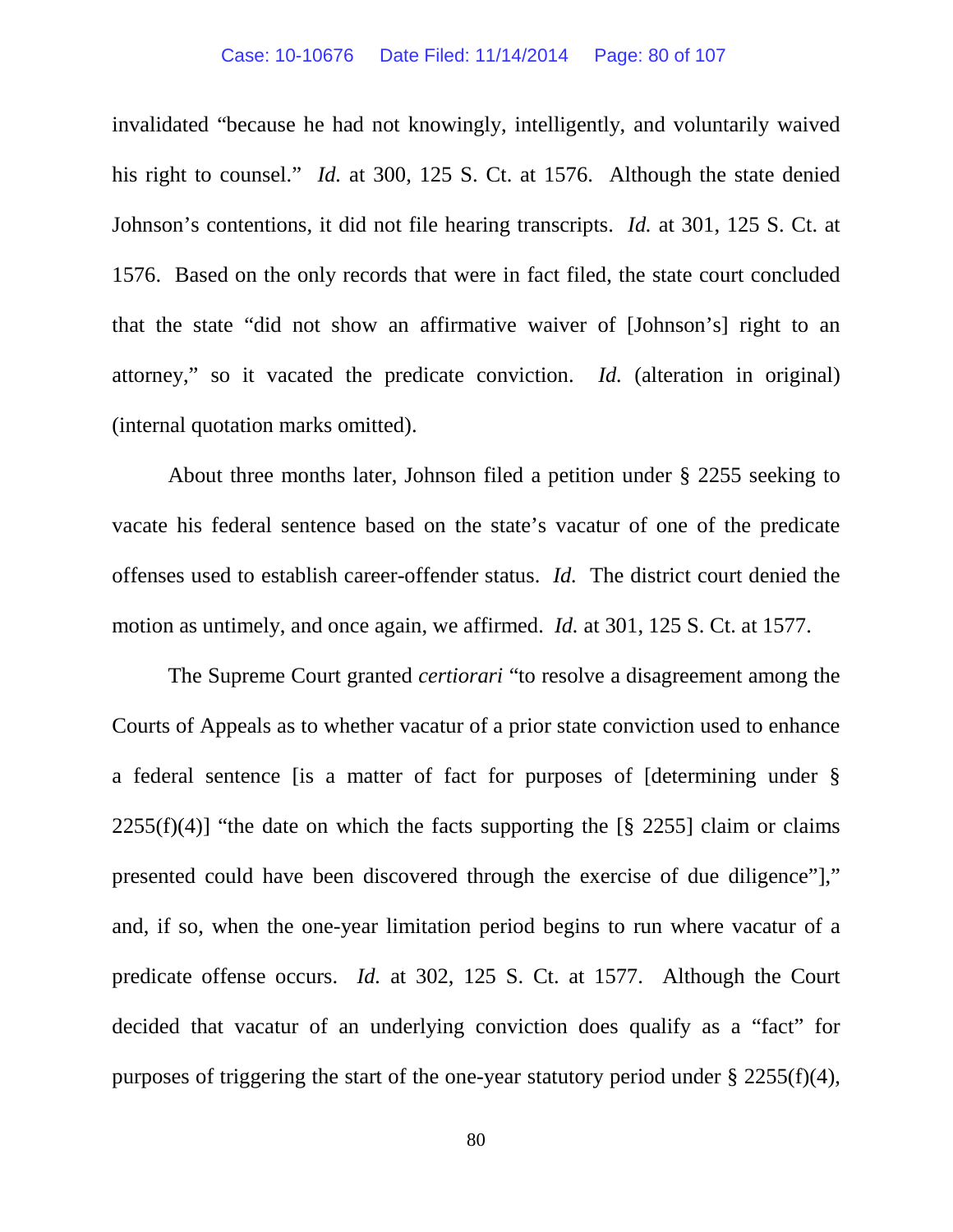it nonetheless affirmed our decision denying Johnson's petition because it found that Johnson had failed to demonstrate due diligence in seeking the order of vacatur. *Id.*

The *Johnson* dissent took issue only with the Court's determination of when the one-year limitation period should begin when vacatur of a predicate offense occurs. *See id.* at 312−19, 125 S. Ct. at 1582–87 (Kennedy, J., dissenting).

Neither the Supreme Court's opinion nor the dissent in *Johnson* suggests that Johnson's claim of objectively discernible Sentencing Guidelines error based on alleged erroneous application of the career-offender guideline is not cognizable under  $\S 2255$ . To the contrary, both opinions strongly imply—indeed, necessarily implicitly find—that it is.<sup>[2](#page-80-0)</sup> Moreover, this Court agrees that *Johnson* stands for

<span id="page-80-0"></span> $2$  First and perhaps most significantly, if Johnson's claim of Sentencing Guidelines error were not cognizable on a § 2255 petition, the entirety of both the Court's opinion and the dissent would be *dicta*. This is necessarily the case because it would never be necessary to determine at what point the one-year statute of limitations begins to run under § 2255 when a predicate offense supporting a career-offender enhancement is vacated if a challenge to the application of career-offender status under the Sentencing Guidelines were not cognizable on a § 2255 petition in the first place. That is, the question of timeliness could never be reached because all § 2255 petitions challenging career-offender status following vacatur of a qualifying predicate conviction would have to be denied as not cognizable.

Second, while neither opinion in *Johnson* explicitly states that Sentencing Guidelines career-offender error is cognizable under § 2255, both opinions make statements that are inconsistent with the conclusion that it is not. For example, the Supreme Court notes, "Our cases applying [mandatory enhancements under the Sentencing Guidelines and the Armed Career Criminal Act, 18 U.S.C. § 924(e) ("ACCA"),] assume . . . that a defendant given a sentence enhanced for a prior conviction is *entitled* to a reduction if the earlier conviction is vacated." *Id.* at 302−03, 125 S. Ct. at 1577 (emphasis added) (citations omitted). It further explains that "a defendant who successfully attacked his state conviction in state court or on federal habeas review could then 'apply for reopening of *any* federal sentence enhanced by the state sentences.'" *Id.* at 303, 125 S. Ct. at 1578 (emphasis added) (citations omitted).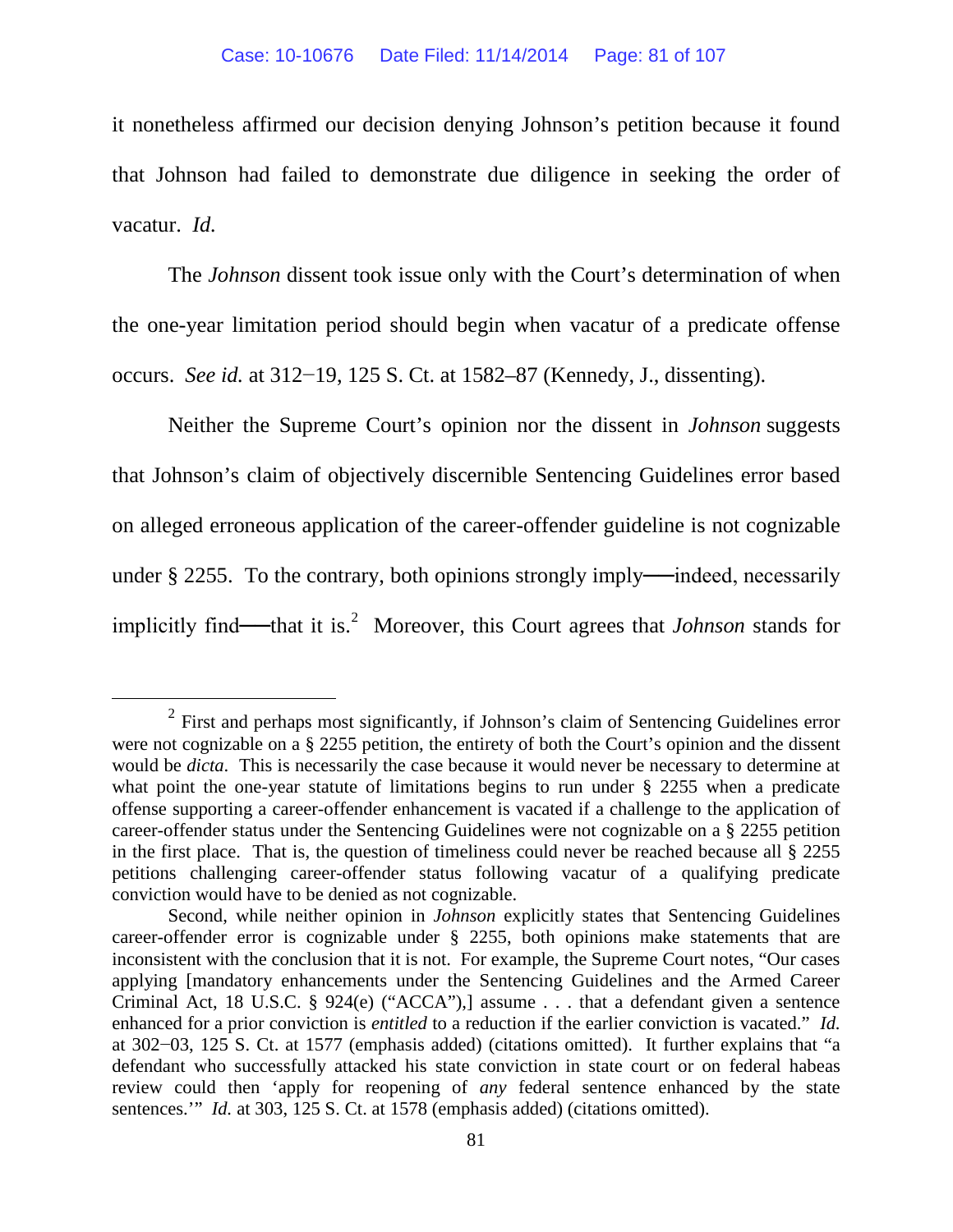the proposition that "[a] prisoner might . . . collaterally attack a sentence enhanced by a prior conviction if that prior conviction has since been vacated[]," and that such a petition raises "sentencing error[]" as its basis. *See supra* at 11 ("But the Supreme Court has rejected collateral attacks of *other sentencing errors* . . . .) (emphasis added).

So, although Johnson's original sentence was necessarily "lawful" under the Majority's reasoning, the Supreme Court nonetheless found Johnson's claim cognizable under § 2255. It could have done so only if Johnson's sentence was "otherwise subject to collateral attack" under § 2255.

This is necessarily so since Johnson's sentence was not cognizable under any of the four other categories set forth in § 2255. That is, Johnson's sentence did not violate the Constitution, was not imposed by a court that lacked jurisdiction, and was not in excess of the statutory maximum; nor did the sentence violate the "laws of the United States" since, according to today's Majority, the Sentencing Guidelines, even when mandatory, are not "laws of the United States." *See supra* at 18 ("[A]ll of the guidelines are the result of a congressional directive—the

And the *Johnson* dissent states that *Custis v. United States*, 511 U.S. 485, 114 S. Ct. 1732 (1994), and *Daniels v. United States*, 532 U.S. 374, 121 S. Ct. 1578 (2001), "suggest that the proper procedure for reducing a federal sentence enhanced on the basis of an invalid state conviction is to seek a vacatur of a state conviction, and then proceed through federal habeas." *Id.* at 313, 125 S. Ct. at 1583 (Kennedy, J., dissenting). While it is true that *Custis* and *Daniels* both involved sentences enhanced under the ACCA, the *Johnson* dissent apparently saw no basis for distinguishing Johnson's enhancement under the career-offender provision of the Sentencing Guidelines from those of Custis and Daniels under the ACCA.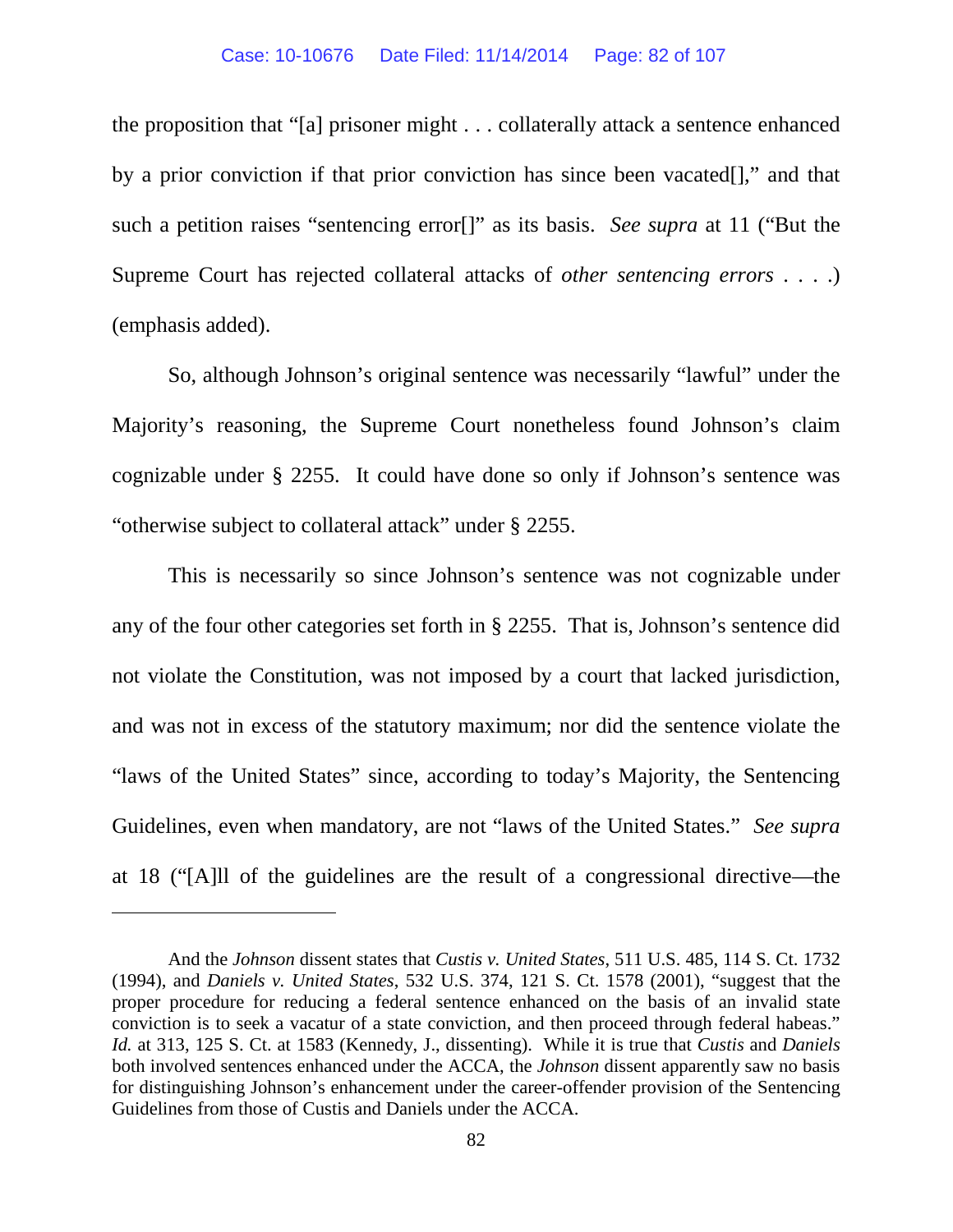Sentencing Reform Act of 1984—but none is tantamount to the laws of Congress"). Although I need not opine here on whether the Sentencing Guidelines are or ever were "laws of the United States" for § 2255 purposes, the fact that the Majority takes this position necessarily means that, under the Majority's reasoning, Johnson's sentence was "lawful." Therefore, Johnson's claim could have been cognizable only under the "otherwise subject to collateral attack" portion of § 2255. The circumstance that made Johnson's sentence "otherwise subject to collateral attack" and allowed Johnson to breach the § 2255 barrier in spite of his "lawful" sentence was the fact that the predicate felony on which his enhanced sentence had been based had been vacated—that is, it was a legal nullity at the time of Johnson's § 2255 petition.

In short, Supreme Court precedent renders a challenge to the application of the career-offender guideline cognizable under § 2255 when one of the underlying predicate convictions on which it is based is effectively a nullity and that circumstance is timely identified. That is precisely the situation that exists in this case.

**B. Spencer's enhanced sentence is based on a legal nullity like Johnson's was, so it qualifies under** *Johnson* **as "a complete miscarriage of justice" and is cognizable as "otherwise subject to collateral attack" under § 2255 to the same extent as Johnson's sentence was in** *Johnson***.**

83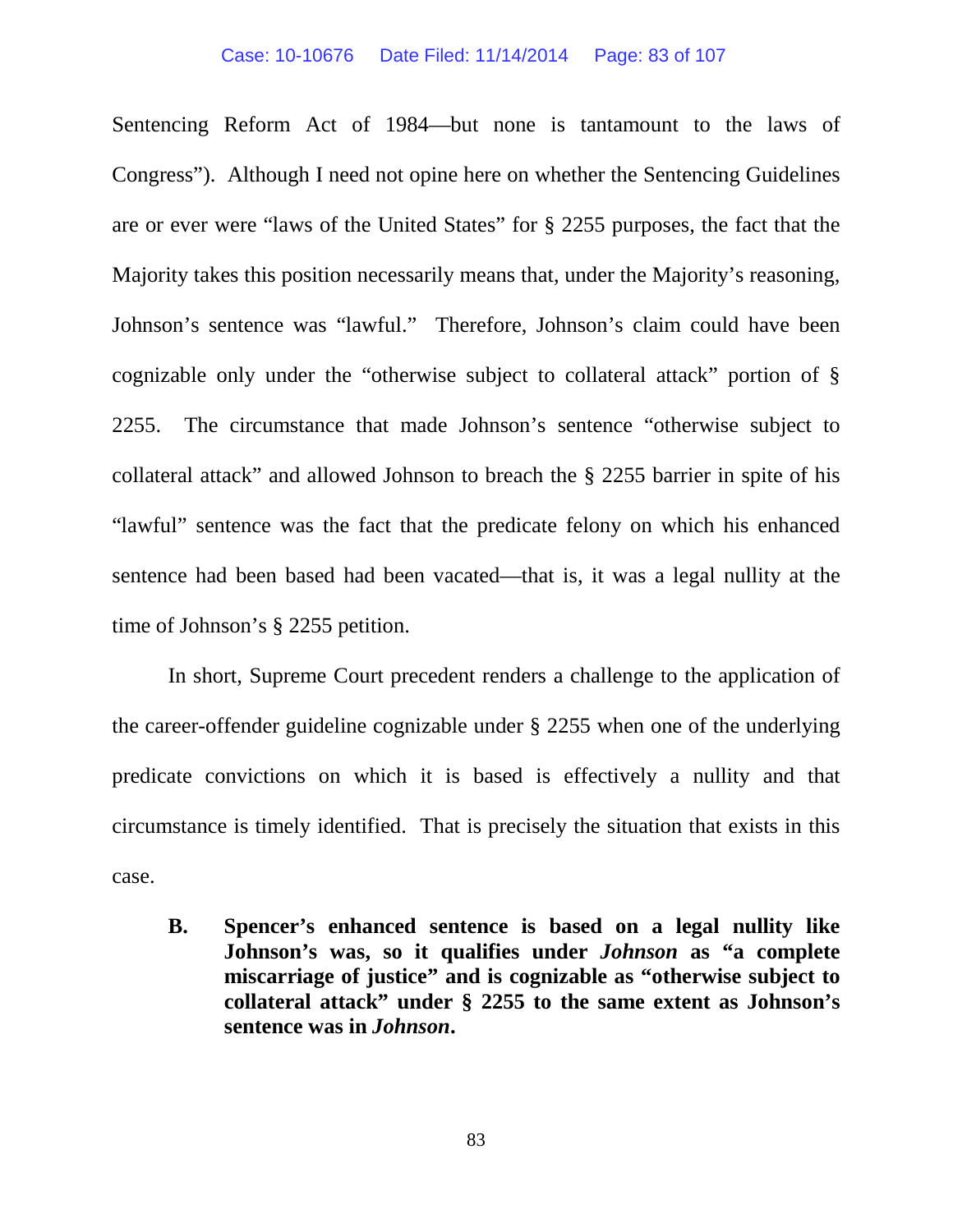Turning to the record before us, it is clear that, as in *Johnson*, one of the predicate felonies upon which Spencer's career-offender status was based is effectively a legal nullity. Consequently, Spencer has a cognizable claim under § 2255.

Section 4B1.2(a) of the United States Sentencing Guidelines Manual ("U.S.S.G") defines "crime of violence" in part as "any offense under federal or state law, punishable by imprisonment for a term exceeding one year, that— ... (2) is burglary of a dwelling, arson, or extortion, involves use of explosives, or otherwise involves conduct that presents a serious potential risk of physical injury to another." In this case, the district court concluded that third-degree felony child abuse "equate[s] with a crime of violence," or, in other words, that it qualifies as a "crime of violence" under the residual clause of Section 4B1.2(a)(2). This clause provides that the crime must "otherwise involve[] conduct that presents a serious potential risk of *physical* injury to another." U.S.S.G. § 4B1.2(a)(2) (emphasis added). The district court reasoned that "any conviction of Florida Statute 827.03, a third-degree felony, has the underlying elements of a crime of violence."

But, under Florida law, the state may prove third-degree felony child abuse in two different ways. In particular, and as relevant here, Florida law makes it a third-degree felony for any person to "knowingly or willfully [engage in "[a]n intentional act that could reasonably be expected to result in physical *or* mental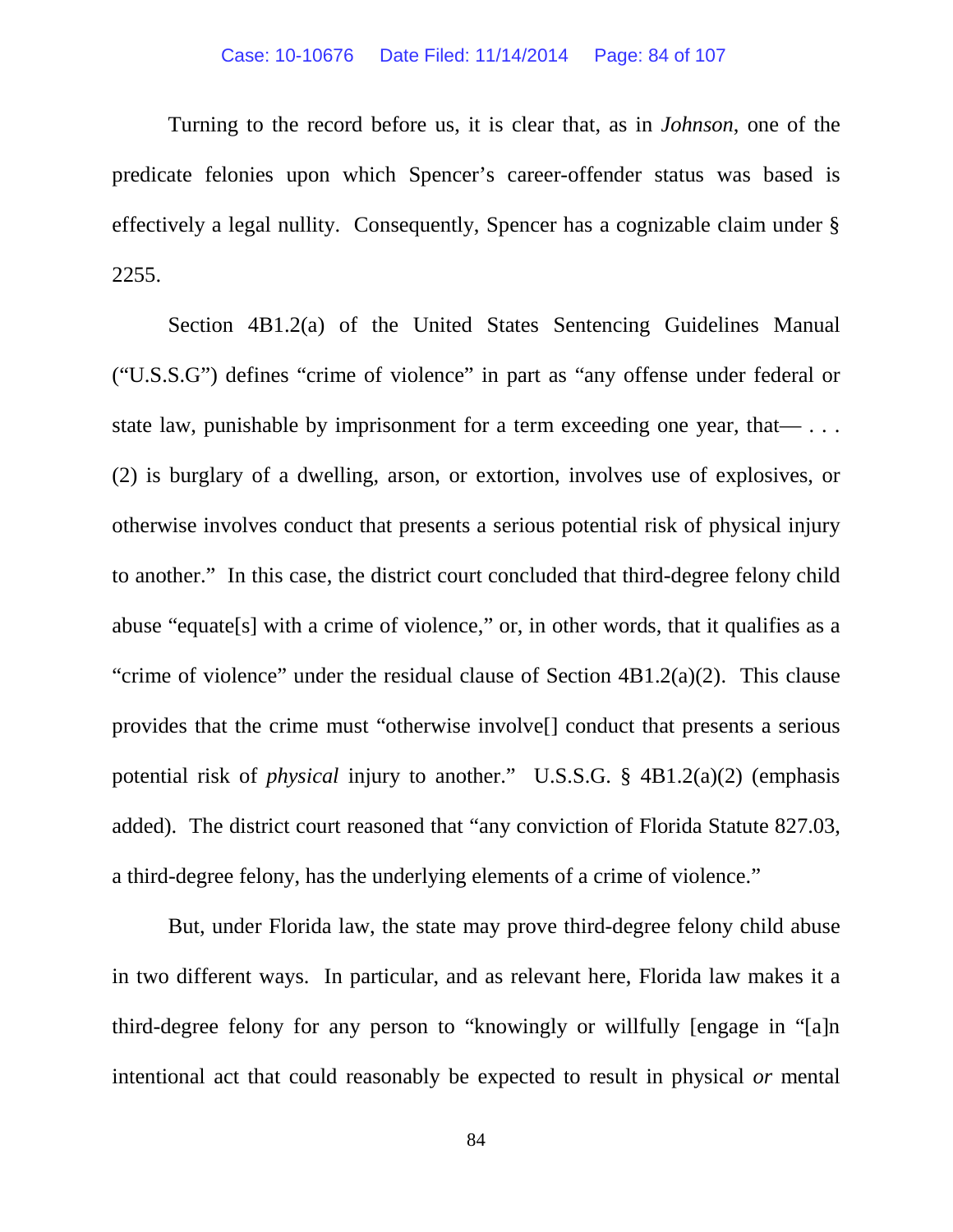injury to a child"] without causing great bodily harm, permanent disability, or permanent disfigurement to the child." Fla. Stat.  $\S$ § 827.03(2)(c), 827.03(a)(b)(2) (emphasis added). Therefore, a person may be convicted of this crime if he performs an act that could reasonably be expected to result in only mental injury or if he does something that could reasonably be expected to result in only physical injury or, finally, if he commits an act that could reasonably be expected to result in both physical and mental injury.

Obviously, and by definition, if a person is convicted of engaging in an act that could reasonably be expected to result in mental injury only, that is not a crime that "involves conduct that presents a serious potential risk of *physical* injury to another" under § 4B1.2(a)(2) (emphasis added). As a result, it cannot qualify as a predicate offense under the career-offender guideline. On the other hand, if a person is convicted of acting in a way that could reasonably be expected to result in either physical injury only or in both mental and physical injury, that person necessarily engages in "conduct that presents a serious potential risk of physical injury to another" under  $\S$  4B1.2(a)(2). Because one version of third-degree felony child abuse qualifies as a "crime of violence" and another does not, it was incumbent on the district court to determine to which version of the statute Spencer pled guilty. *See Johnson v. United States*, 559 U.S. 133, 144, 130 S. Ct. 1265,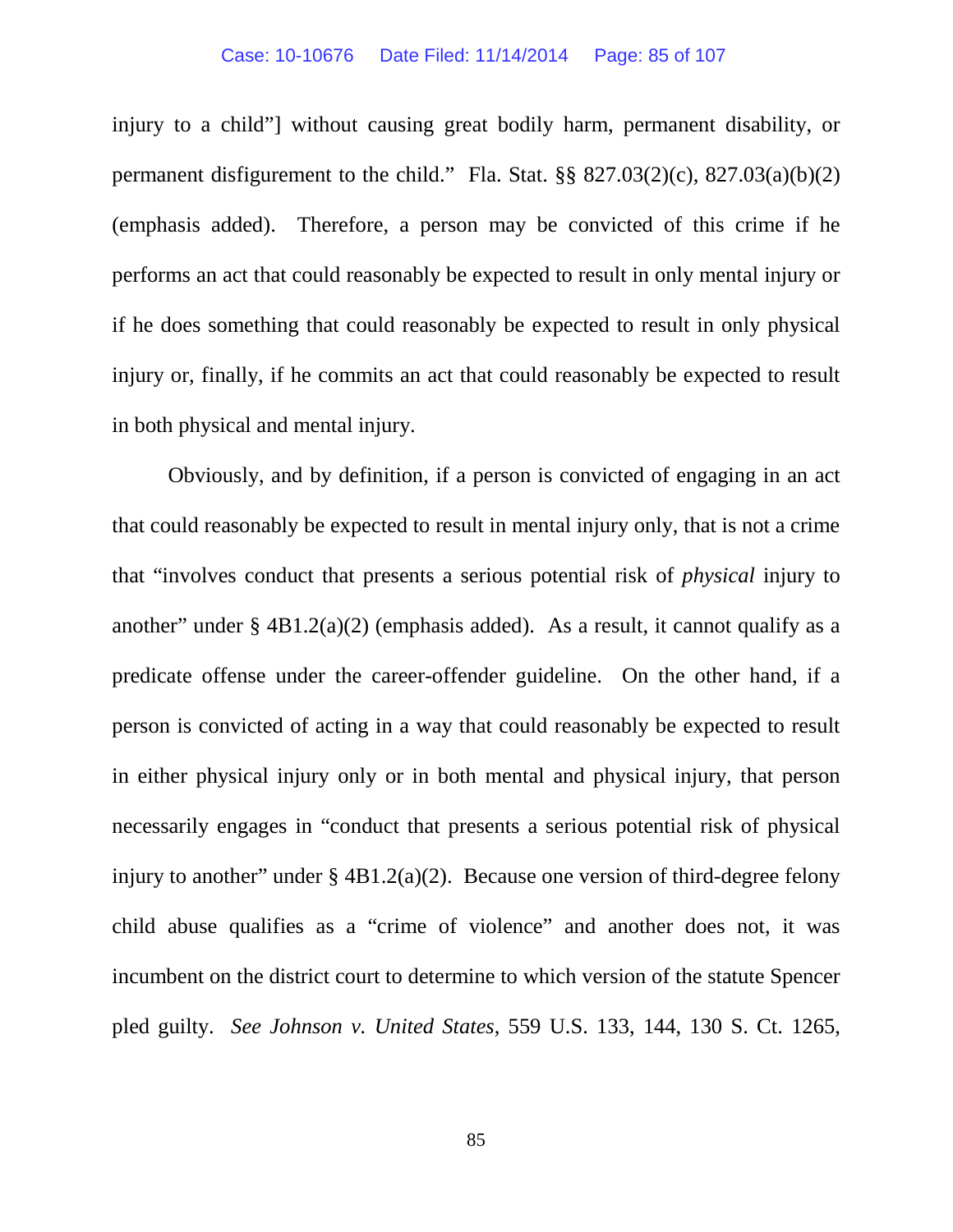127[3](#page-85-0) (2010)<sup>3</sup> (citing *Nijhawan v. Holder*, 577 U.S. 29, 40-41, 129 S. Ct. 2294, 2302 (2009); *Chambers v. United* States, 555 U.S. 122, 126–27, 129 S. Ct. 687, 691 (2009); *Shepard*, 544 U.S. 13, 26, 125 S. Ct. 1254 (2005) (plurality opinion); *Taylor v. United States*, 495 U.S. 575, 602, 110 S. Ct. 2143 (1990)).

This the district court never did. Instead, the court apparently did not recognize that more than one version of § 827.03 exists, so it did not ascertain to which version of third-degree felony child abuse Spencer had pled guilty. The judge simply concluded, "I think [Spencer's prior conviction] comes within [Fla. Stat. §] 827.03(b), an intentional act that could reasonably be expected to result in physical *or* mental injury to a child." (Emphasis added).

It is nonetheless clear in looking at the sentencing record before the district court that no sufficient basis existed to conclude that Spencer pled guilty to the version of third-degree felony child abuse that requires an act that could reasonably

<span id="page-85-0"></span><sup>3</sup> No retroactivity concern arises because, as *Johnson*'s citation to *Shepard* and *Taylor* demonstrates, Supreme Court decisions predating Spencer's sentencing necessarily required this procedure. *See United States v. Mathews*, 453 F.3d 830, 834 (7th Cir. 2006) (observing that *Shepard*, 544 U.S. at 17, 125 S. Ct. 1254, and *Taylor*, 495 U.S. at 599–600, 110 S. Ct. 2143, "establish that, for state statutes that are 'divisible[,]' . . . a sentencing court may examine [*Shepard* materials] in order to determine which portion of the state statute the defendant violated"); *see also Descamps v. United States*, \_\_\_ U.S. \_\_\_, 133 S. Ct. 2276, 2283 (2013) ("Our caselaw explaining the categorical approach and its 'modified' counterpart all but resolves this case."); *id.* at 2285 ("Applied in that way—which is the only way we have ever allowed the modified approach merely helps implement the categorical approach when a defendant was convicted of violating a divisible statute."). *Taylor* was expressly referenced during Spencer's sentencing hearing, and Spencer urged the district court to apply the *Shepard* procedure, albeit not by name but by description, to assess whether Spencer had pled guilty to the "violent or nonviolent aspect of the statute."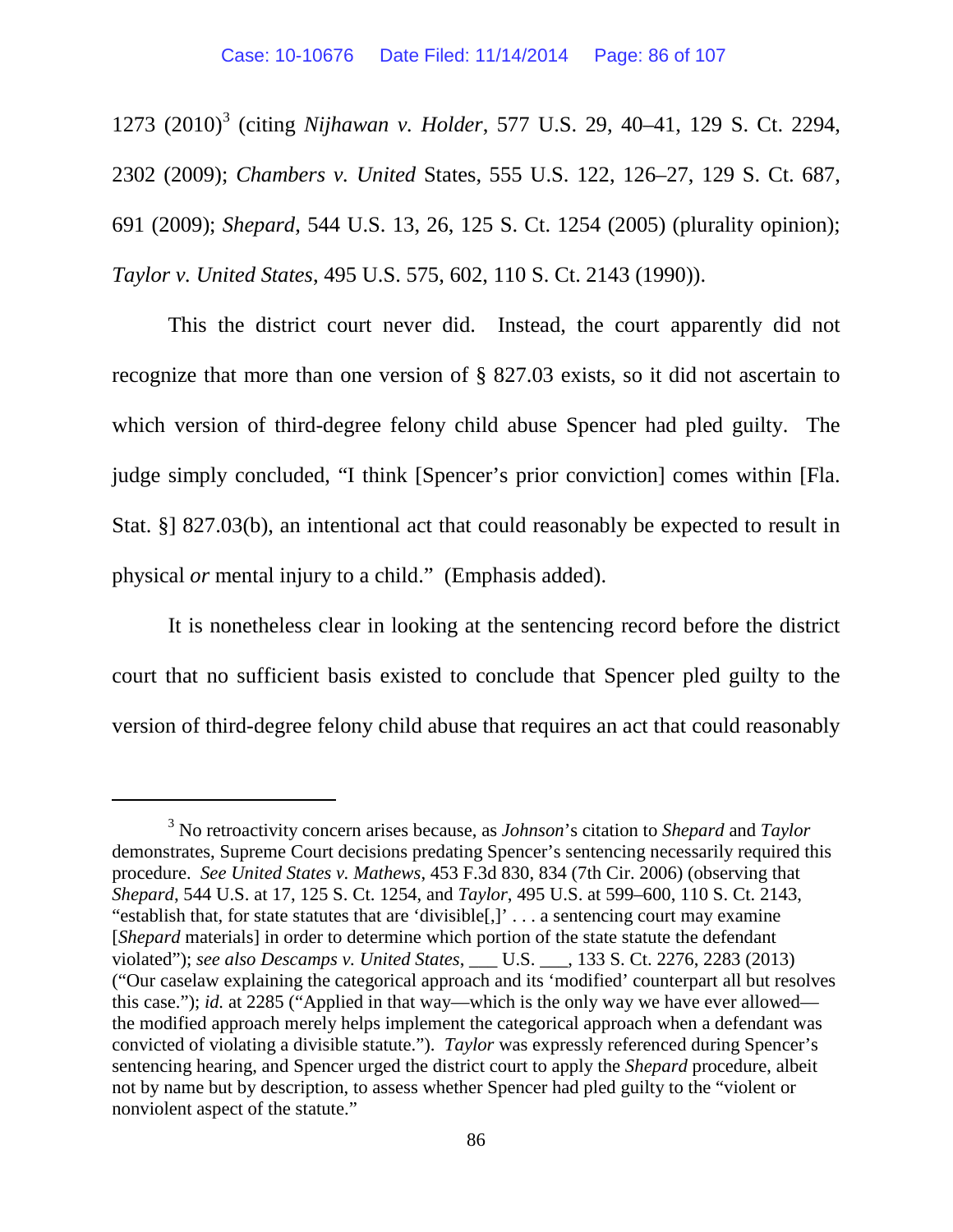be expected to result in physical injury. In *Shepard*, 544 U.S. at 16, 125 S. Ct. at 1257, the Supreme Court explained that a sentencing court generally may consider only "the statutory definition [of the crime], charging document, written plea agreement, transcript of plea colloquy, and any explicit factual finding by the trial judge to which the defendant assented" (i.e., the "*Shepard* documents") when determining to what crime a defendant previously pled guilty for purposes of assessing whether the crime qualifies as a "violent felony" under the ACCA.

The reason for this limitation is simple: the Sixth and Fourteenth Amendments guarantee that, with the exception of the existence of a prior felony conviction, any findings of fact that will be used to increase a statutory mandatory minimum or maximum term of imprisonment—such as a determination that a person has sufficient predicate offenses under the ACCA——must be submitted to and found by a jury beyond a reasonable doubt. *Id.* at 25, 125 S. Ct. at 1262 (plurality opinion); *see also Apprendi v. New Jersey*, 530 U.S. 466, 490, 120 S. Ct. 2348, 2262–63 (2000); *Alleyne v. United States*, \_\_\_ U.S. \_\_\_, 133 S. Ct. 2151, 2155 (2013). Going beyond the *Shepard* documents would generally require a sentencing judge to "make a disputed finding of fact about what the defendant and state judge must have understood as the factual basis of the prior plea . . . ," *Shepard*, 544 U.S. at 25, 125 S. Ct. at 1262 (plurality opinion), a practice that would violate the constitutional prohibition against allowing facts not submitted to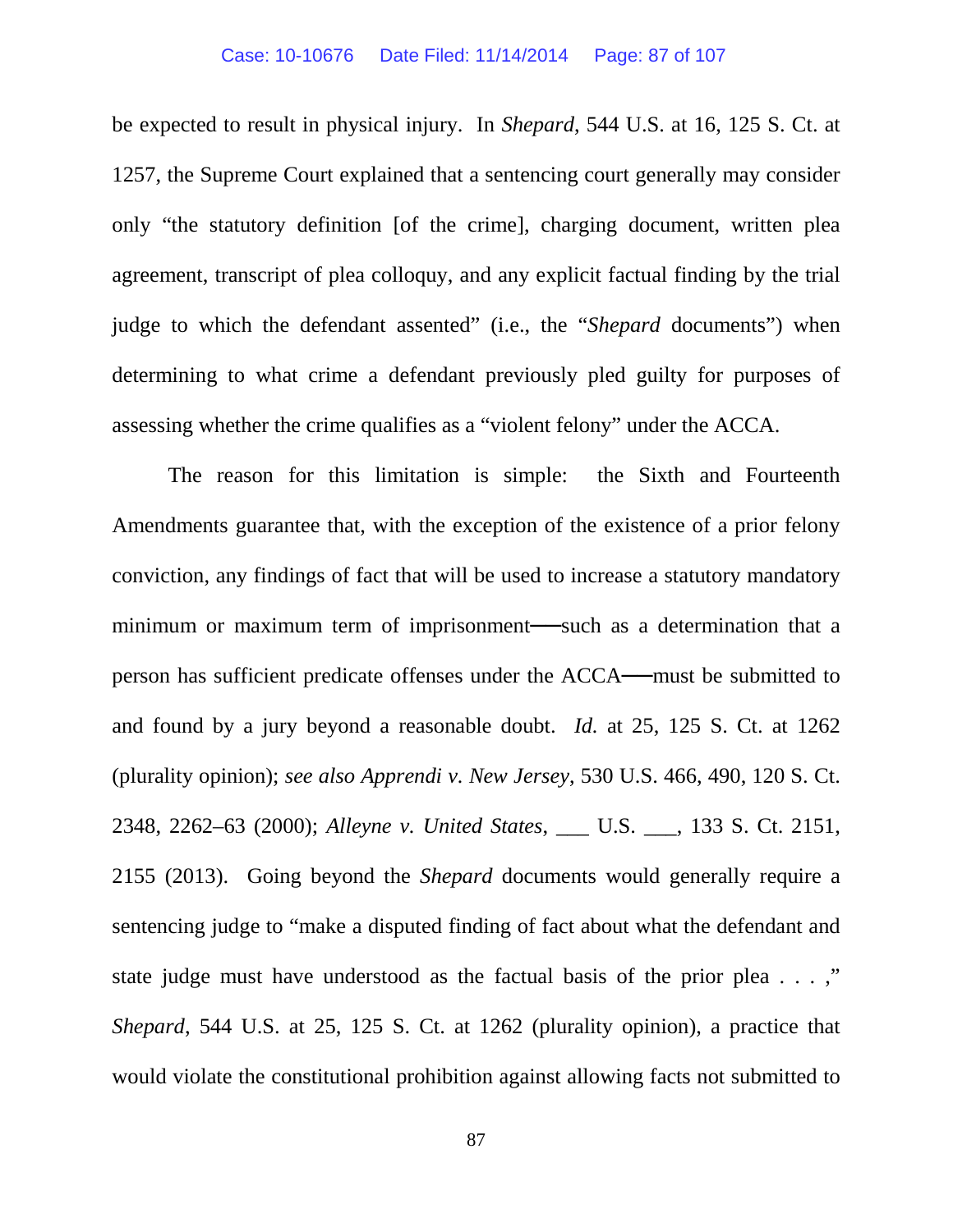a jury and proven beyond a reasonable doubt to increase the mandatory minimum and statutory maximum. Therefore, the Supreme Court has further explained, "[W]hen a defendant pleads guilty to a crime, he waives his right to a jury determination of only that offense's elements; whatever he says, or fails to say, about superfluous facts cannot license a later sentencing court to impose extra punishment." *Descamps v. United States*, \_\_\_ U.S. \_\_\_, 133 S. Ct. 2276, 2288 (citing *Shepard*, 544 U.S. at 24−26, 125 S. Ct. 1254 (plurality opinion)). As a result, it is not constitutionally permissible in considering whether a defendant qualifies for sentencing enhancement under the ACCA for a sentencing judge to make any factual findings about the conviction that the defendant did not knowingly, voluntarily, and intelligently waive his right to submit to a jury to be proven beyond a reasonable doubt.

It is true that Spencer's sentence was enhanced under the career-offender guideline, not the ACCA, and the same Sixth Amendment concerns do not exist with respect to the guideline because application of the career-offender enhancement cannot increase a mandatory minimum or statutory maximum term of imprisonment.<sup>[4](#page-87-0)</sup> But we have previously concluded that our determinations about whether a conviction constitutes a "violent felony" under the ACCA apply to the

<span id="page-87-0"></span><sup>&</sup>lt;sup>4</sup> If application of the career-offender enhancement caused the Guidelines range to exceed the statutory maximum, the statutory maximum of the offense for which the defendant is sentenced would become the Guidelines sentence. U.S.S.G. § 5G1.1(a).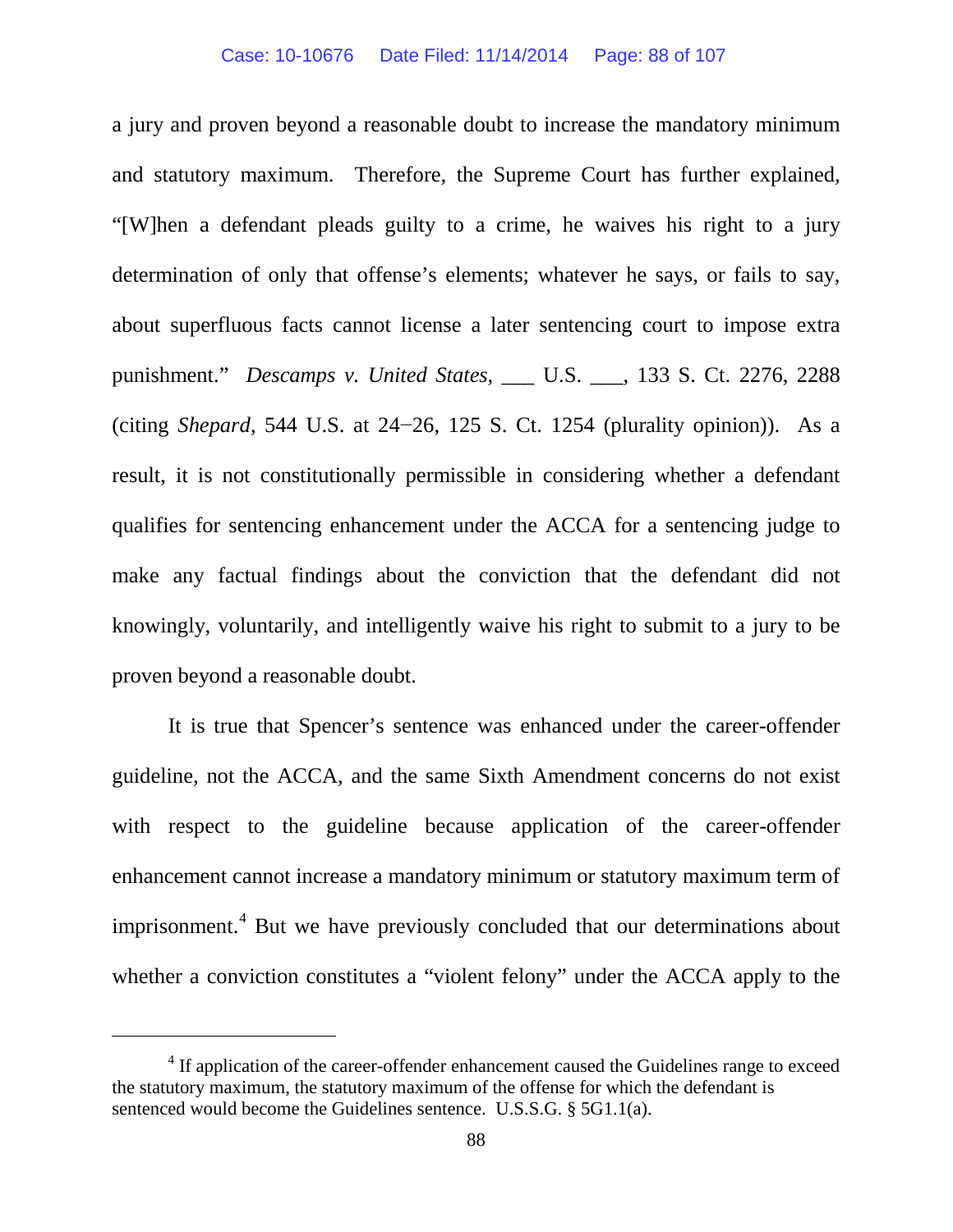analysis of whether an offense qualifies as a "crime of violence" under the Sentencing Guidelines.<sup>[5](#page-88-0)</sup> *United States v. Chitwood*, 676 F.3d 971, 975 n.2 (11th Cir. 2012) (citing *United States v. Archer*, 531 F.3d 1347, 1350 n.1 (11th Cir. 2008)). And I am aware of no case that has suggested that courts should apply different standards under the career-offender guideline and the ACCA for assessing to what particular predicate crime a defendant pled guilty. On the contrary, we ourselves have recently applied the *Shepard*-analysis procedures to determine whether a prior conviction under a divisible statute qualified as a predicate crime for purposes of a different guideline enhancement. *See United States v. Estrella*, 758 F.3d 1239, 1248–54 (11th Cir. 2014) (applying *Shepard*analysis procedure to case involving enhancement under U.S.S.G. § 2L1.2). For these reasons,<sup>[6](#page-88-1)</sup> I consider only the *Shepard* documents in identifying the version of third-degree felony child abuse to which Spencer pled guilty.

<span id="page-88-0"></span> $<sup>5</sup>$  To the limited extent that, with respect to a particular crime, the Commentary to the</sup> Guidelines requires a conclusion different from the case law construing the phrase "violent felony" under the ACCA, offenses qualifying as "crimes of violence" under the career-offender guideline may not qualify as "violent felonies" under the ACCA. *Denson v. United States*, 569 F. App'x 710, 712, No. 14-10211, 2014 WL 2722494, at \*2–3 (11th Cir. June 17, 2014) (citing *Hall*, 714 F.3d at 1272 (quoting *Stinson v. United States*, 508 U.S. 36, 38, 113 S. Ct. 1913 (1993)). Here, though, no commentary to the career-offender guideline affects the issue before the Court.

<span id="page-88-1"></span><sup>6</sup> In addition, considering the factual circumstances of a conviction for purposes of determining whether to apply the career-offender enhancement would result in "a particular crime . . . sometimes [being] count[ed] towards enhancement and sometimes not, depending on the facts of the case." *Taylor*, 495 U.S. at 601, 110 S. Ct. at 2159 (explaining why courts do not evaluate particular facts of a conviction in determining whether they qualify as predicate felonies under statutory sentencing-enhancement provisions). Moreover, quite apart from the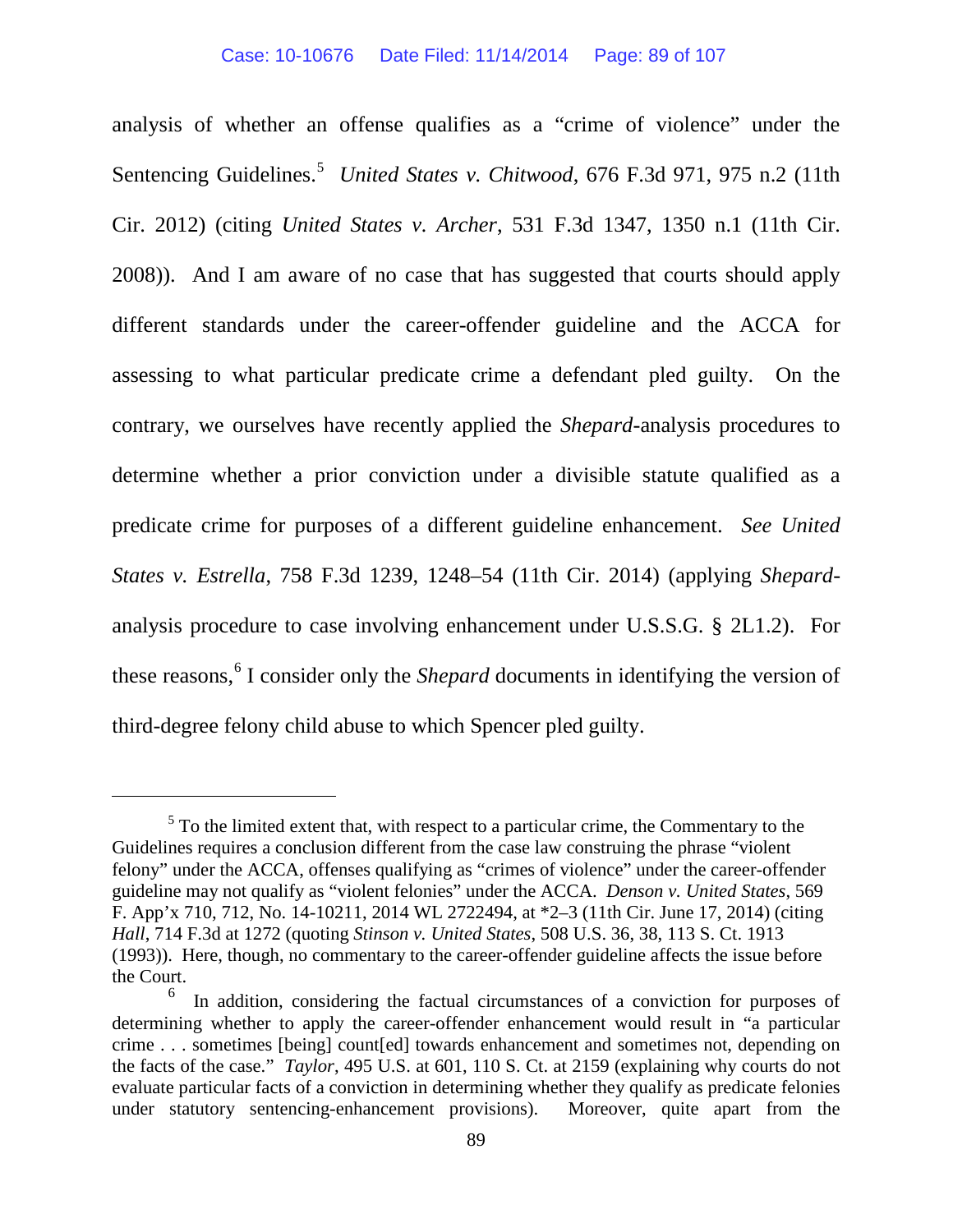The record contains no charging document for the predicate crime to which Spencer pled guilty, and the only *Shepard* document referred to during the sentencing proceeding was the transcript of Spencer's hearing where he pled guilty to Section  $827.03(2)(c)$ . But the entire transcript is not a part of the sentencing record. Instead, the sole statement from the transcript that appears in the sentencing record is the state-court prosecutor's factual basis for the conviction. In its entirety, it reads, "As to [Spencer], . . . he did engage in sexual activity with a minor and that action could reasonably cause physical *or* mental injury to that child, contrary to the provisions of  $827.03$  $827.03$  $827.03$ ."<sup>7</sup> (Emphasis added).

This statement sheds no light on to which version of the statute Spencer pled guilty—the version where the act could reasonably cause physical injury, or the version where the act could reasonably cause only mental injury. While it is true

jurisprudential concerns raised by applying different standards, it would be impractical and "potential[ly] unfair" to require sentencing courts to undertake a factual inquiry into the circumstances of predicate felonies to determine whether the career-offender guideline applies. *See Taylo*r, 495 U.S. at 601–02, 110 S. Ct. at 2159–60 (explaining why courts do not conduct factual inquiries into particular convictions to determine whether they qualify as predicate felonies under statutory sentencing-enhancement provisions). Sentencing courts would face mini-trials on crimes previously adjudicated before different tribunals every time that the court or the government raised enhancement under a guideline.

<span id="page-89-0"></span> $<sup>7</sup>$  No indication exists in the district-court sentencing record that Spencer agreed with this</sup> statement during the state-court change-of-plea proceedings, so, on the district-court record, it would be questionable whether the statement even qualified as *Shepard* information. However, Spencer did attach to his initial appellate brief a copy of the transcript from his change-of-plea hearing in the third-degree felony child abuse case. In that transcript, Spencer stated that he took "no exceptions" to the prosecutor's factual basis as set forth above. Although the transcript is outside the record on appeal, in the interests of completeness, I nonetheless note Spencer's lack of exception.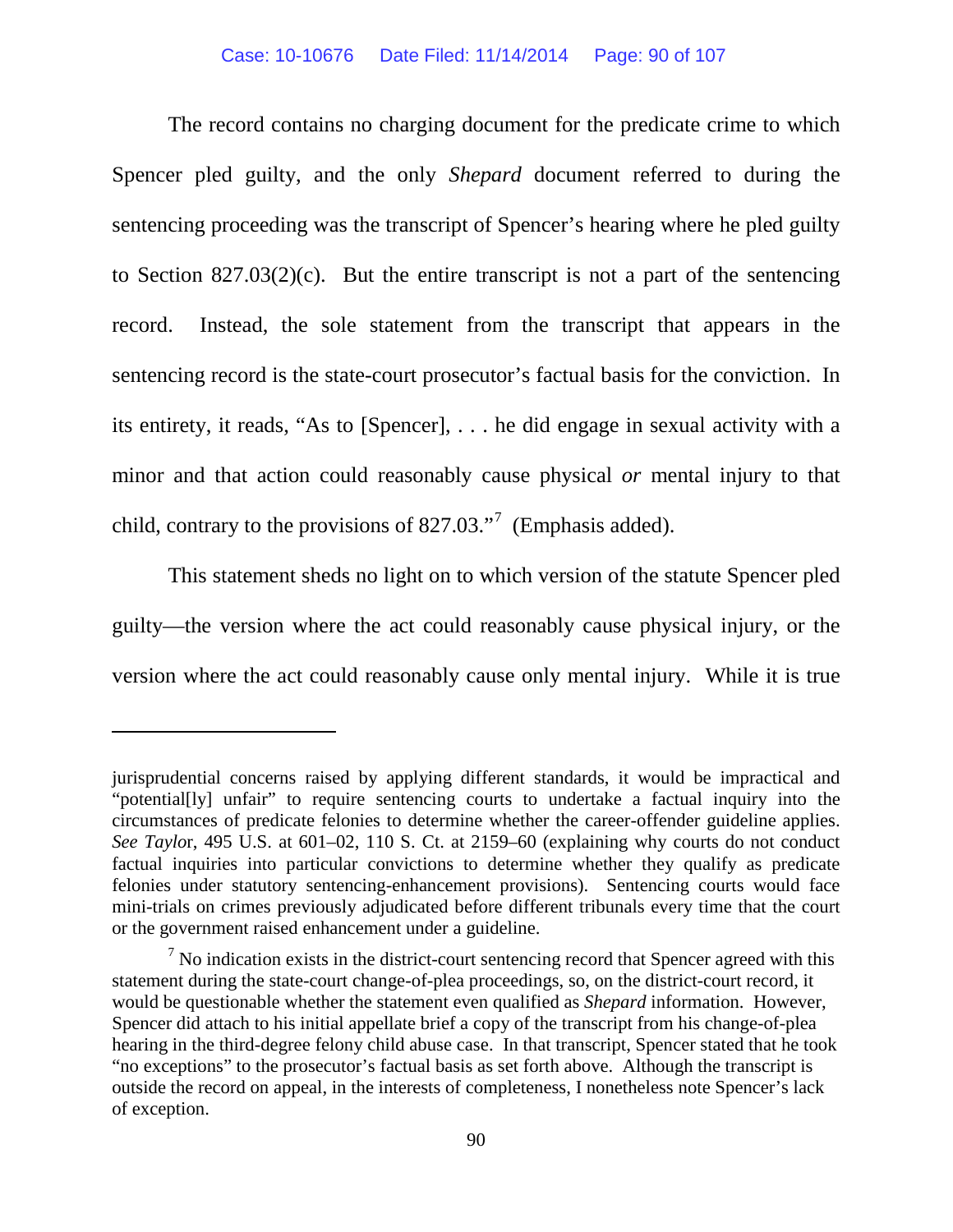that many types of sexual activity could reasonably cause physical injury to a child, not all sexual activity necessarily could reasonably cause physical injury to a child, particularly because, for purposes of Section 827.03, Fla. Stat. § 827.01(2) defines the term "child" to include anyone up to, though not including, the age of eighteen. So this statement by the prosecutor does not demonstrate that Spencer necessarily must have pled to the physical-injury version of the statute.<sup>[8](#page-90-0)</sup>

Nor does the record contain any indication that Spencer himself understood that he was pleading to the version of the statute requiring that he have knowingly participated in activity with a child that could reasonably cause physical injury. In fact, during the sentencing hearing, Spencer argued that he had not pled guilty to the physical-injury version of the statute before the state court. Based on the record, it cannot be said that when Spencer pled guilty to violating Fla. Stat. § 827.03, Spencer knowingly, voluntarily, and intelligently gave up his Sixth

<span id="page-90-0"></span> $8 \text{ In support of his } \S$  2255 petition, Spencer filed an affidavit from the person with whom he engaged in sexual activity, written by her after she attained the age of majority. In that affidavit, she attested under oath that she had called Spencer, who himself was eighteen years old at the time, and asked him to visit her at her residence. When he arrived, she stated, she "provoked sexual intercourse with Spencer, which was consensual between the both of us." She further attested that "[a]t all times prior to this night, I misrepresented to Spencer that I was eighteen . . . years old. I did not want Spencer to know that I was fourteen . . . because I felt my age would scare him off. . . . Spencer did not abuse me, intimidate me, coerce me, nor sexually assault me. Unfortunately, I coerced him." While laws criminalizing sexual activity between an adult and a minor, regardless of the adult's alleged lack of knowledge of the minor's age, certainly exist for good reason, the facts as alleged in this affidavit explain how Spencer reasonably viewed himself as not pleading guilty to the physical-injury version of the statute. I do not consider this affidavit in my analysis because it was not part of the *Shepard* documents. Instead, I note it only as an example of how not every incident of "sexual activity with a minor" would reasonably cause physical injury.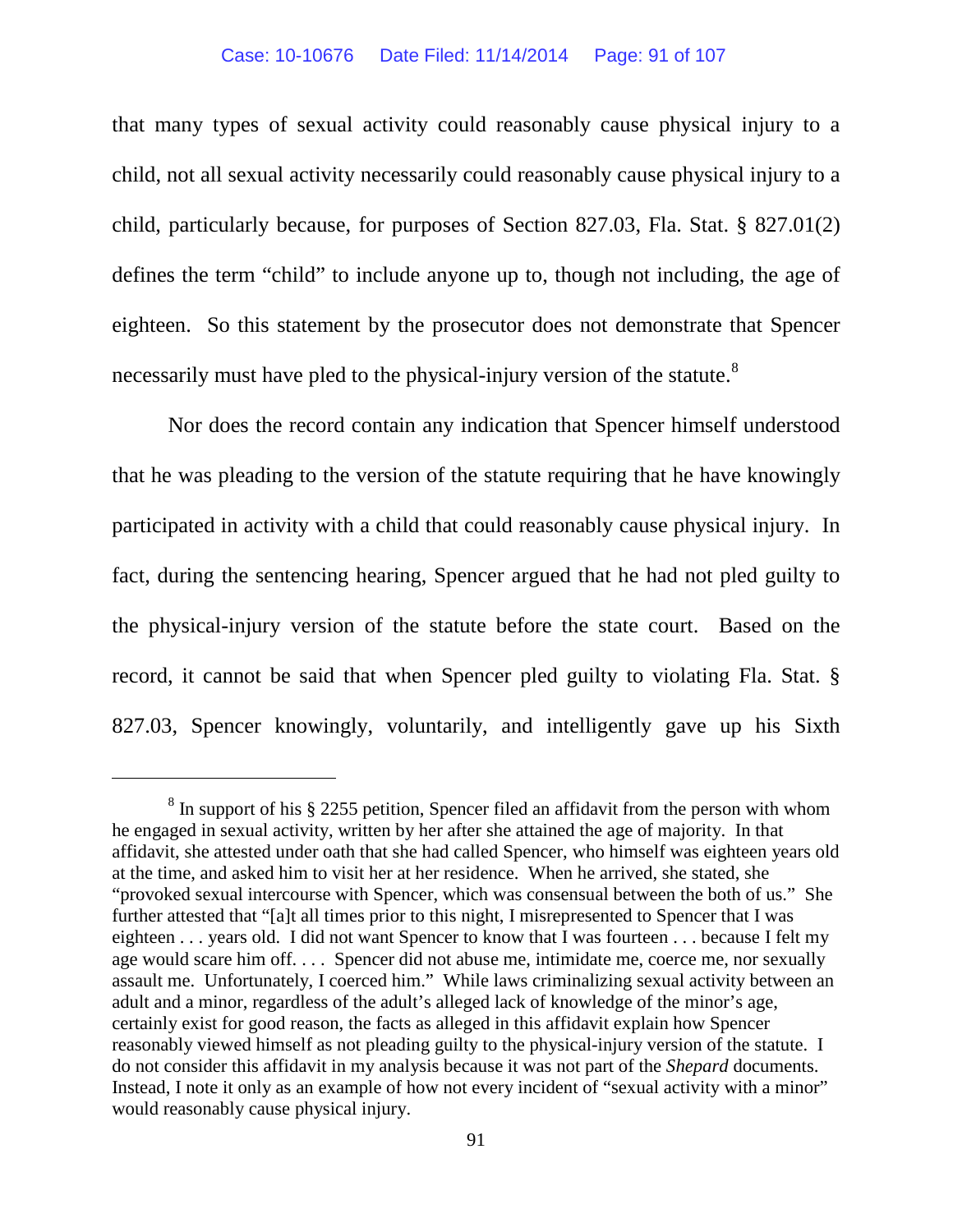### Case: 10-10676 Date Filed: 11/14/2014 Page: 92 of 107

Amendment right to have submitted to a jury and proven beyond a reasonable doubt the element of the qualifying version of the statute that he engaged in activity that could reasonably cause physical injury to a child. As a result, Spencer's conviction for third-degree felony child abuse cannot be viewed as a conviction for the physical-injury version of the statute. Even the Government concedes this point. Quite simply, Spencer's conviction for third-degree felony child abuse never qualified as a "crime of violence" at any point.

This situation differs from when a court mistakenly concludes that a particular crime or version of a crime constitutes a "crime of violence," but later Supreme Court jurisprudence makes clear that that same crime, in fact, is not a crime of violence. *See, e.g.*, *United States v. Archer*, 531 F.3d 1347 (11th Cir. 2008). We have previously described a petitioner in such a case as being "legally innocent" of the predicate crime of conviction. *See McKay v. United* States, 657 F.3d 1190, 1199 (11th Cir. 2011). In those circumstances, identifying the particular crime that the petitioner was convicted of is not the question; that is beyond dispute throughout all stages of the legal proceedings. Instead, the only question concerns whether the particular crime at issue is properly classified as a "crime of violence."

Here, however, the opposite situation exists: we know and have always known that the mental-injury version of the statute is not a "crime of violence,"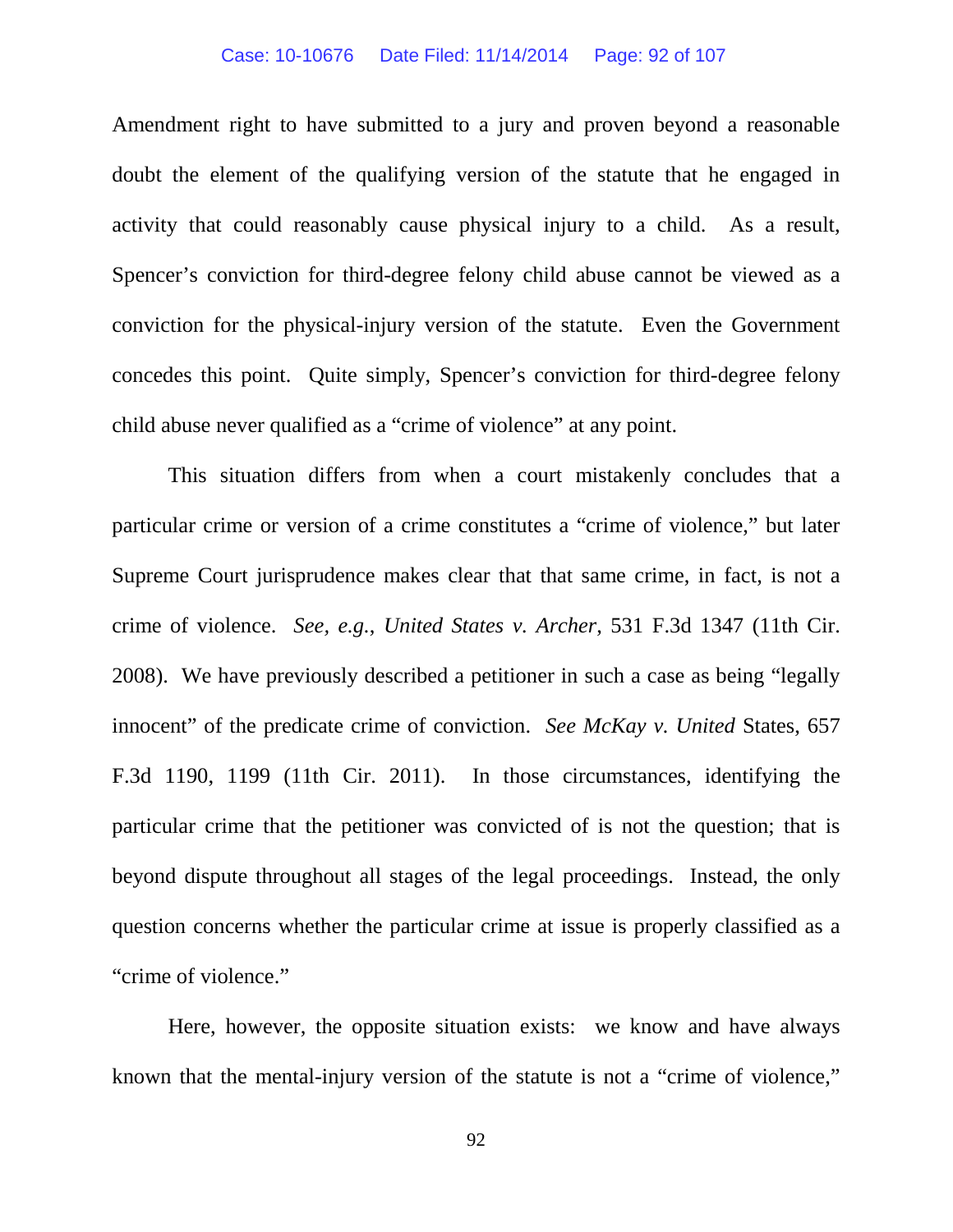and we know and have always known that the physical-injury version of the statute is. But the sentencing court did not identify which version of the crime was the subject of Spencer's conviction. Had it done so, it would have determined that no *Shepard* information shows that Spencer knowingly, voluntarily, and intelligently waived his Sixth Amendment right to have the physical-injury version of the statute submitted to a jury and proven beyond a reasonable doubt. So the sentencing court could not properly have relied on a conviction of the physicalinjury version of the statute in determining whether Spencer qualified as a career offender. Put simply, in Spencer's case, no amount of clarification by the Supreme Court of the phrase "crime of violence" could affect whether Spencer's predicate conviction was a conviction for a crime of violence; that is, the record lacks evidence that Spencer ever pled guilty to the physical-injury version of the statute which is the only version of the statute that could ever have been viewed as a crime of violence. For this reason, a conviction for the only version of third-degree felony child abuse that qualifies as a crime of violence—the physical-injury version—never occurred in the first place. In other words, it is effectively a legal nullity.

For purposes of cognizability under § 2255, to the extent that it is any different for the sentencing court to have relied on Spencer's non-existent conviction for the physical-injury version of third-degree felony child abuse in

93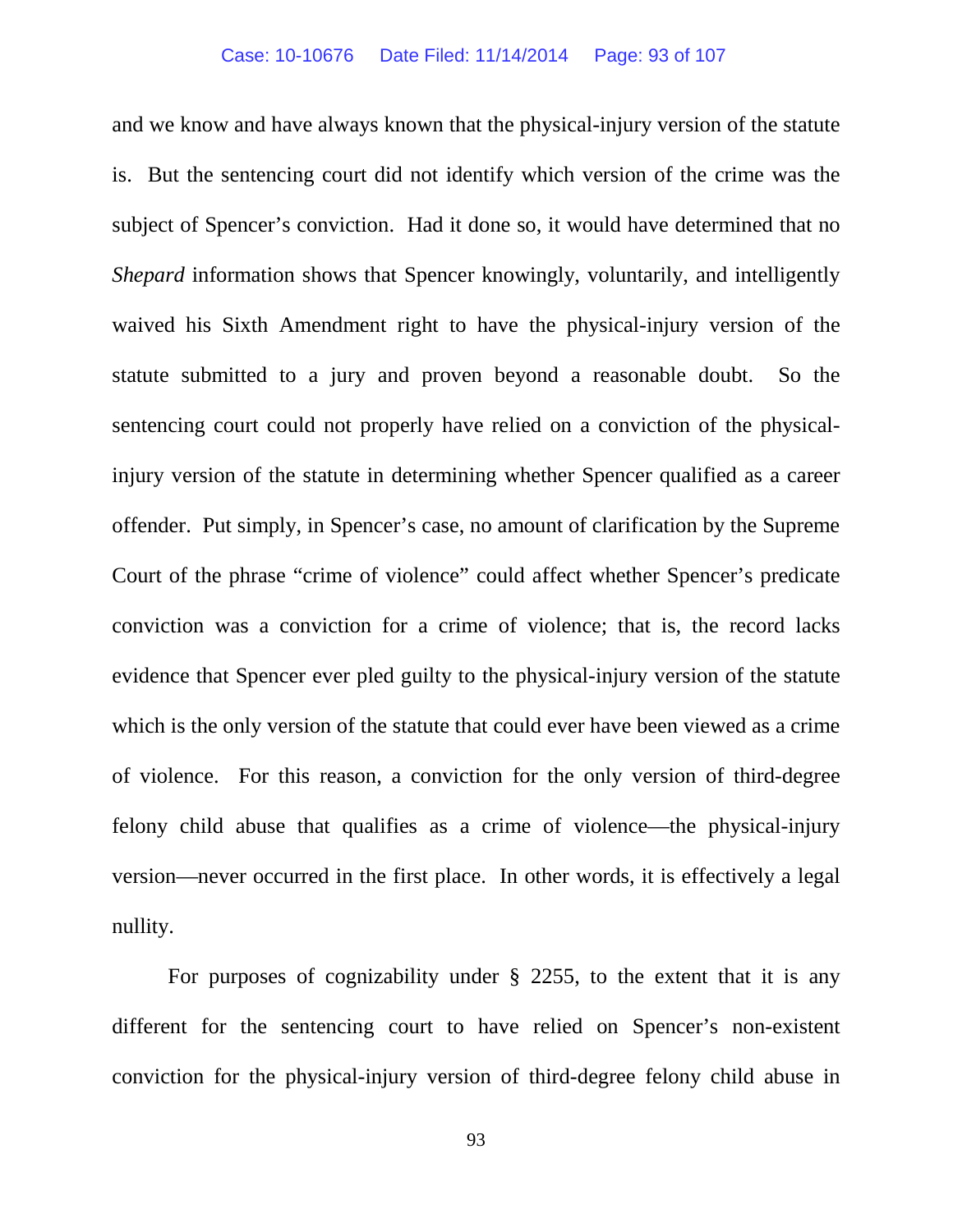affirming his career-offender status than it is for a sentencing court to base careeroffender status on a subsequently vacated conviction as in *Johnson*, Spencer's case presents even more of a problem if left unaddressed. Unlike Johnson, who was at least convicted of the predicate offense at some point, Spencer never was. Because Spencer's alleged predicate conviction, like Johnson's vacated predicate conviction, is effectively a legal nullity, Spencer's § 2255 petition is cognizable to the same extent as was Johnson's.

# **C. The Majority's reasoning for why** *Johnson* **does not require us to grant Spencer's petition and remand for resentencing does not withstand scrutiny.**

The Majority, though, resists this natural conclusion, offering three reasons. First, the Majority explains, "Spencer's prior conviction has not been vacated, and that distinction matters. When a conviction is *vacated*, that vacatur constitutes a 'new "fact"' with which the petitioner can challenge his sentence." *Supra* at 22 (citing *United States v. Stewart*, 646 F.3d 856, 858 (11th Cir. 2011) (emphasis in original)). Second, the Majority posits, "Even if we were to agree with Spencer that he is 'innocent' as a career offender, that *legal* innocence falls far short of *factual* innocence, the kind of innocence involved in *Johnson* . . . ." *See id.* at 20 (emphasis in original). And third, the Majority suggests that Spencer is not entitled to application of the same § 2255 cognizability rule as Johnson because, supposedly unlike with Johnson, "[i]f the district court were to resentence Spencer,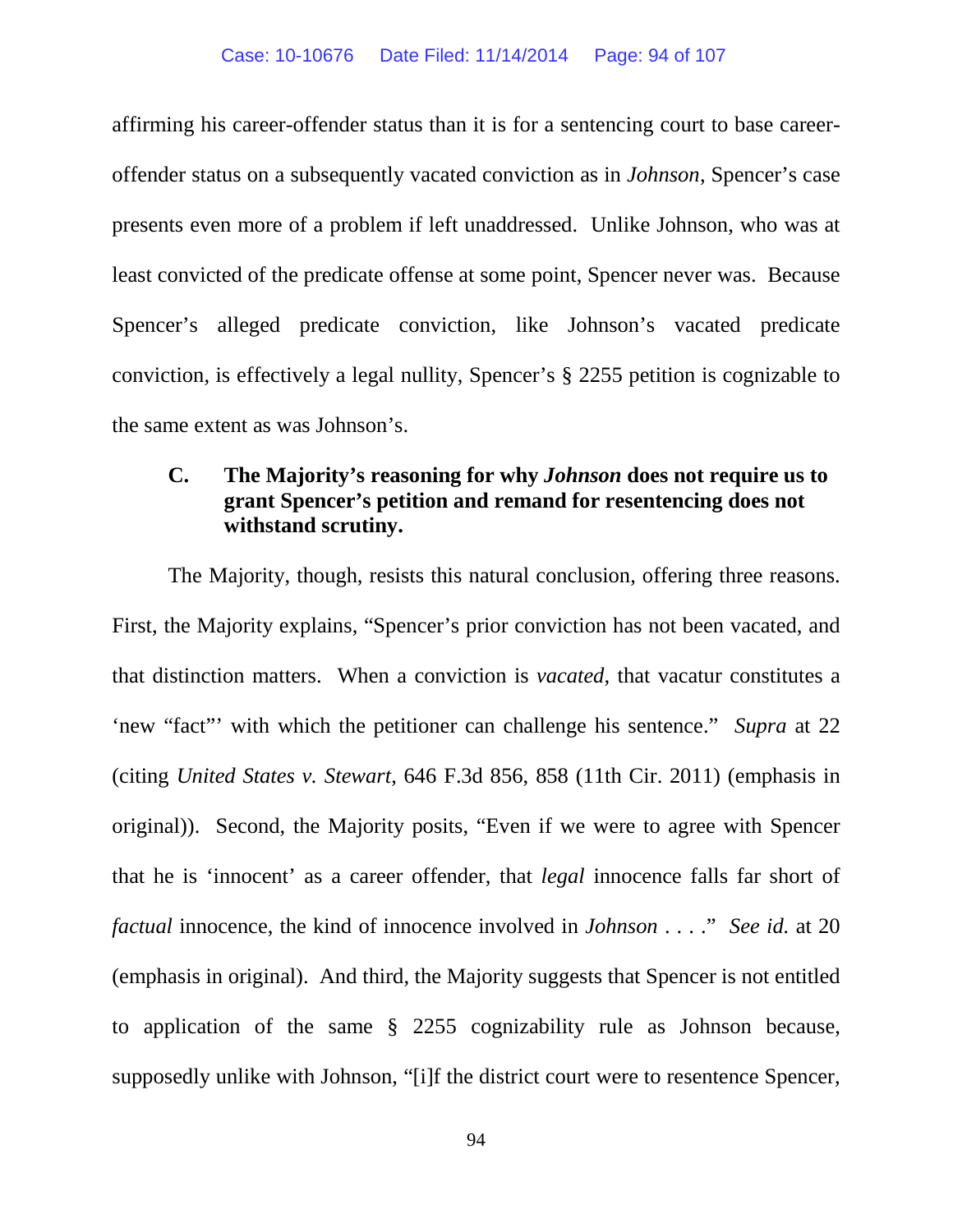the district court could impose the same sentence again." *See id.* at 14-15. None of these reasons can withstand scrutiny.

# **1.**

The Majority is correct in recognizing that "[w]hen a conviction is vacated, that vacatur constitutes a "new 'fact'" with which the petitioner can challenge his sentence." *Supra* at 22 (emphasis omitted). But this legal truth is irrelevant to the issue of cognizability under § 2255. Instead, it relates only to the separate and independent issue of whether a § 2255 application has been timely filed within the statute of limitations—a requirement that is not at issue here because it is beyond all doubt that Spencer timely filed his § 2255 application.

In *Stewart*, the case that the Majority quotes and relies upon in trying to distinguish the vacatur of a predicate conviction from the reliance from the outset on a nonexistent conviction, we explained that "the state court vacatur of a predicate conviction is a new 'fact' that triggers a fresh one-year statute of limitations under § 2255(f)(4),[] so long as the petitioner exercised due diligence in seeking that order." Section 2255(f), however, is the statute-of-limitations provision in § 2255; it has nothing to do with cognizability under § 2255, which is governed by § 2255(a). Section 2255(f), provides, in relevant part,

> A 1-year period of limitation shall apply to a motion under this section. The limitation period shall run from the latest of—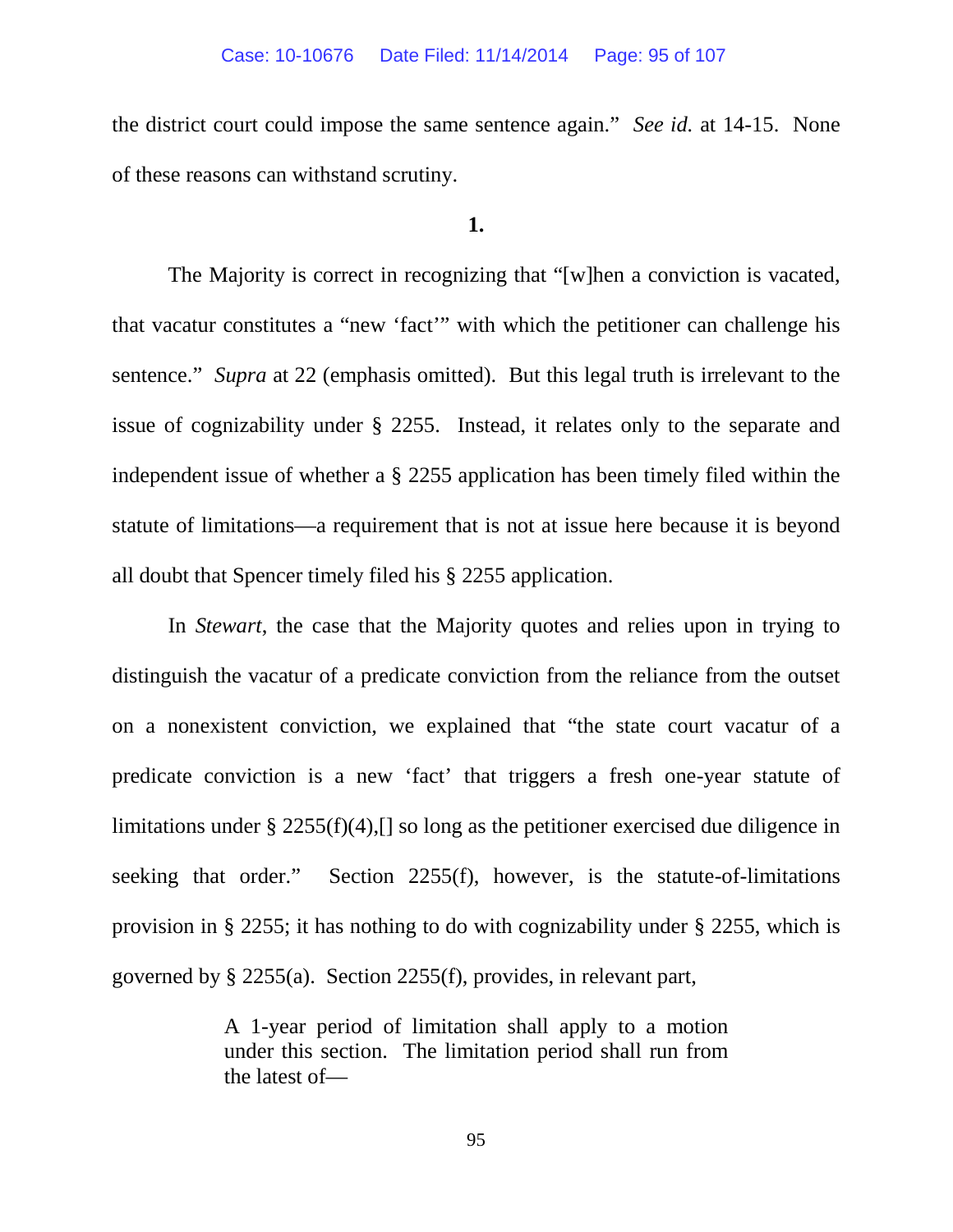- (1) the date on which the judgment of conviction becomes final;
- . . .
- (4) the date on which the facts supporting the claim or claims presented could have been discovered through the exercise of due diligence.

## 28 U.S.C. § 2255(f).

Stewart's claim was timely under  $\S$  2255(f)(4) of the statute of limitations and Johnson's was not because Stewart filed his § 2255 petition within one year of the vacatur of his underlying predicate conviction, which, in turn, Stewart pursued with due diligence, while Johnson did not. Spencer, however, does not need to rely on § 2255(f)(4) of the statute of limitations because his claim is timely under §  $2255(f)(1)$ , since he filed his § 2255 petition within one year of the date on which the judgment of his conviction became final. Thus, Spencer and Stewart each complied with the statute of limitations applicable to his claim, so each filed a timely petition, and, provided that each man satisfied the separate cognizability requirement under §2255(a)—which, for the reasons discussed elsewhere in this dissent, Spencer did—Spencer's and Stewart's petitions were equally reviewable under § 2255(f), regardless of whether Spencer's case involved a new "fact" for purposes of  $\S$  2255(f)(4).

Johnson, on the other hand, did not file a timely petition because he did not file his petition within one year of when, with due diligence, he could have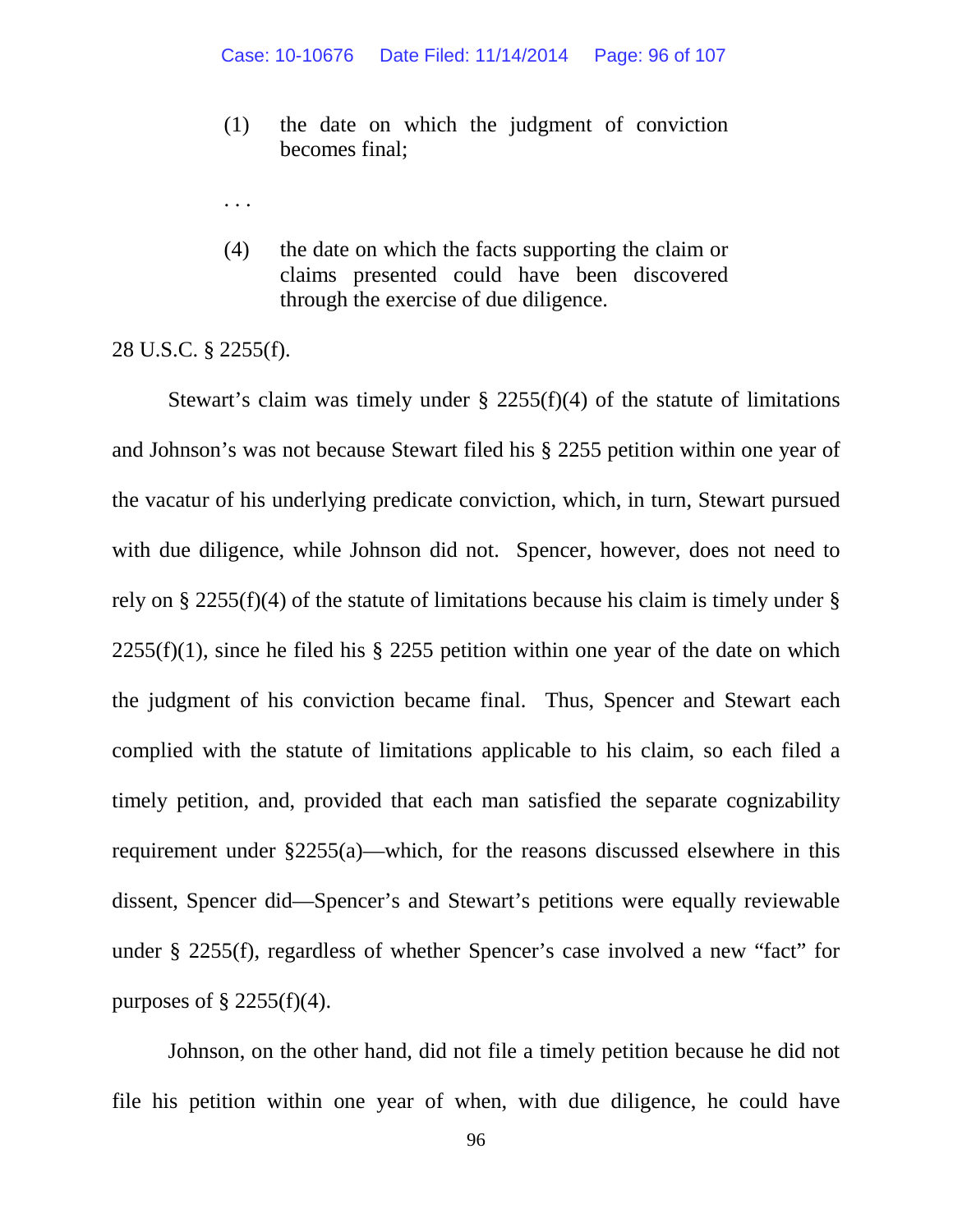obtained vacatur of his predicate conviction. Perhaps ironically, that makes Spencer's claim more appropriate for review under § 2255 than Johnson's, which the Supreme Court implicitly found cognizable (though not timely). In any case, the mere fact that Johnson's and Stewart's claims sought to satisfy the statute of limitations set forth at § 2255(f)(4) while Spencer met the statute of limitations set forth at § 2255(f)(1) does not somehow make Spencer's cognizable claim not cognizable. Section 2255(f) has nothing to do with cognizability.

## **2.**

Second, the Majority confuses the concepts of "actual innocence," "factual innocence," and "legal innocence." In this regard, the Majority notes, "Actual innocence means *factual* innocence, not mere legal insufficiency." *Supra* at 22 (emphasis in original) (quoting *McKay v. United States*, 657 F.3d 1190, 1199 (11th Cir. 2011)). As the Supreme Court has explained, "actual innocence" means that the petitioner is actually innocent of the crime of conviction. *Bousley v. United States*, 523 U.S. 614, 623–24, 118 S. Ct. 1604, 1611–12 (1998). That is, as a matter of fact, he did not commit the crime of conviction. *See id*. Therefore, "[t]o establish actual innocence, petitioner must demonstrate that, in light of all the evidence, it is more likely than not that no reasonable juror would have convicted him." *Id.* at 623, 118 S. Ct. at 1611 (citations and internal quotation marks omitted).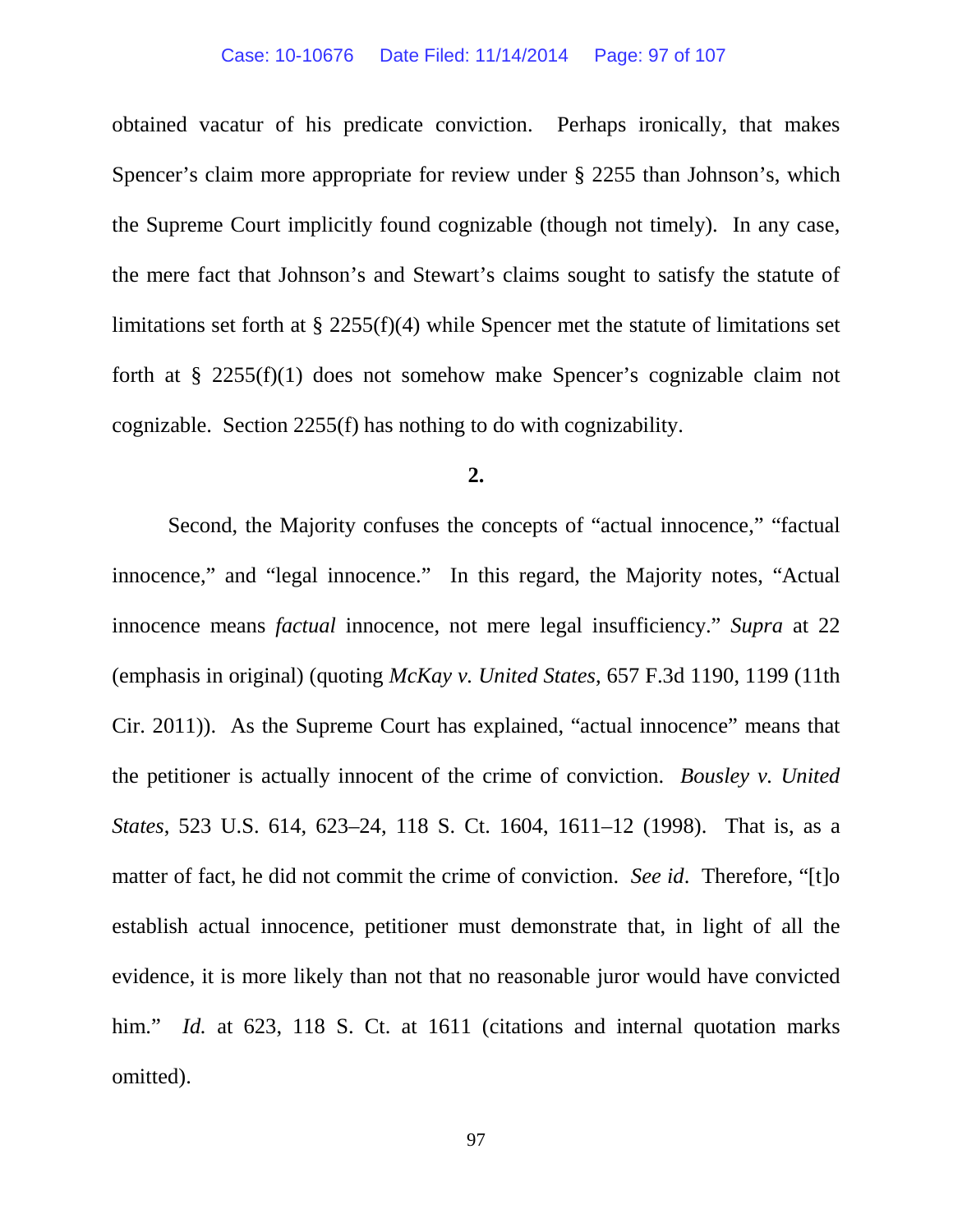### Case: 10-10676 Date Filed: 11/14/2014 Page: 98 of 107

This standard, of course, does not describe Johnson's situation. Johnson's predicate conviction was set aside only because, years after his conviction, the state could not locate the hearing transcripts that showed that he had waived the right to counsel, not because Johnson presented evidence showing that he had not committed the crime.

The term "actual innocence" has also been used in the context of deathpenalty sentences. In *Sawyer v. Whitley*, 505 U.S. 333, 112 S. Ct. 2514 (1992), the Supreme Court considered whether a petitioner could be "actually innocent" of the death penalty. To be "actually innocent" of a death-penalty sentence, a petitioner must present evidence showing "a fair probability that a rational trier of fact would have entertained a reasonable doubt as to the existence of those facts that are prerequisites under state or federal law for the imposition of the death penalty." *Id.* at 346, 112 S. Ct. at 2523 (citation and internal quotation marks omitted).

If the Majority is not suggesting that Johnson was "actually innocent" of his vacated predicate crime, which it cannot be since he wasn't, it appears that the Majority may be attempting to apply the concept of actual innocence of a deathpenalty sentence (as opposed to actual innocence of the crime of conviction underlying the death-penalty sentence) to the non-death-penalty sentencing realm. The Majority, then, appears to be suggesting that Johnson was "actually innocent"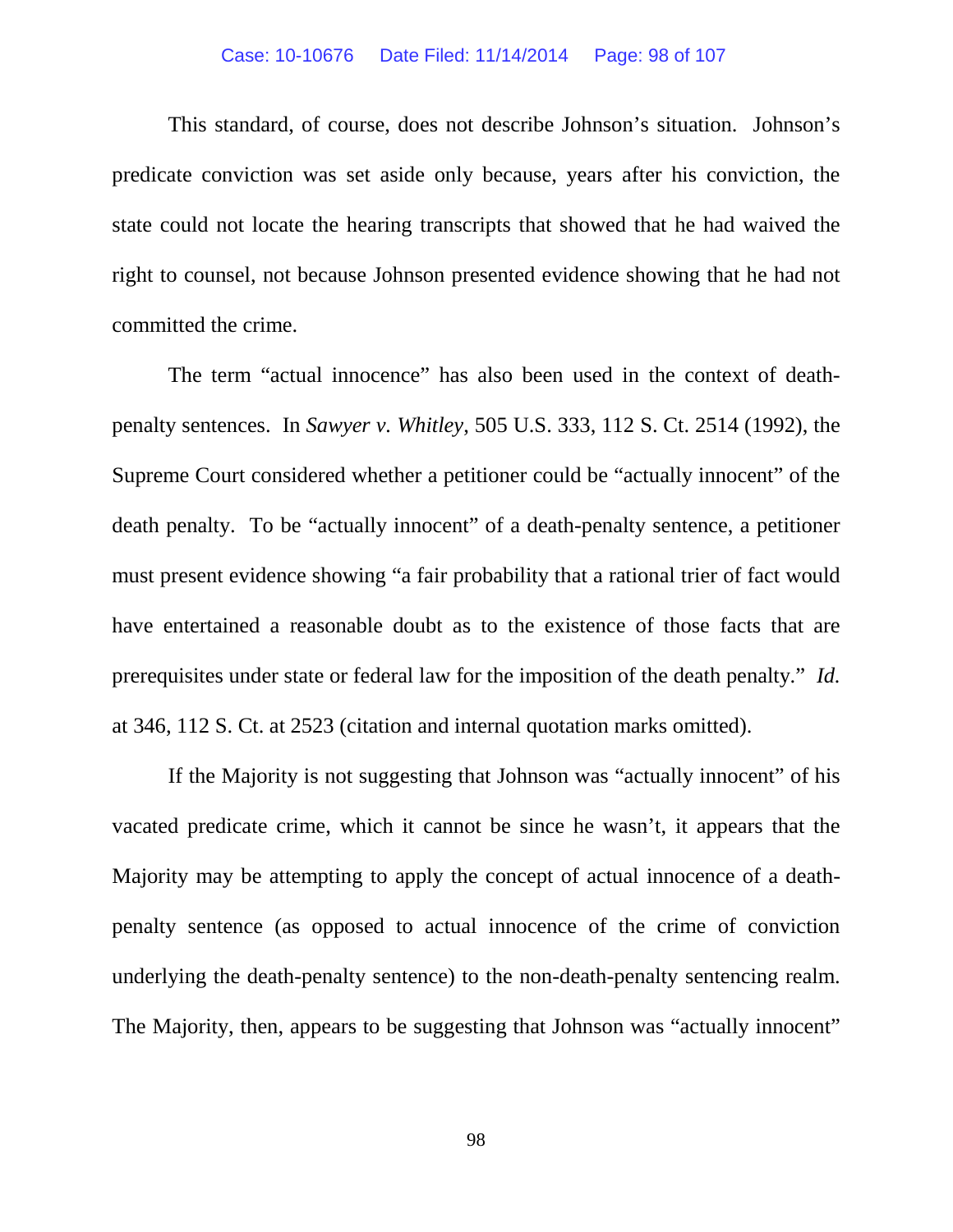of the career-offender enhancement because, as a matter of fact, the underlying predicate conviction no longer existed.

In *McKay*, we declined to determine whether the concept of actual innocence of a sentence can apply outside the death-penalty context.<sup>[9](#page-98-0)</sup> Instead, we concluded that we did not need to reach that issue. 657 F.3d at 1199. As we explained, even though one of the predicate crimes on which McKay's careeroffender enhancement depended had been reclassified as not qualifying as a predicate "crime of violence" after McKay's sentencing, McKay could not show "actual innocence" in the sentencing context since McKay's conviction for the predicate crime still remained. *Id.* In other words, he was only "legally innocent" of the predicate crime, not actually innocent. *Id.*

Since Johnson was not actually innocent of the predicate crime itself, today the Court appears necessarily to implicitly reach the conclusion that Johnson's claim was cognizable under §2255 because he was actually innocent of the careeroffender sentence since the underlying predicate conviction had ceased to exist. Like Johnson after his predicate conviction was vacated, Spencer lacks the second predicate conviction on which his sentence was based. But unlike Johnson, whose conviction existed at the time of sentencing, Spencer never had a conviction for a

<span id="page-98-0"></span><sup>9</sup> Although *McKay* was issued six years after *Johnson*, we further concluded that the Supreme Court had not so held, either. *See McKay*, 657 F.3d at 1197 ("Neither the Supreme Court nor this Court has yet ruled on whether *Sawyer*'s actual innocence of sentence exception extends to the noncapital sentencing context.").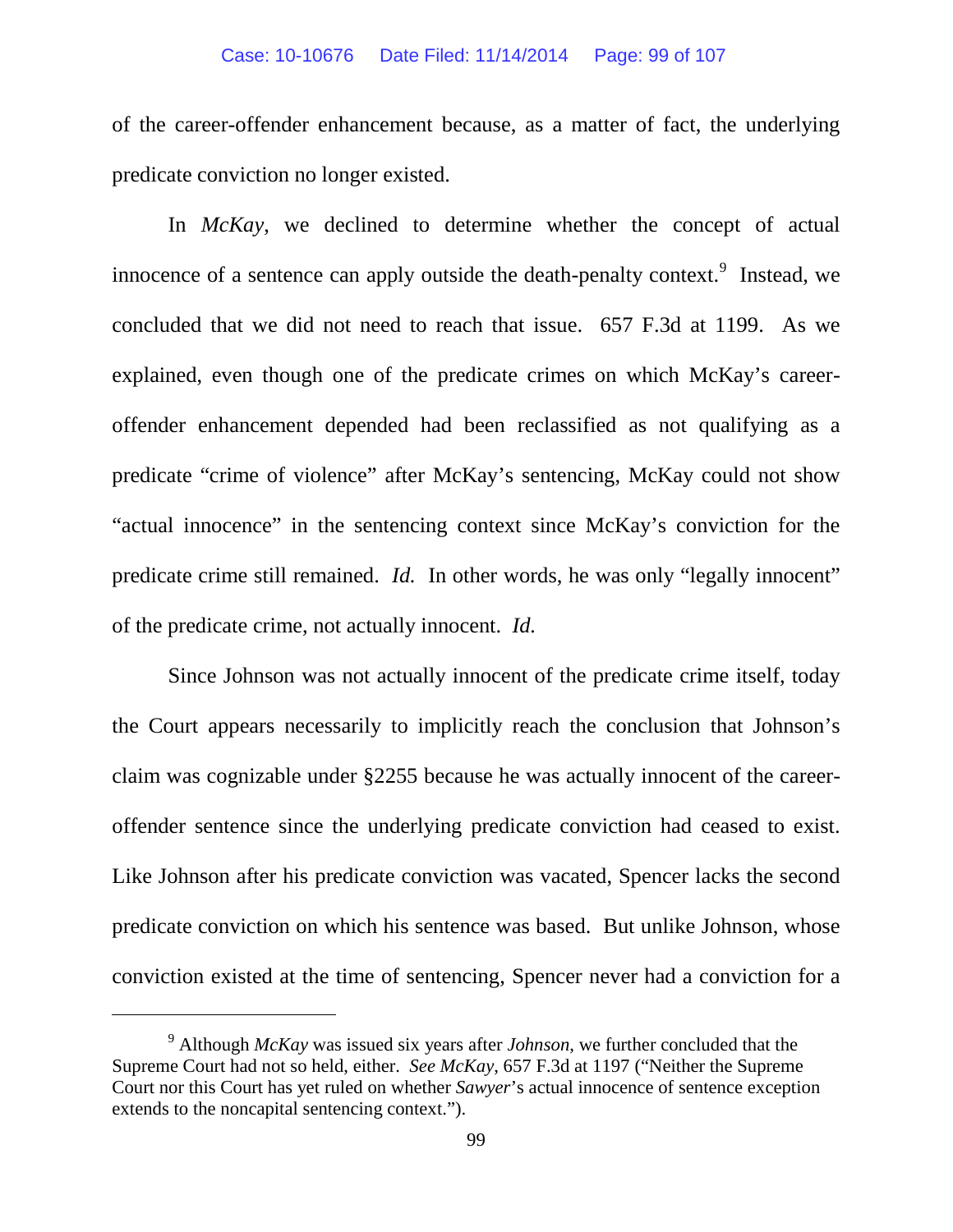#### Case: 10-10676 Date Filed: 11/14/2014 Page: 100 of 107

second predicate crime that ever qualified as such. That renders Spencer at least as "actually innocent" of the predicate crime as Johnson was of his when the Supreme court implicitly found his claim to be cognizable under  $\S 2255$ .<sup>[10](#page-99-0)</sup> Nor is this a situation where Spencer could be fairly described as being only "legally innocent" since Spencer was never convicted of the only version of third-degree felony child abuse that ever qualified as a "crime of violence."

But, unlike Johnson, Spencer timely filed his § 2255 petition and raised this issue at both his sentencing and on direct appeal. Therefore, under *Johnson*'s reasoning, Spencer is entitled to have his § 2255 petition granted.

### **3.**

The Majority's third reason for not applying *Johnson* appears to be its suggestion that, supposedly unlike with Johnson, a "resentencing court could reimpose the same sentence . . ." on Spencer. *See supra* at 22; *see also id.* at 14-15 ("If the district court were to resentence Spencer, the district court could impose the same sentence again."). But the fact that a sentencing court could reimpose the same sentence on Spencer does not in any way distinguish Spencer's situation from Johnson's.

<span id="page-99-0"></span> $10$  Indeed, requiring Spencer to serve a career-offender sentence based on a conviction for the mental-injury version of the Florida statute is no different from requiring a defendant to serve a career-offender sentence based on a prior conviction for failing to file his taxes. Neither the mental-injury version of the statute nor the tax crime has ever qualified as a "crime of violence" for purposes of the career-offender enhancement, and the hypothetical defendant and Spencer are both actually innocent of career-offender status.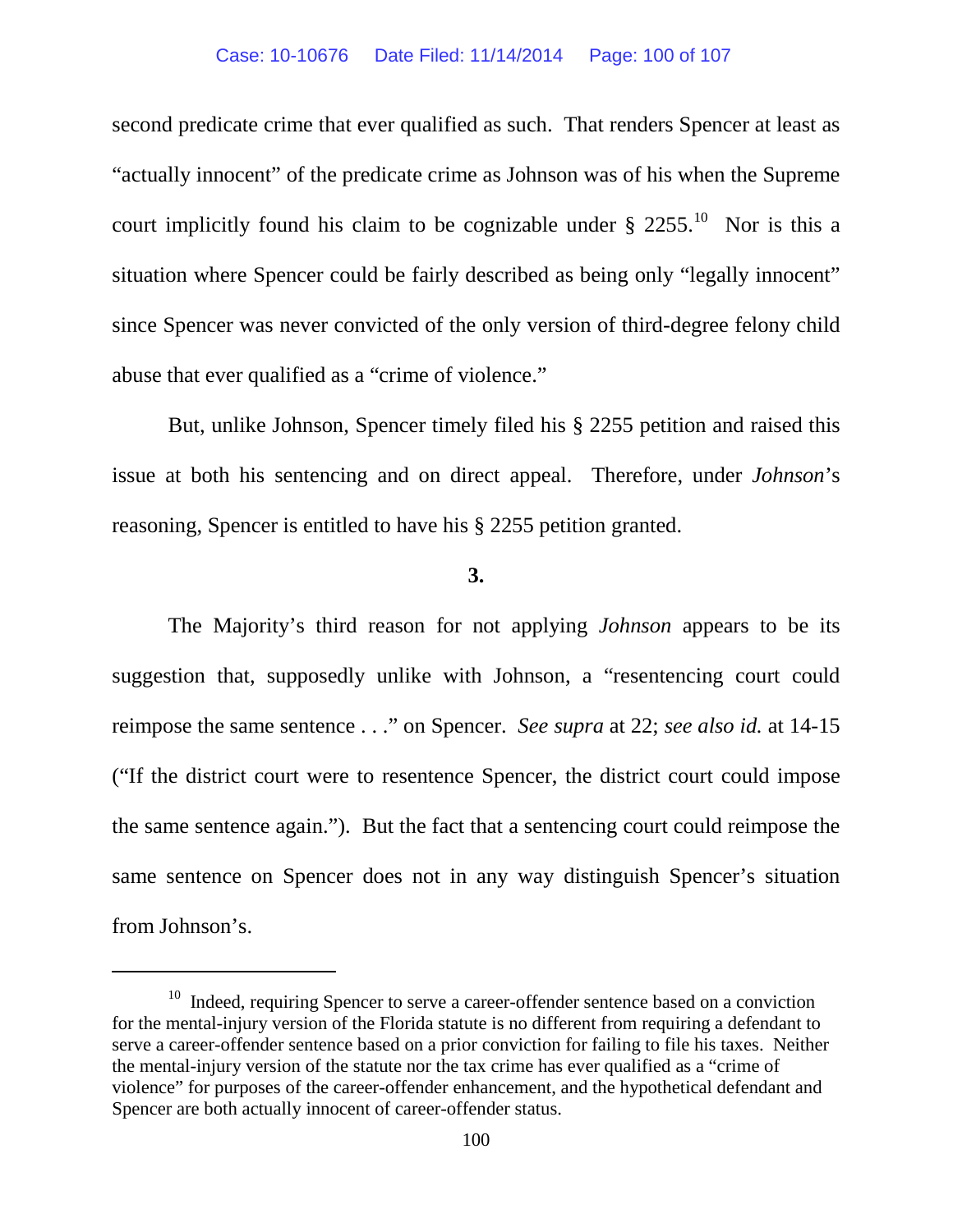#### Case: 10-10676 Date Filed: 11/14/2014 Page: 101 of 107

Although Spencer was sentenced under the advisory guidelines and Johnson under the mandatory guidelines, a resentencing court still could have reimposed the same sentence that Johnson initially received through the use of departures, which might have been especially relevant in Johnson's mandatory-guidelines case since Johnson had obtained vacatur of *seven* prior convictions over a ten-year period where he had previously pled guilty but the state was unable to produce transcripts showing that Johnson had knowingly and intelligently waived his right to counsel—that is, the state court entered vacatur in all seven prior felony cases for reasons of legal insufficiency, not actual innocence. *See Johnson*, 544 U.S. at 300–01, 125 S. Ct. at 1576.

Under the mandatory guidelines framework,  $\S$  5H1.8, p.s., <sup>[11](#page-100-0)</sup> provided, "A defendant's criminal history is relevant in determining the applicable criminal history category." U.S.S.G. § 5H1.8, p.s. The section then referred to § 4A1.3, p.s., *id.*, which provided in relevant part,

# **Departures Based on Inadequacy of Criminal History Category (Policy Statement)**

(a) UPWARD DEPARTURES

 $\overline{a}$ 

(1) STANDARD FOR UPWARD DEPARTURE.—If reliable information indicates that the defendant's criminal history category substantially underrepresents the seriousness of the defendant's

<span id="page-100-0"></span><sup>11</sup> Policy statements are authoritative. *See Williams v. United States*, 503 U.S. 193, 200- 02 (1992).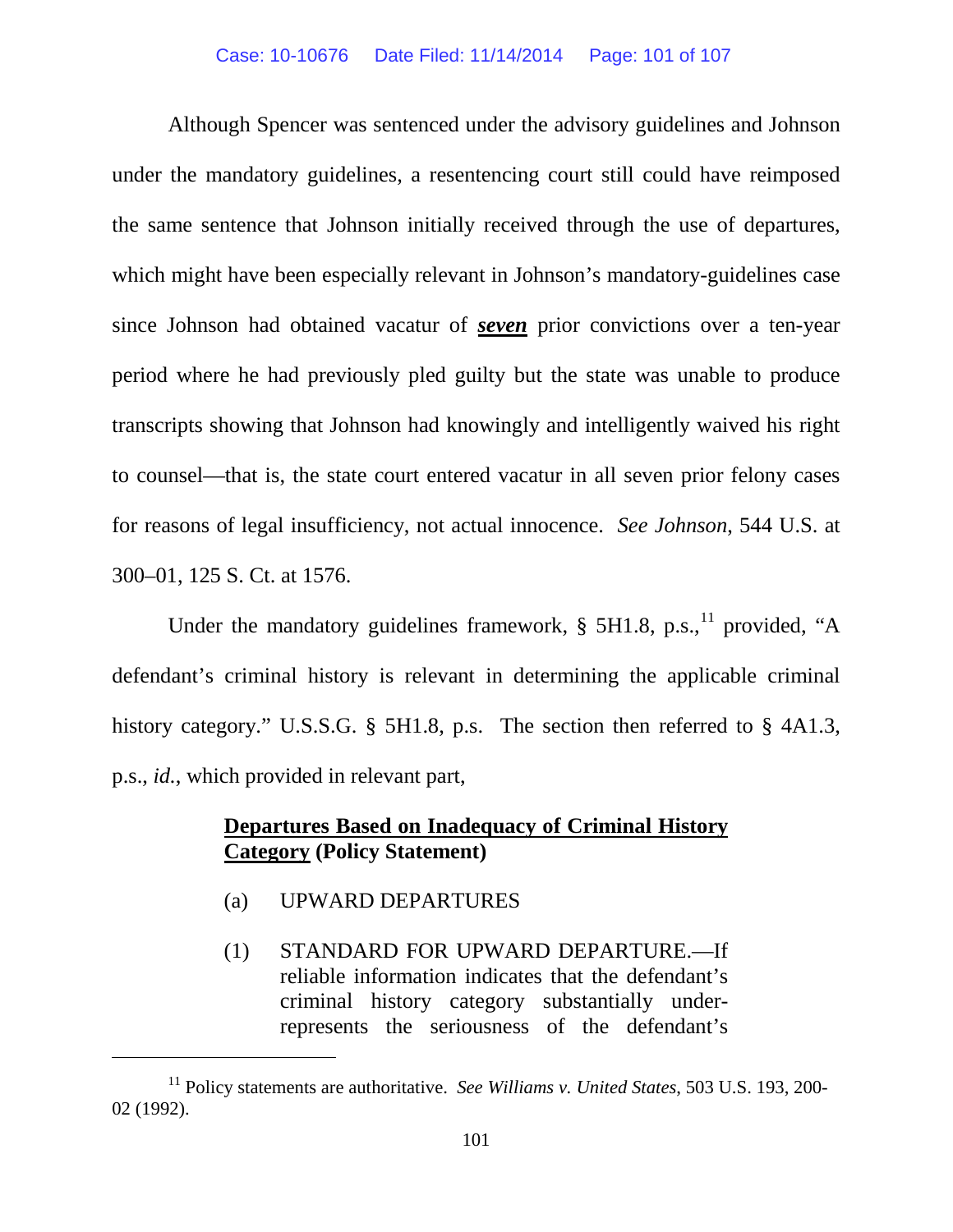criminal history or the likelihood that the defendant will commit other crimes, an upward departure may be warranted.

*Id*.

As a result, just as the Majority points out that the "sentencing judge would consider [Spencer's] prior conviction for felony child abuse anew during resentencing," *supra* at 22, so too could the sentencing judge consider Johnson's guilty plea for the vacated predicate conviction (along with his six other vacated guilty pleas) anew in Johnson's case, if the sentencing judge determined that the pleas constituted "reliable information." Indeed, there are several departures that the sentencing judge could have considered when resentencing Johnson. *See, e.g.*, U.S.S.G. § 5K2.0, p.s. ("Grounds For Departure").

But attempting to divine any sentence imposed on resentencing in both Spencer's and Johnson's cases constitutes pure speculation and certainly provides no objectively ascertainable basis for distinguishing *Johnson* from Spencer's case. The point is simply that in either case, and contrary to the Majority's suggestion, Johnson and Spencer each could have had the same sentence reimposed. Therefore, on this ground, there is no logical basis for the proposition that the Sentencing Guidelines error in *Johnson* constituted a "fundamental defect that resulted in a complete miscarriage of justice," while the error in Spencer's case does not. Therefore, I would hold that Sentencing Guidelines error that was based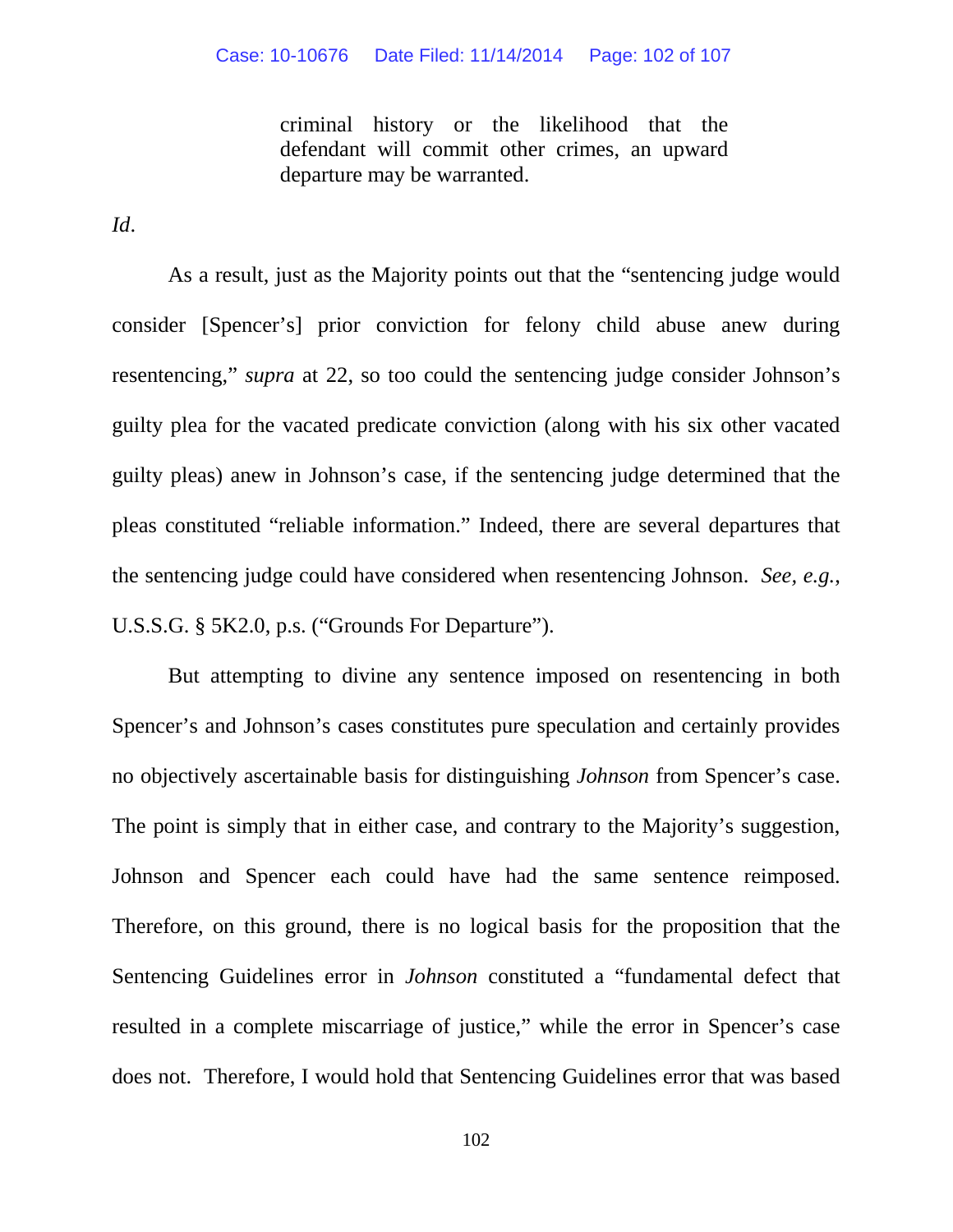upon what amounts to effectively an objectively ascertainable legal nullity creates a cognizable claim under § 2255 because such errors constitute a "fundamental defect that result in a complete miscarriage of justice."

**III. Under the circumstances of this case, Spencer's valid claim of a fundamental defect that results in a complete miscarriage of justice is not barred because he raised it on direct appeal and we incorrectly rejected it.**

Despite the obvious merit to Spencer's claim, some might suggest that Spencer's claim is procedurally barred because he raised the issue on direct appeal and we rejected it at that time. *See Stoufflet v. United States*, 757 F.3d 1236, 1239 (11th Cir. 2014). While at least one court has described this procedural bar as the "law-of-the-case doctrine," *see, e.g., White v. United States*, 371 F.3d 900, 902 (7th Cir. 2004) ("Relitigation is forbidden (subject to exceptions built into the law of the case doctrine . . . ) even if it is the first collateral attack."), this Court recently rejected that characterization.[12](#page-102-0) *See Stoufflet*, 757 F.3d at 1239-43.

In explaining why, this Court reasoned that

 $\overline{a}$ 

Congress and the courts have imposed far greater limitations on collateral attacks than the limitations

<span id="page-102-0"></span> $12$  If the procedural bar to relitigation of an issue raised on direct appeal were considered a form of the law-of-the-case doctrine, *see, e.g., Rozier v. United States*, 701 F.3d 681, 684 (11th Cir. 2012) (in citations for the proposition that "a claim or issue that was decided against a defendant on direct appeal may not be the basis for relief in a § 2255 proceeding," characterizing some out-of-circuit cases as "[i]nvoking the doctrine of the law of the case" or as otherwise relying on the "law of the case" to bar relitigation in a § 2255 proceeding of the previously raised issue), the well-established exception to that doctrine allowing reconsideration of a "prior decision [that] was clearly erroneous and would result in a manifest injustice," *see Stoufflet*, 757 F.3d at 1240, would apply here.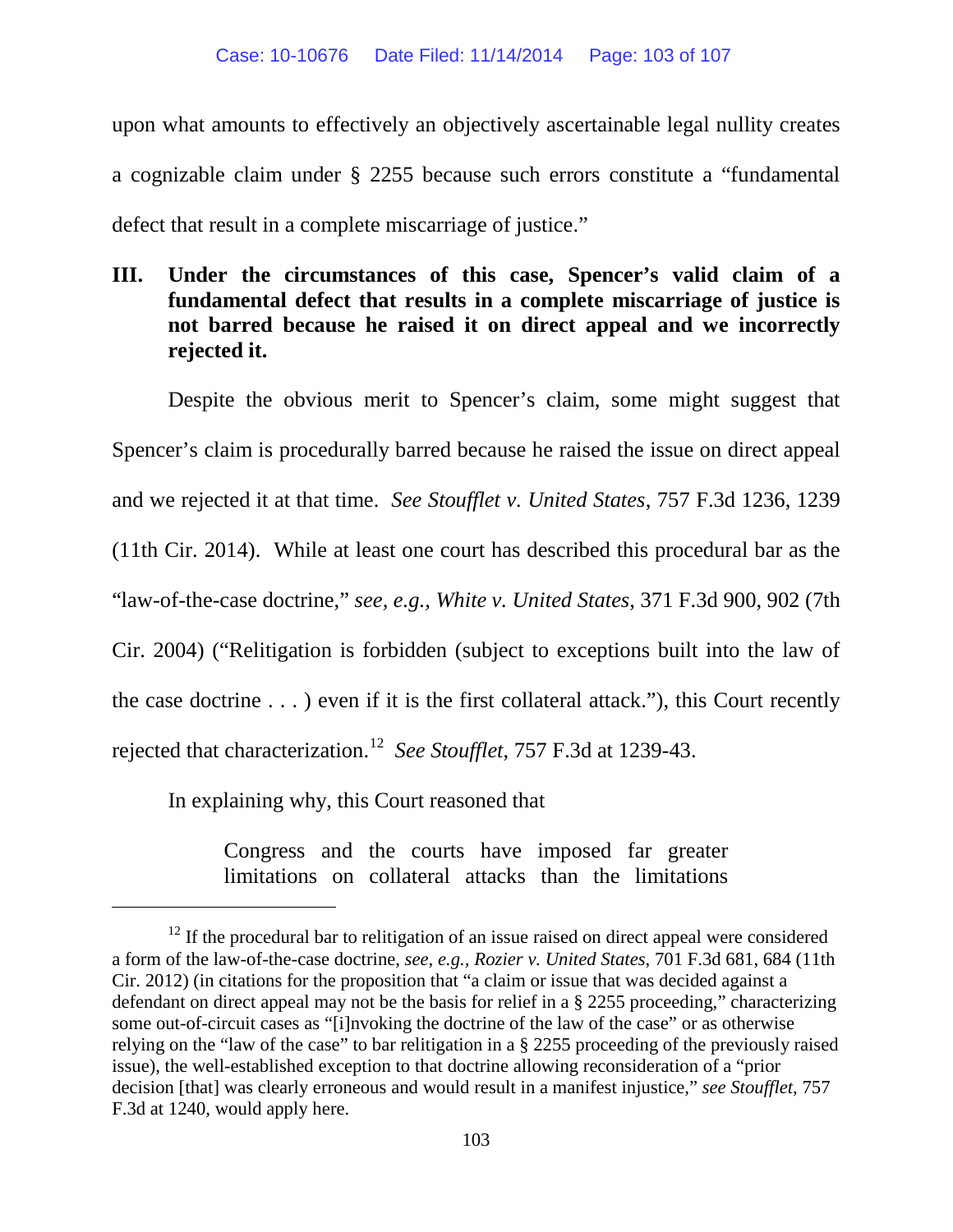imposed by the law-of-the-case doctrine and its exceptions. . . . For example, new evidence, by itself, is not a ground for relief in a motion to vacate unless that new evidence establishes an error of constitutional proportions or a *"fundamental defect which inherently results in a complete miscarriage of justice."*

*Id.* at 1240 (citations omitted) (emphasis added). We similarly noted that an intervening change in the law will not warrant relief on collateral review unless that change in the law rendered our earlier ruling "incorrect as a matter of constitutional law or *a complete miscarriage of justice*." *Id.* at 1242 (emphasis added). And, particularly significant to Spencer's case, we stated, "[A] court of appeals reviewing a motion to vacate will not disturb a prior decision—even if so clearly erroneous that it results in manifest injustice—*if that decision did not result in* a constitutional error or *a complete miscarriage of justice*." *Id.* at 1241 (emphasis added).

To determine whether Stoufflet's argument allowed him to escape the procedural bar to raising the same issue in § 2255 proceedings as we rejected on Stoufflet's direct appeal, we then considered whether Stoufflet's claim in his § 2255 petition qualified under the particular "limitation[] on collateral attacks" that Stoufflet proposed was applicable—that a change in the law caused our earlier ruling to be "incorrect as a matter of constitutional law or a complete miscarriage of justice." *See id.* at 1242. We concluded that it did not. *Id.*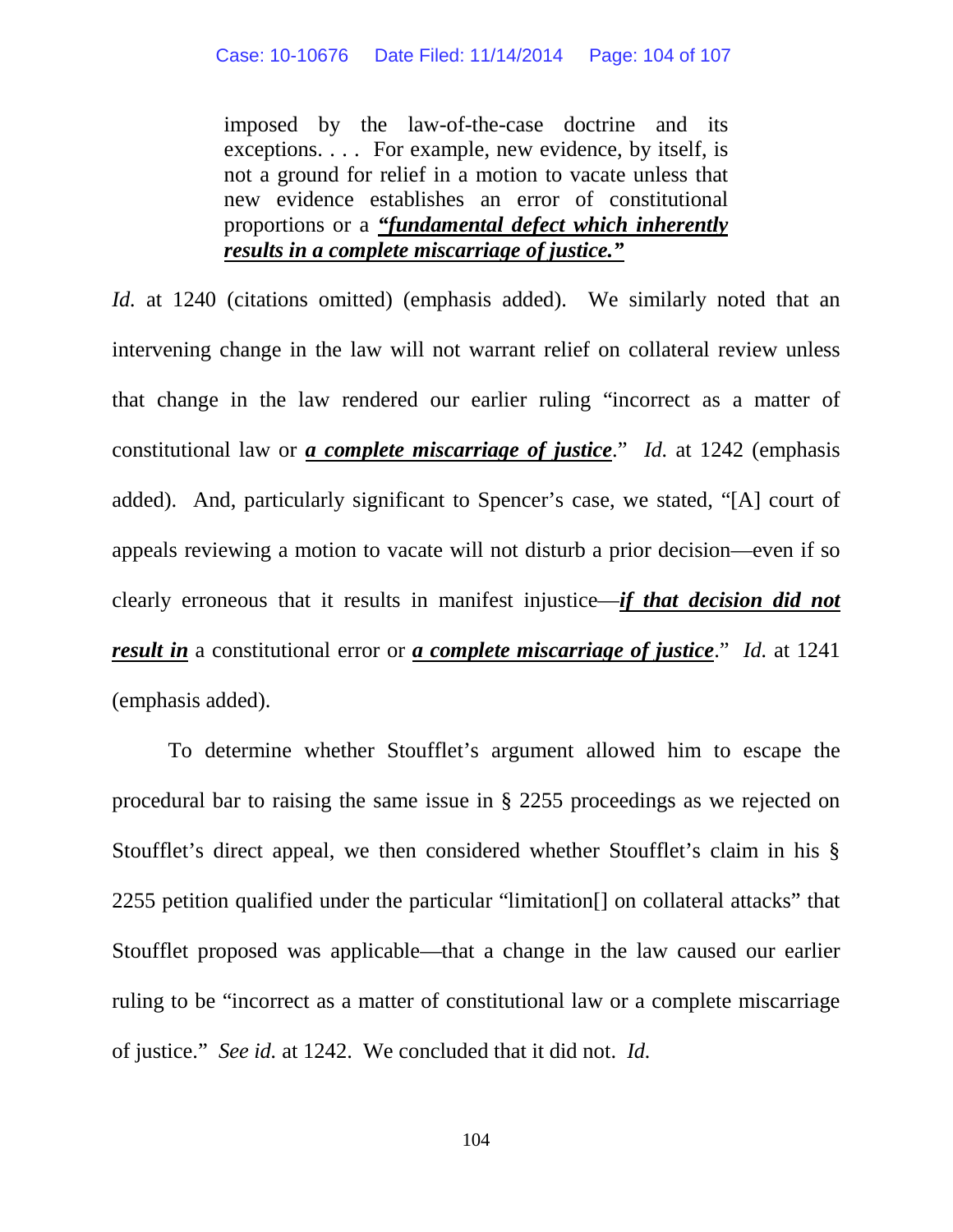### Case: 10-10676 Date Filed: 11/14/2014 Page: 105 of 107

But the point is that we evaluated whether the procedural bar to raising an issue previously raised on direct appeal applied in Stoufflet's case by the standards of cognizability under § 2255. This makes perfect sense because procedurally barring claims that are cognizable under § 2255 would impermissibly elevate court-made doctrine, developed for the purpose of controlling our docket and promoting finality, above a congressionally enacted statute authorizing habeas review of claims where a complete miscarriage of justice has occurred.

Here, for all of the reasons explained earlier in this dissent, under *Johnson*, a "fundamental defect that results in a complete miscarriage of justice" has happened. In summary, under the Majority's reasoning, the Supreme Court has already determined in *Johnson* that a sentence based on the career-offender enhancement, which, in turn, incorrectly relied on a legal nullity, is "otherwise subject to collateral attack" because it is a fundamental defect that results in a complete miscarriage of justice. Like Johnson's sentence, Spencer's sentence was based on the career-offender enhancement, which was wrongly applied to him because the sentencing court relied on a legal nullity to find the enhancement applicable. So, like Johnson's sentence, Spencer's sentence must also be a fundamental defect that results in a complete miscarriage of justice and therefore "otherwise subject to collateral attack" under § 2255. As a result, under *Stoufflet*,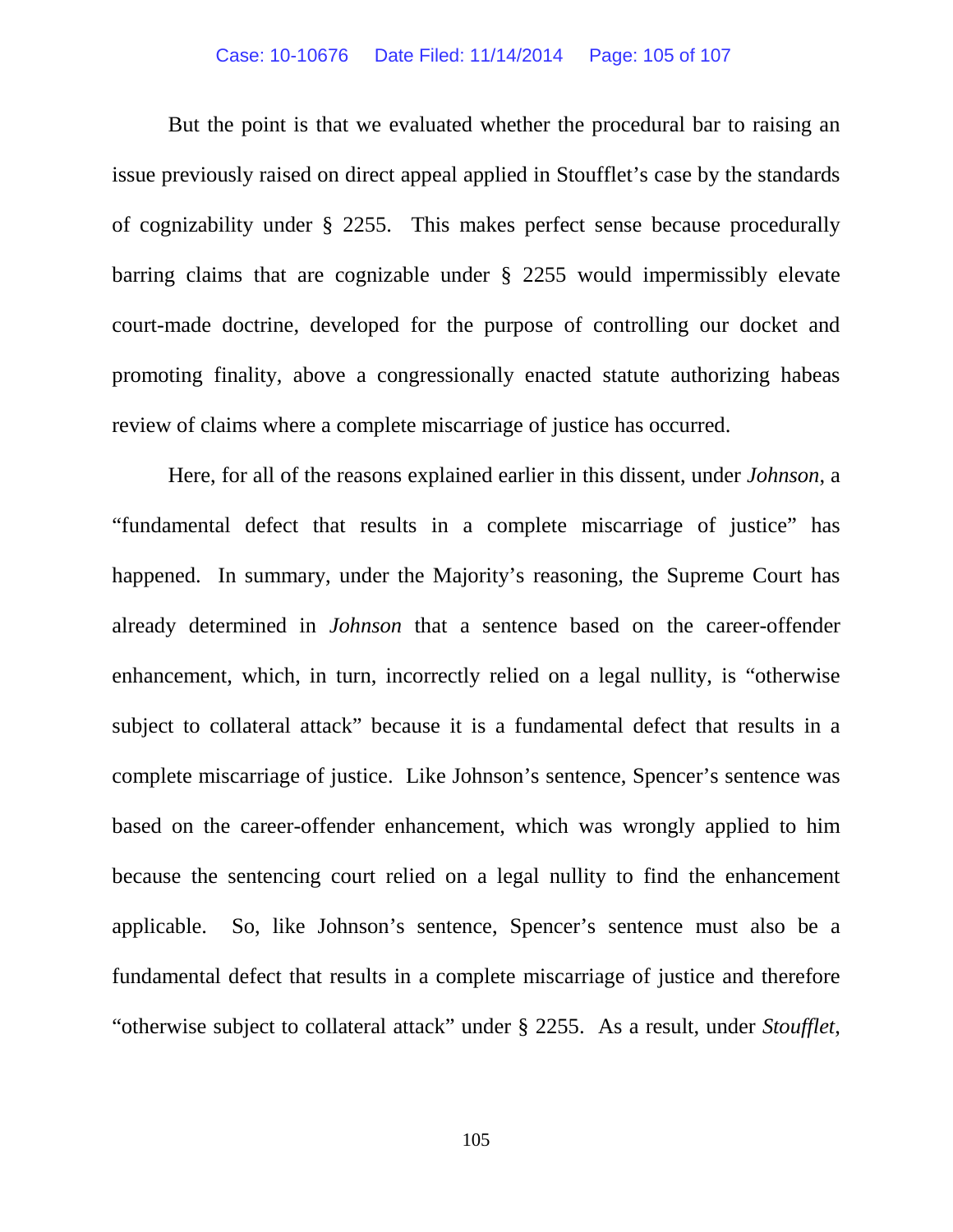it is not subject to the procedural bar against raising the same claim that was brought on direct appeal in § 2255 proceedings.

# **IV. Conclusion**

Finally, the Majority writes, "Our dissenting colleagues . . . fail to . . . provide a principled test for distinguishing between misapplications of the guidelines that can be collaterally challenged and those that cannot." *Supra* at 14 (emphasis in original). But there is no reason for this dissent to set forth a test for identifying all misapplications of the guidelines that can be collaterally challenged and distinguishing them from those that cannot because existing Supreme Court precedent already renders the misapplication of the guidelines that occurred in Spencer's case to be cognizable.<sup>[13](#page-105-0)</sup>

In *Johnson*, the Supreme Court explicitly recognized that situations besides vacatur could raise a cognizable § 2255 claim when it opined, "[T]here may be rare cases in which no channel of review was actually available to a defendant with respect to a prior conviction, due to no fault of his own, in which case a prisoner might be able to use a motion under § 2255 to challenge the prior ["]conviction["]

<span id="page-105-0"></span> $13$  I recognize that my proposed resolution of this case may not apply to many—if any other cases and that it leaves for another day the issue of where to draw the line between a sentence that is cognizable under § 2255 and one that is not. But we are looking at Spencer's case right now, and the law requires that his sentence be vacated. So we should not hesitate to vacate his sentence, merely because, as a practical matter, the rule taken from such a resolution may not have wide application. It is, after all, Spencer's appeal that we are considering.